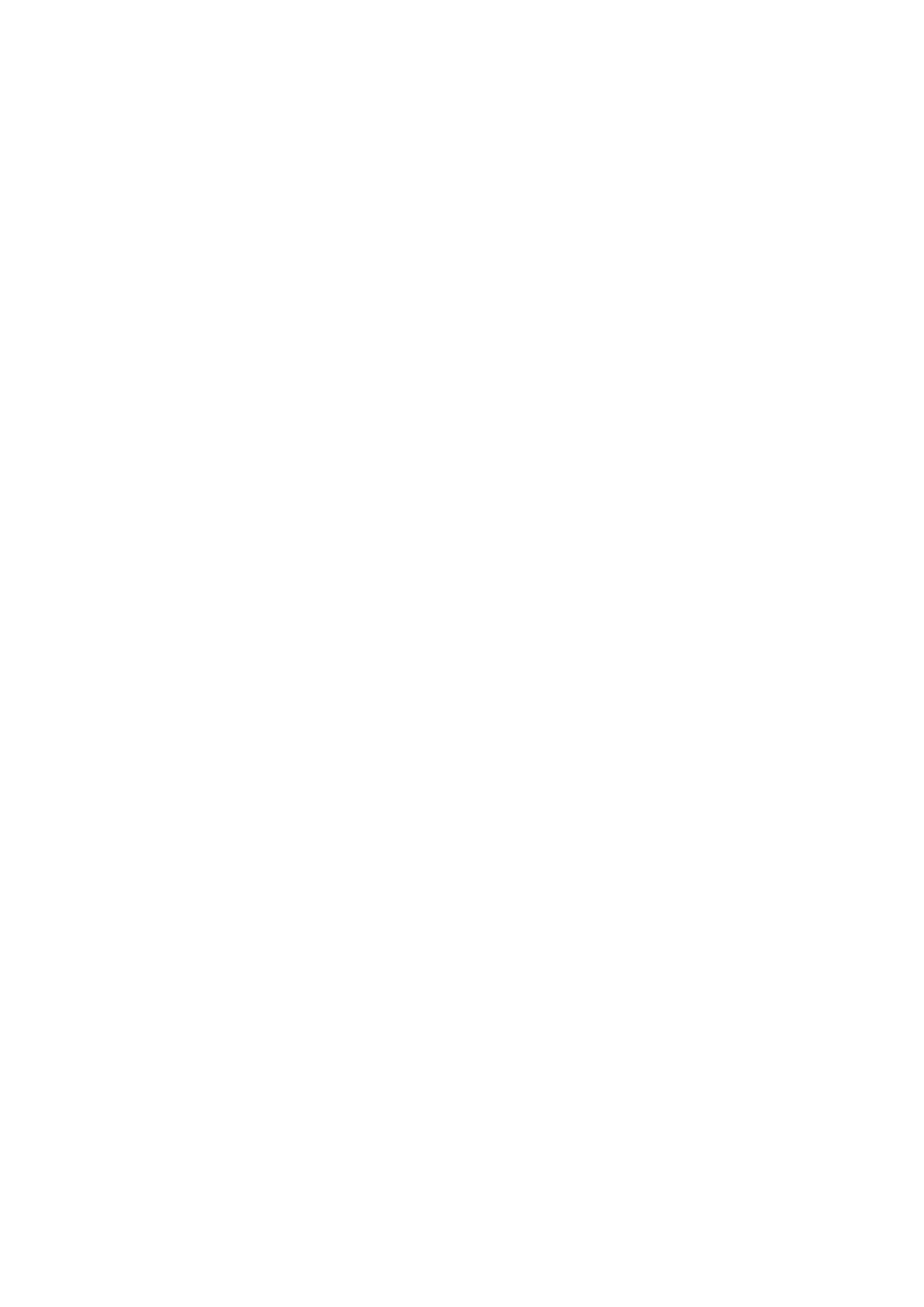## Extremal self-dual codes

#### **Dissertation**

zur Erlangung des akademischen Grades

#### **doctor rerum naturalium (Dr. rer. nat.)**

| Dipl.-Math. Anton Malevich<br>von |            |    |       |
|-----------------------------------|------------|----|-------|
| geb. am                           | 07.02.1986 | in | Minsk |

genehmigt durch die Fakultät für Mathematik der Otto-von-Guericke-Universität Magdeburg.

| Gutachter: | Prof. Dr. Wolfgang Willems      |
|------------|---------------------------------|
|            | Prof. Dr. Patric R.J. Östergård |

| eingereicht am:  | 04.06.2012 |
|------------------|------------|
| Verteidigung am: | 22.10.2012 |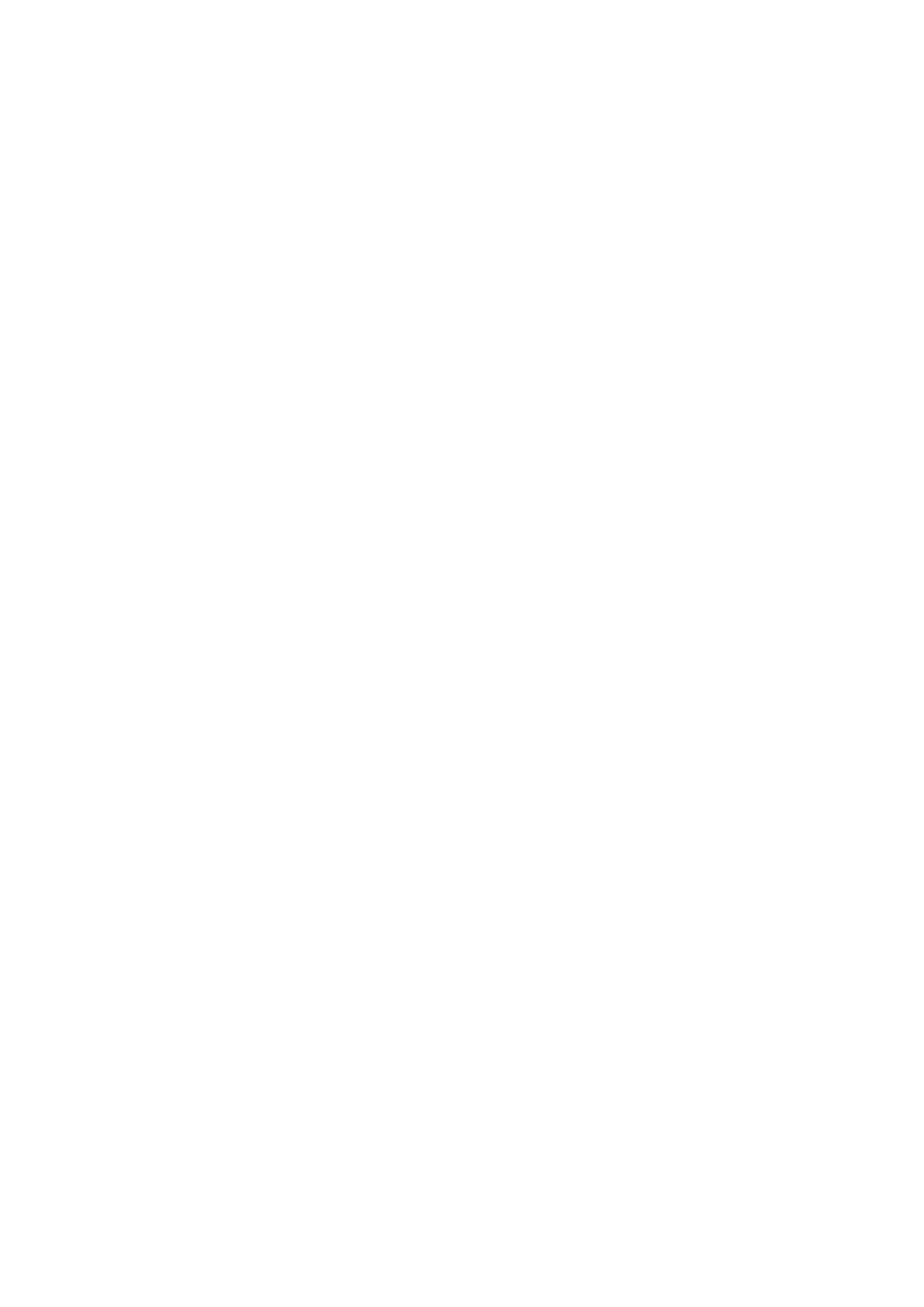#### **Abstract**

In the present thesis we consider extremal self-dual codes. We mainly concentrate on Type II codes (binary doubly-even codes), which may theoretically exist for lengths  $n = 8k \leq 3928$ . It is noteworthy that extremal Type II codes have been actually constructed only for 13 lengths, 136 being the largest. Over the last decades the study of extremal codes became inseparable from the study of their automorphisms. For example, one of the few methods to construct a new "good" code *C* is to assume that *C* is invariant under a certain automorphism and to use the restrictions imposed by this fact.

Making use of the non-trivial automorphism groups we classify extremal extended quadratic residue codes and quadratic double circulant codes. The two families provide examples of extremal codes for 9 of the 13 lengths, for which extremal codes are constructed.

Another of our main results is the classification of extremal Type II codes *C* with 2-transitive automorphism groups. We show that *C* is either a quadratic residue code, a Reed-Muller code, or a putative code of length 1024. Similar classification results are also obtained in case of ternary and quaternary extremal codes.

In the thesis we also provide a new easy-to-handle criterion to determine possible cycle structures of the automorphisms of binary extremal codes. Using this result we show that a binary extremal code of length *n* with an automorphism of prime order  $p > \frac{n}{2}$  is equivalent to an extended cyclic code. We classify extremal extended cyclic codes of length  $n \leq 1000$ . Moreover, we prove that for all but 11 values of *n* > 1000 no extremal extended cyclic code can exist.

In the final part of the thesis we consider singly-even and doubly-even binary extremal codes in terms of their decoding performance. We are able to determine the best singly-even codes and prove that these always perform better than doubly-even codes with the same parameters.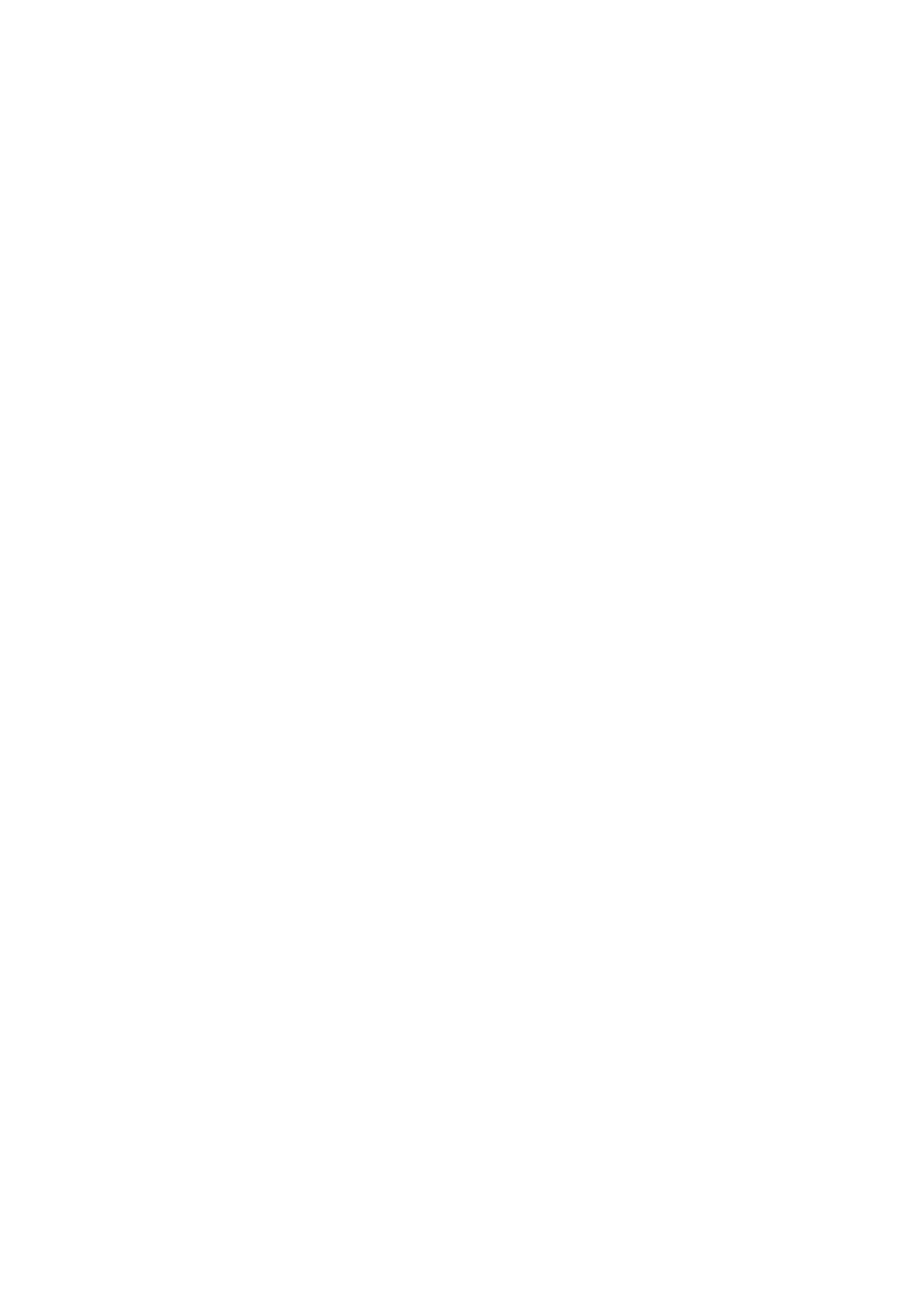#### **Zusammenfassung**

In der vorliegenden Arbeit untersuchen wir extremale selbstduale Codes. Hauptsächlich konzentrieren wir uns auf Typ II Codes (d.h., binäre doppeltgerade Codes), welche theoretisch für Längen *n* = 8*k* ≤ 3928 für ganzzalige *k* existieren können. Es ist bemerkenswert, dass extremale Typ II Codes eigentlich nur für 13 Längen konstruiert sind, wobei 136 die größte ist. Über die letzten Jahrzehnte ist die Untesuchung der extremalen Codes fast unzertrennlich von der Untersuchung zugehöriger Automorphismen geworden. So besteht zum Beispiel eine der wenigen Methoden zur Konstruktion eines neuen Codes *C* darin, die Invarianz von *C* unter einem konkreten Automorphismus anzunehmen und die daraus folgenden Beschränkungen auszunutzen.

Unter Verwendung der nicht trivialen Automorphismengruppen klassifizieren wir sowohl die extremalen erweiterten quadratischen Restklassen-Codes, als auch die extremalen quadratischen doppelt zirkulanten Codes. Diese beiden Familien liefern Beispiele der extremalen Codes für 9 von den 13 Längen.

Zu den zentralen Ergebnissen der Arbeit gehört weiterhin die Klassifikation der extremalen Typ II Codes *C* mit 2-fach transitiven Automorphismengruppen. Wir beweisen, dass *C* entweder ein quadratischer Restklassen-Code, ein Reed-Muller-Code, oder ein möglicher Code der Länge 1024 ist. Ähnliche Klassifikationssätze erhalten wir auch für die ternären und quaternären extremalen Codes.

In der Dissertation stellen wir ein neues Kriterium bereit, mit dem man leicht die möglichen Zyklen-Strukturen der Automorphismen der binären extremalen Codes bestimmen kann. Mithilfe dieses Kriteriums zeigen wir, dass ein binärer extremaler Code der Länge *n* mit einem Automorphismus der Ordnung  $p > \frac{n}{2}$ , wobei *p* eine Primzahl ist, äquivalent zu einem erweiterten zyklischen Code ist. Wir klassifizieren die erweiterten zyklischen Codes der Länge *n* ≤ 1000. Außerdem beweisen wir, dass für alle bis auf 11 Werte von *n* > 1000 kein extremaler erweiterter zyklischer Code existiert.

Im letzten Teil der Arbeit betrachten wir einfach- und doppeltgerade binäre extremale Codes bezüglich deren Dekodierenleistung. Wir bestimmen die besten einfachgeraden Codes und beweisen, dass diese immer leistungfähiger als die doppeltgeraden Codes mit denselben Parametern sind.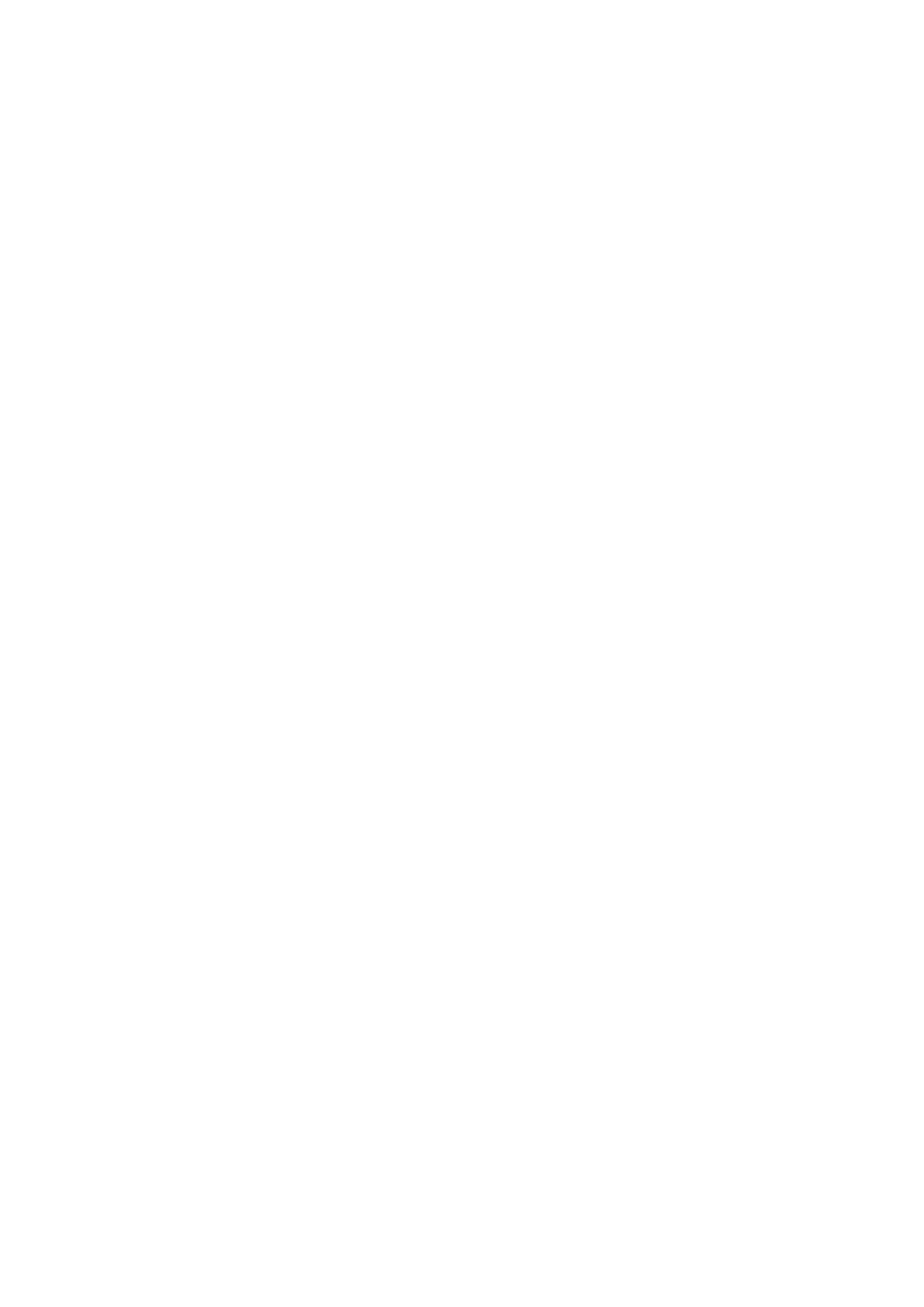# **Contents**

|                |             | Introduction                                                      | 9  |
|----------------|-------------|-------------------------------------------------------------------|----|
| 1              |             | Preliminaries                                                     | 13 |
| 1.1            |             |                                                                   |    |
|                | 1.2         | Automorphism groups, group algebras                               | 18 |
|                | 1.3         |                                                                   | 21 |
|                | 1.4         | Weight enumerators of self-dual codes                             | 25 |
| $\overline{2}$ |             | Automorphisms of extremal codes                                   | 31 |
|                | 2.1         | Known extremal Type II codes and their automorphisms              | 31 |
|                | 2.2         | Types of automorphisms of binary extremal codes                   | 35 |
|                | 2.3         | Extremal Type II codes arising from quadratic residues            | 37 |
|                | 2.4         | Extremal Type II extended cyclic codes                            | 42 |
|                | 2.5         | Automorphism groups of binary extended duadic codes               | 49 |
|                | 2.6         | Extremal binary affine-invariant codes                            | 50 |
|                | 2.7         | Extremal Type II codes and elementary abelian groups              | 54 |
|                | 2.8         | Extremal Type II codes with 2-transitive automorphism groups      | 57 |
|                | 2.9         | Extremal Type III codes with 2-transitive automorphism groups     | 60 |
|                |             | 2.10 Extremal Type IV codes with 2-transitive automorphism groups | 62 |
| 3              |             | Performance of self-dual codes                                    | 65 |
|                | 3.1         | A way to measure performance of codes                             | 65 |
|                | 3.2         | Performance of known extremal binary codes                        | 67 |
|                | 3.3         | Best performing extremal Type I codes                             | 68 |
|                | 3.4         | Performance comparison of extemal Type I and Type II codes        | 71 |
|                |             | A Code of Magma programs                                          | 73 |
|                |             | <b>Bibliography</b>                                               | 79 |
|                | Index<br>87 |                                                                   |    |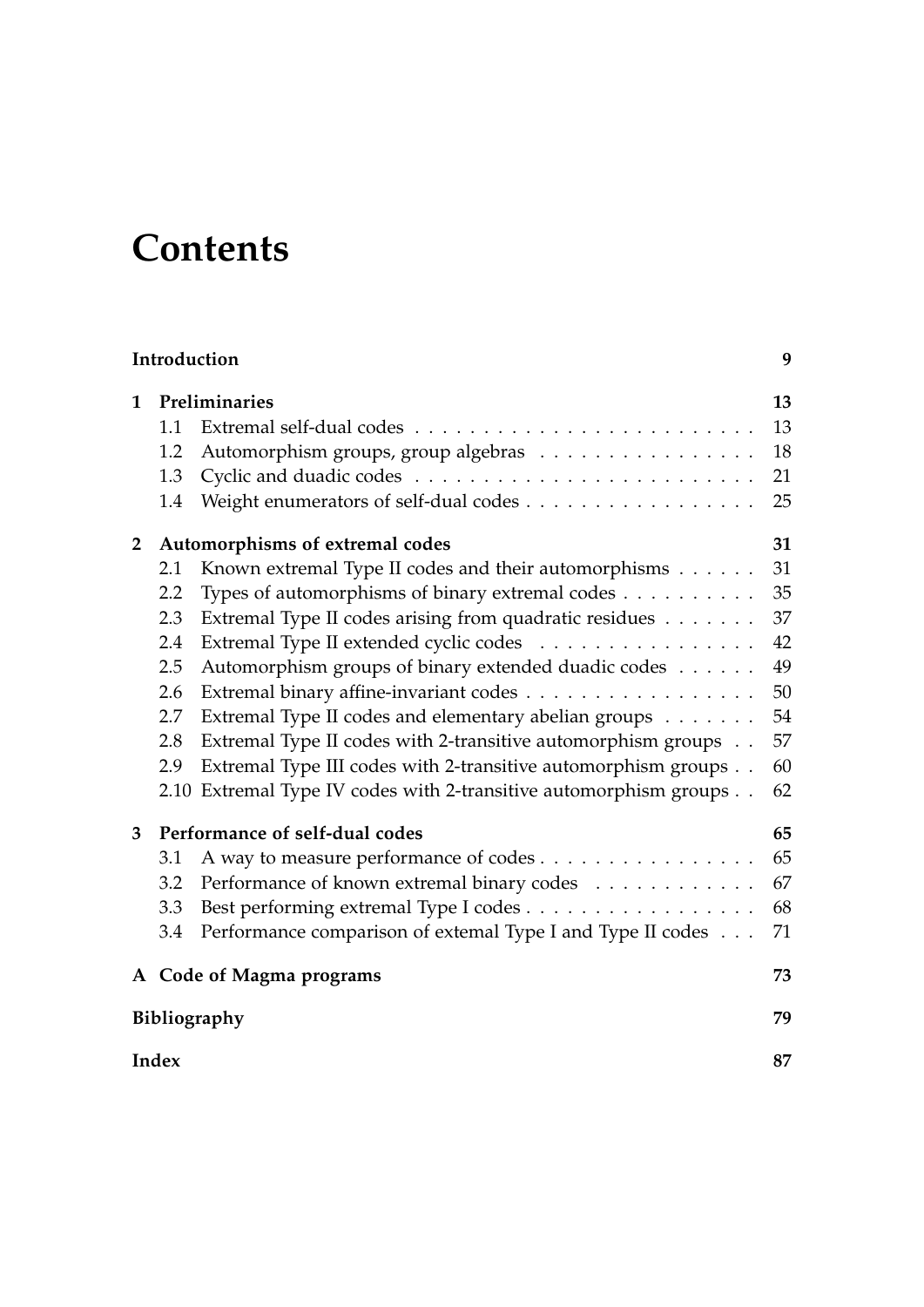# **List of Tables**

| 2.1 Primes that can occur as a factor of the automorphism group order                     |  |  |
|-------------------------------------------------------------------------------------------|--|--|
| for some extremal Type II code $\dots \dots \dots \dots \dots \dots \dots \dots \dots$ 33 |  |  |
| 2.2 Simple groups that can occur as a socle of a 2-transitive group 59                    |  |  |
| 3.1 Number of minimum weight codewords in binary extremal codes 68                        |  |  |

# **List of Listings**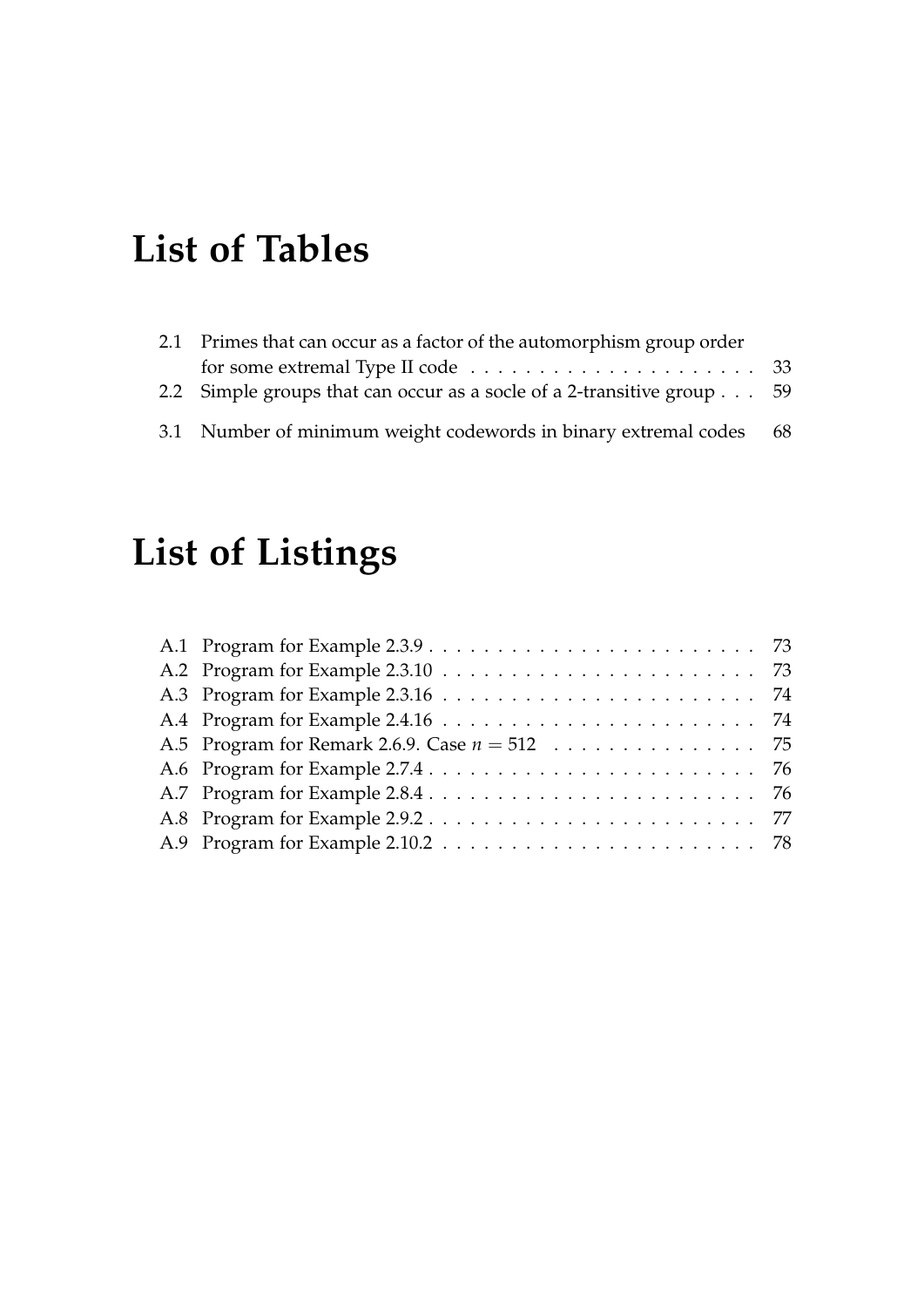# <span id="page-10-0"></span>**Introduction**

The theory of linear codes is a relatively new subject in mathematics. The first two papers by Golay [\[31\]](#page-82-0) and Hamming [\[34\]](#page-82-1) were published in 1949 and 1950, respectively. In these papers it was described how *k*-tuples, which represent digital messages, may be embedded in an *n*-dimensional space, where  $k \leq n$ , such that the highest possible number of errors can be corrected.

An [*n*, *k*, *d*] *linear code* C is a *k*-dimensional subspace of a vector space  $\mathbb{F}^n$  over a finite field **F**. The dimension *n* of the ambient space is called the *length* of *C*. The parameter *d* stands for the smallest positive weight among the codewords and is called the *minimum distance* of the code. Here the *weight* of a codeword is the number of its nonzero coordinates. It was shown in [\[34\]](#page-82-1) that the minimum distance *d* is a measurement of how many errors in the information may be corrected, if the code is used for data transmission. Thus, of particular interest are codes that attain the highest possible minimum distance for given *k* and *n*.

In the present work we concentrate on *self-dual codes*, i.e., codes that are equal to their duals with respect to a given scalar product on  $\mathbb{F}^n$ . For these codes the dimension  $k$  equals  $\frac{n}{2}$ . Self-dual codes are important mainly due to connections to invariant theory and the theory of block designs. Self-dual codes, for which the weight of every codeword is divisible by some integer greater than one, are called *divisible*. There are four types of divisible codes. Codes of Type II are binary self-dual codes with all weights divisible by 4. Type I codes are binary self-dual codes with at least one codeword of weight 2 modulo 4. Codes of Type III are ternary codes with all weights divisible by 3. Finally, a Type IV code is a code over **F**4, which is self-dual with respect to the Hermitian scalar product, such that all weights are divisible by 2.

A self-dual divisible code is called *extremal* if its minimum distance attains the highest possible value. For instance, for Type II codes we have  $d \leq 4 \left\lfloor \frac{n}{24} \right\rfloor + 4$ , and the code is extremal if the equality holds. Notable examples of extremal Type II codes are the [8, 4, 4] and [24, 12, 8] codes defined in the aforementioned papers by Hamming and Golay, respectively. Examples of extremal Type II codes were constructed for a total of 13 lengths, the highest being 136. However, it was proven that extremal codes can not exist for arbitrarily large lengths. In particular, for codes of Types II, III, and IV the explicit upper bounds of the length of an extremal code were given. The best known bound for Type II codes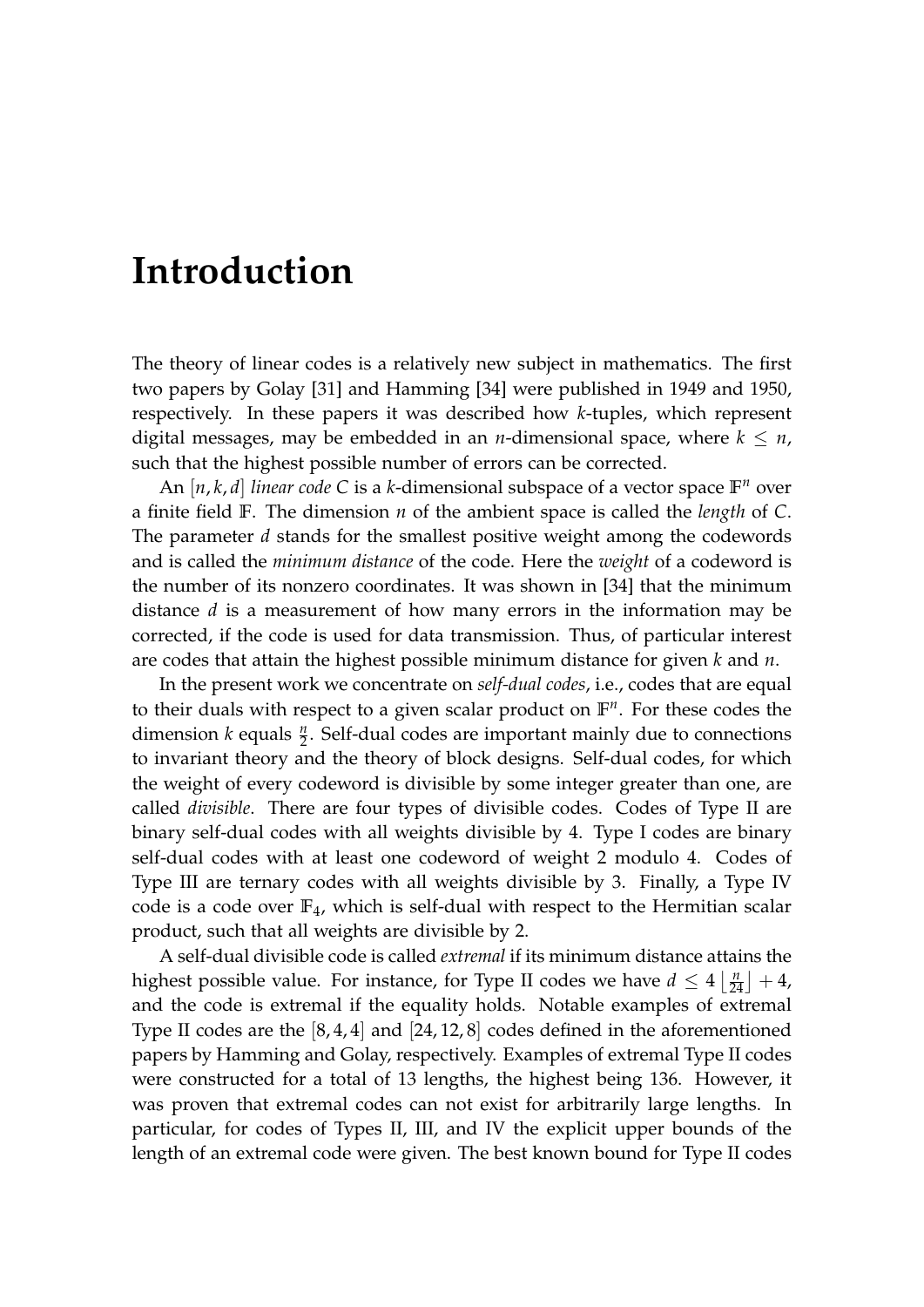is especially large with  $n \leq 3928$ . Thus, we see that there is a huge gap between what is actually constructed and what can theoretically exist. Unfortunately, the problem of closing or reducing the gap appears to be extremely difficult, as the known methods (see [\[85\]](#page-86-0) and [\[27\]](#page-82-2)) produce the same upper bound, and no extremal code of length greater than 136 has been constructed.

In the thesis we do not try to attack the gap in general. Instead we classify extremal codes with some additional properties. On the one hand, we consider codes that arise from some special constructions, e.g., quadratic residue and quadratic double circulant codes. Our main results in this area include the following two theorems.

**Theorem [2.3.8.](#page-40-0)** *Let C be an extremal extended quadratic residue code of length n. Then n* = 8*,* 24*,* 32*,* 48*,* 80*, or* 104*.*

**Theorem [2.3.15.](#page-43-2)** *Let C be an extremal quadratic double circulant code of length n. Then n* = 8*,* 24*,* 40*,* 88*, or* 136*.*

On the other hand, we study codes with prescribed *automorphisms*, i.e., permutations of the *n* coordinate positions that leave a code invariant. One of our main results is the following classification of extremal codes with 2-transitive automorphism groups.

**Theorem [2.8.1.](#page-58-1)** *Let C be an extremal Type II code of length n. If* Aut(*C*) *is 2-transitive, then one of the following holds.*

- *(i) n* = 8*,* 24*,* 32*,* 48*,* 80*, or* 104*, and C is equivalent to an extended quadratic residue code,*
- *(ii) n* = 32 *and up to equivalence C is the second order Reed-Muller code,*
- *(iii)* possibly  $n = 1024$  and C is invariant under the group  $T \rtimes SL(2, 2^5)$ , where T is *the group of translations of the vector space* **F** 10  $\frac{10}{2}$ .

Another question that we touch upon in the present work is the following: Which type of binary extremal codes does perform better, if codes are used for information transmission? Both Type I and Type II codes of length  $n \equiv 8$  or 16 mod 24 share the same parameters. We compare their *performance* using a result of Faldum et al. [\[28\]](#page-82-3). We are able to determine the best performing extremal Type I codes (these are so-called *s-extremal* codes) and prove the following result.

#### **Theorem [3.4.1.](#page-72-1)**

- *(i) Extremal Type I codes with minimal shadow perform better than extremal Type II codes for lengths*  $n = 24m + 8$ *. In particular, s-extremal codes perform better than extremal Type II codes.*
- *(ii) s-extremal Type I codes perform better than extremal Type II codes for lengths*  $n = 24m + 16$ .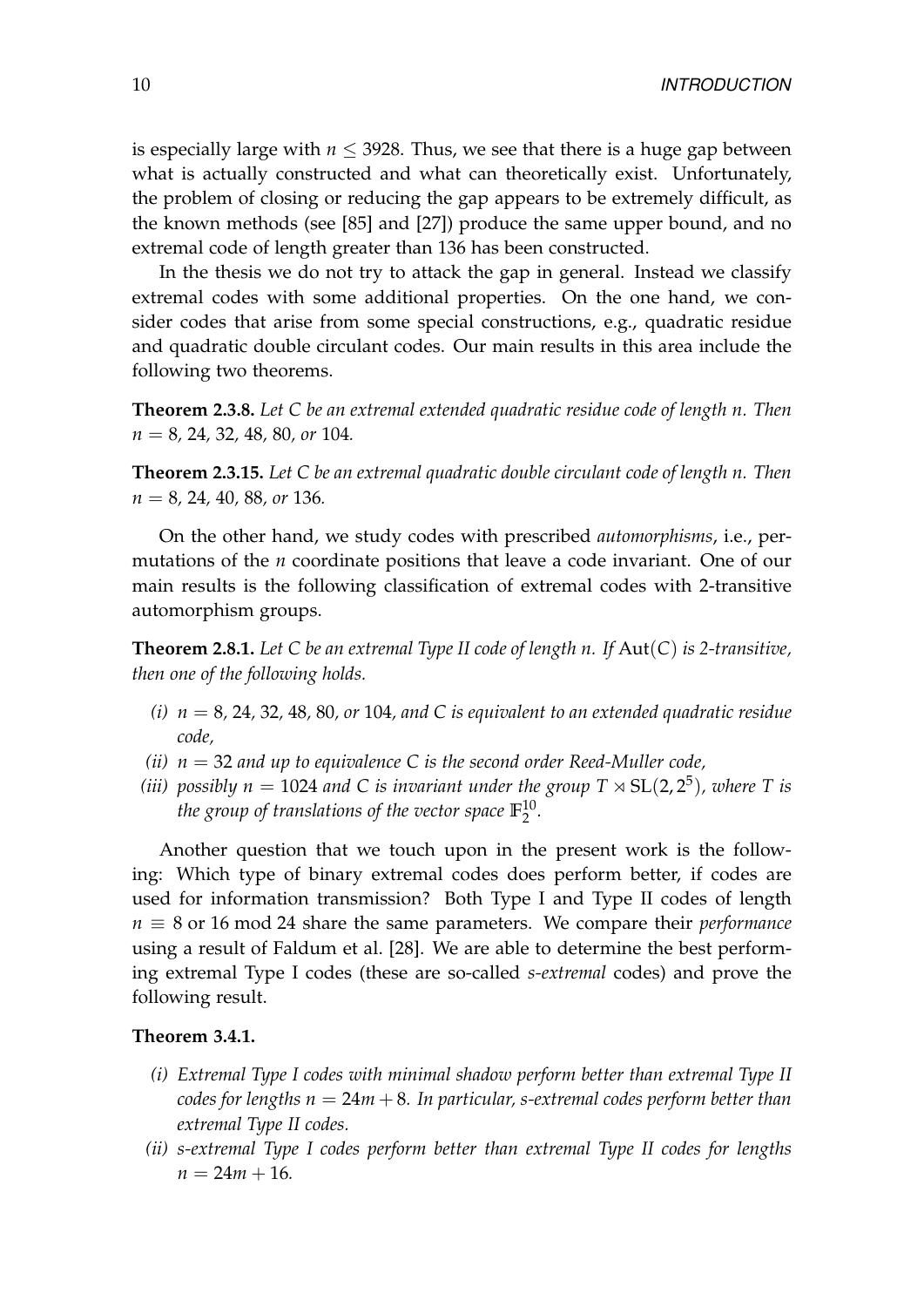Below we give an overview of the thesis.

In **Chapter [1](#page-14-0)** we introduce the notation and definitions used throughout the work. In the first section we define the setting. The next two sections list the facts that are later used in Chapter [2.](#page-32-0) Finally, in Section [1.4](#page-26-0) we gather the definitions and results that are important for Chapter [3.](#page-66-0)

The main part of the thesis consists of two independent chapters.

In **Chapter [2](#page-32-0)** we consider automorphism of extremal codes. More precisely, we study if extremal codes may exist under certain assumptions about the automorphism group. We mainly focus on Type II codes in this chapter, though in the last two sections we apply the methods developed for Type II codes to codes of Types III and IV.

In Section [2.1](#page-32-1) we give an overview of the known extremal Type II codes. We also give a historical survey of how the study of putative extremal codes of lengths 72, 96, and 120 progressed over the last 30 years. In this section we also pay particular attention to the families of codes that provide several examples of extremal codes.

In Section [2.2](#page-36-0) we study the possible cycle structures of the automorphisms of extremal Type II codes. We provide a new easy-to-handle result, which, in particular, allows us to show that a putative extremal code with an automorphism of prime order greater than  $\frac{n}{2}$  is equivalent to an extended cyclic code.

We completely classify extremal Type II codes that arise from quadratic residues in Section [2.3.](#page-38-0) These codes generalize the [8, 4, 4] Hamming and the [24, 12, 8] Golay codes in two possible ways and provide examples of extremal Type II codes for 9 of 13 lengths, for which extremal codes have been constructed. We also describe an algorithm that we use to effectively search for small weight codewords, which is applied in the proof of some of our results.

In the next section we generalize our approach to extended quadratic residue codes from Section [2.3](#page-38-0) to the general case of extended cyclic codes. We decribe a method to construct all cyclic codes of prime length  $p \equiv -1$  mod 8 with self-dual extensions and provide a tool to determine the inequivalent ones. In Section [2.4](#page-43-0) we also start a classification of extremal extended cyclic codes, where we list all extremal extended cyclic codes of length less than 1000. Moreover, we prove that for all but 11 lengths greater than 1000 no extremal extended cyclic code can exist.

In Section [2.5](#page-50-0) we discuss when the automorphism group of an extended cyclic code can be 2-transitive. We notice that in order to classify extremal extended cyclic codes with 2-transitive groups it only remains to consider so-called *affine-invariant* codes. We classify these in Section [2.6](#page-51-0) using a method by Charpin and Levy-dit-Vehel [\[17\]](#page-81-0).

Sections [2.5](#page-50-0) and [2.6](#page-51-0) serve as a preparation for the classification of extremal Type II codes with 2-transitive groups. We generalize the approach of Section [2.6](#page-51-0)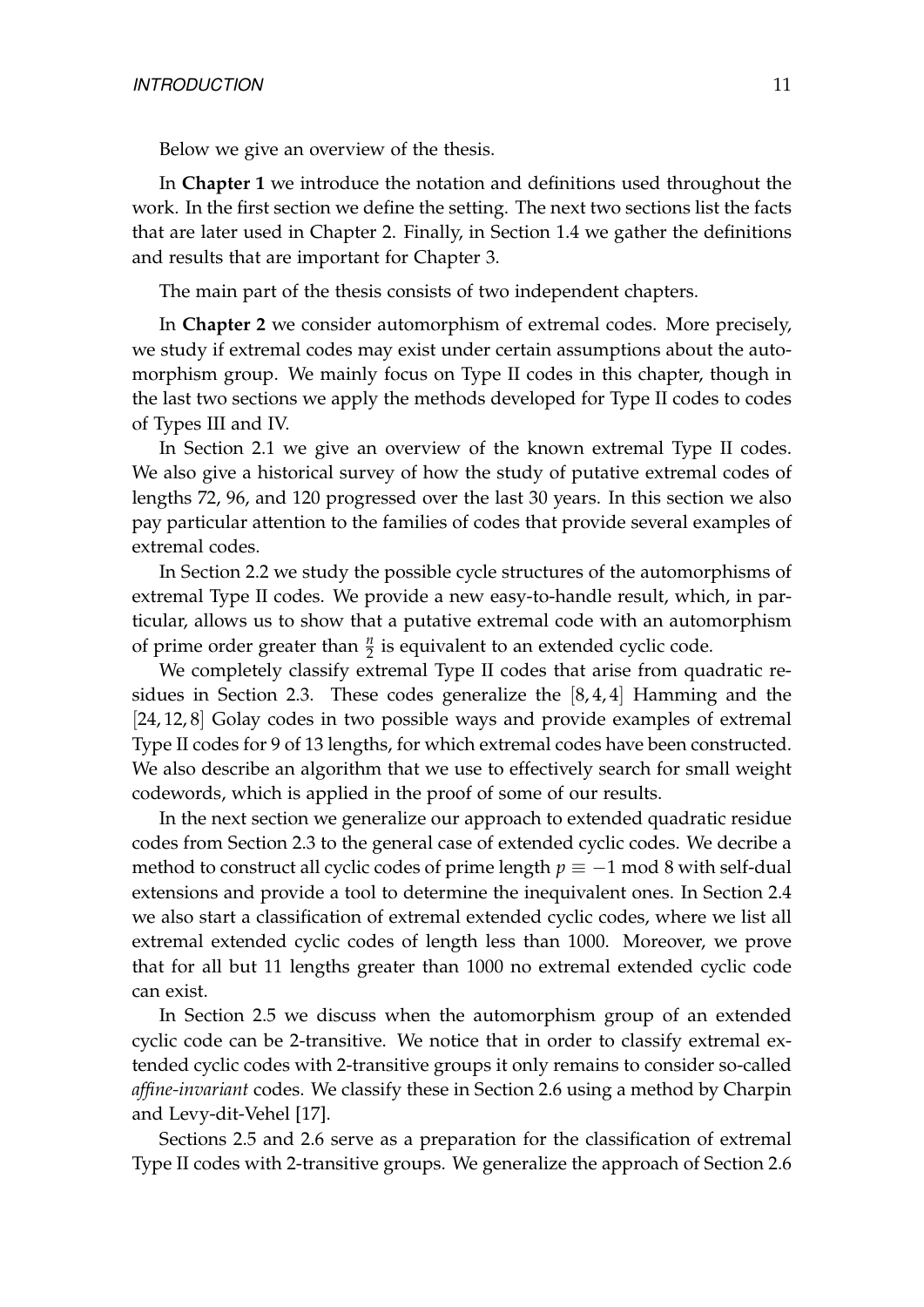to a more general case of codes invariant under extensions of elementary abelian groups in Section [2.7.](#page-55-0) The central point of our method is to consider a code as a module for the automorphism group. In Section [2.8](#page-58-0) we consider extremal codes with 2-transitive simple groups, thus completing the classification of extremal Type II codes with 2-transitive automorphism groups. The method is then used in Sections [2.9](#page-61-0) and [2.10](#page-63-0) to classify extremal Type III and Type IV codes with 2-transitive permutation automorphism group.

The classification results in Chapter [2](#page-32-0) rely in part on computer calculations. These are carried out with MAGMA [\[5\]](#page-80-1) and explained in numerous examples throughout the chapter. The source code of Magma programs for the examples is listed in Appendix [A.](#page-74-0)

In **Chapter [3](#page-66-0)** we compare extremal codes of Types I and II with respect to their performance. We use a result of [\[28\]](#page-82-3) to define performance in terms of *weight distribution* in Section [3.1.](#page-66-1) In Section [3.2](#page-68-0) we consider known extremal codes and discuss, which type of codes might be expected to perform better. Extremal Type II codes all have the same weight distribution, and therefore they all share the same quality of performance. However, this is not the case for extremal Type I codes. In Section [3.3](#page-69-0) we prove that so-called *s-extremal* codes are the best performing among them. We then proceed to compare *s*-extremal (and some other Type I codes) to Type II codes in Section [3.4.](#page-72-0) We prove that certain Type I codes always perform better than any Type II codes, provided they are of the same length.

## **Acknowledgments**

First of all, I would like to express my deep gratitude to my supervisor, Wolfgang Willems, for his guidance and inspiration, which made this thesis possible in the first place. I wish to thank Stefka Bouyuklieva and Iliya Bouyukliev for the numerous fruitful conversations, which improved my understanding of coding theory and had direct influence on my work. Additionally, I would like to thank Patric Östergård for agreeing to review the current thesis.

I am further grateful to my colleges for the good office atmosphere and their help on many occasions. In particular, I would like to thank Ralph August for all his advises, which made adapting to life in Germany much easier.

For the most welcome weekly distractions I wish to thank our "Fußballtruppe".

I am deeply grateful to my parents: to my father, for nurturing my love for mathematics, and to my mother, for her confidence in me.

Finally, and most importantly, I want to thank my best friend and my wife, Nadja, for everything, especially for helping me cope with even the most stressful moments.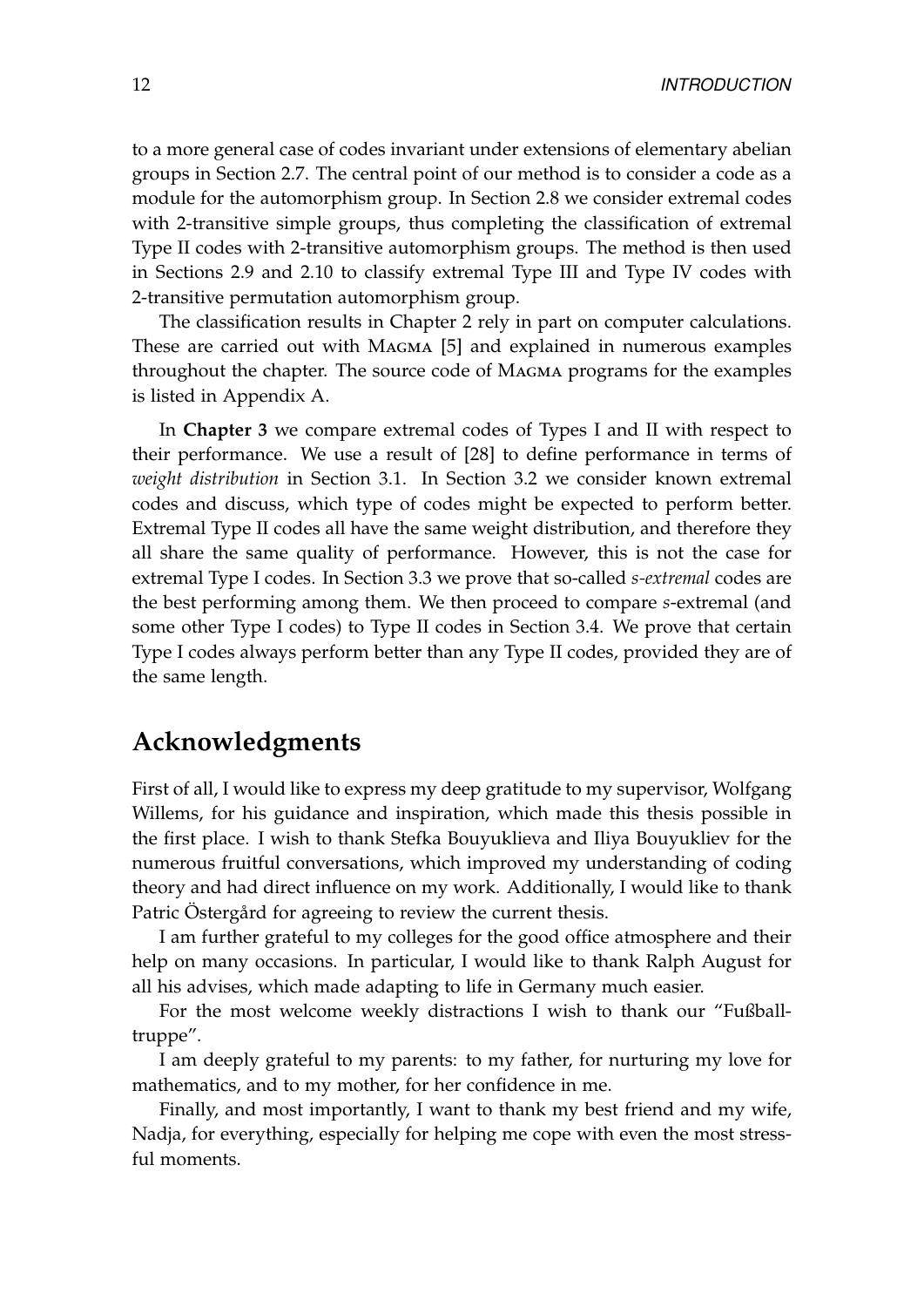# <span id="page-14-0"></span>**Chapter 1 Preliminaries**

The aim of this chapter is to introduce the notation and notions used throughout the thesis. In Section [1.1](#page-14-1) the setting is defined and the basic concept of an extremal self-dual code is introduced. It will be the main object of interest in the work. In Section [1.2](#page-19-0) we describe the connections between codes and group algebras. There we give a description of a code as a module for the automorphism group. Cyclic codes are described in detail in Section [1.3.](#page-22-0) The final section of the chapter is devoted to weight enumerators and some techniques to handle them.

For a more thorough discussion of these topics we refer the reader to one of the books [\[41\]](#page-83-0), [\[57\]](#page-84-0), or [\[69\]](#page-85-0).

## <span id="page-14-1"></span>**1.1 Extremal self-dual codes**

Let  $\mathbb{F}_q^n$  denote the *n*-dimensional linear space over a field  $\mathbb{F}_q$  with *q* elements. A *linear code* C is a subspace of  $\mathbb{F}_q^n$ . The dimension *n* of the ambient space  $\mathbb{F}_q^n$  is called the *length* of *C*. A vector  $c = (c_0, c_1, \ldots, c_{n-1}) \in C$  is called a *codeword* and the number

$$
wt(c) = |\{i \,|\, 0 \leq i \leq n-1, \ c_i \neq 0\}|
$$

is called the *weight* of *c*. The smallest positive weight in the code *C* is called the *minimum distance*. The use of the word *distance* is explained by the following fact. The function dist :  $\mathbb{F}_q^n \to \mathbb{N}_0$  defined by dist $(x, y) = \text{wt}(x - y)$  for  $x, y \in \mathbb{F}_q^n$  is a metric on  $\mathbb{F}_q^n$ . For a linear code *C* we have

$$
\min_{x,y \in C} \text{dist}(x,y) = \min_{x \in C} \text{dist}(x,0) = \min_{x \in C} \text{wt}(x),
$$

since by linearity  $x - y \in C$  as long as  $x, y \in C$ .

A *k*-dimensional code of length *n* over  $\mathbb{F}_q$  with minimum distance *d* will be referred to as an  $[n, k, d]_q$  code. We omit the subscript *q* if the underlying field is clear from the context.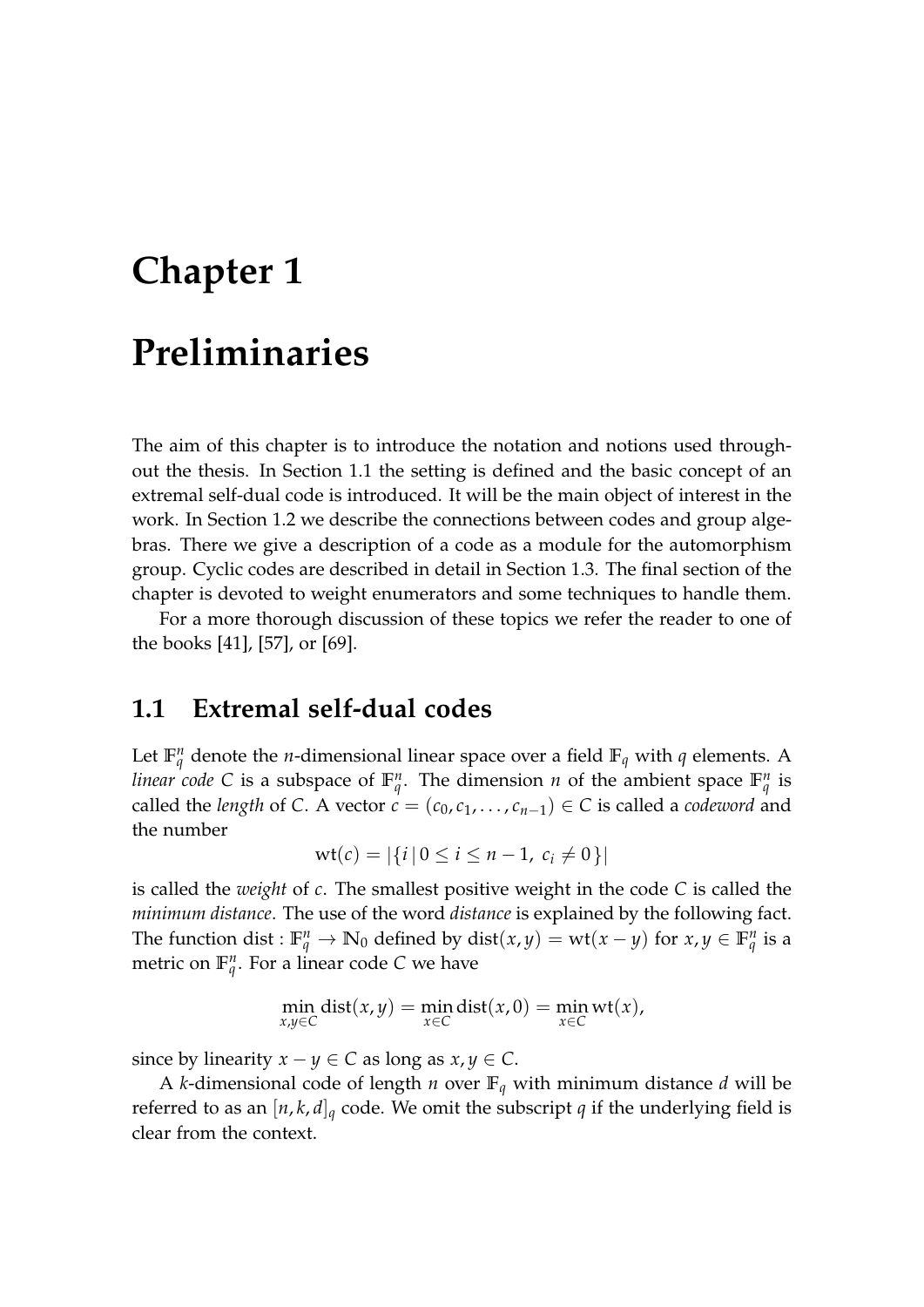Let C be an  $[n, k, d]_q$  code and let  $v_1, \ldots, v_k$ , where  $v_i = (v_{i,0}, v_{i,1} \ldots, v_{i,n-1}) \in \mathbb{F}_q^n$ for all  $1 \leq i \leq k$ , be its  $\mathbb{F}_q$ -basis. A  $(k \times n)$ -matrix

$$
G = \begin{pmatrix} v_{1,0} & v_{1,1} & \cdots & v_{1,n-1} \\ v_{2,0} & v_{2,1} & \cdots & v_{2,n-1} \\ \vdots & \vdots & \ddots & \vdots \\ v_{k,0} & v_{k,1} & \cdots & v_{k,n-1} \end{pmatrix},
$$

which contains the basis vectors  $v_1, \ldots, v_k$  as rows, is called the generator matrix of the code *C*. One can *extend* the code *C* by adding a coordinate. The *extended* code, denoted by  $\widehat{C}$ , is an  $[n + 1, k, d']$  code, where  $d' = d$  or  $d' = d + 1$ , and has a generator matrix

$$
\widehat{G} = \begin{pmatrix} v_{1,0} & v_{1,1} & \cdots & v_{1,n-1} & v_{1,\infty} \\ v_{2,0} & v_{2,1} & \cdots & v_{2,n-1} & v_{2,\infty} \\ \vdots & \vdots & \ddots & \vdots & \vdots \\ v_{k,0} & v_{k,1} & \cdots & v_{k,n-1} & v_{k,\infty} \end{pmatrix},
$$

where  $v_{i,\infty}$  are chosen so that

$$
v_{i,0} + v_{i,1} + \ldots + v_{i,n-1} + v_{i,\infty} = 0
$$

for all  $1 \leq i \leq k$ . In general, a vector  $x = (x_0, \ldots, x_{n-1}) \in \mathbb{F}_q^n$  with the sum of its components equal to zero is called *even-like*. A code is called *even-like* if it has only even-like vectors; a code is *odd-like* if it is not even-like.

In case when the all-one vector  $\mathbf{1} = (1, \ldots, 1) \in \mathbb{F}_q^n$  does not lie in the code *C*, the process of extending is often preceded by *augmenting* the code, i.e., adding **1** as the last row of the generator matrix. Augmenting the code, supplemented by extending, is referred to as *lengthening*. The inverse operation to the lengthening process is called *shortening*. Let *T* be a set of *t* coordinates and let *C*(*T*) denote the set of all codewords of *C* which are zero on *T*. *Puncturing*  $C(T)$  on *T*, i.e. removing the coordinates *T* from all vectors of  $C(T)$ , gives the *shortened* code  $C_T$ of length  $n - t$ .

Note that in the present work we denote the  $k \times k$  identity matrix by  $I_k$ .

The ambient space  $\mathbb{F}_q^n$  is endowed with a standard (Euclidean) scalar product  $(.,.)$  given by

$$
(x,y) = \sum_{i=0}^{n-1} x_i y_i \quad \text{for all } x, y \in \mathbb{F}_q^n.
$$

If  $q$  is a square (say,  $q = r^2$ ), instead of the standard we will consider the Hermitian scalar product

$$
(u,w) = \sum_{i=0}^{n-1} u_i w_i^r \quad \text{for all } u, w \in \mathbb{F}_{r^2}^n.
$$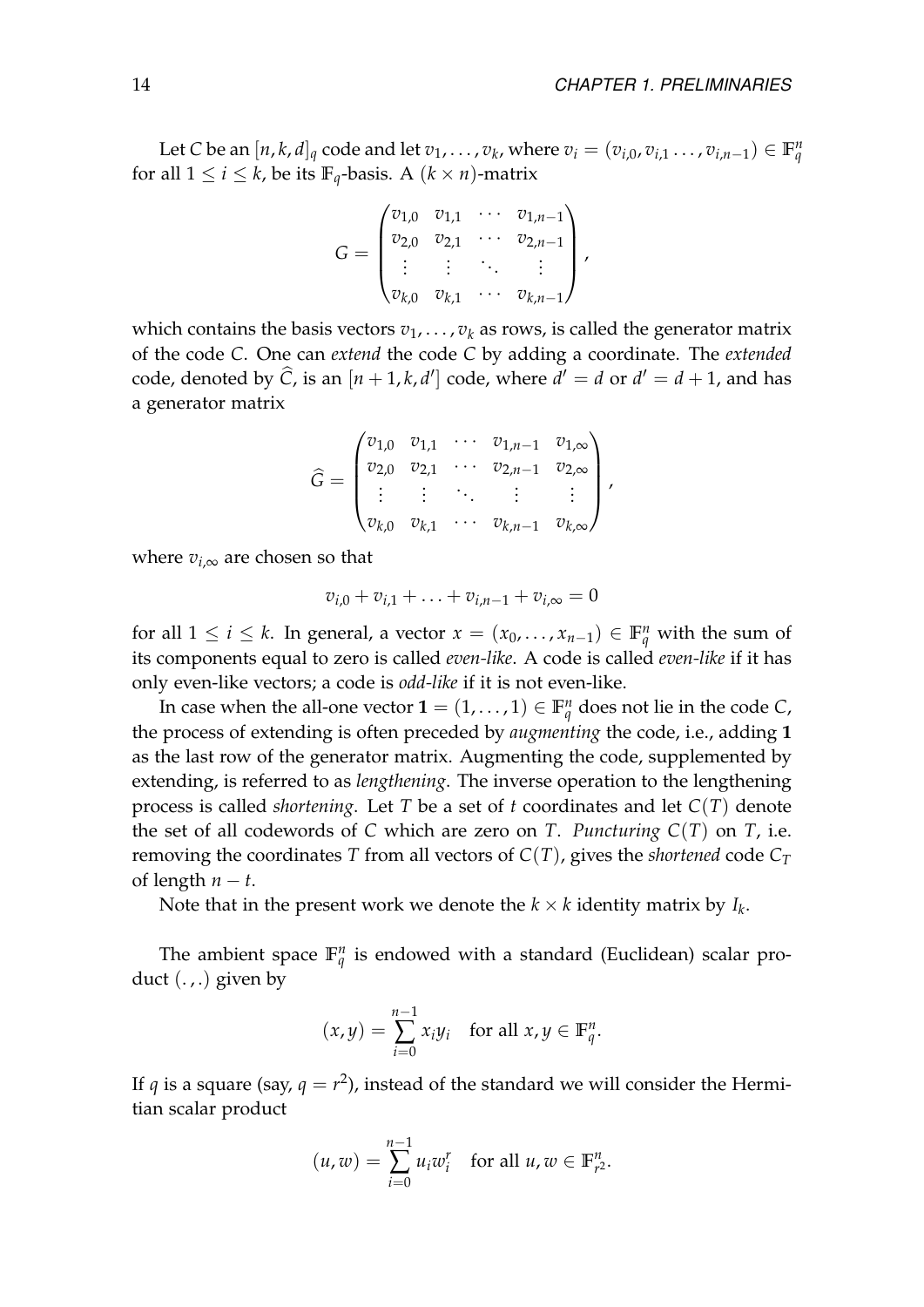(The map  $x \mapsto x^r$ ,  $x \in \mathbb{F}_{r^2}$ , is called *global conjugation*. In the case, when *r* is a prime, e.g., *r* = 2, this map is usually referred to as *Frobenius automorphism*.)

For a linear code *C* of length *n* over  $\mathbb{F}_q$  we define the *dual code*  $C^{\perp}$  by

$$
C^{\perp} = \left\{ v \in \mathbb{F}_q^n \, \middle| \, (v,c) = 0 \text{ for all } c \in C \right\}.
$$

If  $C \leq C^\perp$  we call  $C$  *self-orthogonal*. If  $C = C^\perp$  we say that the code  $C$  is *self-dual*.

From linear algebra we know that  $dim C^{\perp} = n - dim C$  for every linear code *C*. In particular, the length of a self-dual code is always even, and its dimension equals half of the length.

For small fields self-duality also imposes restrictions on possible weights of the codewords.

<span id="page-16-1"></span>**Example 1.1.1.** Let *C* be a self-dual  $\left[n, \frac{n}{2}\right]$  $\left[\frac{n}{2},d\right]_q$  code, where  $q=2$ , 3, or 4. For all *c*  $\in$  *C* we have  $(c, c) = 0$ . In particular, for  $q = 2, 3$  we get

$$
0 = (c, c) = \sum_{i=0}^{n-1} c_i^2 = 1 \cdot |\{i \mid 0 \le i \le n-1, c_i \neq 0\}| \mod q = \text{wt}(c) \mod q.
$$

For **F**<sup>4</sup> and the Hermitian scalar product we get

$$
0 = (c, c) = \sum_{i=0}^{n-1} c_i^3 = 1 \cdot |\{i \mid 0 \le i \le n-1, c_i \neq 0\}| \mod 2 = \text{wt}(c) \mod 2.
$$

Thus, for self-dual codes over  $\mathbb{F}_2$ ,  $\mathbb{F}_3$ , and  $\mathbb{F}_4$  all weights are divisible by 2, 3, and 2, respectively.

In general, if for a code *C* there exists an integer  $\Delta > 1$ , such that  $\Delta |$  wt(*c*) for all *c* ∈ *C*, then *C* is said to be *divisible*. The largest integer ∆, for which the code *C* is divisible, is called the *divisor* of *C*.

All self-dual divisible codes over  $F_q$  are classified by the famous Gleason– Pierce Theorem.

<span id="page-16-0"></span>**Theorem 1.1.2** (Gleason–Pierce, see [\[77\]](#page-85-1))**.** *Let C be a self-dual divisible code of length n over* **F***<sup>q</sup> with divisor* ∆*. Then one of the following holds true*

- $(i)$   $(q, \Delta) = (2, 2)$
- $(ii)$  (*q*, ∆) = (2, 4)*,*
- *(iii)*  $(q, \Delta) = (3, 3)$ *,*
- $(iv)$   $(q, \Delta) = (4, 2)$
- *(v)*  $\Delta = 2$  *and C is equivalent to the code over* **F**<sub>*q</sub> with generator matrix* [*I*<sub>*n*/2</sub> *I*<sub>*n*/2</sub>]*.*</sub>

*Remark* 1.1.3*.* The codes appearing in case (v) of Theorem [1.1.2](#page-16-0) are trivial and will be of no interest in this work.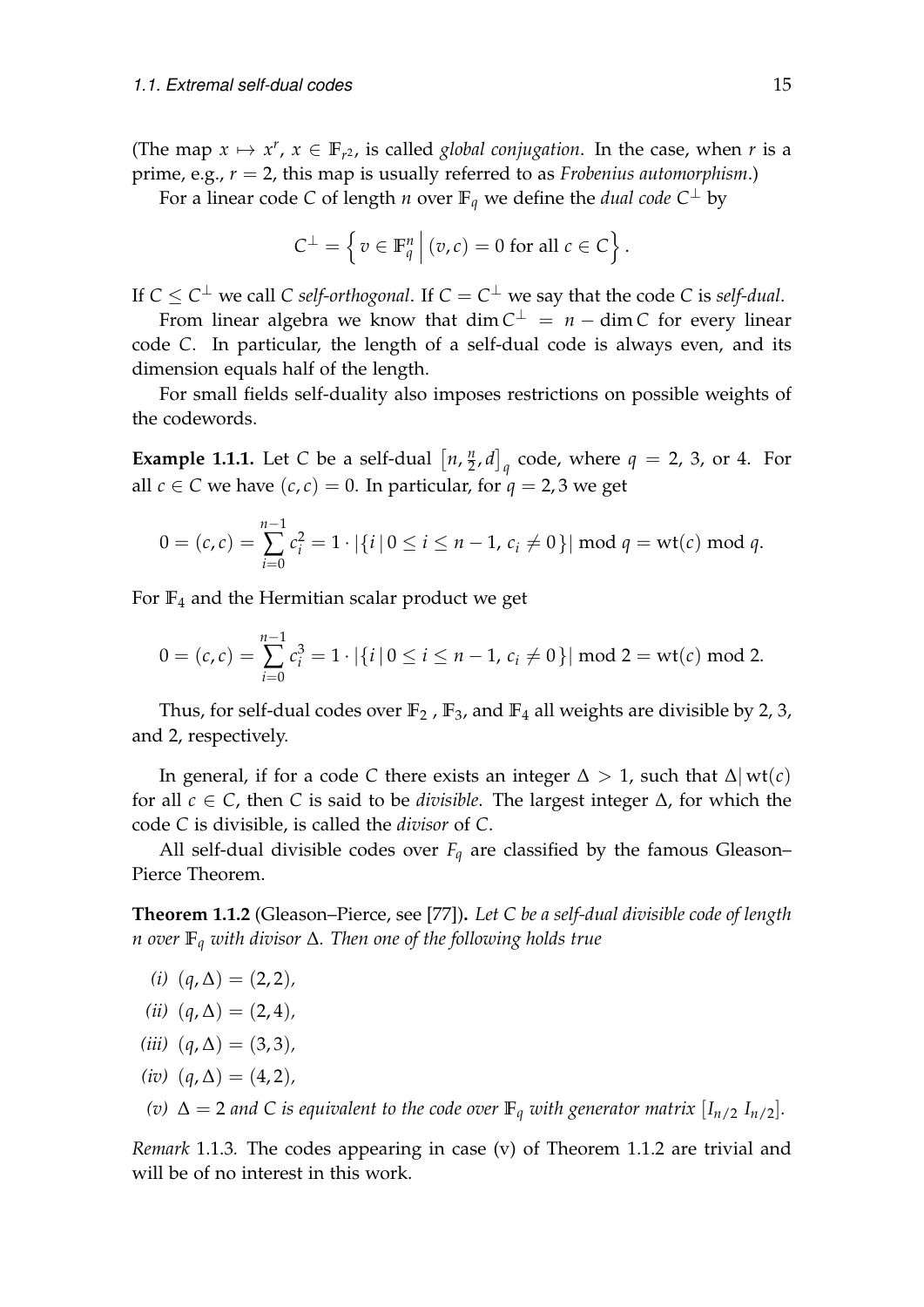In agreement with Theorem [1.1.2](#page-16-0) and Example [1.1.1](#page-16-1) we distinguish four *types* of codes over  $\mathbb{F}_q$  with  $q \leq 4$ . E.g., a code C is said to be of Type II if it is selfdual, the underlying field is  $\mathbb{F}_2$  and weights of all codewords are divisible by 4. For convenience, we set Type II  $\not\subseteq$  Type I<sup>[1](#page-17-0)</sup>. This means, we say that a code is of Type I if it is self-dual, binary, all its weights are divisible by 2 and it has at least one codeword of weight 2 mod 4. A ternary code is called a Type III code if it is self-dual and weights of all its codewords are divisible by 3. Finally, a Type IV code is a Hermitian self-dual code over **F**<sup>4</sup> with all weights divisible by 2.

Traditionally binary divisible codes with  $\Delta = 4$  are called doubly-even. Codes with  $\Delta = 2$  and at least one codeword of weight 2 mod 4 are called singly-even.

For codes of Types II, III, and IV the generalization of Theorem [1.1.2,](#page-16-0) the so-called Gleason–Pierce–Ward Theorem, holds true.

**Theorem 1.1.4** (Gleason–Pierce–Ward, see [\[41\]](#page-83-0)). Let C be a divisible  $\left[ n, \frac{n}{2} \right]$  $\left[\frac{n}{2},d\right]_q$  code *with divisor* ∆ *and let* (*q*, ∆) = (2, 4)*,* (3, 3)*, or* (4, 2)*. Then C is self-dual.*

Below we give a combination of results by Mallows and Sloane [\[59\]](#page-84-1), MacWilliams et al. [\[56\]](#page-84-2) and Rains [\[70\]](#page-85-2), which provides an upper bound on the minimum distance of divisible self-dual codes.

<span id="page-17-1"></span>**Theorem 1.1.5** ([\[59\]](#page-84-1), [\[56\]](#page-84-2), [\[70\]](#page-85-2)). Let C be a self-dual divisible  $\left[ n, \frac{n}{2} \right]$  $\left[ \frac{n}{2},d\right] _{q}$  code. Then

 $d \leq 4 \left\lfloor \frac{n}{24} \right\rfloor + 4$ , *if C is of Type II or C is Type I and n*  $\not\equiv 22$  mod 24,  $d \leq 4 \left\lfloor \frac{n}{24} \right\rfloor + 6$ , *if C is Type I and n*  $\equiv$  22 mod 24,  $d \leq 3 \left\lfloor \frac{n}{12} \right\rfloor + 3$ , *if C is of Type III*,  $d \leq 2 \left| \frac{n}{6} \right|$  $\frac{n}{6}$   $\rfloor$  + 2, *if C is of Type IV*.

*Remark* 1.1.6. The bound for Type I codes of length  $n \equiv 22 \text{ mod } 24$  may be explained by the fact that they can be obtained by shortening Type II codes of length  $n + 2$ .

Self-dual codes that achieve the bound from Theorem [1.1.5](#page-17-1) are called *extremal*.

Extremal codes are of particular interest not only because they have the largest possible minimum distance among self-dual codes. As a consequence of the famous theorem of Assmus and Mattson [\[1\]](#page-80-2), the existence of an extremal code of Type II, III, or IV implies the existence of a *t*-design, where *t* can be as large as 5.

**Definition 1.1.7.** A *design* is a pair  $(X, B)$ , where *X* is a non-empty finite set of *v* elements, called points, and *B* is a non-empty finite collection of *k*-subsets of *X*, called blocks, that satisfy the following property: every subset of points of size *t* is contained in exactly  $\lambda$  blocks. The pair  $(X, B)$  is also referred to as a  $t$  -(*v*, *k*,  $\lambda$ ) design, or simply as a *t*-design.

<span id="page-17-0"></span><sup>&</sup>lt;sup>1</sup> Some authors define Type II codes as a subset of Type I codes, see [\[72\]](#page-85-3).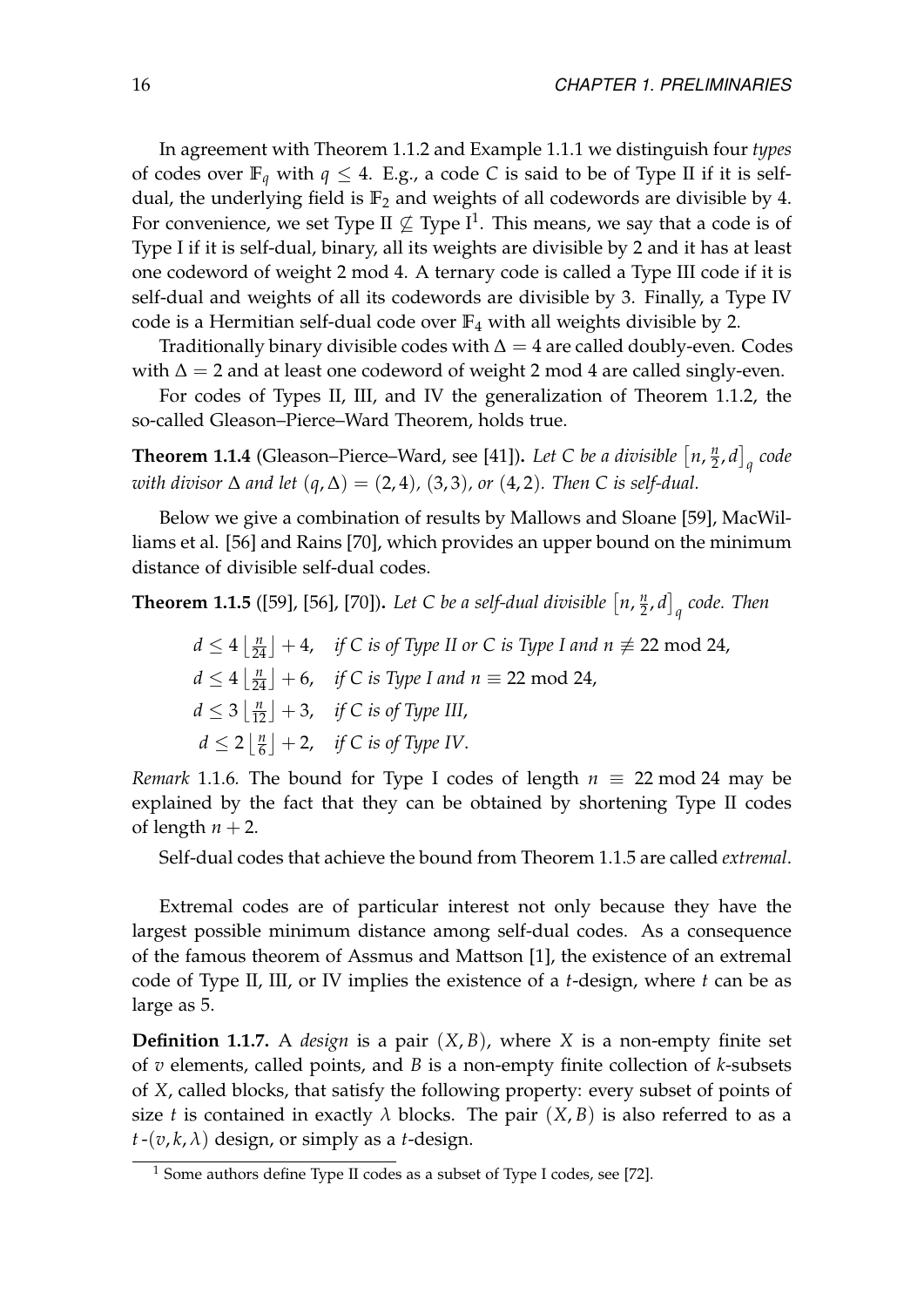To describe designs associated with an extremal code, we define the support supp(*c*) of a codeword  $c \in C$  as follows

$$
supp(c) = \{i \mid c_i \neq 0\}.
$$

Then, the set  $X = \{0, 1, \ldots, n-1\}$  of coordinate positions and the set

$$
B = \{ \text{supp}(c) \mid c \in C, \text{wt}(c) = i \}
$$

of supports of all codewords with a given weight *i* form a  $t$ - $(v, k, \lambda)$  design (see Theorem [1.1.8\)](#page-18-0). Here,  $v = n$ ,  $k = i$  and  $\lambda$  is given by the formula

$$
\lambda = A_i \begin{pmatrix} i \\ t \end{pmatrix} / \begin{pmatrix} n \\ t \end{pmatrix},
$$

where  $A_i$  is the number of codewords of weight  $i$  in the code  $C$ .

Below we state the Assmus–Mattson theorem in the case of Type II codes.

<span id="page-18-0"></span>**Theorem 1.1.8** ([\[1\]](#page-80-2), see also [\[41,](#page-83-0) Theorem 9.3.10])**.** *Let C be an extremal Type II code of length n* =  $24m + 8\ell$  *for*  $\ell = 0$ , 1, or 2. Then codewords of any fixed weight except 0 *and n hold t-desings for the following parameters:*

- *(i)*  $t = 5$  *if*  $\ell = 0$  *and*  $m > 1$ *,*
- *(ii)*  $t = 3$  *if*  $\ell = 1$  *and*  $m > 0$ *, and*
- *(iii)*  $t = 1$  *if*  $\ell = 2$  *and*  $m \ge 0$ *.*

*Remark* 1.1.9*.* Similar results hold for extremal codes of Types III and IV.

Despite their importance, extremal codes of any Type can not exist for arbitrarily large lengths. Moreover, for Types II, III, and IV an explicit upper bound on the length of an extremal code is known.

<span id="page-18-2"></span>**Theorem 1.1.10** (Zhang [\[85\]](#page-86-0))**.** *Let C be an extremal self-dual code of length n and of Type II or IV. Assume that n is divisible by* 8 *or* 2*, respectively. Then*

- *(a) Type II:*  $i < 154$  *if*  $n = 24i$ ,  $i < 159$  *if*  $n = 24i + 8$  *and*  $i < 164$  *if*  $n = 24i + 16$ *. In particular C cannot exist for n* > 3928*.*
- *(b) Type IV:*  $i < 17$  *if*  $n = 6i$ ,  $i < 20$  *if*  $n = 6i + 2$  *and*  $i < 22$  *if*  $n = 6i + 4$ *. In particular C cannot exist for n* > 130*.*

<span id="page-18-3"></span>**Theorem 1.1.11** (Zhang [\[85\]](#page-86-0))**.** *Let C be an extremal self-dual code of Type III and length n.* Then  $n < 144$  *and, moreover, n*  $\neq 72$ *, 96, 120.* 

There is no explicit bound on the length of an extremal Type I code. In this case only an asymptotic bound is known.

<span id="page-18-1"></span>**Theorem 1.1.12** (Rains [\[71\]](#page-85-4)). Let  $C_i$  be a sequence of self-dual  $\left[ n_i, \frac{n_i}{2} \right]$  $\left[\frac{n_i}{2}, d_i\right]$  codes of *Type I with*  $\lim_{i \to \infty} n_i \to \infty$ *. Then* 

$$
\limsup_{i \to \infty} \frac{d_i}{n_i} \le \frac{1 - 5^{-1/4}}{2} \approx 0.16563.
$$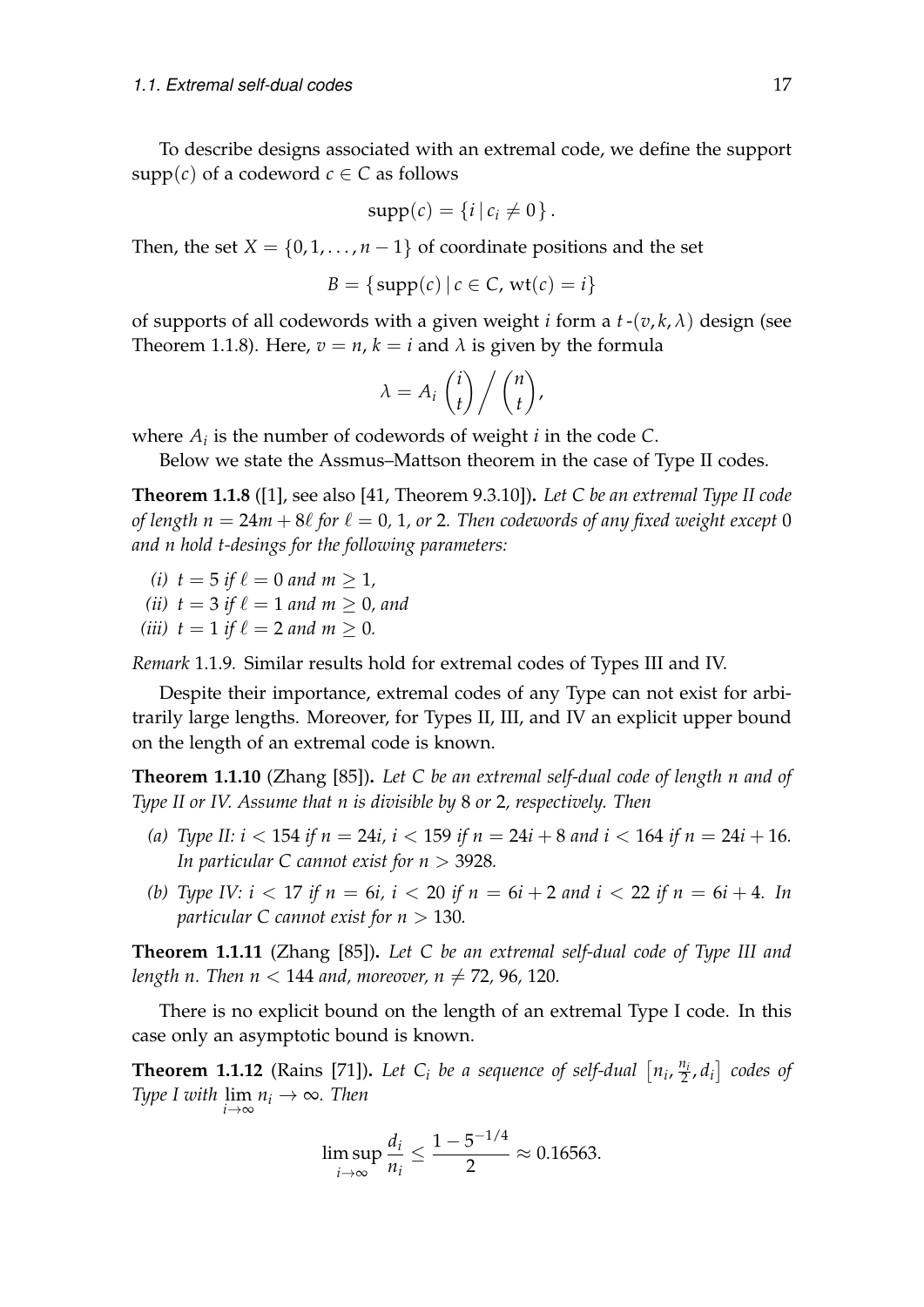**Corollary 1.1.13.** Let  $(C_i)_{i\in\mathbb{N}}$  be a sequence of Type I codes of length  $n_i = 24i + 2r$ , *where*  $0 \le r \le 11$ *. Then only finitely many of the codes*  $C_i$  *can be extremal.* 

*Proof.* First note that by Theorem [1.4.6](#page-29-0) extremal codes of Type I do not exist for lengths a multiple of 24.

Suppose that there is a subsequence  $\left(C_{i_k}\right)_{k\in \mathbb{N}'}$  such that all codes  $C_{i_k}$  are extremal. From Theorem [1.1.5](#page-17-1) we know that the minimum distance  $d_{i_k}$  of  $C_{i_k}$  is equal to  $4i_k + \varepsilon$ , where  $\varepsilon = 4$  if  $1 \le r \le 10$  and  $\varepsilon = 6$  if  $r = 11$ . Hence, we obtain

$$
\limsup_{k \to \infty} \frac{d_{i_k}}{n_{i_k}} = \frac{4i_k + \varepsilon}{24i_k + 2r} = \frac{1}{6} > \frac{1 - 5^{-1/4}}{2},
$$

a contradiction to Theorem [1.1.12.](#page-18-1)

## <span id="page-19-0"></span>**1.2 Automorphism groups, group algebras**

The symmetric group  $S_n$  acts naturally on the space  $\mathbb{F}_q^n$  and, hence, on a linear code *C* of length *n* by permuting the coordinate positions. Let us remark that throughout the entire work we denote the coordinates in  $\mathbb{F}_q^n$  by  $0, 1, \ldots, n-1$ and assume that  $S_n$  is acting on the set  $\{0, 1, \ldots, n-1\}$  rather than  $\{1, \ldots, n\}$ . For a vector  $x \in \mathbb{F}_q^n$  and a permutation  $\sigma \in S_n$  we set

<span id="page-19-1"></span>
$$
x\sigma = (x_{\sigma^{-1}(0)}, x_{\sigma^{-1}(1)}, \dots, x_{\sigma^{-1}(n-1)}).
$$
\n(1.1)

Clearly, both the weight function and the scalar product (and thus the process of forming the dual code) are invariant under this action. However, apart from the binary case, we can consider other transformations that leave both the weight and the scalar product invariant. These are the monomial transformations (that is, permutations of the coordinates, followed by multiplication of the coordinates by nonzero elements) and, if the scalar product in question is Hermitian, global conjugation. Two codes are called *equivalent* if one can be obtained from the other by one of such transformations. The group of transformations that leaves a given code *C* invariant is called the (full) automorphism group of *C* and denoted Aut(*C*). Thus, for a binary code *C* we obtain

$$
Aut(C) = \{ \sigma \in S_n \, | \, C\sigma = C \}.
$$

Of particular interest in the thesis are codes with 2-transitive automorphism groups. We remind the reader that a group  $G \leq S_n$  is called *transtitive* if for any two points there exists a permutation in *G* that maps one point onto the other. For a point  $x \in \{0, 1, \ldots, n-1\}$  the *orbit*  $xG$  is defined by

$$
xG = \{ xg \, | \, g \in G \}.
$$

 $\Box$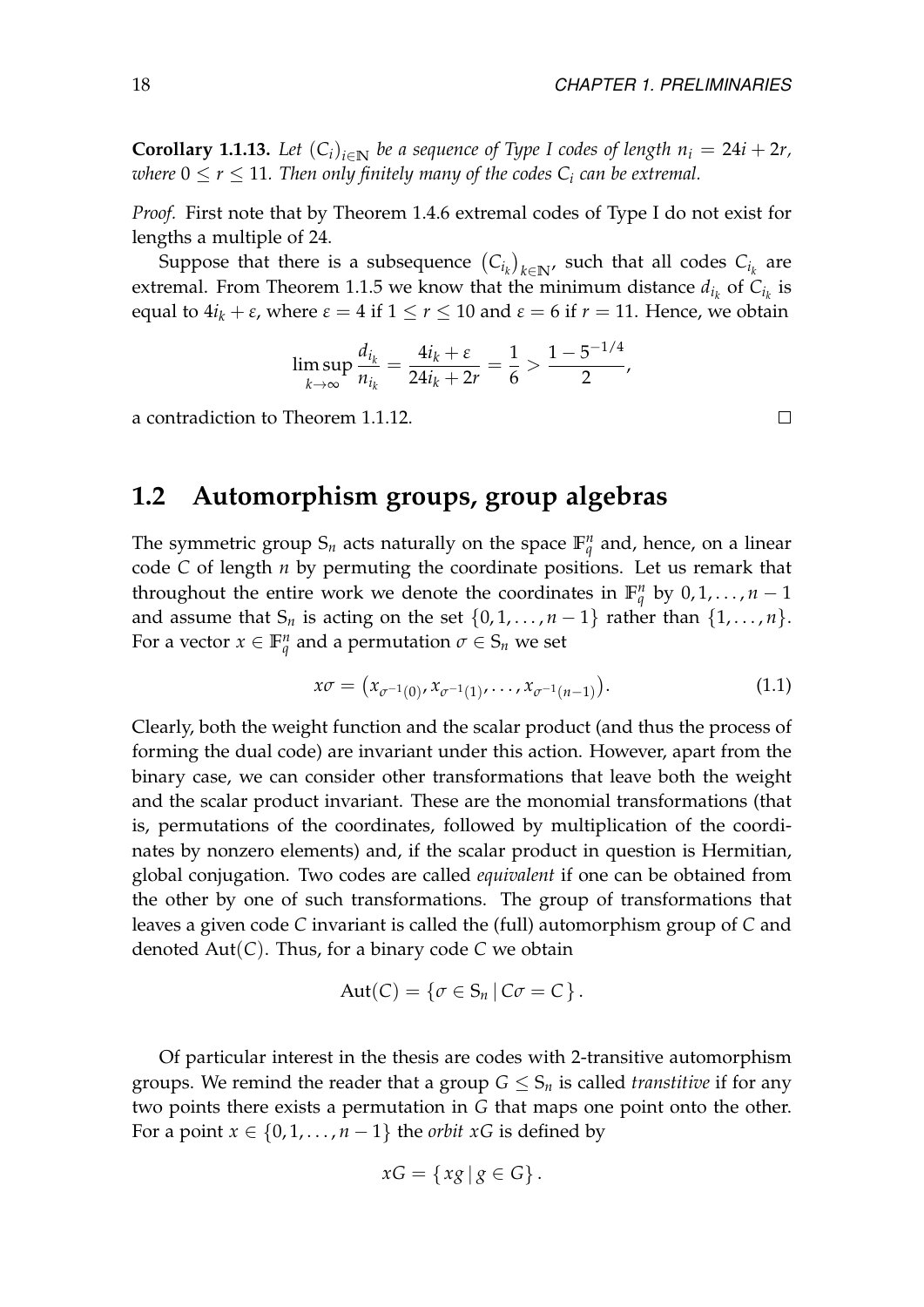The *stabilizer*  $G_x$  is a subgroup that consists of all permutations in *G* that fix *x*, i.e.,

$$
G_x = \{ g \in G \mid xg = x \}.
$$

A group *G* is called 2*-transitive* if for some point *x* the stabilizer *G<sup>x</sup>* is transitive on the set  $\{0, 1, \ldots, n-1\} \setminus \{x\}$ . Recursively one can define 3-transitive groups and so on.

Several times throughout the present work we use a couple of group theoretical facts about 2-transitive groups. For ease of reference we collect them in the following lemma.

#### **Lemma 1.2.1** ([\[43\]](#page-83-1))**.**

- *(i) Every 2-transitive group has a unique minimal normal subgroup, which is elementary abelian or simple.*
- *(ii) A* 2*-transitive group of degree q<sup>m</sup> with a minimal normal elementary abelian subgroup T is isomorphic to a subgroup of* AGL(*m*, *q*)*. Moreover T is isomorphic to the group of translations of the vector space* **F** *m q , i.e., mappings of the form*  $v \mapsto v + a$ , where  $v, a \in \mathbb{F}_q^m$ .
- *(iii) Every* 2*-transitive subgroup of* AGL(*m*, 2) *is an extension of an elementary abelian group* T of order  $2^m$  by a subgroup of  $\text{GL}(m,2)$ , which is transitive on  $2^m-1$ *points.*

We call a unique minimal normal subgroup of a 2-transitive group the *socle* of the group. An *elementary abelian* group is a direct product of cyclic groups of the same prime order. A group is said to be *simple* if it does not have any nontrivial normal subgroups. We would like to remark that throughout the thesis we use standard notation and group names (see [\[47\]](#page-83-2) or [\[22\]](#page-81-1)). E.g., AGL stands for affine general linear group.

Let *C* be a linear code over  $\mathbb{F}_q$  of length *n* and let  $G \leq Aut(C)$ . If the action of *G* on *C* is defined by [\(1.1\)](#page-19-1) then the code *C* becomes an  $\mathbb{F}_q$ *G*-module. Note that the ambient space  $\mathbb{F}_q^n$  is also an  $\mathbb{F}_q$ *G*-module with respect to the same action of *G*. We formulate the fact that *C* is an **F***qG*-module as the following statement.

**Proposition 1.2.2.** Let C be an  $[n, k, d]_q$  code and let  $G \leq \text{Aut}(C)$ . Then C is a *k*-dimensional submodule of the ambient space  $\mathbb{F}_q^n$ , considered as an  $\mathbb{F}_q$ G-module.

In representation theory the *dual module*  $C^*$  of an  $\mathbb{F}_q$ *G*-module *C* is defined as the set of all  $\mathbb{F}_q$ -linear maps from *C* to  $\mathbb{F}_q$ , i.e.,  $C^* = \text{Hom}_{\mathbb{F}_q}(C, \mathbb{F}_q)$ . The dual module *C* <sup>∗</sup> becomes an **F***qG*-module if we put

$$
(fg)(c) = f(cg^{-1})
$$
 for  $f \in C^*$ ,  $g \in G$  and  $c \in C$ .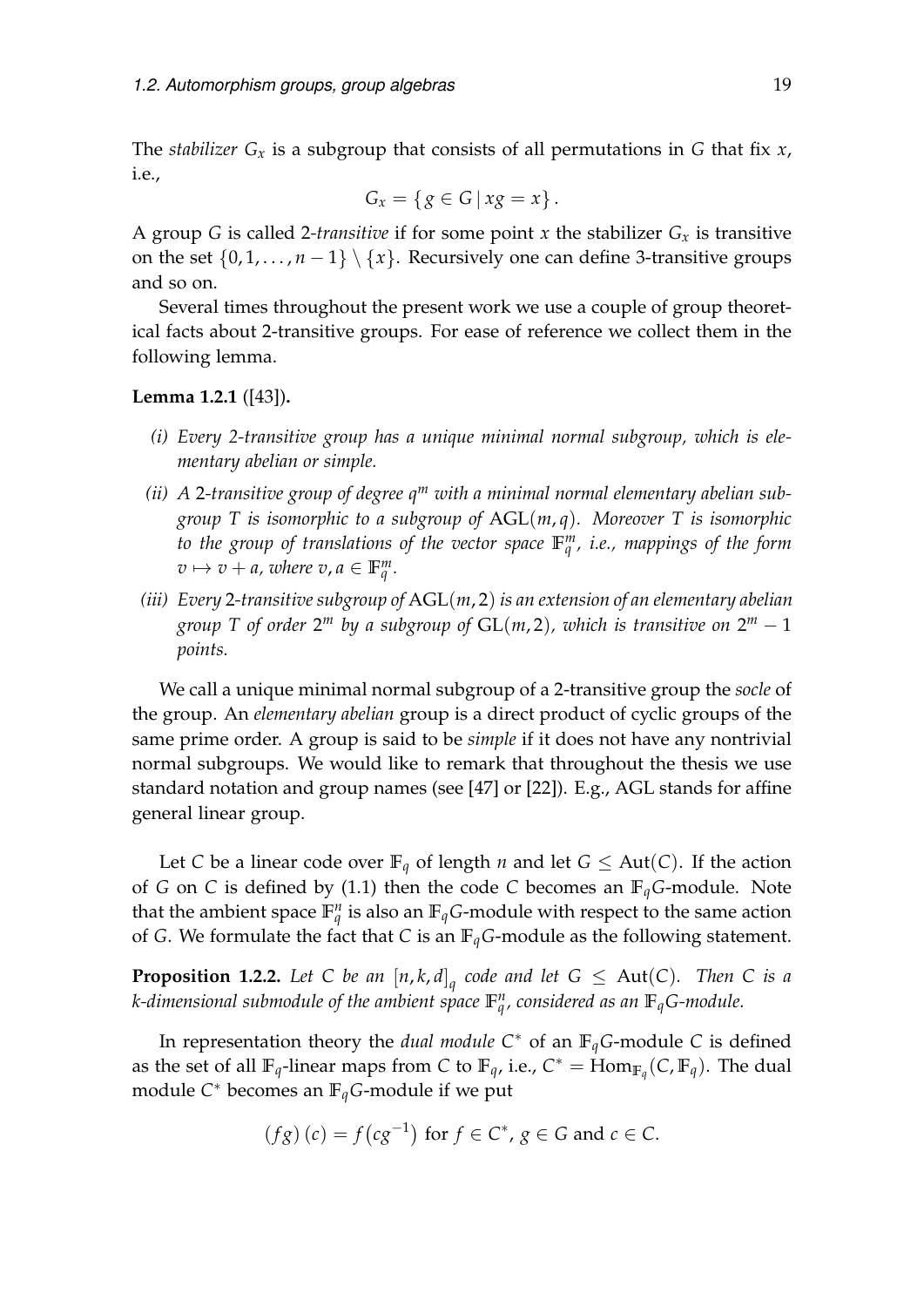As we already noted, the scalar product remains invariant under the action of the automorphism group, i.e., the following holds true

$$
(xg, yg) = (x, y)
$$
 for all  $x, y \in C$  and  $g \in G$ .

From this we can easily see that the dual code  $C^\perp$  is also an  $\mathbb{F}_qG\text{-module. Indeed,}$ let  $c \in C$ ,  $c' \in C^{\perp}$ , and  $g \in G$ . We get

$$
(c,c'g) = (cg^{-1},c') = 0,
$$

since  $cg^{-1} \in C$ . By definition of  $C^{\perp}$  it follows that  $c'g \in C^{\perp}$ .

Clearly, the two duals  $C^*$  and  $C^{\perp}$  are not the same object. However, there is a connection between these two notions of duality.

<span id="page-21-0"></span>**Lemma 1.2.3.** Let C be a code of length n over  $\mathbb{F}_q$  and let  $G \leq \text{Aut}(C)$ . Then  $C^* \cong \mathbb{F}_q^n / C^{\perp}$  (as  $\mathbb{F}_q$ *G-modules, in particular, as vector spaces*).

*Proof.* The proof follows that of [\[78,](#page-85-5) Proposition 2.3].

Note that to prove the assertion we need to construct an  $\mathbb{F}_q$ *G*-linear isomorphism from  $\mathbb{F}_q^n/C^\perp$  onto  $C^*$ .

For a vector  $v \in \mathbb{F}_q^n$  define a function  $f_v : C \to \mathbb{F}_q$  by  $f_v(c) = (v, c)$  for  $c \in C$ . Since the scalar product is linear in each component,  $f_v$  is  $\mathbb{F}_q$ -linear, hence, *f*<sub>*v*</sub>  $\in$  *C*<sup>\*</sup>. The map  $\alpha$  :  $\mathbb{F}_q^n \to C^*$  given by  $v \mapsto f_v$  is  $\mathbb{F}_q$ -linear as well. Moreover, *α* is  $\mathbb{F}_q$ *G*-linear since the *G*-invariance of the scalar product implies

$$
\alpha(vg)(c) = f_{vg}(c) = (vg, c) = (v, cg^{-1})
$$
  
=  $f_v(cg^{-1}) = (f_vg)(c) = (\alpha(v)g)(c)$ 

for all  $v \in \mathbb{F}_q^n$ ,  $g \in G$  and  $c \in C$ . As  $C^\perp$  is the kernel of  $\alpha$  we obtain an  $\mathbb{F}_qG$ -linear monomorphism

$$
\overline{\alpha}: \mathbb{F}_q^n / C^{\perp} \to C^*
$$
 with  $v + C^{\perp} \mapsto \alpha(v) = f_v$ 

Observe that

$$
\left|\mathbb{F}_q/\mathcal{C}^{\perp}\right| = q^{n-\dim \mathcal{C}^{\perp}} = q^{\dim \mathcal{C}} = |\mathcal{C}|.
$$

Finally, with  $|C^*| = |C|$  (see, for instance, [\[78,](#page-85-5) Proposition 2.2]) we obtain

$$
\left|\mathbb{F}_q/\mathcal{C}^{\perp}\right| = \left|\mathcal{C}^*\right|.
$$

Hence,  $\bar{\alpha}$  is an  $\mathbb{F}_q$ *G*-linear isomorphism and the proof is complete.

We want to remark that in [\[78\]](#page-85-5) the result of Lemma [1.2.3](#page-21-0) was proved for a special case of so-called group codes. A code *C* is said to be a *group code* if *C* is an ideal in the group algebra  $\mathbb{F}_q$ *G* for some  $G \leq Aut(C)$ . Cyclic codes form one of the best studied subclasses of group codes. Particularly important for the present work are binary cyclic codes of odd length. We list some of their properties it the next section.

 $\Box$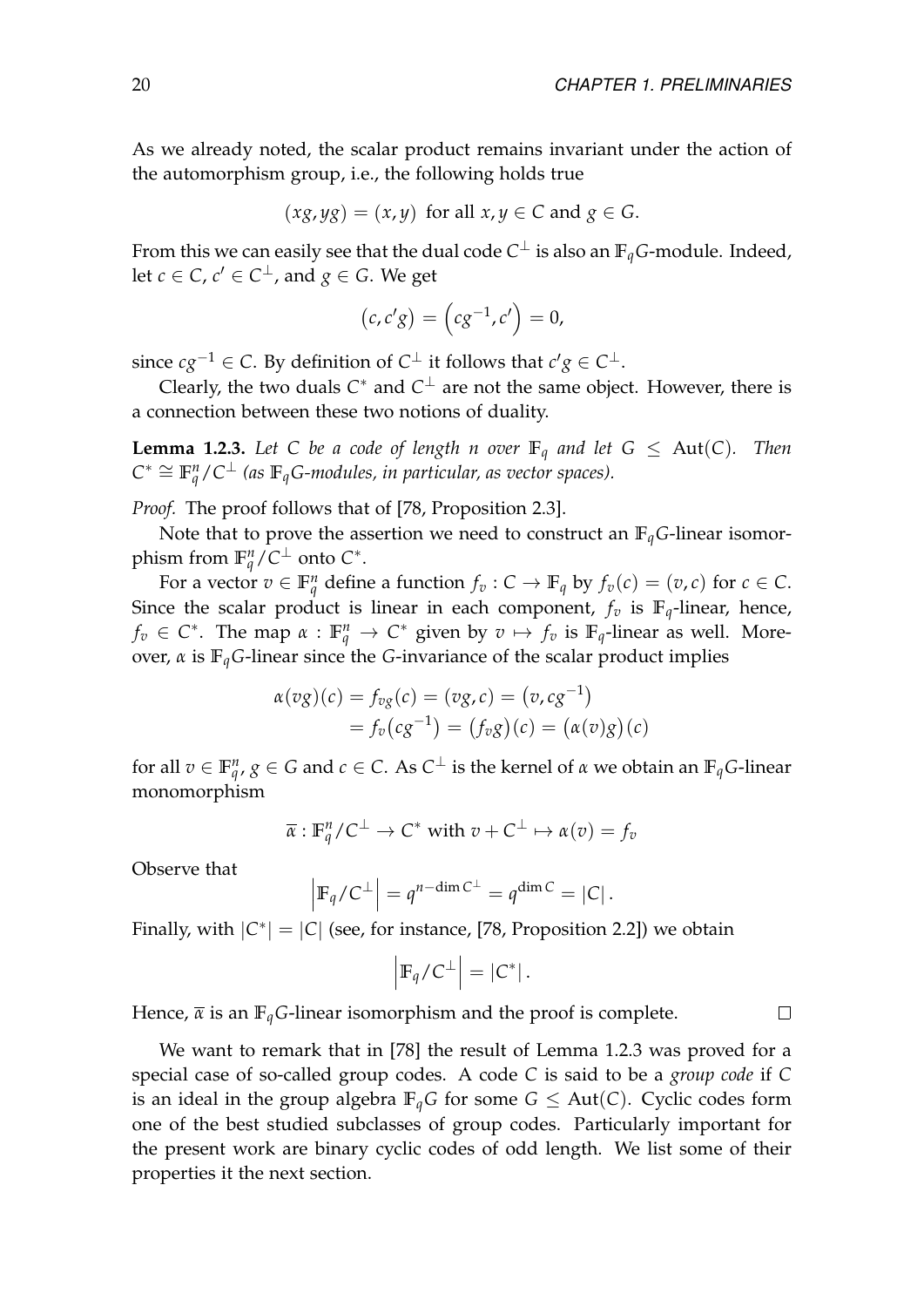## <span id="page-22-0"></span>**1.3 Cyclic and duadic codes**

Throughout this section we only consider binary cyclic codes of odd length *n*.

**Definition 1.3.1.** A linear code *C* of length *n* is called *cyclic* if it is invariant under a cyclic shift, i.e., a permutation  $\sigma \in S_n$  of order *n* with  $\sigma : i \mapsto i + 1$  mod *n*.

We want to remark that the requirement that the length should be odd is crucial for us. It implies that the group algebra  $\mathbb{F}_2 \langle \sigma \rangle$  is semi-simple, i.e., it can be written as a direct sum of irreducible subalgebras. In particular, this allows to classify all cyclic codes with self-dual extensions (see Lemma [2.4.7\)](#page-45-0).

Denote by  $R_n$  the ring of univariate polynomials of degree less than  $n$  with coefficients in **F**2:

$$
R_n = \mathbb{F}_2[x]/\left\langle x^n - 1 \right\rangle.
$$

Note that  $\mathbb{R}_n \cong \mathbb{F}_2 \left< \sigma \right>$  as algebras, where  $\left< \sigma \right>$  denotes the cyclic group generated by *σ*. Then a cyclic code *C* can be viewed as an ideal in *Rn*. The action of the cyclic shift  $\sigma$  on a codeword  $c = (c_0, c_1, \ldots, c_{n-1}) \in C$  is equivalent to the multiplication by *x* of a polynomial  $c(x) = c_0 + c_1x + \ldots + c_{n-1}x^{n-1} \in R_n$ .

**Definition 1.3.2.** A polynomial  $g(x) \in R_n$  of the smallest degree, such that it generates the code *C*, is called the *generator polynomial* of *C*.

When describing cyclic codes, cyclotomic cosets are very helpful.

<span id="page-22-1"></span>**Definition 1.3.3.** Let  $\mathbb{Z}_n$  be the set of integers modulo *n*. A cyclotomic coset modulo *n* containing *t* is a subset  $\mathcal{C}_t$  of  $\mathbb{Z}_n$  of the form  $\{t, 2t, 2^2t, \ldots\}$  mod *n*. The  $\{0\}$  is called the zero coset. If  $\mathcal{C}_{t_1}, \ldots, \mathcal{C}_{t_k}$  are all nonzero cyclotomic cosets then the set  $\mathcal{T} = \{t_1, \ldots, t_k\}$  of representatives is called a *transversal*.

Denote by  $s(n)$  the multiplicative order of 2 modulo *n*, i.e., the smallest positive number *s*, such that  $2^s \equiv 1 \mod n$ . We see from Definition [1.3.3](#page-22-1) that the coset  $C_1$  has exactly  $s(n)$  elements. Moreover, if  $n = p$  is a prime then the size of every nonzero cyclotomic coset is  $s(p)$ . Indeed, for any  $t \in \{1, \ldots, p-1\}$  we have

$$
2^s t \equiv t \bmod p \Leftrightarrow 2^s \equiv 1 \bmod p,
$$

since *t* is coprime to *p*, hence  $|\mathcal{C}_t| = |\mathcal{C}_1|$ .

Let  $\alpha \in \mathbb{F}_{2^{s(n)}}$  be a primitive *n*-th root of unity. Then for a generator polynomial  $g(x)$  of a cyclic code *C* we have (see [\[41,](#page-83-0) Section 4.4])

<span id="page-22-2"></span>
$$
g(x) = \prod_{t} \prod_{i \in C_t} \left( x - \alpha^i \right), \tag{1.2}
$$

where *t* ranges over some subset of coset representatives.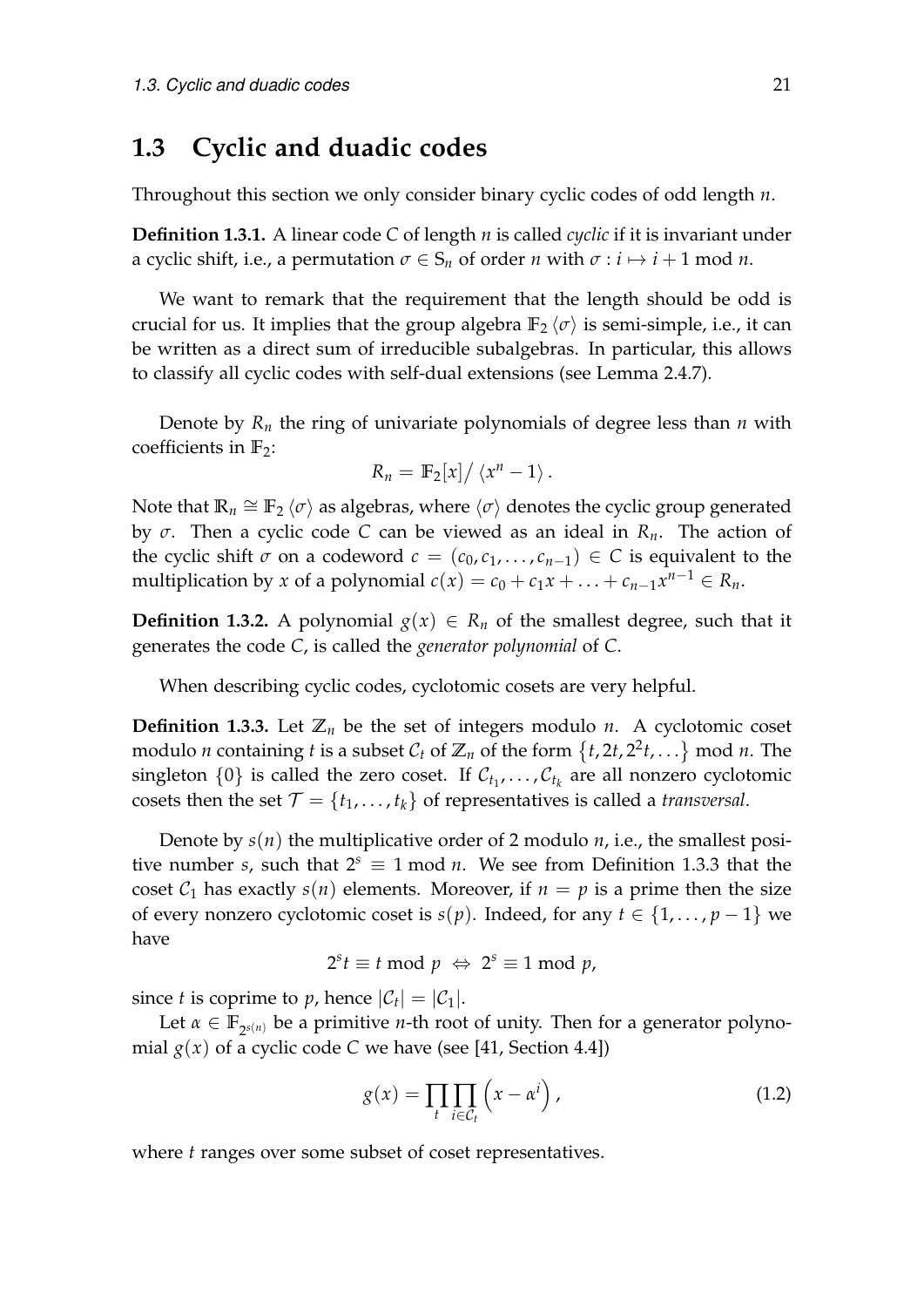Denote by  $T = \bigcup_t C_t$  a subset of  $\mathbb{Z}_n$ , such that all roots of  $g(x)$  are  $(\alpha^i)_{i \in T}$ . Then *T* is called the *defining set* of the code *C*;  $(\alpha^i)_{i \in T}$  and  $(\alpha^j)_{j \notin T}$  are called *zeros* and *nonzeros* of *C*, respectively. (Note that the defining set *T* depends on the chosen primitive root of unity.) The degree of the generator polynomial of *C* equals |*T*| and the dimension of *C* is  $n - |T|$ .

Sometimes it is more convenient to use the generating *idempotent* of a code instead of the generator polynomial, i.e., a unique polynomial  $e(x)$  that generates the code and satisfies  $e^2(x) = e(x)$ . Any idempotent  $e(x) \in R_n$  generates some cyclic code and has the form (see [\[41,](#page-83-0) Section 4.4])

<span id="page-23-0"></span>
$$
e(x) = \sum_{j \in J} \sum_{i \in C_j} x^i,
$$
\n(1.3)

where *J* is some subset of cyclotomic coset representatives. The converse also holds true, i.e., any element of  $R_n$  of the form [\(1.3\)](#page-23-0) is an idempotent.

There is a particular set of permutations that maps idempotents onto idempotents.

<span id="page-23-2"></span>**Definition 1.3.4.** Let *n* be an integer and let *a* be coprime with *n*. The function  $\mu_a$ defined on  $\{0, 1, \ldots, n-1\}$  by  $\mu_a : i \mapsto ia \mod n$  is a permutation of coordinate positions of a cyclic code of length *n* and is called a *multiplier*. A multiplier *µ<sup>a</sup>* can be regarded as acting on *R<sup>n</sup>* by

$$
f(x)\mu_a = f(x^a) \pmod{x^n - 1}.
$$

Multipliers are essentially what is needed to establish whether two cyclic codes are equivalent.

<span id="page-23-1"></span>**Lemma 1.3.5** ([\[64\]](#page-84-3), [\[40\]](#page-83-3)). Let  $C_1$  and  $C_2$  be cyclic codes of length n and let  $\varphi$  denote *the Euler*  $\varphi$ *-function. If*  $gcd(n, \varphi(n)) = 1$  *then*  $C_1$  *and*  $C_2$  *are equivalent if and only if there is a multiplier that maps the idempotent of*  $C_1$  *onto the idempotent of*  $C_2$ *.* 

**Corollary 1.3.6.** Let  $C_1$  and  $C_2$  be binary cyclic codes of prime length p and let  $T$  be a *transversal.* Then  $C_1$  *and*  $C_2$  *are equivalent if and only if there is a multiplier*  $\mu_t$  *with t* ∈  $\mathcal T$  *that maps the idempotent of*  $C_1$  *onto the idempotent of*  $C_2$ *.* 

*Proof.* Note that for a prime *p* we always have  $gcd(p, \varphi(p)) = 1$ . Thus, we can apply Lemma [1.3.5.](#page-23-1) Moreover, due to the form [\(1.3\)](#page-23-0) of the idempotent of a binary cyclic code, it suffices to check the multipliers that have different actions on the cyclotomic cosets.

First, we show that if *a* and *b* lie in the same coset then the multipliers  $\mu_a$  and  $\mu_b$  have the same action on all the cyclotomic cosets modulo p. Let  $\mathcal{C}_t$  and  $\mathcal{C}_s$  be two cyclotomic cosets and let  $a, b \in C_t$ , i.e.,  $b \equiv 2^x a \mod p$  for some *x*. Suppose that *sa*  $\equiv$  *r* mod *p*. Then

$$
sb \equiv s \cdot 2^x a \equiv 2^x \cdot r \bmod p.
$$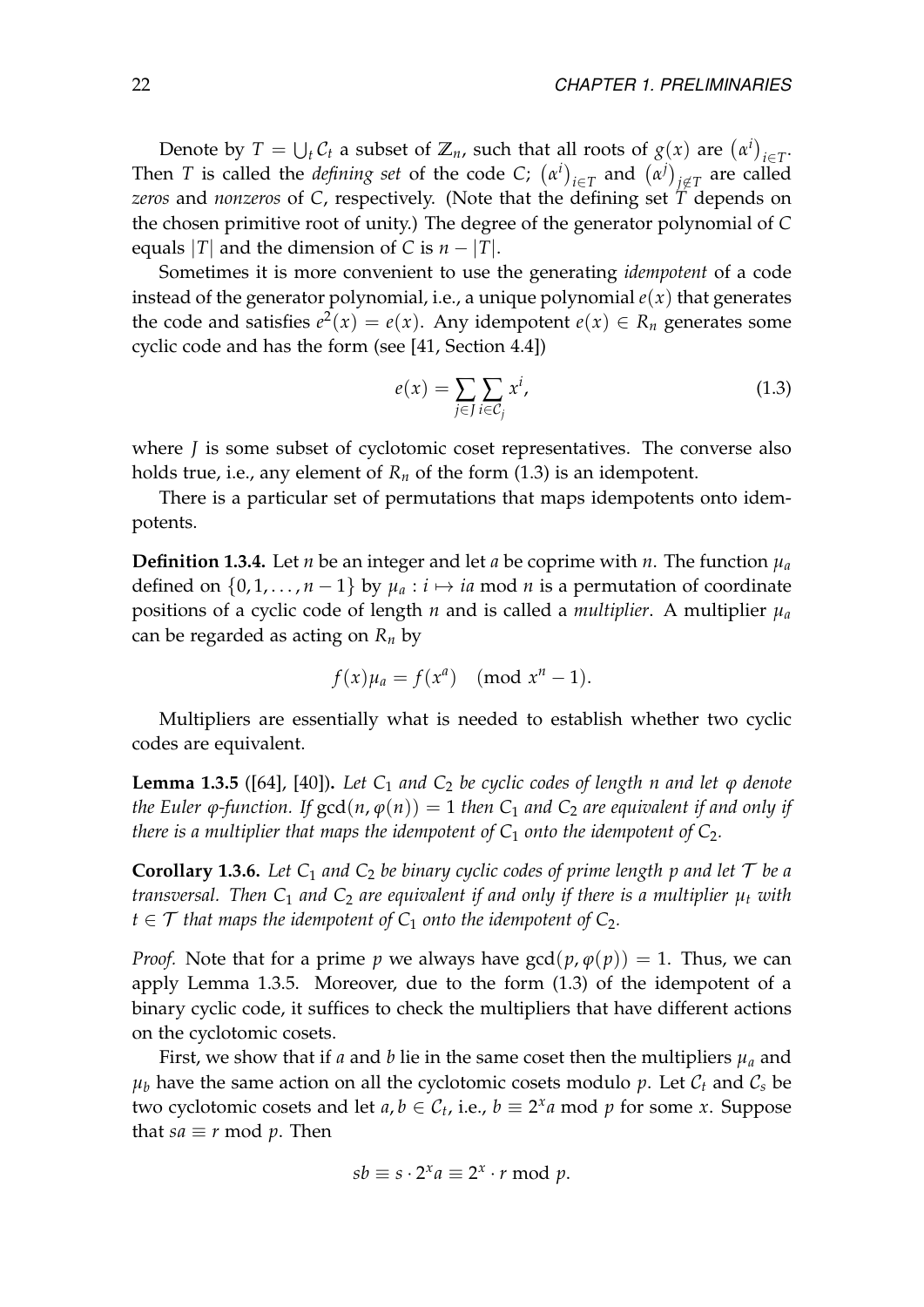Thus, both  $s\mu_a$  and  $s\mu_b$  lie in the same coset  $\mathcal{C}_r$ . Hence  $\mathcal{C}_s\mu_a = \mathcal{C}_s\mu_b = \mathcal{C}_r$ .

Now, suppose that *a* and *b* lie in different cosets. Then  $\mu_a$  and  $\mu_b$  have different actions on the cyclotomic cosets, in particular

$$
\mathcal{C}_1\mu_a=\mathcal{C}_a\neq\mathcal{C}_b=\mathcal{C}_1\mu_b.
$$

It follows from these two observations that multipliers that have different actions on the cyclotomic cosets are exactly the  $\mu_t$ , where  $t$  ranges over a transversal  $\mathcal T$ . This completes the proof of the corrolary.  $\Box$ 

**Lemma 1.3.7.** *Let C be a cyclic code of length n. Let σ be a cyclic shift of order n with*  $\sigma : i \mapsto i + 1$  mod *n.* Then the group  $G = \langle \sigma \rangle \rtimes \langle \mu_2 \rangle$  of order  $|G| = n \cdot s(n)$  is a *subgroup of the automorphism group of C.*

*Proof.* By definition the code *C* is invariant under the cyclic shift *σ*.

The multiplier  $\mu_2$  maps the idempotent  $e(x)$  of the code *C* onto itself, since  $e(x)\mu_2 = e(x^2) = e(x)$ . Hence *C* is invariant under the group  $G = \langle \sigma, \mu_2 \rangle$ , generated by *σ* and *µ*2. From Definition [1.3.4](#page-23-2) it follows that

$$
\mu_2^j(i) = \underbrace{(\mu_2 \circ \cdots \circ \mu_2)}_{j \text{ times}}(i) = i \cdot 2^j \text{ mod } n.
$$

Thus, we see that the order of  $\mu_2$  is  $s(n)$ . In fact *G* is the semidirect product  $\langle \sigma \rangle \rtimes \langle \mu_2 \rangle$  (see also [\[41,](#page-83-0) Section 4.4]) and thus  $|G| = n \cdot s(n)$ .  $\Box$ 

In the present work we will be interested in cyclic codes with self-dual extensions. By a result of Pless et al. [\[67\]](#page-84-4) every such cyclic code is duadic.

**Definition 1.3.8.** Fix some primitive *n*-th root of unity and let  $S_1$  and  $S_2$  be two subsets of  $\{1, 2, \ldots, n-1\}$ . Two cyclic codes  $C_1$  and  $C_2$  with defining sets *T*<sub>1</sub> = {0} ∪ *S*<sub>1</sub> and *T*<sub>2</sub> = {0} ∪ *S*<sub>2</sub>, respectively, are called *even-like duadic codes* if *S*<sup>1</sup> and *S*<sup>2</sup> satisfy

<span id="page-24-0"></span>
$$
S_1 \cup S_2 = \{1, 2, ..., n-1\} \text{ and } S_1 \cap S_2 = \emptyset,
$$
 (1.4)

and if there exists a multiplier  $\mu_b$  such that

<span id="page-24-1"></span>
$$
S_1\mu_b = S_2
$$
 and  $S_2\mu_b = S_1$ . (1.5)

The augmented codes  $D_1 = C_1 + \langle 1 \rangle$  and  $D_2 = C_2 + \langle 1 \rangle$  are called *odd-like duadic codes*.

Note that even-like duadic codes are of dimension  $\frac{n-1}{2}$  and odd-like codes of dimesion  $\frac{n+1}{2}$ . It follows from the form [\(1.2\)](#page-22-2) of the generator polynomial and the definition of the defining set that each of the two sets  $S_1$  and  $S_2$  is a union of nonzero cyclotomic cosets. We say that  $S_1$  and  $S_2$  that satisfy [\(1.4\)](#page-24-0) and [\(1.5\)](#page-24-1)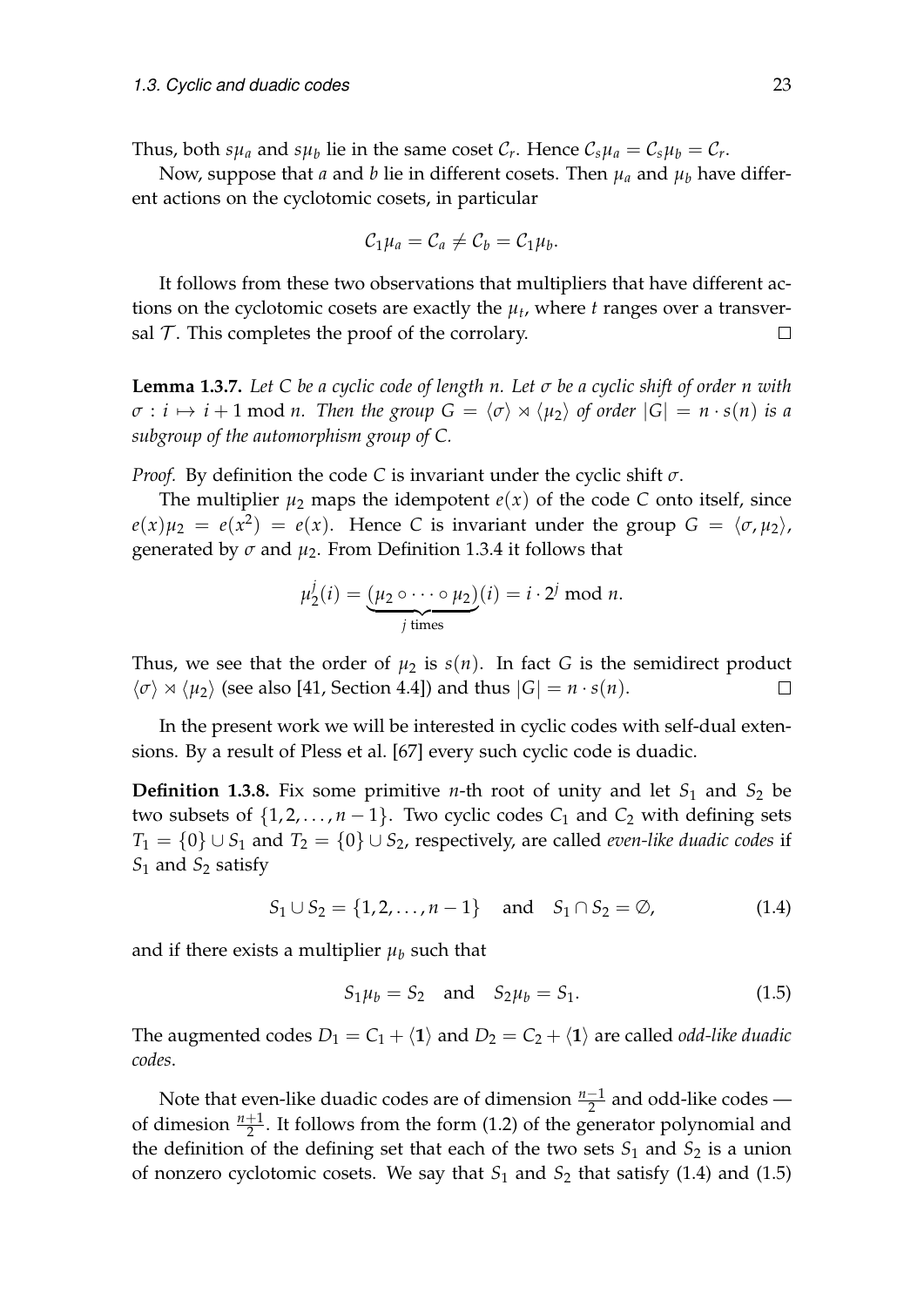form a *splitting of n given by µ<sup>b</sup>* . In general the same splitting of *n* can be given by different multipliers.

From [\[53\]](#page-83-4) we know that duadic codes exist for lengths  $n \equiv \pm 1 \mod 8$ . More precisely, the primes  $p_i$  that occur in the factorization  $n = p_1^{a_1}$  $i_1^{a_1} \cdots p_r^{a_r}$  are all of the form  $p_i \equiv \pm 1 \mod 8$ . However, we are mostly interested in the case *n* ≡ −1 mod 8, when the extensions of (odd-like) duadic codes are doubly-even (see Lemma [1.3.11\)](#page-25-0). In this case idempotents of duadic codes can be easily constructed.

<span id="page-25-2"></span>**Lemma 1.3.9** ([\[41,](#page-83-0) Theorem 6.1.5]). Let  $n \equiv −1 \mod 8$  and let  $S_1$  and  $S_2$  be a *splitting of n given by µ<sup>b</sup> . Then*

$$
e_i(x) = \sum_{j \in S_i} x^j
$$

*with i* = 1 *and* 2 *are the generating idempotents of a pair of odd-like duadic codes. Moreover,*

<span id="page-25-1"></span>
$$
e_1(x)\mu_b = e_2(x) \quad \text{and} \quad e_2(x)\mu_b = e_1(x) \tag{1.6}
$$

*Remark* 1.3.10. If  $e_1(x)$  and  $e_2(x)$  are the idempotents of odd-like duadic codes, then  $1 + e_1(x)$  and  $1 + e_2(x)$  are the idempotents of even-like codes. Thus, equation [\(1.6\)](#page-25-1) also holds for generating idempotents of even-like codes.

If generating idempotents of a pair of duadic codes satisfy [\(1.6\)](#page-25-1), then we say that  $\mu_b$  gives a *splitting* for duadic codes. Note that it follows from [\(1.6\)](#page-25-1) and Lemma [1.3.5](#page-23-1) that the two odd-like codes are equivalent. Clearly, the same also holds for even-like codes.

<span id="page-25-0"></span>**Lemma 1.3.11** ([\[67\]](#page-84-4))**.** *If C is a cyclic code of length n with a self-dual extension, then C is an odd-like duadic code. Moreover, if n is a prime of the form n* ≡ −1 mod 8*, then the extension of every odd-like duadic code is self-dual and doubly-even.*

**Example 1.3.12.** Let  $p \equiv -1 \mod 8$  be a prime with  $s(p) = \frac{p-1}{2}$ . We want to construct all cyclic codes of length *p* with self-dual extensions. By Lemma [1.3.11](#page-25-0) we are interested in odd-like duadic codes. Apart from the trivial coset  $C_0 = \{0\}$ we have two cyclotomic cosets modulo *p*

$$
C_1 = \left\{1, 2, 4, \ldots, 2^{\frac{p-1}{2}-1}\right\} \text{ and } C_{-1} = \mathbb{Z}_n \setminus (C_0 \cup C_1),
$$

each of which is of length  $s(p)$ . Thus, there is only one splitting of  $p$ , namely  $S_1 = C_1$  and  $S_2 = C_{-1}$ , and it is given by  $\mu_{-1}$ . Hence there is only one pair of odd-like duadic codes. It follows from Lemma [1.3.9](#page-25-2) that their idempotents are

$$
e_1(x) = \sum_{r \in S_1} x^i
$$
 and  $e_2(x) = \sum_{j \in S_2} x^j$ .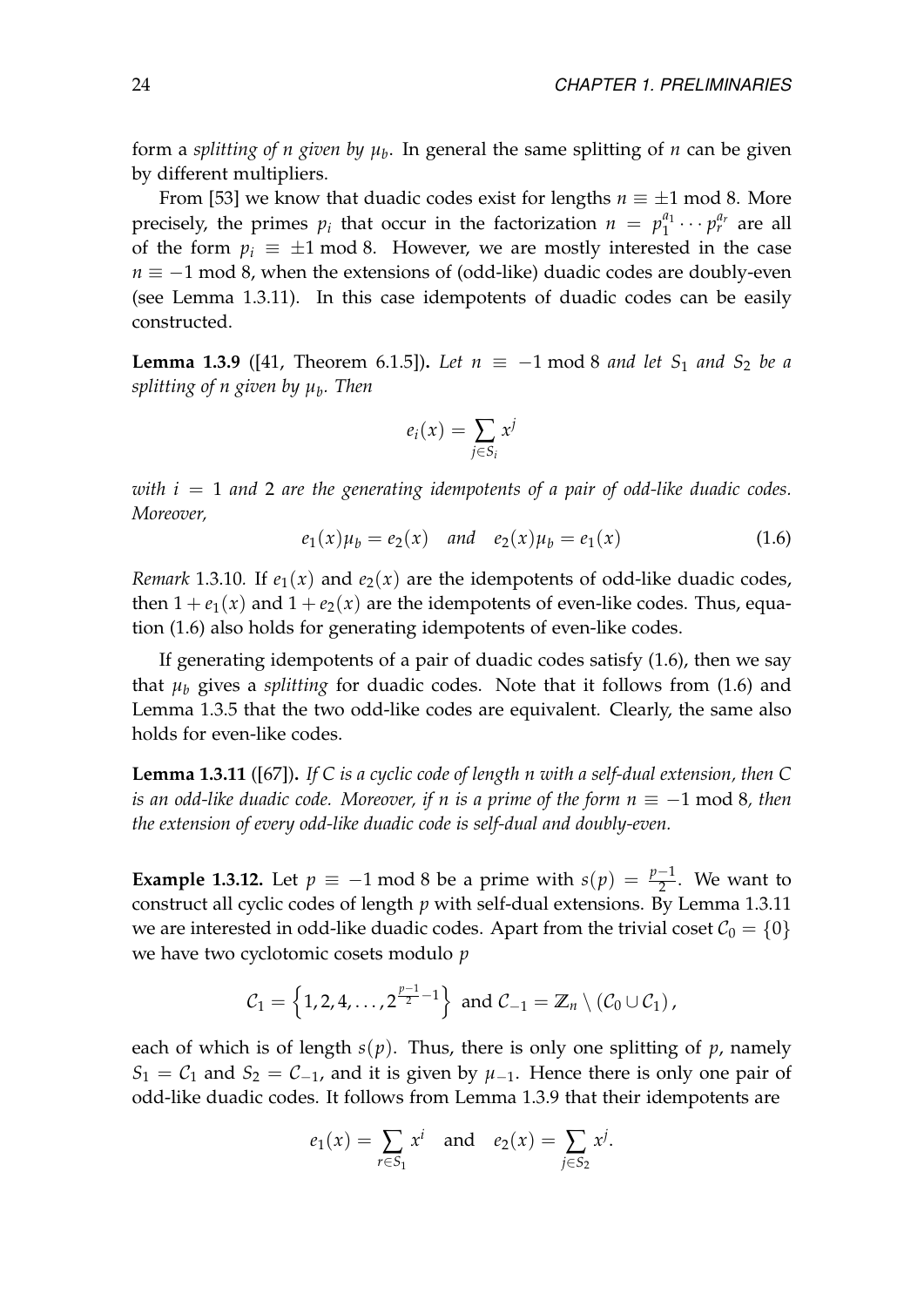Since *p* is a prime, it follows that  $\mathbb{Z}_p$  is the field  $\mathbb{F}_p$ . An element  $x \in \mathbb{F}_p^*$ is called a *square*, or *quadratic residue*, if there exists some element  $a \in \mathbb{F}_p^*$  with *x* = *a* 2 ; otherwise *x* is called a nonsquare (quadratic nonresidue). If *α* is a *p*-th root of unity, then  $x \in \mathbb{F}_p^*$  is a square if and only if *x* is an even power of  $\alpha$ . Thus, half of the elements of  $\mathbb{F}_p^*$  are squares and the other half — nonsquares. In case  $p \equiv -1$  mod 8 the element 2 is a square, and so are all the elements of  $C_1$ . Consequently, we can write the idempotents  $e_1(x)$  and  $e_2(x)$  of the two odd-like duadic codes as follows

<span id="page-26-1"></span>
$$
e_1(x) = \sum_{r \in Q} x^i
$$
 and  $e_2(x) = \sum_{j \in N} x^j$ , (1.7)

where *Q* and *N* denote the sets of squares and nonsquares in **F***p*, respectively.

In general, duadic codes with idempotents  $e_1(x)$  or  $e_2(x)$  given by [\(1.7\)](#page-26-1) (or with idempotents  $1 + e_1(x)$  or  $1 + e_2(x)$  are called *quadratic residue* codes. Thus, in the case when  $p \equiv -1 \mod 8$  is a prime with  $s(p) = \frac{p-1}{2}$ , the two oddlike quadratic residue codes are the only cyclic codes of length *p* with self-dual extensions.

We finish this section with the definition and some properties of the Reed-Muller codes.

**Definition 1.3.13.** Let  $P_1, P_2, \ldots, P_n$  be the  $n = 2^m$  points of  $\mathbb{F}_2^m$  $\frac{m}{2}$ . For any integer *r* with  $0 \le r \le m$  let  $\mathbb{F}_2[x_1, \ldots, x_m]_r$  be the polynomials in  $\mathbb{F}_2[x_1, \ldots, x_m]$ of degree *r* or less. Then the *r*th order binary *Reed-Muller code*  $\mathcal{R}(r, m)$  of length  $n = 2^m$  is defined as follows

$$
\mathcal{R}(r,m)=\left\{\left(f(P_1),\ldots,f(P_n)\right)\big|\,f\in\mathbb{F}_2[x_1,\ldots,x_m]_r\right\}.
$$

<span id="page-26-2"></span>**Lemma 1.3.14** (see [\[57,](#page-84-0) Chapter 13]). Let  $m \geq 3$  be odd. Then the Reed-Muller *code*  $C = \mathcal{R}(\frac{m-1}{2})$  $\frac{(-1}{2}, m)$  *is a*  $[2^m, 2^{m-1}, 2^{\frac{m+1}{2}}]$  Type II code, and Aut(C) = AGL(m,2). *Moreover, C is equivalent to an extended cyclic code.*

## <span id="page-26-0"></span>**1.4 Weight enumerators of self-dual codes**

Let *C* be a linear  $[n, k, d]$  code over  $\mathbb{F}_q$ . In Section [1.1](#page-14-1) the weight of a codeword *c* in *C* is defined as the number of its nonzero components. The *weight distribution* of *C* is the collection  $(A_i)_{0 \leq i \leq n}$ , where  $A_i$  denotes the number of codewords of weight *i* in *C*. The homogeneous polynomial

$$
W_C(x,y) = \sum_{i=0}^n A_i x^{n-i} y^i
$$

is called the *weight enumerator* of the code *C*. The minimum distance *d* is the smallest positive  $i$ , for which the number  $A_i$  is nonzero.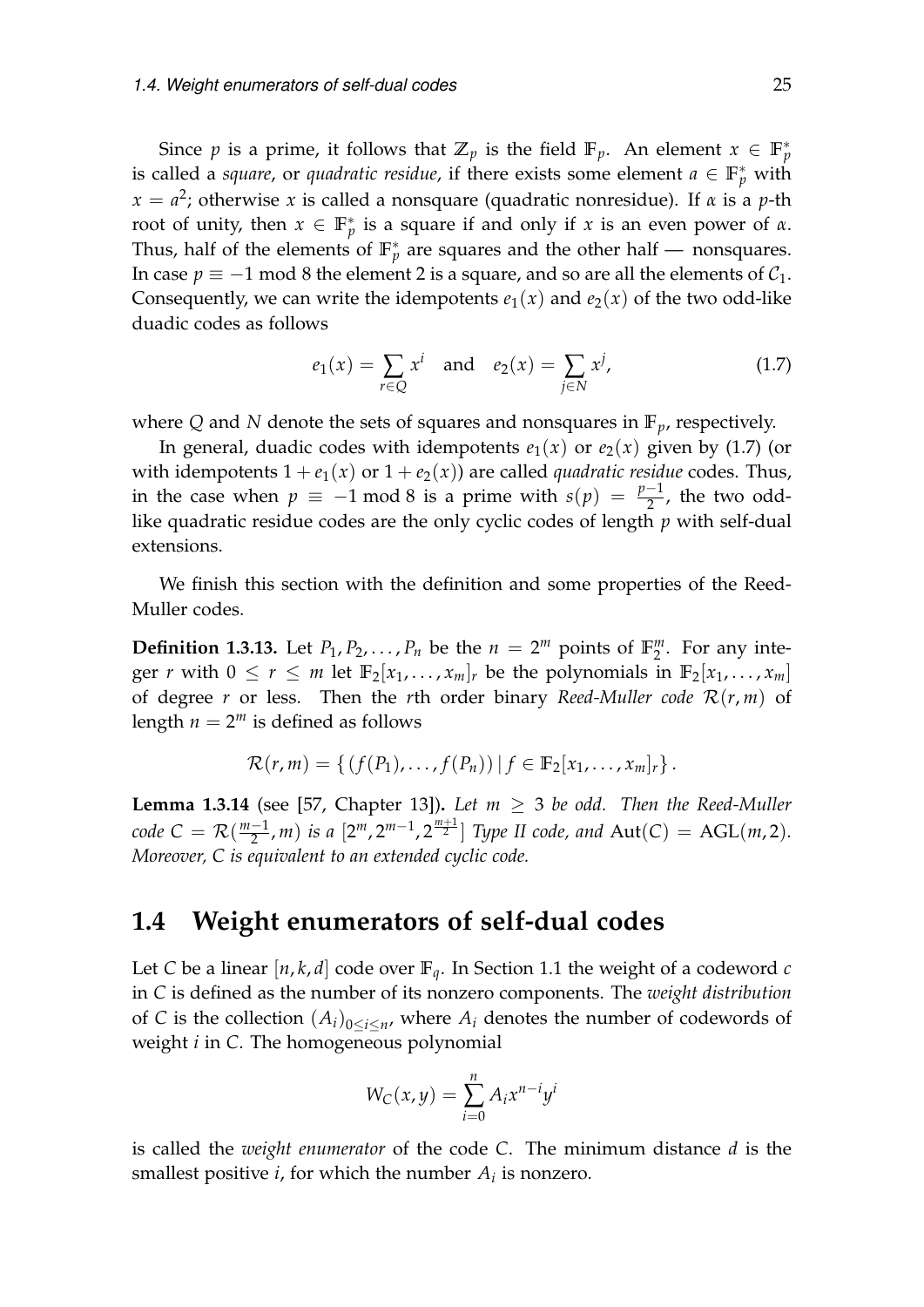The weight distribution of the dual code  $C^\perp$  can be found via the MacWilliams transform [\[57,](#page-84-0) Chapter 5, Section 2]:

<span id="page-27-1"></span>
$$
W_{C^{\perp}}(x,y) = \frac{1}{|C|} W_C(x+y, x - (q-1)y).
$$
 (1.8)

Let *C* be a self-dual code of one of Types I to IV. Using invariant theory Gleason [\[30\]](#page-82-4) (and later MacWilliams et al. [\[55\]](#page-84-5)) deduced restrictions on the weight enumerator of *C*. In particular, he showed that the weight enumerator is a polynomial in suitable polynomials  $f(x, y)$  and  $g(x, y)$ .

<span id="page-27-0"></span>**Theorem 1.4.1** ([\[30\]](#page-82-4), [\[55\]](#page-84-5)). Let C be a self-dual code of length n over  $\mathbb{F}_q$  with  $q \leq 4$ *and let*

$$
g_1(x,y) = x^2 + y^2,
$$
  
\n
$$
g_2(x,y) = x^8 + 14x^4y^4 + y^8,
$$
  
\n
$$
g_3(x,y) = x^{24} + 759x^{16}y^8 + 2576x^{12}y^{12} + 759x^8y^{16} + y^{24},
$$
  
\n
$$
g_4(x,y) = y^4 + 8x^3y,
$$
  
\n
$$
g_5(x,y) = y^{12} + 264x^6y^6 + 440x^9y^3 + 24x^{12},
$$
  
\n
$$
g_6(x,y) = y^2 + 3x^2,
$$
  
\n
$$
g_7(x,y) = y^6 + 45x^4y^2 + 18x^6.
$$

*(i) If C is of Type I, then*

$$
W_C(x,y) = \sum_{i=0}^{\lfloor n/8 \rfloor} c_i g_1(x,y)^{\frac{n}{2}-4i} g_2(x,y)^i.
$$

*(ii) If C is of Type II, then*

$$
W_C(x,y) = \sum_{i=0}^{\lfloor n/24 \rfloor} c_i g_2(x,y)^{\frac{n}{8}-3i} g_3(x,y)^i.
$$

*(iii) If C is of Type III, then*

$$
W_C(x,y) = \sum_{i=0}^{\lfloor n/12 \rfloor} c_i g_4(x,y)^{\frac{n}{4}-3i} g_5(x,y)^i.
$$

*(iv) If C is of Type IV, then*

$$
W_C(x,y) = \sum_{i=0}^{\lfloor n/6 \rfloor} c_i g_6(x,y)^{\frac{n}{2}-3i} g_7(x,y)^i.
$$

*In all cases*  $c_i$  *are rationals and*  $\sum_i c_i = 1$ *.* 

An immediate corollary of Theorem [1.4.1](#page-27-0) is the restriction on the length of a self-dual code.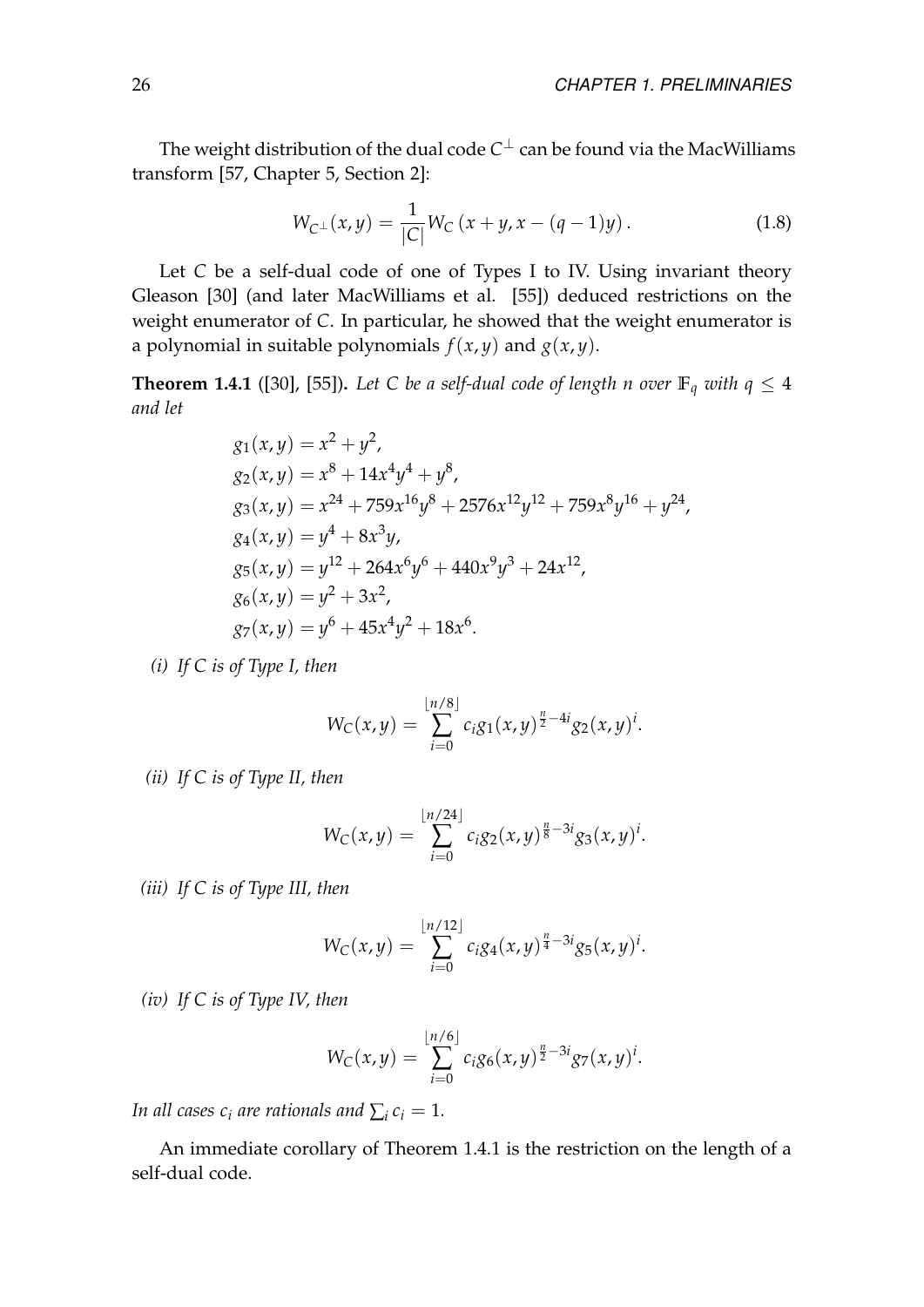**Corollary 1.4.2.** Let C be a self-dual code of length n over  $\mathbb{F}_q$  with  $q \leq 4$ . Then

- *(i)* 2 | *n if C is of Type I or Type IV,*
- *(ii)* 4 | *n if C is of Type III,*
- *(iii)* 8 | *n if C is of Type II.*

Mallows and Sloane [\[59\]](#page-84-1) and MacWilliams et al. [\[56\]](#page-84-2) used Theorem [1.4.1](#page-27-0) to derive upper bounds on the minimum distance of self-dual codes of Types II, III, and IV (see Theorem [1.1.5\)](#page-17-1). (Recall that codes that achieve the bound of Theorem [1.1.5](#page-17-1) are called extremal.) They also showed that the weight enumerators of extremal codes of Types II, III, and IV are unique. Moreover, for sufficiently large lengths the coefficients of the weight enumerator may become negative, thus implying the nonexistence of respective codes.

Actually, the bounds in Theorems [1.1.10](#page-18-2) and [1.1.11](#page-18-3) come from the fact that the weight enumerator coefficients must be non-negative in order for a code to exist.

In Chapter [3](#page-66-0) we will use the following formulas for the number  $A_d$  of codewords of minimum weight *d* in an extremal Type II code.

**Theorem 1.4.3** ([\[59\]](#page-84-1))**.** *Let C be an extremal Type II code of length n and minimum distance d. Then the coefficient A<sup>d</sup> of the weight enumerator of C may be found as follows*

$$
{n \choose 5} {5m-1 \choose m-1} / {4m+4 \choose 5} \quad \text{if } n = 24m,
$$
  

$$
\frac{1}{4}n(n-1)(n-2)(n-4) \frac{(5m)!}{m!(4m+4)!} \quad \text{if } n = 24m+8,
$$
  

$$
\frac{3}{2}n(n-2) \frac{(5m+2)!}{m!(4m+4)!} \quad \text{if } n = 24m+16.
$$

Rains [\[70\]](#page-85-2) obtained the bound in Theorem [1.1.5](#page-17-1) for Type I codes using restrictions that come from the weight distribution of a special nonlinear code, called the shadow, which is associated with every Type I code.

**Definition 1.4.4.** Let *C* be a self-dual code of Type I. Furthermore, let  $C_0$  denote the subcode of *C* that consists of all codewords, whose weights are multiples of 4. If  $C_2 = C \setminus C_0$  then the *shadow S* of the code *C* consists of all vectors  $u \in \mathbb{F}_2^n$ 2 such that

$$
(u, v) = 0 \quad \text{for all } v \in C_0,
$$
  

$$
(u, v) = 1 \quad \text{for all } v \in C_2.
$$
 (1.9)

<span id="page-28-0"></span>Note that *C*<sup>⊥</sup>  $\frac{1}{0}$  consists of the union of four cosets of  $C_0$ , say,  $C_0$ ,  $C_1$ ,  $C_2$  and  $C_3$ . Since  $C = C_0 \cup C_2$  then from [\(1.9\)](#page-28-0) and self-duality of *C* we get

$$
S=C_0^{\perp}\setminus C=C_1\cup C_3.
$$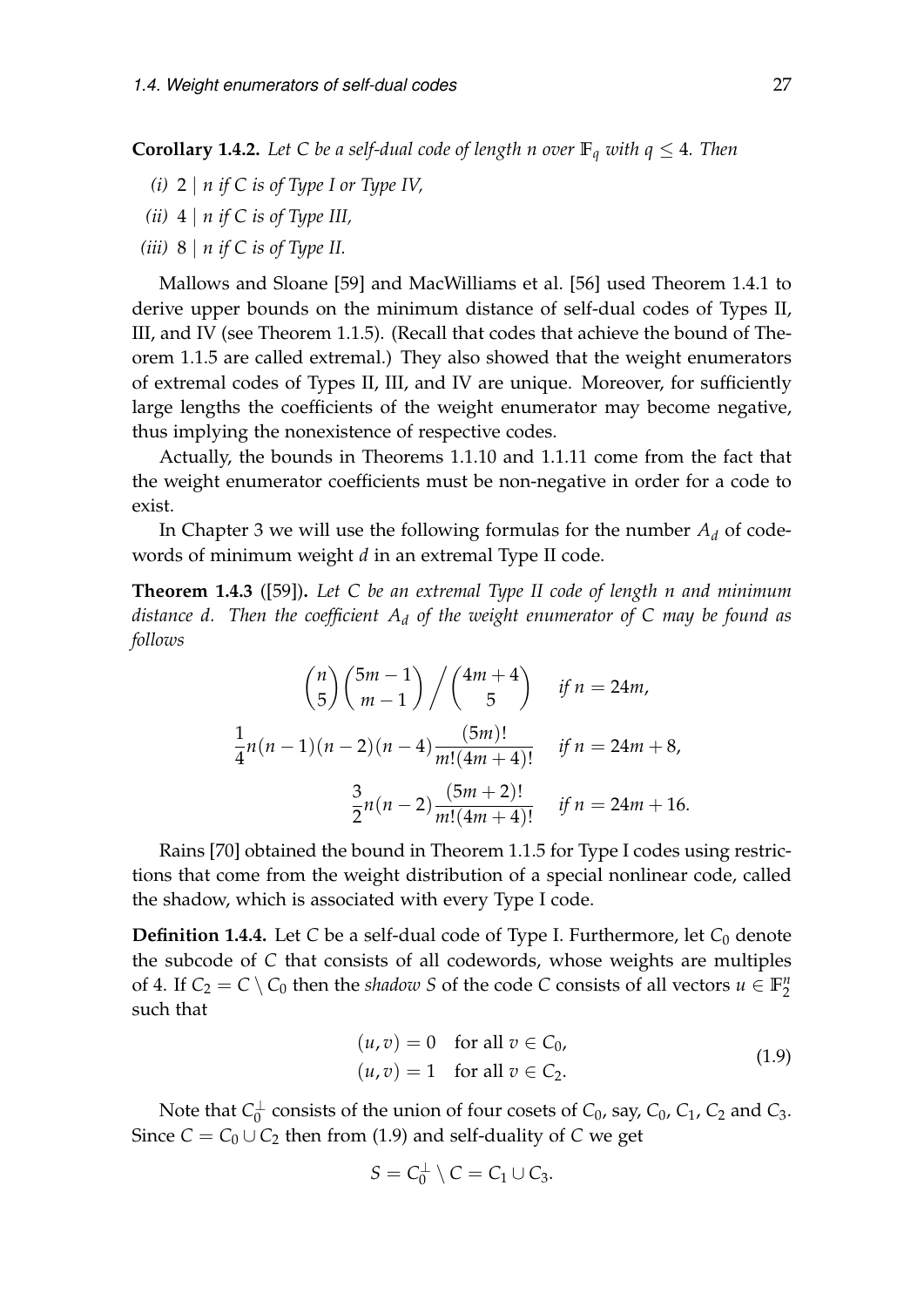From [\(1.9\)](#page-28-0) it also follows that a sum of any two vectors in *S* lies in *C*.

The concept of shadow was first introduced by Ward [\[76\]](#page-85-6); Conway and Sloane [\[20\]](#page-81-2) used it to find constraints on Type I codes. They showed that the weight enumerators of a Type I code and its shadow are connected by a transformation, similar to [\(1.8\)](#page-27-1), and were able to deduce a number of restrictions on the weight distribution of the shadow.

**Theorem 1.4.5** ([\[20\]](#page-81-2)). Let C be a Type I [n,  $\frac{n}{2}$ ] 2 , *d*] *code and let S be its shadow. If*

$$
W_S(x,y) = \sum_{j=0}^n B_j x^{n-j} y^j
$$

*is the weight enumerator of the shadow then*

$$
W_S(x, y) = \frac{1}{|C|} W_C(x + y, i(x - y)),
$$
\n(1.10)

 $where i = \sqrt$  $-1$ . Furthermore, the coefficients  $B_j$ ,  $0 ≤ j ≤ n$ , satisfy the following *properties:*

- $(i)$   $B_j = B_{n-j}$
- *(ii)*  $B_j = 0$  *unless*  $j \equiv \frac{n}{2} \mod 4$ *,*
- *(iii)*  $B_0 = 0$  *and*  $B_i \leq 1$  *for*  $j < d/2$ *.*

Ever since the original paper of Conway and Sloane [\[20\]](#page-81-2) the shadow is widely used for studying extremal Type I codes. For instance, by a result of Rains [\[70\]](#page-85-2) extremal Type I codes do not exist for lengths a multiple of 24.

<span id="page-29-0"></span>**Theorem 1.4.6** ([\[70\]](#page-85-2)). Let C be an extremal self-dual code of length  $n \equiv 0 \mod 24$ . *Then C is of Type II.*

The ultimate goal of the research of extremal Type I codes is to derive an explicit bound on the length of codes, similar to those in Theorems [1.1.10](#page-18-2) and [1.1.11.](#page-18-3) However, the best that is achieved so far are bounds on codes, whose shadow has prescribed minimum weight. The *minimum weight* of a shadow is defined as the smallest positive  $j$ , for which the coefficient  $B_j$  of the weight enumerator  $W_S(x, y)$  of the shadow is positive.

Bachoc and Gaborit [\[3\]](#page-80-3) found an upper bound on the minimum weight of the shadow of a given Type I code.

<span id="page-29-1"></span>**Lemma 1.4.7** ([\[3\]](#page-80-3))**.** *Let C be a Type I code with minimum distance d and minimum weight s of the shadow. Then*

$$
2d + s = \frac{n}{2} + 8, \text{ if } n \equiv 22 \mod 24 \text{ and } d = 4 \left\lfloor \frac{n}{24} \right\rfloor + 6,
$$
  

$$
2d + s \le \frac{n}{2} + 4, \text{ otherwise.}
$$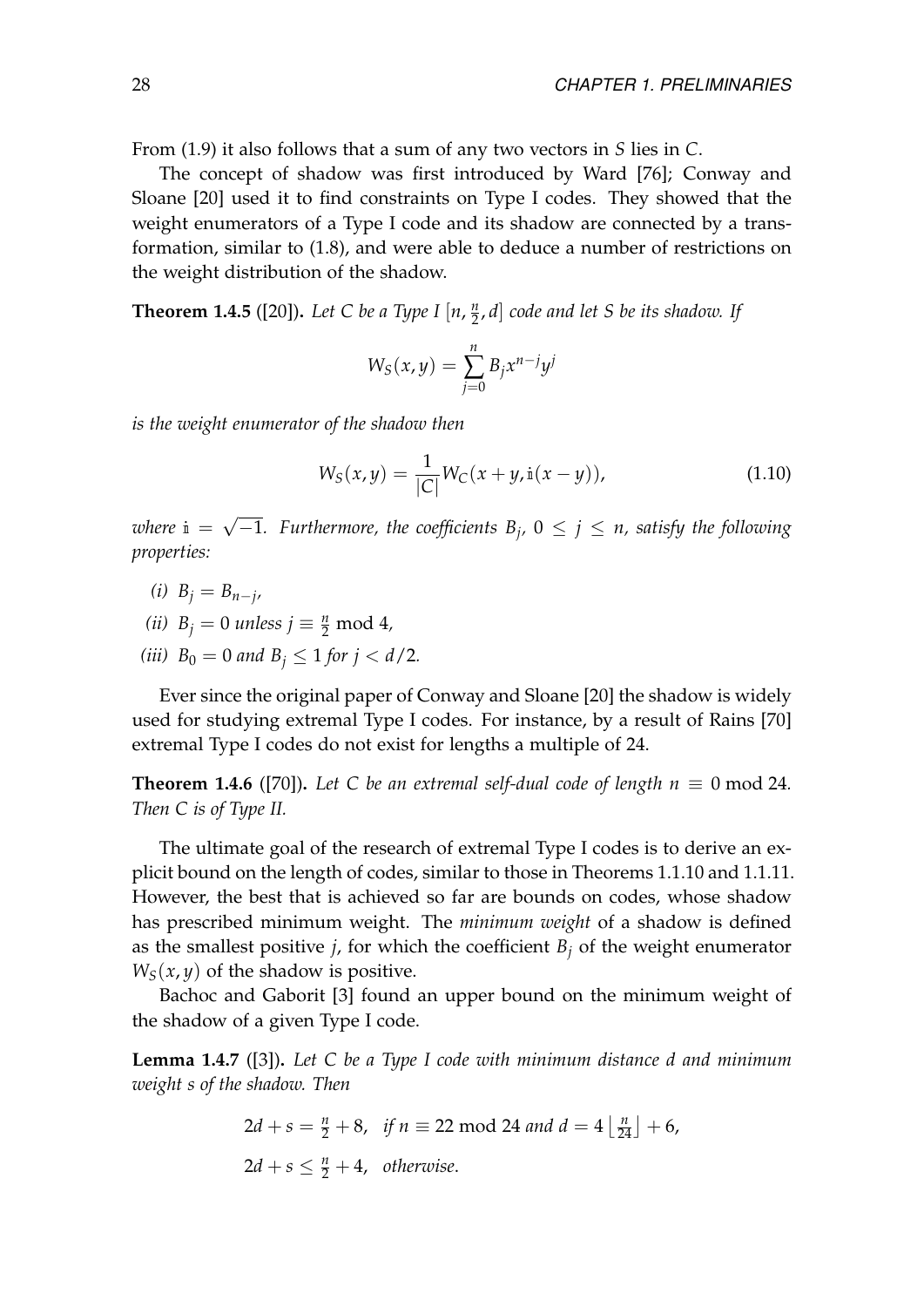An  $\left[ n, \frac{n}{2} \right]$ 2 , *d* self-dual code *C* of Type I is called *s-extremal* if the bound in Lemma [1.4.7](#page-29-1) is reached, i.e., if  $2d + s = \frac{n}{2} + 4$  (or  $2d + s = \frac{n}{2} + 8$  in the case when *C* is extremal of length  $n \equiv 22 \mod 24$ .

**Lemma 1.4.8** ([\[3\]](#page-80-3)). Let C be an  $\left[ n, \frac{n}{2} \right]$ 2 , *d Type I s-extremal code. Then the weight*  $distributions \ (A_i)_{0 \leq i \leq n}$  of  $C$  and  $\big(B_j\big)_{0 \leq j \leq n}$  of its shadow are uniquely determined. In *particular,*

$$
A_d = \frac{n}{d} \sum_{\substack{j,k \in \mathbb{N} \\ j+k = \frac{d}{2}-1}} (-1)^j {\binom{\frac{n}{2}-2d+j}{j}} {\binom{d+k-1}{k}}.
$$

Apart from *s*-extremal codes in Chapter [3](#page-66-0) we will consider so-called *codes with minimal shadow*. These are self-dual codes of Type I whose shadow has the smallest possible minimum weight.

**Definition 1.4.9** (see [\[12\]](#page-81-3)). Let *C* be a Type I code of length  $n = 24m + 8\ell + 2r$ , where  $\ell = 0, 1, 2$  and  $r = 0, 1, 2, 3$ , and let *S* be the shadow of *C*. Then *C* is called a code with minimal shadow if for the minimum weight *s* of *S* we have

$$
s = r
$$
, if  $r = 1, 2$ , or 3,  
 $s = 4$ , if  $r = 0$ .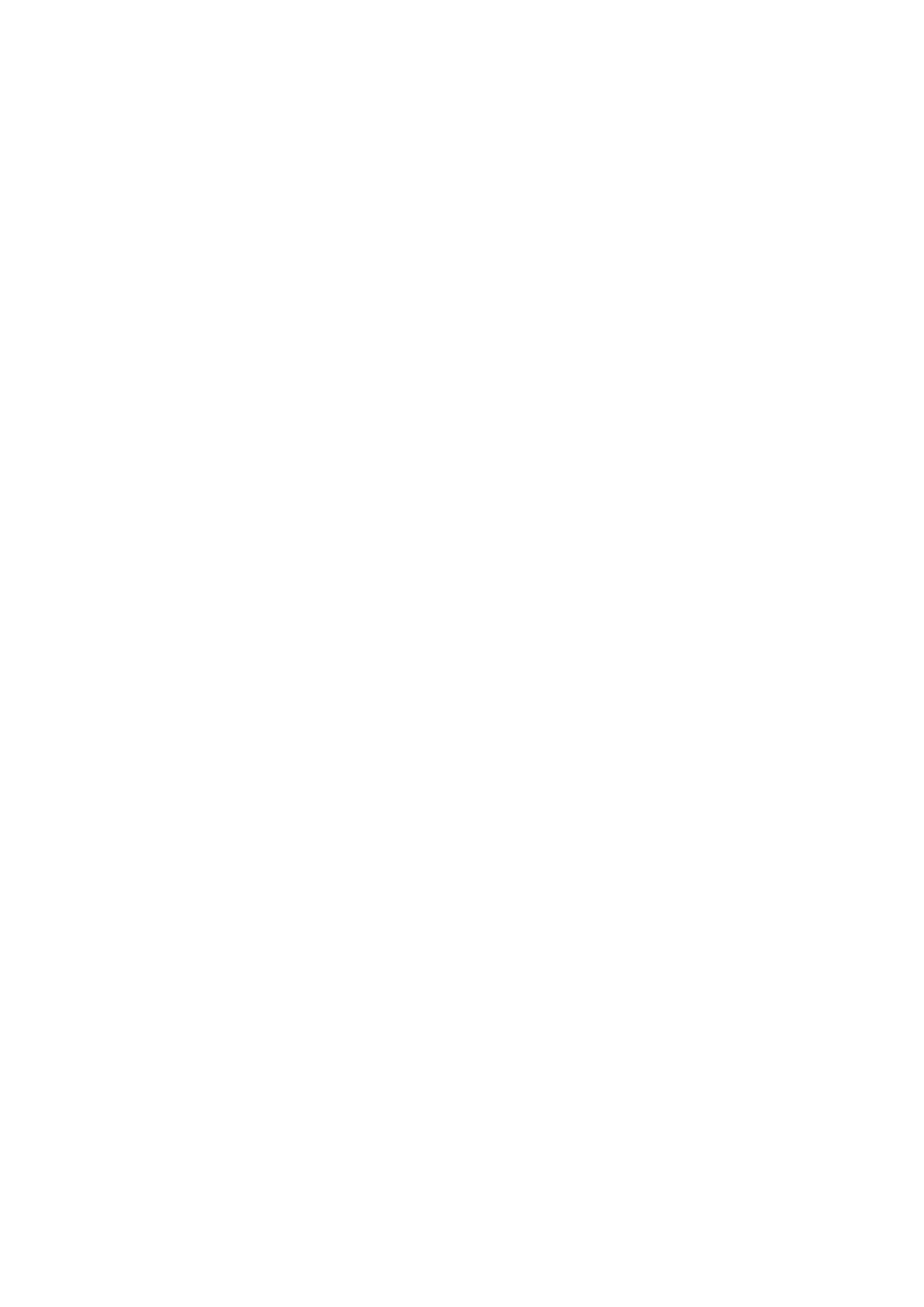## <span id="page-32-0"></span>**Chapter 2**

## **Automorphisms of extremal codes**

## <span id="page-32-1"></span>**2.1 Known extremal Type II codes and their automorphisms**

As we know from Theorem [1.1.10](#page-18-2) (a), the possible length of an extremal Type II code is of the form  $n = 24m + 8\ell$ , where  $\ell \in \{0, 1, 2\}$  and  $m < 154$  if  $\ell = 0$ ,  $m < 159$  if  $\ell = 1$ , and  $m < 164$  if  $\ell = 2$ . Despite the fact that the length might be as large as 3928, only extremal codes of length up to 136 are actually known to exist.

Here is a list of all lengths, for which extremal Type II codes are constructed (see [\[72,](#page-85-3) Section 12] and [\[35\]](#page-82-5))

<span id="page-32-2"></span>
$$
8, 16, 24, 32, 40, 48, 56, 64, 80, 88, 104, 112, 136 \tag{2.1}
$$

By examining the list one notices that the first gaps occur at lengths 72 and 96. In fact, the existence of an extremal [72, 36, 16] code is a long standing question, posed by Sloane [\[73\]](#page-85-7) in 1973. In general, extremal codes of length a multiple of 24 are of particular interest, mainly because of Theorem [1.1.8,](#page-18-0) which tells that these codes hold 5-designs. Another point of interest is that by Theorem [1.4.6](#page-29-0) extremal self-dual codes of length  $n = 24m$  are always doubly-even.

However, there are only two examples of extremal  $[24m, 12m, 4m + 4]$  codes. For  $m = 1$  it is the famous Golay code with the 5-transitive Mathieu group  $M_{24}$ as the automorphism group [\[31\]](#page-82-0) (see also [\[57,](#page-84-0) Chapter 20]). The uniqueness (up to equivalence) of the  $[24, 12, 8]$  code was proved by Pless [\[65\]](#page-84-6). For  $m = 2$  the extended quadratic residue code is the only extremal code. Its automorphism group is the 2-transitive projective special linear group  $PSL(2, 47)$ . There was no proof of the uniqueness of this code until a lengthy computer search by Houghten et al. [\[37\]](#page-82-6).

Although neither is a self-dual [72, 36, 16] code constructed, nor is its nonexistence proven, a lot may be said about the automorphism group of a putative code. Due to results of Conway, Pless, Thompson ([\[19\]](#page-81-4), [\[66\]](#page-84-7), [\[68\]](#page-85-8)), and Huffman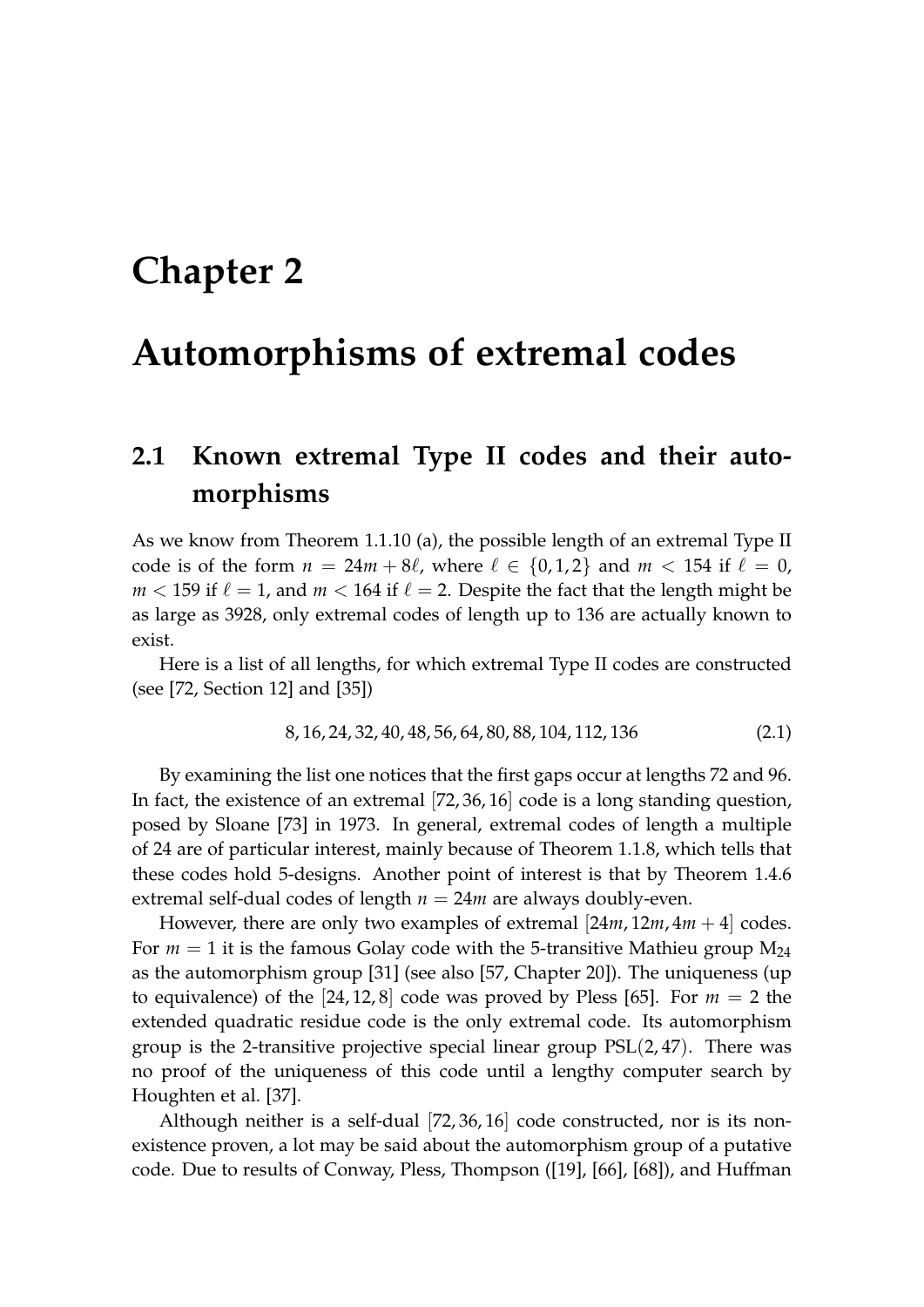and Yorgov [\[42\]](#page-83-5) it was already known in 1980s that the possible prime divisors of the group order are 2, 3, 5 or 7. After a period of more than fifteen years with no significant results the next step was taken in the beginning of 2000s. Bouyuklieva [\[6,](#page-80-4) [7\]](#page-80-5) and Doncheva et al. [\[26\]](#page-82-7) determined the possible cycle structures (or types, see Section [2.2\)](#page-36-0) of automorphisms of these orders. They showed that automorphisms of orders 2 and 3 operate fixed point freely, and of orders 5 and 7 have exactly 2 fixed points. This was a turning point in the study of the automorphism group. It was then possible to prove statements about the group structure and find bounds on the group order. First, Bouyuklieva et al. [\[11\]](#page-80-6) showed that the group is solvable. Then, O'Brien and Willems [\[63\]](#page-84-8) proved that the group order is smaller than or equal to 36. Further refinements were recently made by Nebe [\[62\]](#page-84-9), Feulner and Nebe [\[29\]](#page-82-8), Yankov [\[80\]](#page-85-9), and Borello [\[4\]](#page-80-7). In particular, Feulner and Nebe showed by a lengthy computer search that 7 does not divide the group order. To sum up, the state of the art is the following: the order of the automorphism group for a putative self-dual [72, 36, 16] code is either 5 or a divisor of 24.

As far as a putative [96, 48, 20] code is concerned, Doncheva [\[23\]](#page-81-5) showed that only 2, 3, and 5 can occur as prime divisors of the automorphism group order. The possible cycle structures were determined by Bouyuklieva [\[6\]](#page-80-4) and De la Cruz [\[21\]](#page-81-6): automorphisms of order 2 have no fixed points, of order 5 have exactly 6 fixed points, and of order 3 have either 6 fixed points or operate fixed point freely. Moreover, if all automorphisms of order 3 are fixed-point-free then either the group is solvable and the order is 15, 30, 240, 480, or divides  $2^5 \cdot 3$  or  $2^5 \cdot 5$ , or the group is the alternating group A<sub>5</sub> of order 60 [\[21\]](#page-81-6).

Little was known until recently about a putative [120, 60, 24] code. Bouyuklieva [\[6\]](#page-80-4) showed that automorphisms of order 2 have either 24 or no fixed points. De la Cruz [\[21\]](#page-81-6) reduced the number of possible prime divisors of the automorphism group order and determined their cycle structures. He also proved that the order of the group is  $2^a \cdot 3^b \cdot 5^c \cdot 7^d \cdot 19^e \cdot 23^f \cdot 29^g$ , where  $b, c, d, e, f, g \in \{0, 1\}$ .

As we can see, it is an extremely difficult problem to prove the existence (or nonexistence) of an extremal code of length a multiple of 24. However, there is a lot of evidence suggesting that if such codes exist, the respective automorphism groups are likely to be comparatively small.

Unfortunately, the list in [\(2.1\)](#page-32-2) provides little information about extremal codes. For instance, the following questions may arise while considering the list.

- 1. For what lengths in [\(2.1\)](#page-32-2) are there examples of codes with large (e.g., multiply-transitive) automorphism groups or automorphisms of large prime order?
- 2. What families of codes provide examples of extremal codes for more than one entry of the list in [\(2.1\)](#page-32-2)?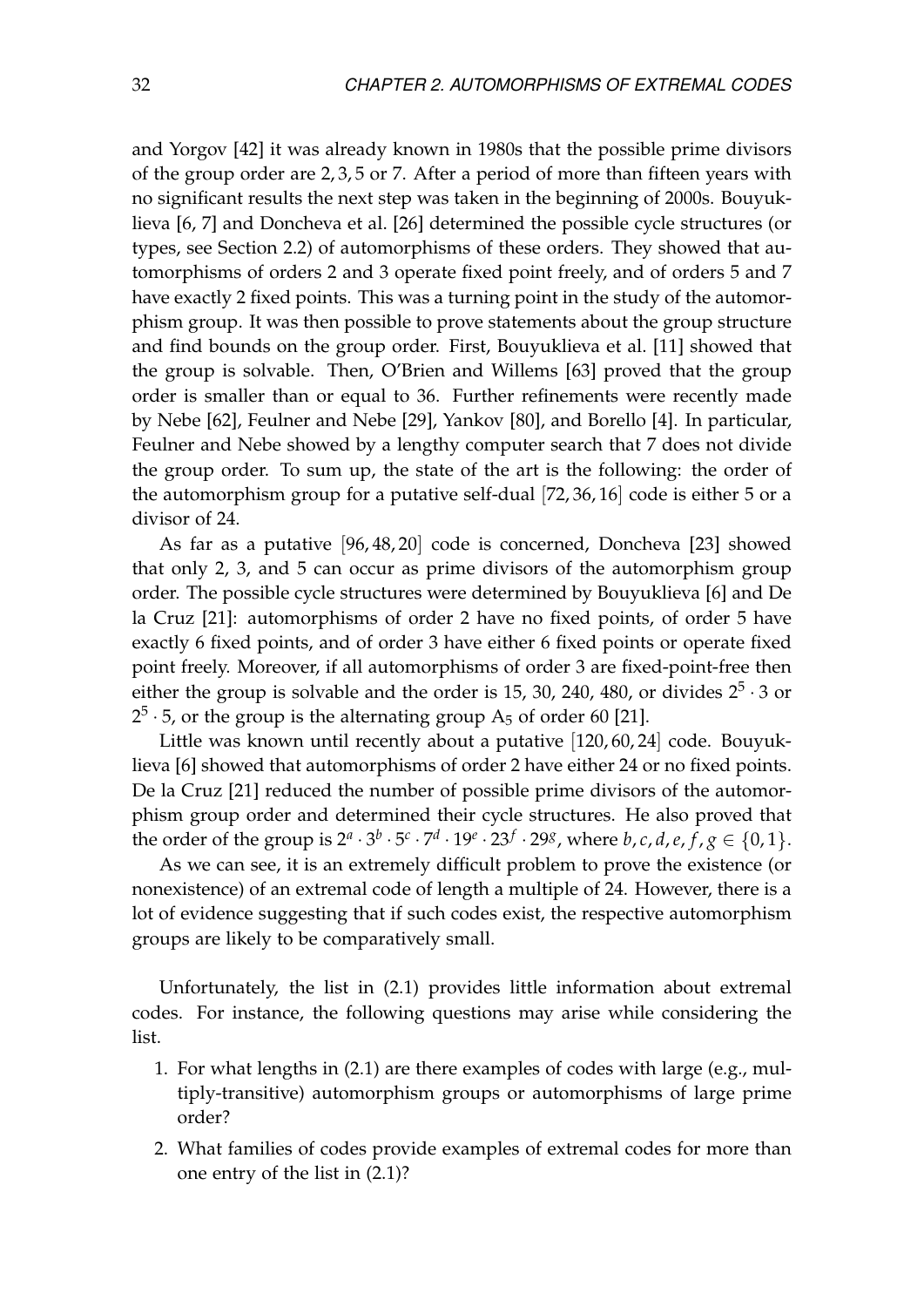| $\boldsymbol{n}$ | d  | $p \mid  Aut(C) $      | Number of codes |
|------------------|----|------------------------|-----------------|
| 8                | 4  | 2, 3, 7                | $= 1$ (Hamming) |
| 16               | 4  | 2, 3, 5, 7             | $=2$            |
| 24               | 8  | 2, 3, 5, 7, 11, 23     | $= 1$ (Golay)   |
| 32               | 8  | 2, 3, 5, 7, 31         | $= 5$           |
| 40               | 8  | 2, 3, 5, 7, 19         | >1000           |
| 48               | 12 | 2, 3, 23, 47           | $= 1$ (xQR)     |
| 56               | 12 | 2, 7, 13               | >166            |
| 64               | 12 | 2, 31                  | > 3270          |
| 80               | 16 | 2, 3, 5, 7, 13, 19, 79 | >15             |
| 88               | 16 | 2, 3, 7, 11, 43        | >470            |
| 104              | 20 | 2, 3, 13, 17, 103      | $\geq 1$ (xQR)  |
| 112              | 20 | 2, 7                   | $\geq 1$ ([35]) |
| 136              | 24 | 2, 3, 11, 67           | $\geq$ 1 (QDC)  |

<span id="page-34-0"></span>Table 2.1: Primes that can occur as a factor of the automorphism group order for some extremal  $\left[ n, \frac{n}{2} \right]$ 2 , *d* Type II code *C*

Table [2.1](#page-34-0) may be helpful in approaching these questions.

In the first column we give lengths *n* from [\(2.1\)](#page-32-2); the corresponding minimum distance *d* (determined by Theorem [1.1.5\)](#page-17-1) of extremal Type II codes is in the second column. In the third we list all possible primes *p* that divide the automorphism group order for some extremal code of given length. In the last column we give the number (up to equivalence) of extremal codes of given length. The number is exact if it is preceded with the equality sign  $(=)$ . With the "greater or equal" sign (>) we give the number of extremal codes that where constructed. Note that in such cases there might actually be more codes. If there is only one known code for given length, we also give its name. Thus, a unique [8, 4, 4] code is the Hamming code. We already mentioned the Golay code of length 24 and the extended quadratic residue code (abbreviated xQR in the table) of length 48. The abbreviation QDC stands for the quadratic double circulant code (see below).

Table [2.1](#page-34-0) is based on the information from [\[72,](#page-85-3) Section 12.1] with additions from [\[83\]](#page-86-1) and [\[14\]](#page-81-7) for *n* = 40, [\[36\]](#page-82-9) and [\[82\]](#page-85-10) for *n* = 56, [\[32\]](#page-82-10) and [\[81\]](#page-85-11) for *n* = 64, [\[24\]](#page-81-8), [\[33\]](#page-82-11), and [\[84\]](#page-86-2) for *n* = 80, [\[33\]](#page-82-11) for *n* = 88, and [\[35\]](#page-82-5) for the [112, 56, 20] code.

As one can notice from the table the only prime  $p > \frac{n}{2}$ , which occurs in the third column, is  $p = n - 1$ . We distinguished it with **bold** font in the table. Also, there can only be one prime *p* with  $\frac{n}{3} < p < \frac{n}{2}$ . This prime is  $p = \frac{n}{2} - 1$  and it appears in *italic* font in the table.

As we will show in Section [2.2,](#page-36-0) this does not occur by chance and is caused by a restriction on the possible types of automorphisms that are admitted by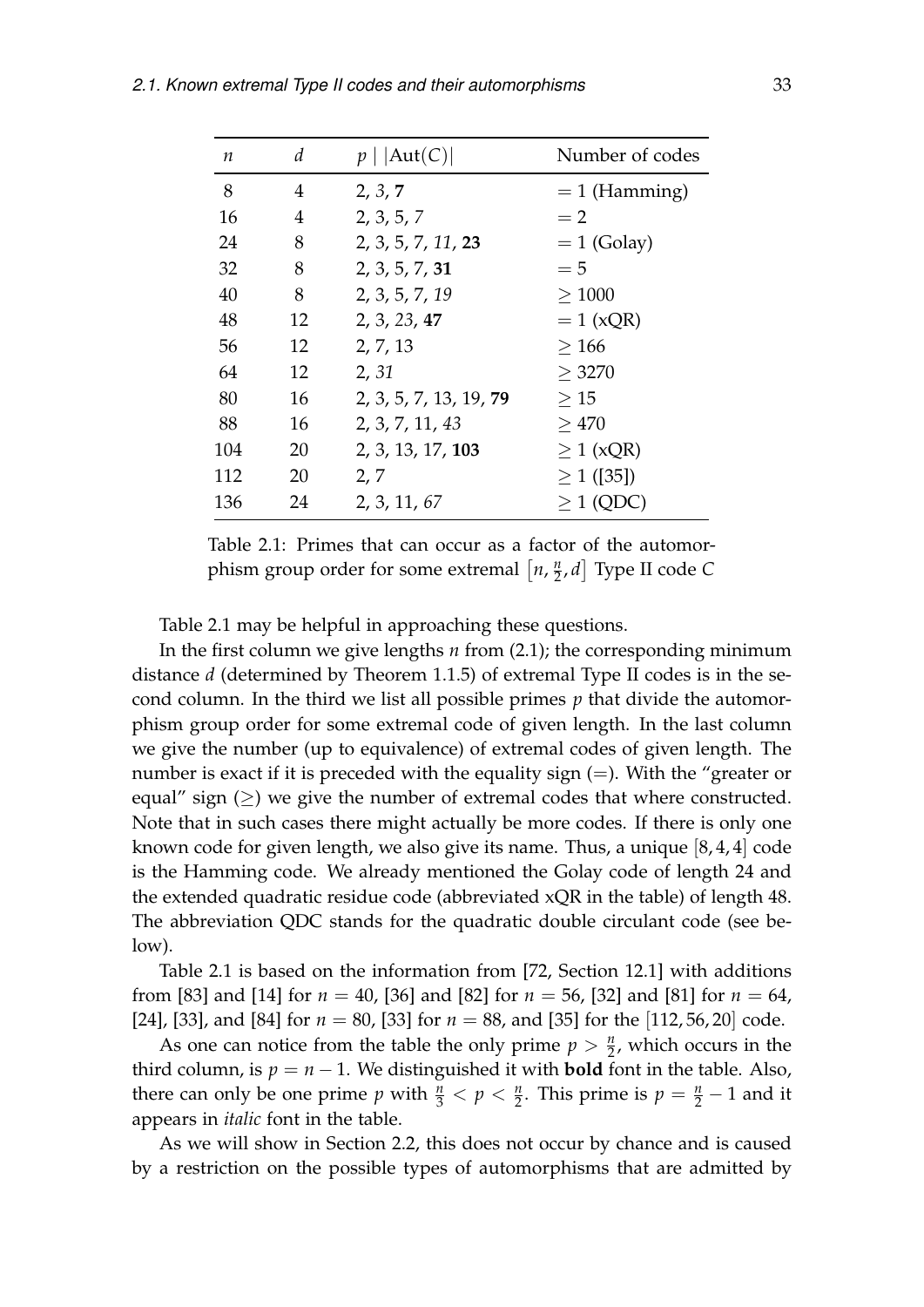extremal codes (see Theorem [2.2.8\)](#page-37-0).

Note that a code accepting an automorphism of order *n* − 1 is equivalent to an extended cyclic code, as we will show in Lemma [2.2.3.](#page-36-1) Among codes that are invariant under an automorphism of order  $\frac{n}{2} - 1$  we distinguish socalled bordered double circulant codes. A bordered double circulant code has generator matrix of the form

$$
\begin{pmatrix}\n0 & 1 & \cdots & 1 & 1 \\
1 & & & & \\
I_{n/2} & \vdots & Q & & \\
& & 1 & & \\
& & & 1 & & \n\end{pmatrix},
$$
\n(2.2)

where  $Q$  is an  $\left(\frac{n}{2} - 1\right) \times \left(\frac{n}{2} - 1\right)$  *circulant* matrix, i.e., the  $(i + 1)$ -st row of  $Q$  is a cyclic shift of the *i*-th row.

Among extended cyclic codes extended quadratic residue codes are of particular interest. They are extremal for every length *n* from the list in [\(2.1\)](#page-32-2), such that  $n = p + 1$ , where p is a prime. The ones of lengths 8, 24, 48, and 104 are the only known extremal codes of those lengths. Extended quadratic residue codes are remarkable codes with 2-transitive automorphism group  $PSL(2, p)$  (see [\[38\]](#page-82-12)). They were studied by a number of researches, Gleason, Assmus and Mattson [\[2\]](#page-80-8), Karlin and MacWilliams [\[49\]](#page-83-6) to name a few.

Closely related to quadratic residue codes are so-called quadratic double circulant codes, a subclass of bordered double circulant codes. They provide examples of extremal Type II codes for lengths 8, 24, 40, 88, and 136, the latter being the largest known extremal code. Quadratic double circulant codes exist for lengths  $n = 2q + 2$  for prime q and are invariant under the group  $PSL(2, q)$ .

We provide a complete classification of both extended quadratic residue and quadratic double circulant extremal Type II codes in Section [2.3.](#page-38-0)

Well-studied Reed-Muller codes also provide examples of extremal codes. These are the first order [8, 4, 4] code (the Hamming code) and the second order [32, 16, 8] code. From Lemma [1.3.14](#page-26-2) we know that these codes are invariant under 3-transitive groups  $AGL(3, 2)$  and  $AGL(5, 2)$ , respectively. However, since the minimum distance of Reed-Muller codes is known (see Lemma [1.3.14\)](#page-26-2), one can easily verify that no other code of this family is extremal. In Section [2.7](#page-55-0) we classify affine-invariant codes, a generalization of Reed-Muller codes.

Thus, as far as extremal Type II codes with multiply-transitive groups are concerned, there are exactly 7 of them known: the [8, 4, 4] Hamming code, the [24, 12, 8] Golay code, the second order [32, 16, 12] Reed-Muller code and extended quadratic residue codes of lengths 32, 48, 80, and 104. As one of the main results of the thesis, we prove in Section [2.8](#page-58-0) that there are no other such codes, except possibly a code of length 1024.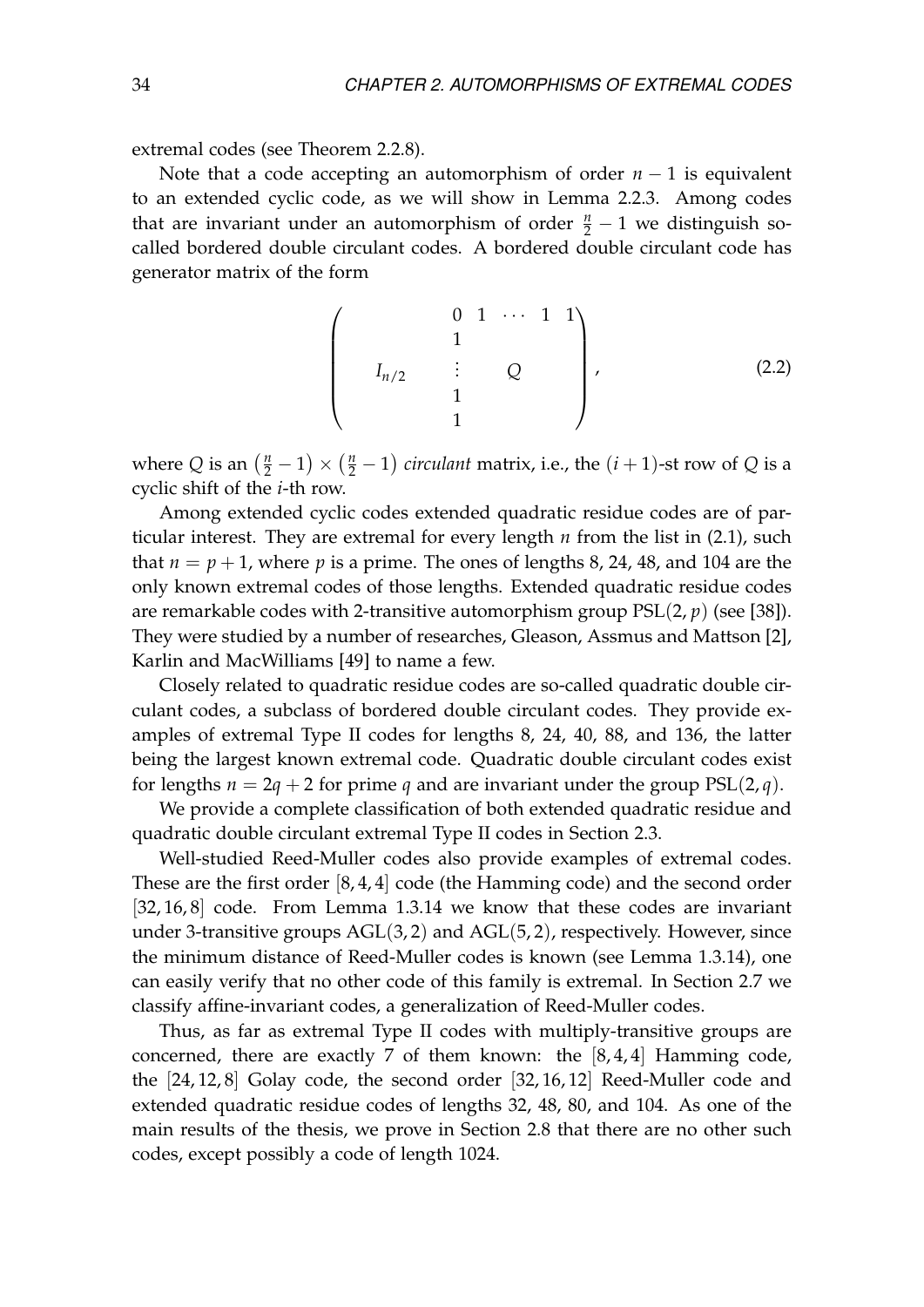#### <span id="page-36-1"></span>**2.2 Types of automorphisms of binary extremal codes**

As we discussed in the previous section, for a given automorphism of an extremal code its cycle structure is of particular interest.

**Definition 2.2.1.** We say that a permutation  $\sigma \in S_n$  of prime order *p* is of type  $p-(c, f)$  if it consists of *c* cycles and *f* fixed points, so that  $n = pc + f$ .

We want to remark that all elements of the same type are conjugate in S*n*.

**Example 2.2.2.** Let *p* be a prime and let *C* be a binary self-dual code of length  $n = p + 1$  that is invariant under an automorphism  $\sigma$  of order  $p$ . In this case there is only one possibility:  $\sigma$  is of type  $p-(1,1)$  and has exactly one cycle of length *p* and one fixed point. It follows from Lemma [2.2.3](#page-36-0) that *C* is equivalent to an extended cyclic code.

<span id="page-36-0"></span>**Lemma 2.2.3.** Let C be a self-dual code of length  $n = p + 1$ , where p is a prime. Let *furthermore*  $\sigma \in S_n$  *be an automorphism of* C *of type p* -(1, 1)*. Then* C *is equivalent to an extended cyclic code.*

*Proof.* Denote by  $\sigma_0$  a permutation in  $S_n$  such that  $i \mapsto i + 1 \mod p$  for all  $0 \leq i \leq p-1$ , and  $p$  is a fixed point of  $\sigma_0$ . Let  $\tau \in S_n$  be such that  $\tau^{-1}\sigma\tau = \sigma_0$ . Furthermore, let C' be a code that is equivalent to C, where the equivalence is given by  $\tau$ , i.e.,  $C' = C\tau$ , or  $C = C'\tau^{-1}$ . As  $\sigma$  is an automorphism of *C*, we may write  $C = C\sigma$ . Thus we have

$$
C'\tau^{-1} = C = C\sigma = C'\tau^{-1}\sigma,
$$

and it follows that

$$
C'=C'\tau^{-1}\sigma\tau=C'\sigma_0.
$$

In other words,  $\sigma_0$  is an automorphism of  $C'$ . It follows from Definition [1.3.1](#page-22-0) that C' with the last coordinate removed is a cyclic code.

Finally, we stress that there is only one way to extend a code in order to obtain a self-dual code, since each codeword of the extended code should be orthogonal to itself. Note that in the binary case a vector is orthogonal to itself if and only if it is even-like.  $\Box$ 

<span id="page-36-2"></span>*Remark* 2.2.4*.* A similar result holds when the length of the code in question is not a prime. A self-dual code *C* of length *n*, invariant under an automorphism  $\sigma \in S_n$ , which consists of a single cycle of order *n* − 1, is equivalent to an extended cyclic code. The proof remains exactly the same as for Lemma [2.2.3.](#page-36-0)

The following theorem of Yorgov [\[82\]](#page-85-0) has proven to be of immense importance in the research of extremal codes.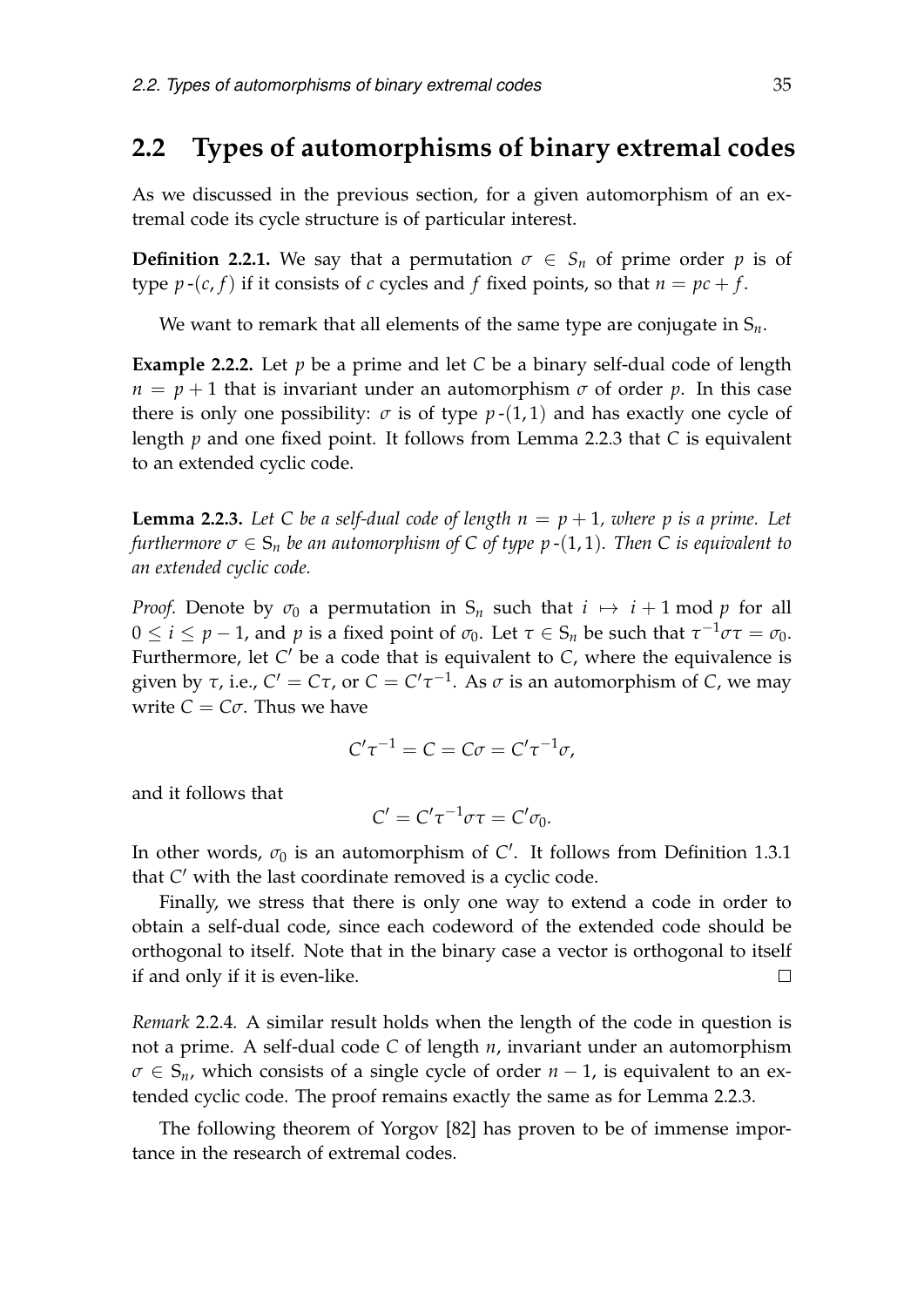<span id="page-37-0"></span>**Theorem 2.2.5** ([\[82\]](#page-85-0)). Let C be a binary self-dual [n, k, d] code and let  $\sigma \in \text{Aut}(C)$  be *of type p*  $-(c, f)$ *, where p is an odd prime. If*  $f > c$  *then* 

$$
f \ge \sum_{i=0}^{\frac{f-c}{2}-1} \left\lceil \frac{d}{2^i} \right\rceil.
$$

Theorem [2.2.5](#page-37-0) is one of the few theoretical tools that help to establish cycle structures of automorphisms.

<span id="page-37-1"></span>**Corollary 2.2.6.** *Let p* > 23 *be a prime and let C be an extremal Type II code of length n* = 2*p* + 2*. Further assume that a permutation τ of order p leaves the code C invariant. Then*  $\tau$  *is of type*  $p-(2,2)$ *.* 

*Proof.* Recall from Corollary [1.4.2](#page-28-0) that the length *n* is a multiple of 8 and from Theorem [1.1.10](#page-18-0) that *n* is bounded by 3928.

Note that there are two possibilities for the type of  $\tau$ :  $p$  -(2, 2) and  $p$  -  $(1, \frac{n}{2} + 1)$ . However, with Theorem [2.2.5](#page-37-0) and a simple computation we can rule out the second possibility for all  $n \leq 3928$ .  $\Box$ 

*Remark* 2.2.7*.* Recall from Table [2.1](#page-34-0) that all extremal Type II codes of lengths 8, 16, 24, 32 and 48 are known. The only other case, not touched upon by Corol-lary [2.2.6,](#page-37-1) is  $n = 40$ . However, it follows from [\[39,](#page-82-0) Theorem A.3] that there are no extremal Type II codes of length 40 with automorphisms of type 7 -(1, 9).

Despite the fact that Theorem [2.2.5](#page-37-0) is a powerful tool of determining the possible cycle structures of automorphisms of binary self-dual codes, it is not particularly easy to apply. Together with Bouyuklieva and Willems we have proved the following easy-to-handle result.

<span id="page-37-2"></span>**Theorem 2.2.8.** Let C be a binary extremal self-dual code of length  $n > 48$ , invariant *under an automorphism*  $\sigma$  *of type p* -(*c*, *f*), where  $p \geq 5$  *is a prime. Then*  $c \geq f$ .

*Proof.* The lengthy proof of Theorem [2.2.8](#page-37-2) can be found in [\[9\]](#page-80-0).

 $\Box$ 

*Remark* 2.2.9*.* Notice that with Theorem [2.2.8](#page-37-2) one does not need to do any computations at all to prove Corollary [2.2.6.](#page-37-1)

*Remark* 2.2.10*.* Let us remark that the restriction on the length of a code in Theorem [2.2.8](#page-37-2) is essential. That is, there exist codes of length less than 48 that admit automorphisms of types  $p-(c, f)$  with  $f > c$ . Specifically, there are Type II codes of length 40 with automorphisms of type  $3-(6, 22)$  (Bouyuklieva [\[8\]](#page-80-1)) and 5 -(4, 20) (Yorgov [\[45\]](#page-83-0)). As for Type I codes, there are those of length 42 with automorphisms of types  $5-(4, 22)$  or  $3-(6, 24)$  (both [\[8\]](#page-80-1)) and of length 44 with automorphisms of type 11 -(2, 22) (Yorgov and Russeva [\[46\]](#page-83-1)), 5 -(4, 24), or 3 -(6, 26) (both [\[8\]](#page-80-1)). We also refer the reader to Tables 2 and 3 in [\[39\]](#page-82-0) and to Table II in [\[9\]](#page-80-0).

On the other hand, there are no known extremal codes of length  $n \geq 48$  that have an automorphism of order 3 with the number of fixed points exceeding the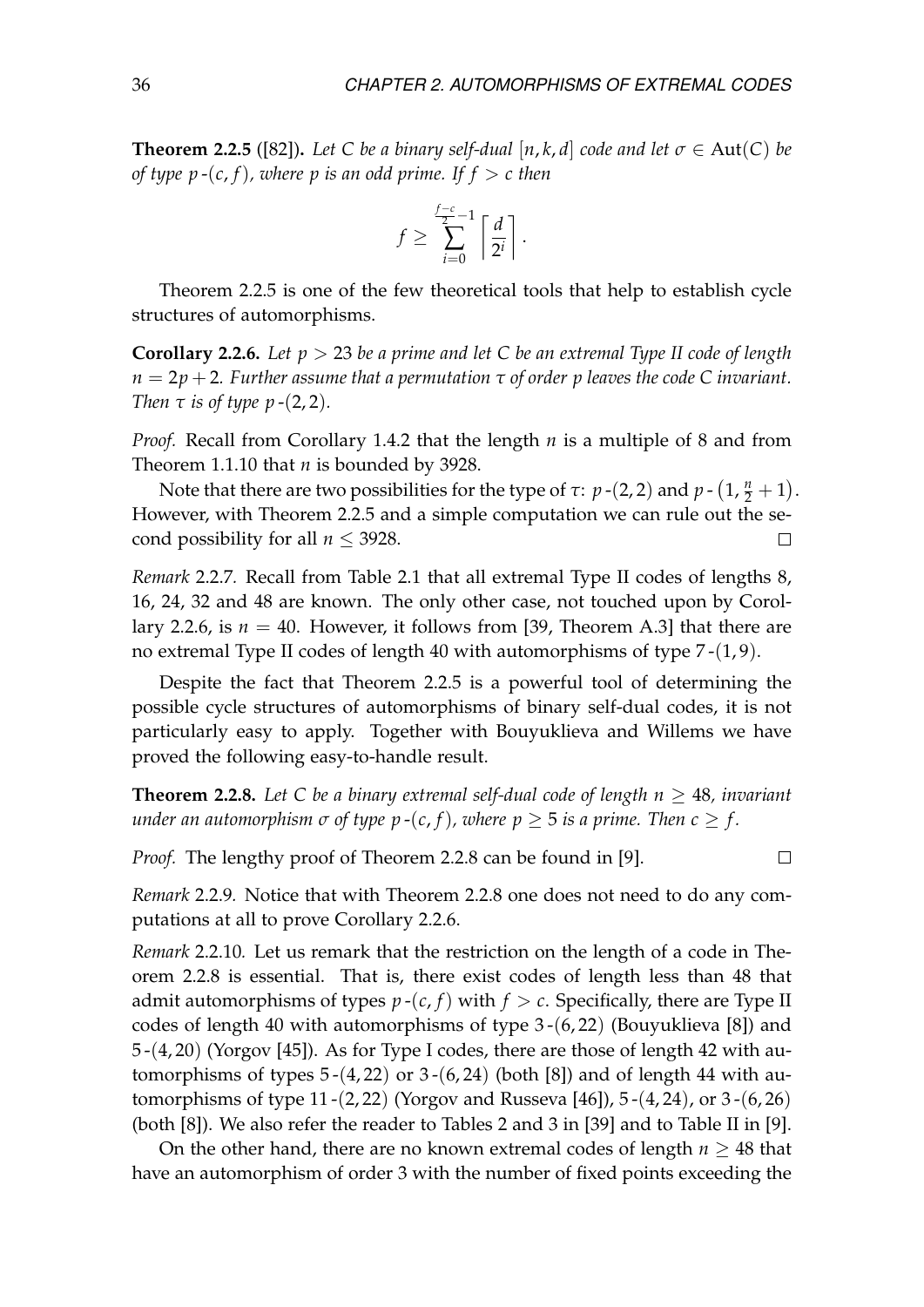number of cycles. However, to show that automorphisms of types, say, 3-(14, 26) or 3 -(16, 20) can not occur for extremal Type I codes of length 68 seems to be a difficult problem (see [\[39\]](#page-82-0) and [\[9\]](#page-80-0)).

<span id="page-38-0"></span>**Corollary 2.2.11.** Let C be an extremal self-dual code of length  $n \geq 48$  with an auto*morphism*  $\sigma$  *of type*  $p$  -(*c*, *f*), where  $p > \frac{n}{2}$  *is a prime. Then*  $p = n - 1$ ,  $c = f = 1$ . *Moreover, if* C is doubly-even then  $n = 24m + 8\ell$ , where  $\ell \in \{0, 1\}$  *and*  $m \ge 2$ *.* 

*Proof.* It follows from Theorem [2.2.8](#page-37-2) that  $c \geq f$ . Further, since  $p > \frac{n}{2}$  and  $n = pc + f$ , the only possibility is  $p = n - 1$ ,  $c = f = 1$ .

Let *C* be of Type II. From Corollary [1.4.2](#page-28-0) we known that *n* is a multiple of 8. Thus, we have  $n = 24m + 8\ell$ , where  $\ell \in \{0, 1, 2\}$ . The case  $n = 24m + 16$  can not occur, since  $n - 1 = 24m + 15$  is divisible by 3 and, hence, is not a prime. Finally *m* > 2 since *n* > 48.  $\Box$ 

Corollary [2.2.11](#page-38-0) explains why there is only one prime  $p$  greater than  $\frac{n}{2}$ , namely  $p = n - 1$ , in the third column of Table [2.1.](#page-34-0) By this result and by Lemma [2.2.3,](#page-36-0) the investigation of extremal Type II codes that are invariant under automorphisms of large prime orders reduces to the case of extended cyclic codes.

However before we proceed with the classification of binary extended cyclic codes, in the next section we introduce a method of effective search for small weight codewords (see Algorithm [2.3.5\)](#page-40-0). We also apply this method to classify extremal codes that arise from quadratic residues.

## <span id="page-38-2"></span>**2.3 Extremal Type II codes arising from quadratic residues**

In this section we classify extremal Type II codes that arise from quadratic residues. These include quadratic residue codes, generalized quadratic residue codes, and quadratic double circulant codes.

We already considered quadratic residue codes in Example [1.3.12.](#page-25-0) For reader's convenience below we give a formal definition.

<span id="page-38-1"></span>**Definition 2.3.1.** A duadic code *C* is called a quadratic residue code if the generating idempotent of *C* is one of the following

$$
\sum_{i\in Q} x^i, \quad 1+\sum_{i\in Q} x^i, \quad \sum_{j\in N} x^j, \quad \text{or} \quad 1+\sum_{j\in N} x^j,
$$

where Q and N denote the sets of squares and nonsquares in  $\mathbb{F}_p^*$  respectively. In other words, the sets *Q* and *N* form the corresponding splitting of *p*.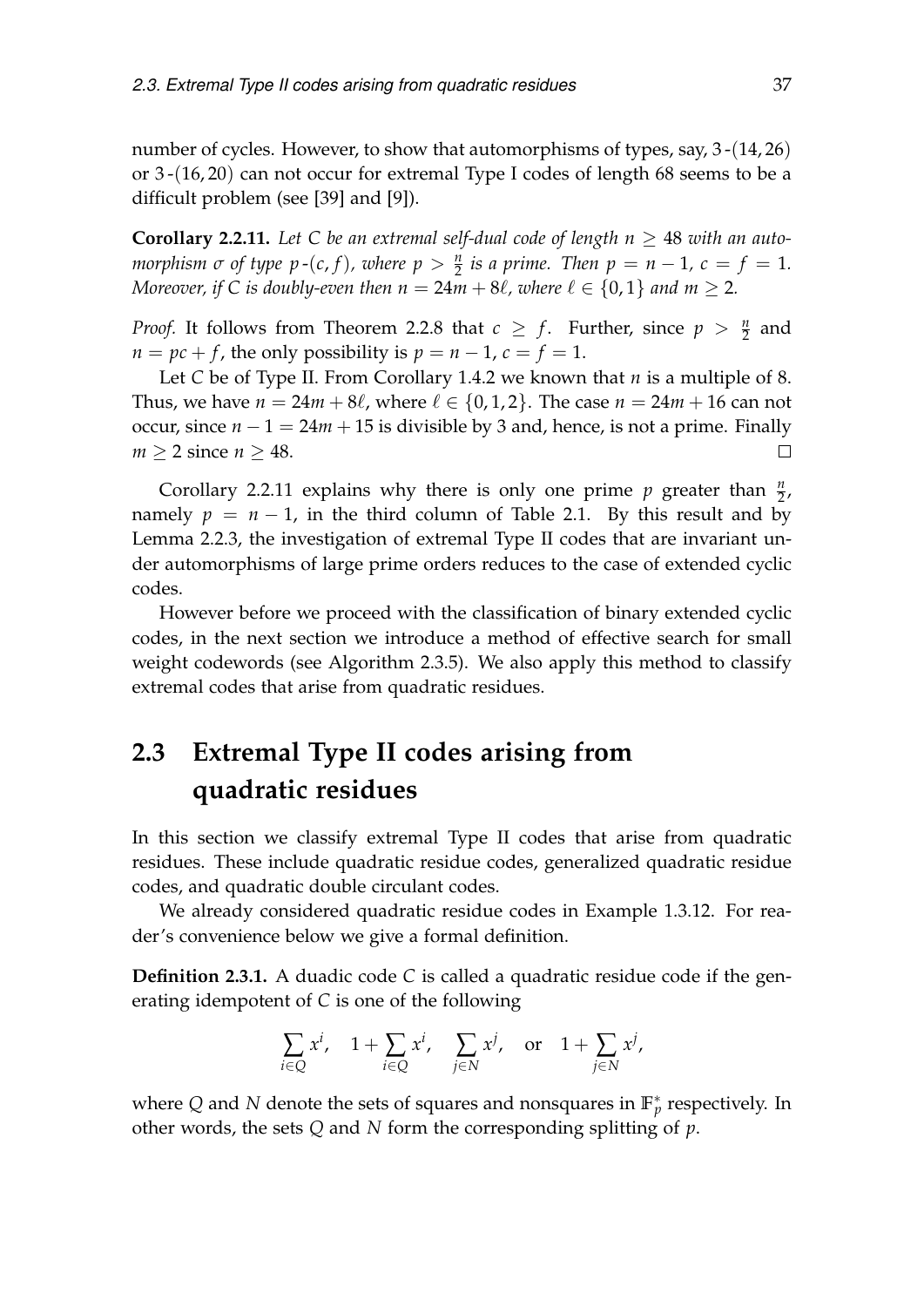Quadratic residue codes exist for prime lengths *p* of the form  $p \equiv \pm 1 \mod 8$ . In this section we will only consider the case  $p \equiv -1 \mod 8$ , since in this case extended quadratic residue codes are of Type II (see [\[57,](#page-84-0) Chapter 16]).

It follows from Theorem [1.1.10](#page-18-0) (a) that there exist more than a hundred of extended quadratic residue codes that might potentially be extremal. To establish the minimum distance of a code of large length (say,  $n > 400$ ) is an impossible task even for a computer. However, if we recall Section [2.1,](#page-32-0) the only extended quadratic residue codes that are known to be extremal are of lengths  $n = 8$ , 24, 32, 48, 80, and 104. One can verify that extended quadratic residue codes of lengths 72 or 128 are not extremal. Thus, it is reasonable to expect that no other quadratic residue codes, apart from the aforementioned six, are extremal. The task of proving the non-extremality of a code is, in fact, much easier than finding the exact minimum distance. Indeed, one needs only to find a codeword of weight strictly less than the bound in Theorem [1.1.5.](#page-17-0)

Of course, there is a number of methods of finding low weight codewords in quadratic residue codes: deterministic algorithms of Karlin and MacWilliams [\[49\]](#page-83-2) and Lam et al. [\[61\]](#page-84-1) and a probabilistic approach of Leon [\[52\]](#page-83-3), to name a few. Unfortunately, for some larger lengths all of these algorithms fail to yield results in reasonable time.

The main idea behind all of these algorithms is to search for low weight codewords in a suitable subcode instead of the whole code. The problem is then, however, to choose the subcode in such a way that a codeword of desired weight should lie in it. Below we desribe a method of choosing a suitable subcode for codes with nontrivial automorphism groups.

We want to remark here that the automorphism group of quadratic residue codes was (at least, in part) known for a long time. It is one of the main reasons of attention drawn to quadratic residue codes over the last decades.

**Lemma 2.3.2** (Gleason and Prange, Huffman)**.** *Let C be an extended quadratic residue code of length n* =  $p + 1$  *for*  $p \equiv -1$  mod 8*. Then* Aut(*C*) = PSL(2, *p*)*, which is of order*  $\frac{1}{2}(p-1)p(p+1)$ , apart from the cases  $p = 7$  and 23, when  $\text{Aut}(C)$ *is even bigger.*

*Remark* 2.3.3*.* The original theorem of Gleason and Prange (see [\[57,](#page-84-0) Section 16.5]) stated only that  $PSL(2, p) \leq Aut(C)$ . Using the classification of 2-transitive groups (see [\[15\]](#page-81-0)) Huffman [\[38\]](#page-82-1) proved that Aut(*C*) can not be bigger.

*Remark* 2.3.4. The two exceptions, namely for  $p = 7$  and  $p = 23$ , may be explained by the equivalence of the [8, 4, 4] code to the first order Reed-Muller code (the group is  $AGL(3,2)$ ) and the [24, 12, 8] code to the extended Golay code (with the group  $M_{24}$ ).

The idea of our method is to choose the subgroup of the automorphism group first and then take the subcode that is fixed under the chosen subgroup.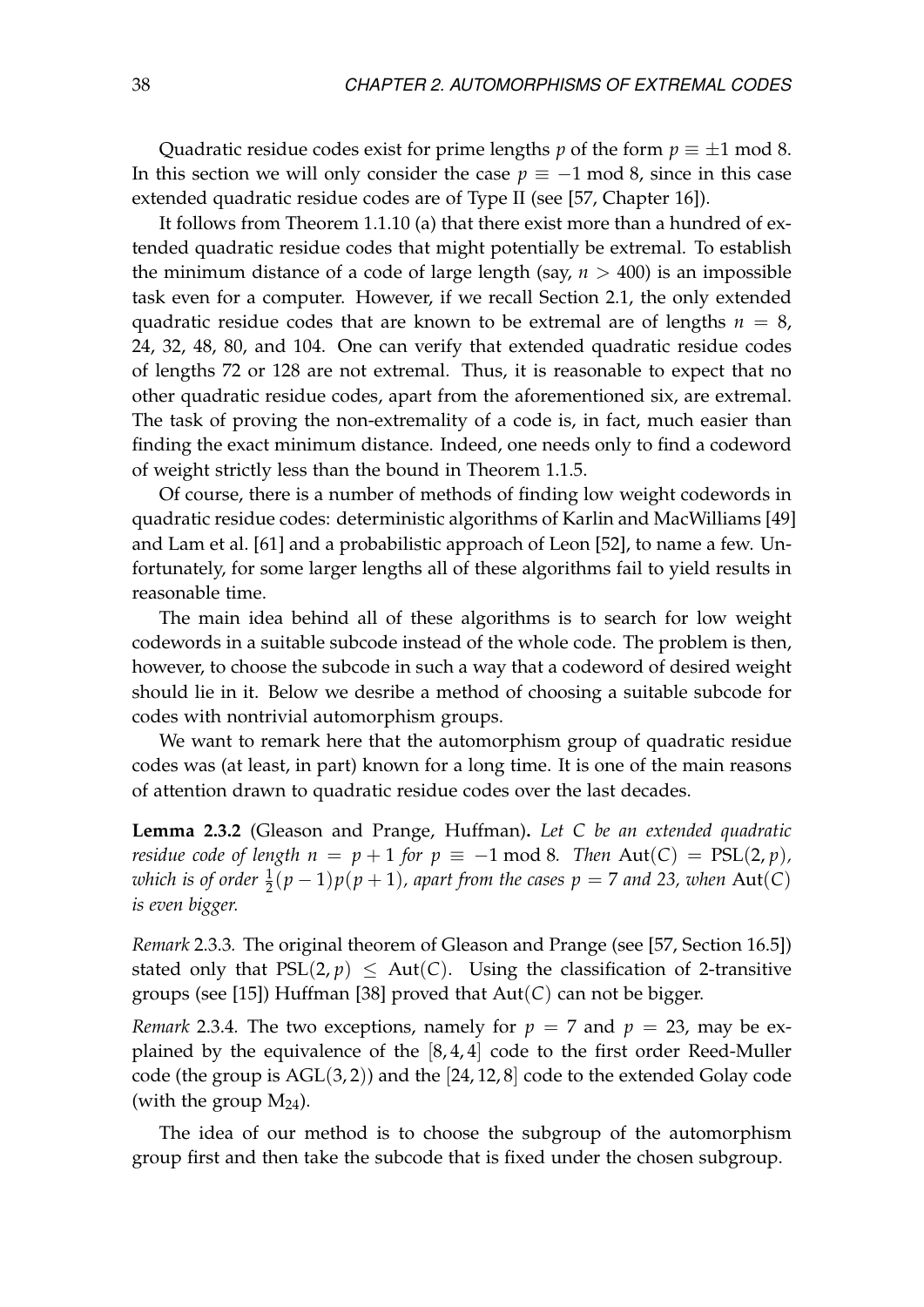<span id="page-40-0"></span>**Algorithm 2.3.5** (Effective search for a codeword of small weight)**.**

- Input. A code *C* invariant under the group *G*, a bound *d* on the weight.
- OUTPUT. A codeword of *C* of weight less than *d*.
	- *Step 1.* Choose the subgroup *H* of *G* of small order.
	- *Step 2.* Take the subcode *C <sup>H</sup>* consisting of codewords of *C* fixed under *H*:

$$
C^H = \text{Fix}(C, H) = \{c \in C \,|\, c\sigma = c \text{ for all } \sigma \in H\}.
$$
 (2.3)

*Step 3.* Search for a codeword of weight less that *d* in *C H*.

*Remark* 2.3.6*.* We do not have a good recipe how to choose the subgroup *H* in Step 1 of the algorithm. In fact, this is somewhat tricky. On the one hand, the resulting subcode *C <sup>H</sup>* should be small; on the other hand, *C <sup>H</sup>* should contain codewords of small enough weight.

However, for codes of length between 1000 and 4000 subgroups *H* of order  $5 \leq |H| \leq 30$  appear to be a good choice.

*Remark* 2.3.7*.* The size of *C <sup>H</sup>* depends not only on the order of *H*, but also on the structure.

With Algorithm [2.3.5](#page-40-0) at hand we are able to prove one of the main results of the thesis.

<span id="page-40-1"></span>**Theorem 2.3.8.** *Let C be an extremal extended quadratic residue code of length n. Then n* = 8*,* 24*,* 32*,* 48*,* 80*, or* 104*.*

*Proof.* Let *n* denote the length of the code *C*. Since *C* is a self-dual extended quadratic residue code, we have  $n = p + 1$ , where p is a prime of the form  $p \equiv -1 \mod 8$  (see [\[57,](#page-84-0) Chapter 16]). Moreover, it follows from Lemma [1.3.11](#page-25-1) that *C* is of Type II. We may write  $n = 24m + 8\ell$  for  $\ell \in \{0, 1\}$ , since  $n - 1$  is not a prime if  $\ell = 2$ . By Theorem [1.1.10](#page-18-0) (a) an extremal code of this length may exist if  $m \le 154$  for  $\ell = 0$  and  $m \le 159$  for  $\ell = 1$ .

From Section [2.1](#page-32-0) we known that extended quadratic residue codes of lengths *n* = 8, 24, 32, 48, 80, and 104 are extremal.

Let *C* be an extended quadratic residue code of length  $n = 24m$ , where  $5 \le m \le 11$ , or of length  $n = 24m + 8$ , where  $3 \le m \le 16$ . For every such C we can find a codeword of weight smaller than  $d = 4m + 4$  via direct enumeration. It follows, that all codes of these lengths are not extremal.

For codes of larger lengths we apply Algorithm [2.3.5.](#page-40-0) The subgroup *H* that we choose depends on the length of the code in question. If  $n = 24m$  with  $11 < m \le 78$ , we take  $H = \mathbb{Z}_4$ , the cyclic group of order 4. If  $n = 24m + 8$ , where  $16 < m \le 78$ , we take  $H = \mathbb{Z}_6$ , the cyclic group of order 6. For codes with  $m > 78$  we take the Sylow-2 subgroup of  $PSL(2, p)$  as *H*. In all cases we have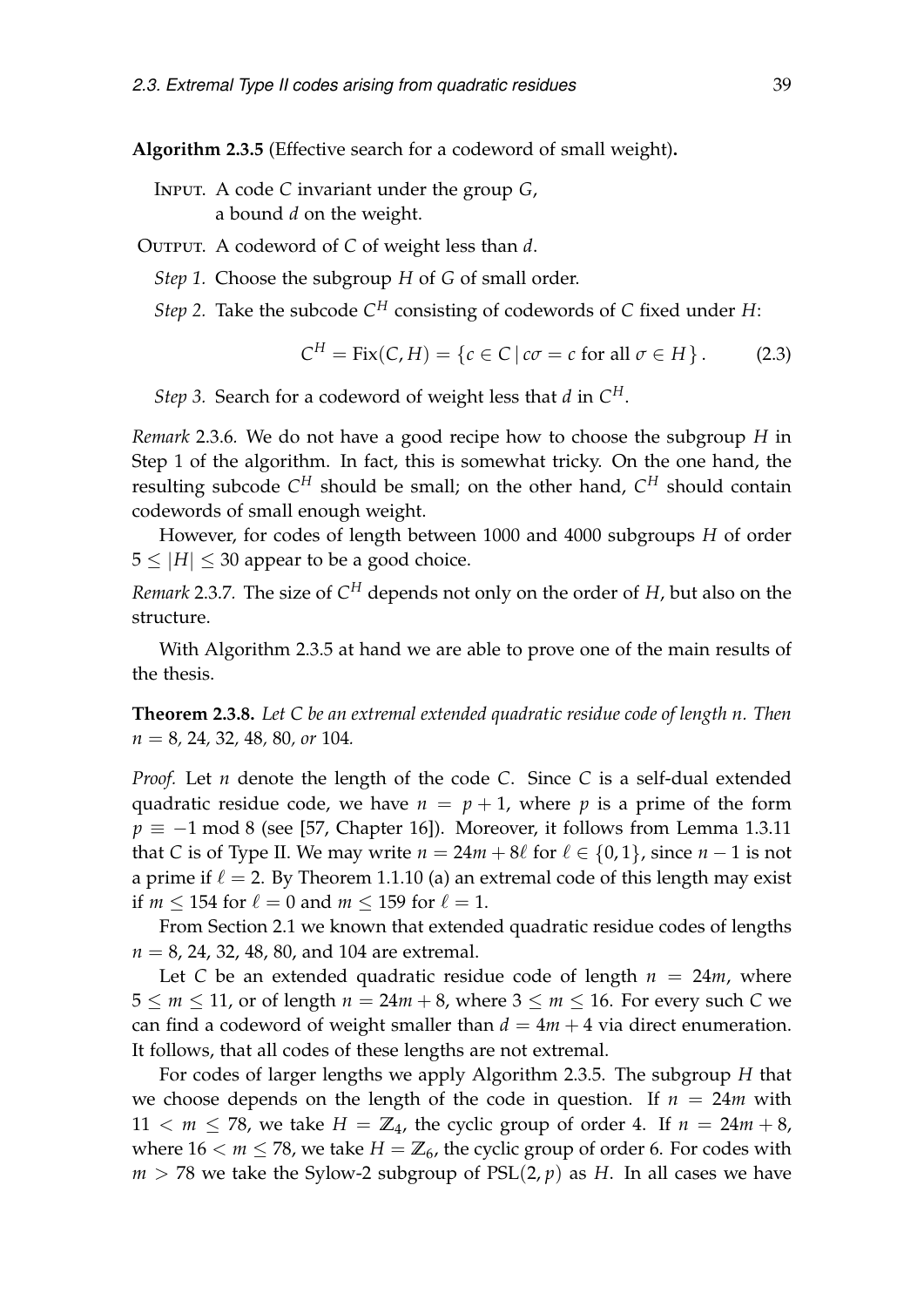$\dim C^H \leq 235$ . In every one of the subcodes  $C^H$  we find a codeword of weight smaller than  $d = 4m + 4$ . Thus, none of the corresponding extended quadratic residue codes *C* is extremal.

 $\Box$ All computations are carried out with Magma [\[5\]](#page-80-2).

We want to illustrate the work of Algorithm [2.3.5,](#page-40-0) vital for proving Theorem [2.3.8,](#page-40-1) on some examples.

**Example 2.3.9.** Let *C* be an extended quadratic residue code of length  $n = 1872$  $= 24 \cdot 78$ . Note that we construct the code *C* by forming the idempotent and the generator matrix explicitly. This approach proves to be faster than using the built-in Magma function QRCode. We apply Algorithm [2.3.5](#page-40-0) to find a codeword in *C* of weight strictly smaller than  $d = 316$ .

In the first step we choose a subgroup  $H = \mathbb{Z}_6$  (the cyclic group of order 6) of  $G = PSL(2, 1871)$ . To generate the group we find an element of order 6 in *G* via direct enumeration. The next step is to generate the subcode  $C^H = Fix(C, H)$ . This is done in Magma with the built-in function  $Fix$ . The resulting code  $C^H$  is of dimension 234 =  $n/8$ . In  $C^H$  with the built-in Magma function WordsOfBoundedWeight, which does the enumeration, we find a codeword of weight 312 < *d*. Thus *C* is not extremal.

**Example 2.3.10.** Let *C* be an extended quadratic residue code of length  $n = 3824$  $= 24 \cdot 159 + 8$ . We are searching for a codeword of weight less than  $d = 640$ .

To generate a subgroup *H* of  $G = PSL(2, 3823)$ , which in this case is a Sylow 2-subgroup of *G* of order  $2^4 = 16$ , we use the built-in MAGMA function SylowSubgroup. The subcode  $C^H$  is of dimension 120, which is slightly greater than *n*/32. We prove the non-extremality of *C* by finding a codeword of weight  $608 < d$  in  $C^H$ .

The Magma source code for the examples is given in Listings [A.1](#page-74-0) and [A.2](#page-74-1) in Appendix [A.](#page-74-2)

At the end of this section we classify other extremal Type II codes that are related to quadratic residues codes.

Generalized quadratic residue codes were introduced by Ward [\[75\]](#page-85-1) and Camion [\[16\]](#page-81-1) as group codes for abelian groups. For an elementary description we refer the reader to van Lint and MacWilliams [\[74\]](#page-85-2). Here we will just define binary generalized quadratic residue codes by giving their generator matrix.

**Definition 2.3.11** ([\[74\]](#page-85-2)). Let  $q = p^m$  for a prime p, such that 2 is a square modulo *p*, and let *α* be a primitive element of **F***q*. Further, let *U* and *V* denote the sets of nonzero squares and nonsquares of  $\mathbb{F}_q$  and let  $e \in \mathbb{F}_2^q$  $\frac{9}{2}$  be a vector with components

<span id="page-41-0"></span>
$$
e_{i} = \begin{cases} \frac{q+1}{2}, & \text{if } i = 0, \\ c_{0}, & \text{if } i \in U, \\ c_{1}, & \text{if } i \in V \end{cases}
$$
 (2.4)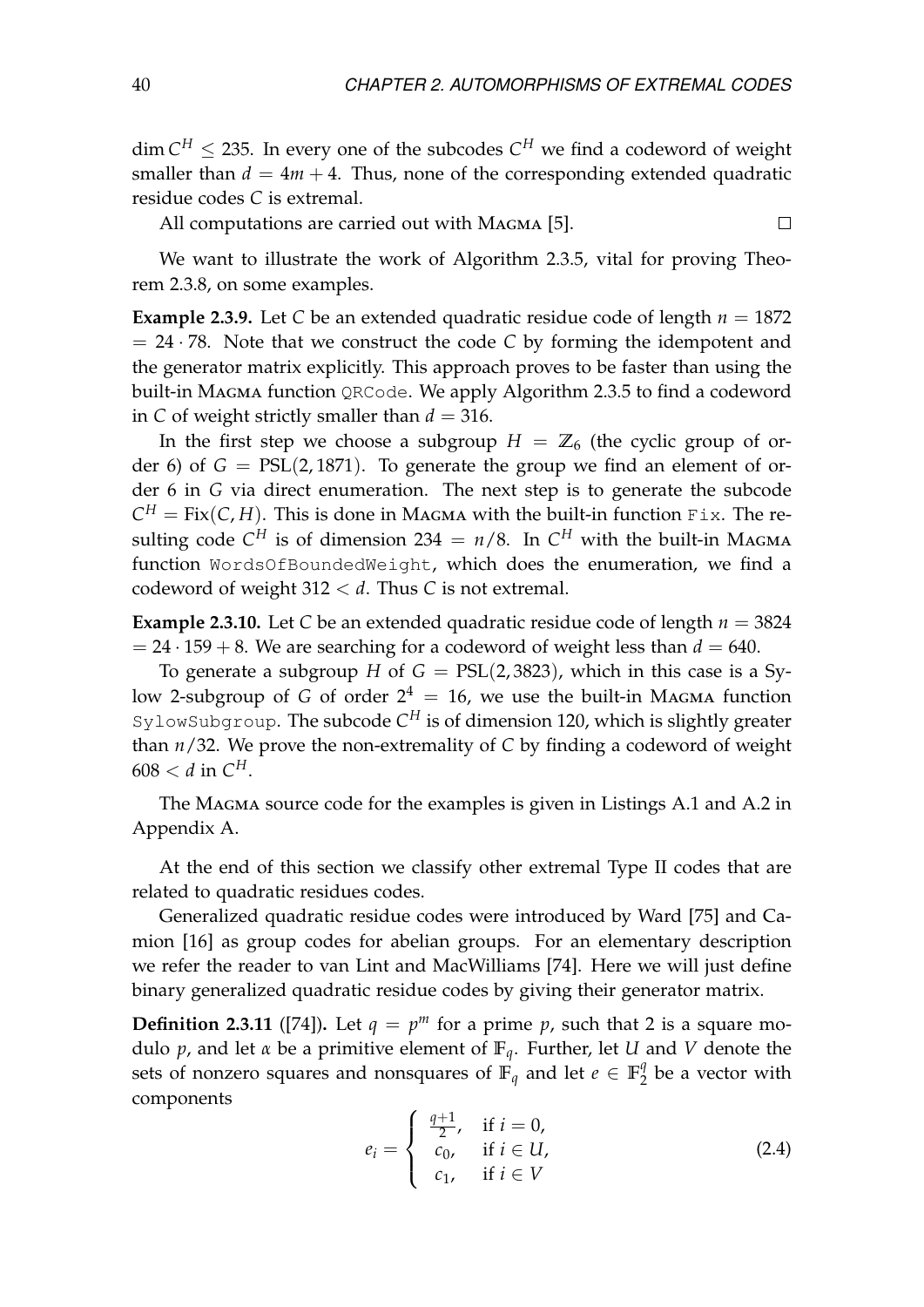for  $c_0 \neq c_1 \in \mathbb{F}_2$ . A code is called a *generalized quadratic residue* code if its generator matrix *M* has the following form. Label the rows and columns of *M* by the elements  $0, 1, \alpha, \alpha^2, \ldots, \alpha^{q-2}$  of  $\mathbb{F}_q$ . Then the first row of  $M$  contains the coordinates of *e* from [\(2.4\)](#page-41-0) and the entry in the position  $(\alpha^i, \alpha^j)$  equals that in the  $\text{position } (0, \alpha^j - \alpha^i).$ 

For each  $q = p^m$  there are two generalized quadratic residue codes: one corresponding to the squares (with the idempotent *e* given by [\(2.4\)](#page-41-0) with  $c_0 = 1, c_1 = 0$ ) and one — to the nonsquares (with  $c_0 = 0$ ,  $c_1 = 1$ ). The two codes are equivalent.

<span id="page-42-0"></span>**Lemma 2.3.12** ([\[74\]](#page-85-2)). Let  $q = p^m$  and let C be an extended generalized quadratic *residue code of length q* + 1*. If m is odd and*  $p \equiv -1 \text{ mod } 4$  *then the code C is self-dual of Type II. Moreover, C is invariant under the group* PSL(2, *q*)*.*

Notice that a generalized quadratic residue code of prime length  $q = p^1 = p$ , where  $p \equiv \pm 1 \mod 8$ , is just a usual quadratic residue code (see Definition [2.3.1\)](#page-38-1).

There is only one prime power  $q = p^m$  with  $p \equiv -1 \mod 4$  and odd  $m > 1$ , such that  $q + 1$  satisfies the bound of Theorem [1.1.10](#page-18-0) (a), namely,  $q = 343 = 7^3$ . Thus, the classification of extremal extended generalized quadratic residue codes is reduced to determining whether the code of length 344 is extremal.

<span id="page-42-1"></span>**Theorem 2.3.13.** *The* [344, 172] *extended generalized quadratic residue code has minimum distance*  $d \leq 44$  *and is not extremal.* 

*Proof.* Let *C* be the [344, 172] extended generalized quadratic residue code. Via direct enumeration with Magma we find that *C* contains a codeword of weight 44. From Theorem [1.1.5](#page-17-0) we known that an extremal code of length 344 should have minimum distance 60. Thus, *C* is not extremal.  $\Box$ 

We already mentioned in Section [2.1](#page-32-0) that a great number of known extremal Type II codes are bordered double circulant (see also [\[36\]](#page-82-2), [\[32\]](#page-82-3), and [\[33\]](#page-82-4)). Among these codes of particular interest are so-called quadratic double circulant codes, which provide the largest known example of an extremal code.

We classify extremal quadratic double circulant codes in a similar way as we did for quadratic residue codes.

**Definition 2.3.14.** A code of length  $n = 2p + 2$ , where  $p \equiv 3 \mod 8$  is a prime, is called a *quadratic double circulant* code if its generator matrix is of the form

$$
\left(\begin{array}{cccc} & & 0 & 1 & \cdots & 1 & 1 \\ & & & 1 & & & \\ & I_{n/2} & & \vdots & & Q & & \\ & & & 1 & & & \\ & & & & 1 & & \end{array}\right),
$$

where *Q* is a  $p \times p$  circulant matrix, corresponding to quadratic residues. This means that the first row of *Q* has 1 in the position *i*,  $0 \le i \le q - 1$ , if and only if  $i = 0$  or *i* is a square in  $\mathbb{F}_p^*$ .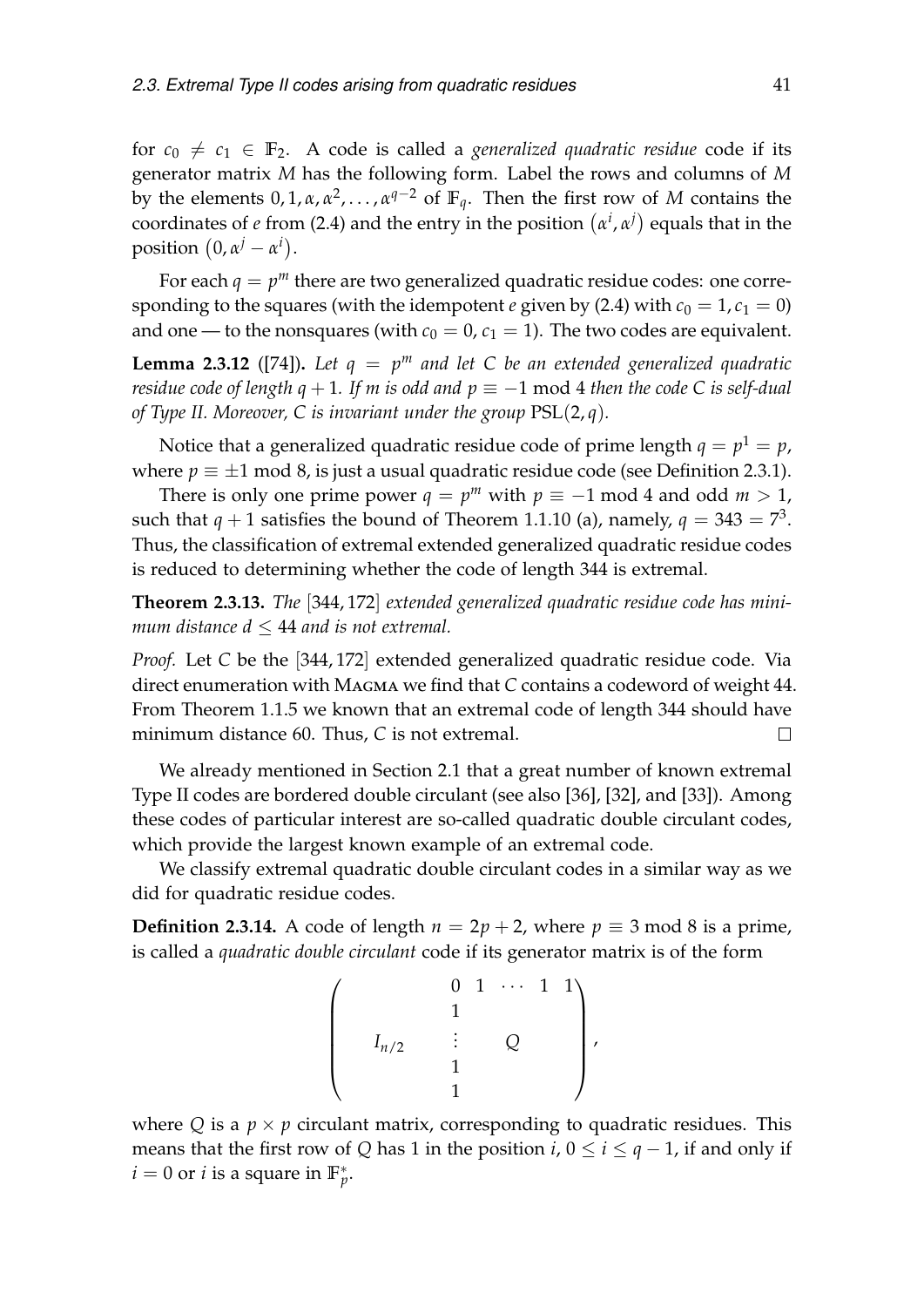It can be seen from the form of the generator matrix that quadratic double circulant codes are always self-dual and doubly-even. As we know from Section [2.1,](#page-32-0) for  $p = 3$ , 11, 19, 43, and 67 quadratic double circulant codes are extremal.

A quadratic double circulant code of length  $n = 2p + 2$  is invariant under the group  $PSL(2, p) \times \mathbb{Z}_2$  (see [\[57,](#page-84-0) Chapter 16]). Note that  $PSL(2, p)$  acts simultaneously on the first  $p + 1$  positions and the second  $p + 1$  positions of a codeword. The  $\mathbb{Z}_2$  part means that the code remains invariant under the interchanging of the left and right parts of the generator matrix.

We may now apply Algorithm [2.3.5](#page-40-0) to find codewords of small weight in codes of length up to  $n \leq 3928$ . Thus, we prove the following result.

**Theorem 2.3.15.** *Let C be an extremal quadratic double circulant code of length n. Then n* = 8*,* 24*,* 40*,* 88*, or* 136*.*

*Proof.* The proof essentially repeats that of Theorem [2.3.8.](#page-40-1) We construct all quadratic double circulant codes of length up to 3928 (see Theorem [1.1.10](#page-18-0) (a)). Then, with Algorithm [2.3.5](#page-40-0) in every code of length  $n \neq 8$ , 24, 40, 88, or 136 we find with Magma a codeword of weight smaller than  $d = 4 \left\lfloor \frac{n}{24} \right\rfloor + 4$ , thus showing that the code is not extremal.

Note that for codes of smaller lengths we use direct enumeration. For larger codes we take the Sylow 2-subgroup of  $PSL(2, p) \times \mathbb{Z}_2$  as *H*.  $\Box$ 

Below we give an example how a computation runs.

**Example 2.3.16.** Let *C* be a quadratic double circulant code of length  $n = 3736$  $= 2 \cdot 1867 + 2$ . We are searching for a codeword of weight smaller than  $d = 624$ . As a subgroup *H* of  $G = PSL(2, 1867) \times \mathbb{Z}_2$  we take a Sylow 2-subgroup of *G* of order  $2^3 = 8$ . The subcode  $C^H$  is of dimension 234.

With the built-in Magma function WordsOfBoundedWeight we find in *C H* a codeword of weight 616 < *d*. This proves that *C* is not extremal.

The MAGMA code for this example may be found in Listing [A.3](#page-75-0) in Appendix [A.](#page-74-2)

#### **2.4 Extremal Type II extended cyclic codes**

The goal of this section is to classify extremal Type II codes with automorphisms of large prime order. As we already mentioned in Section [2.2,](#page-36-1) an extremal code invariant under an automorphism of prime order larger than half of code's length is equivalent to an extended cyclic code.

<span id="page-43-0"></span>**Lemma 2.4.1.** Let C be an extremal Type II code of length  $n > 48$  and let  $\sigma$  be its auto*morphism of prime order*  $p > \frac{n}{2}$ *. Then*  $p = n - 1 = 24m + 8\ell - 1$ *, where*  $\ell \in \{0, 1\}$ *, and C is equivalent to an extended odd-like duadic code.*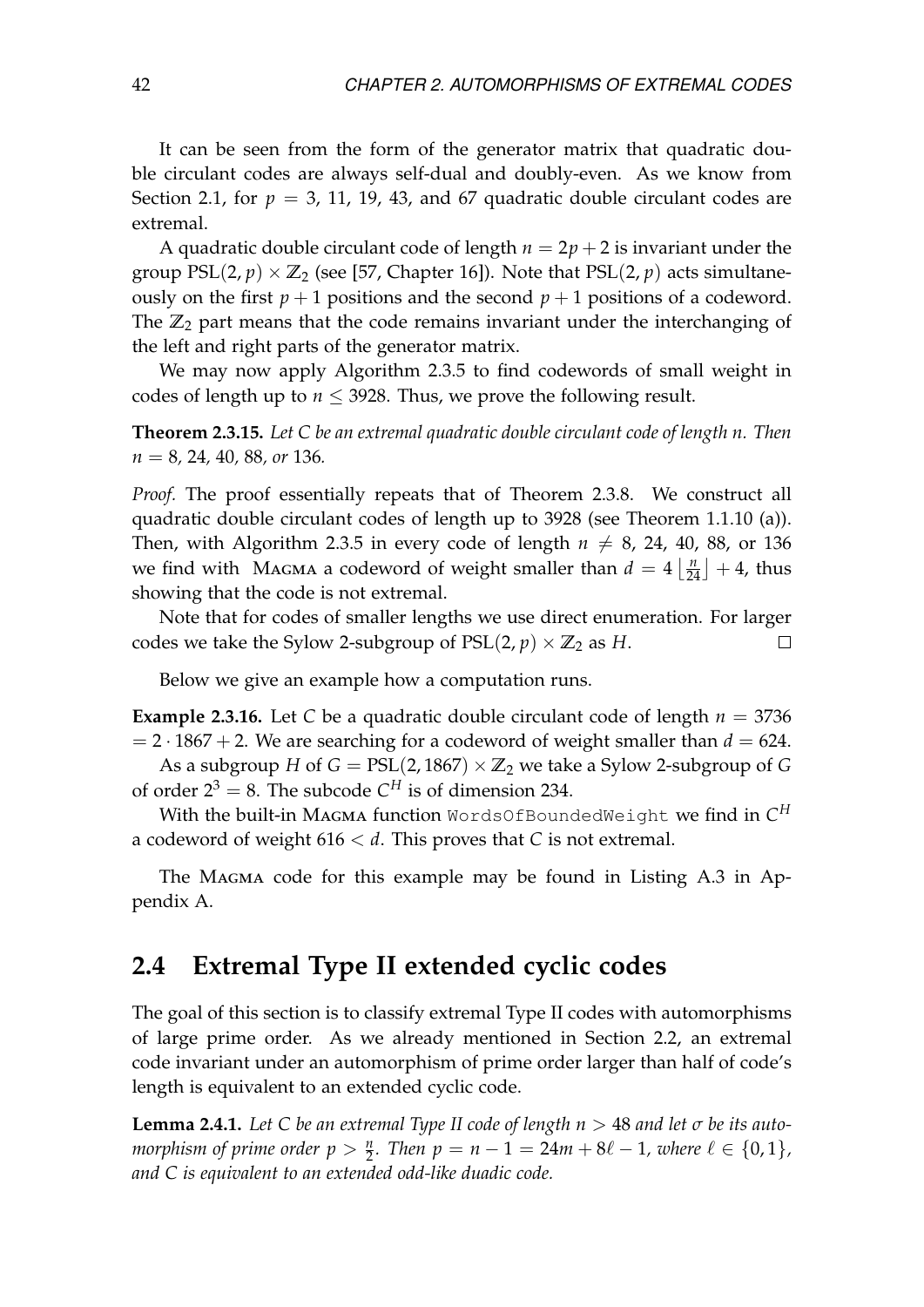*Proof.* From Corollary [2.2.11](#page-38-0) we know that  $p = n - 1 = 24m + 8\ell - 1$ , where  $\ell \in \{0, 1\}$ , and that  $\sigma$  is of type  $p$  -(1, 1). Then it follows from Lemma [2.2.3](#page-36-0) and Lemma [1.3.11](#page-25-1) that *C* is equivalent to an extended odd-like duadic code.  $\Box$ 

*Remark* 2.4.2*.* Note that we are only interested in extremal codes of length *n* > 48. As a matter of fact, all extremal Type II codes of lengths  $n \leq 48$ ,  $n \neq 40$ , are classified (see Table [2.1\)](#page-34-0), and those of length 40 do not admit automorphisms of prime order  $p > \frac{n}{2}$  (see Huffman [\[39\]](#page-82-0)).

What we are actually going to do in this section is to classify extremal extended odd-like duadic codes. More precisely, we are going to construct all odd-like duadic codes of prime lengths  $p \equiv -1$  mod 8 with  $p \leq 3927$  (see Theorem [1.1.10](#page-18-0) (a)) and check, which of them have extremal extensions.

Throughout this section let *C* be an odd-like duadic code of prime length  $p \equiv -1$  mod 8. It follows from Lemma [1.3.9](#page-25-2) and Remark [1.3.10](#page-25-3) that the idempotent of *C* is of the form

$$
e(x) = \sum_{j \in S} x^j,
$$

where *S* is one of the sets  $S_1$  or  $S_2$  that form a splitting of *p*. Recall from Section [1.3](#page-22-1) that *S* is a disjoint union of nonzero cyclotomic cosets modulo *p*, and that nontrivial cyclotomic cosets modulo a prime  $p$  all have the same size  $s(p)$ , where *s*(*p*) is the multiplicative order of 2 modulo *p*. Denote by  $k = \frac{p-1}{s(p)}$  $\frac{p-1}{s(p)}$  the number of nonzero cosets. We want to stress that *k* is even, since in our case *s*(*p*) is odd, as we now prove.

**Lemma 2.4.3.** *For a prime p of the form*  $p \equiv -1 \mod 8$  *we have*  $s(p) \mid \frac{p-1}{2}$  $\frac{-1}{2}$ *.* In *particular s*(*p*) *is odd, since <sup>p</sup>*−<sup>1</sup> 2 *is odd.*

*Proof.* If  $p \equiv -1 \mod 8$  then the element  $2 \in \mathbb{F}_p^*$  is a square modulo  $p$  (see [\[57,](#page-84-0) Chapter 16]). Let  $a \in \mathbb{F}_p^*$  be such that  $a^2 = 2$ . By Fermat's little theorem we have  $a^{p-1} \equiv 2^{\frac{p-1}{2}} \equiv 1 \mod p$ , which shows that *s*(*p*) divides  $\frac{p-1}{2}$ .  $\Box$ 

Let us consider the extreme case  $s(p) = \frac{p-1}{2}$ , when the number *k* of nonzero cyclotomic cosets is 2. We already pointed out in Example [1.3.12](#page-25-0) that in the case of two nonzero cosets, the cosets form the only splitting of *p*. Hence, there are two (equivalent) odd-like duadic codes. These are actually the two quadratic residue codes. For future reference we formulate this as the following.

<span id="page-44-0"></span>**Lemma 2.4.4.** *If p is a prime of the form*  $p \equiv -1 \mod 8$  *with*  $s(p) = \frac{p-1}{2}$  *then up to equivalence there is only one self-dual extended cyclic code of length*  $p + 1$ *, namely, the extended quadratic residue code.*

*Remark* 2.4.5*.* Note that if  $p = 24m - 1$  then  $s(p) = \frac{p-1}{2}$  for all  $m \le 154$  except *m* = 18, 38, 46, 98, 112, and 133. If *p* = 24*m* + 7 with *m* ≤ 159 then *s*(*p*) =  $\frac{p-1}{2}$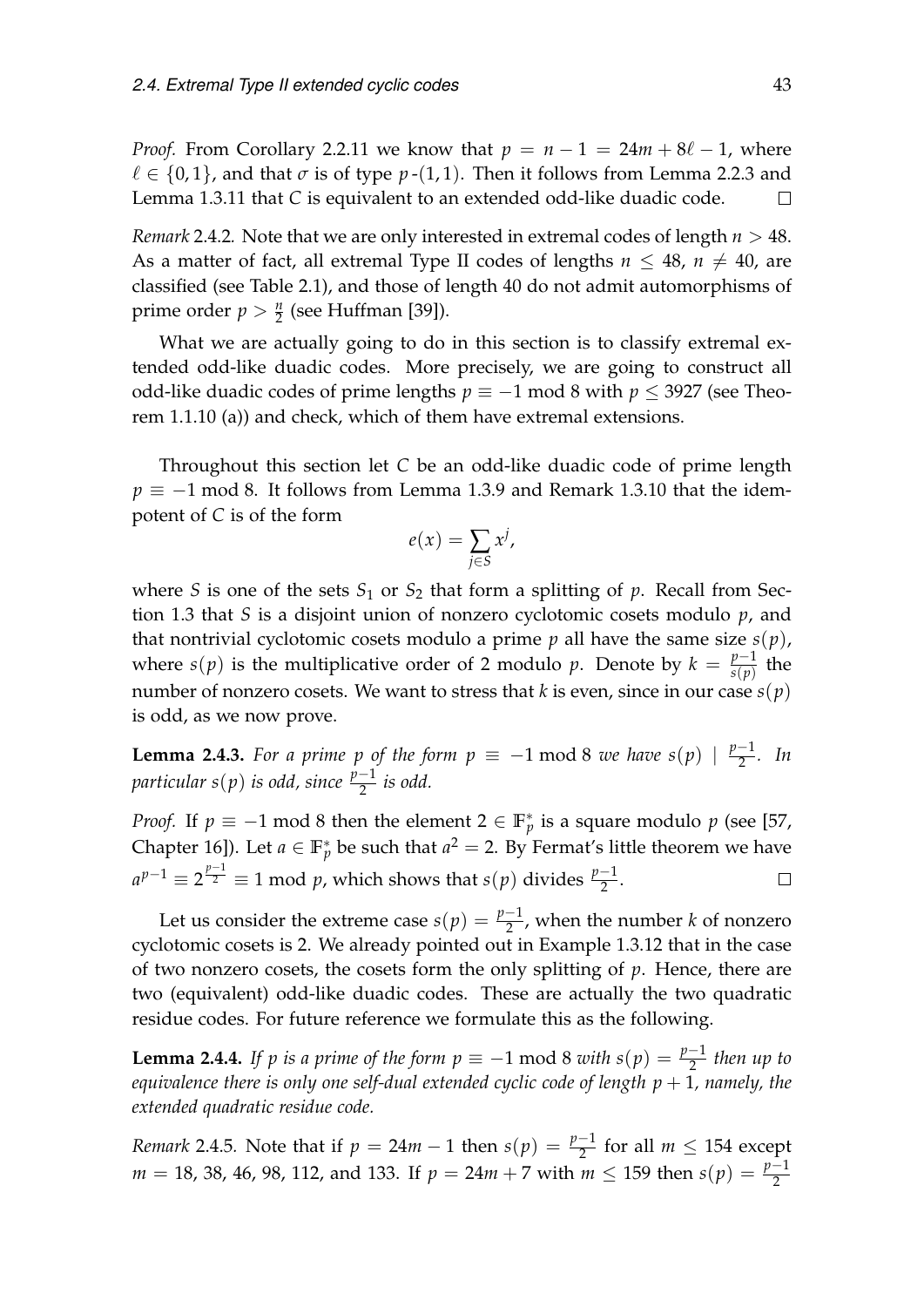in approximately half of the cases. Thus, many of the codes in question are extended quadratic residue codes, which have been classified in Theorem [2.3.8.](#page-40-1)

From now on we consider the general case, i.e.,  $s(p)$  is not necessarily equal to  $\frac{p-1}{2}$ . In order to construct all odd-like duadic codes we need to know all possible splittings of *p*. By a result of Pless et al. [\[67\]](#page-84-2) we can assume that  $\mu_{-1}$  is a multiplier that gives every splitting.

<span id="page-45-1"></span>**Lemma 2.4.6** ([\[67\]](#page-84-2), see also [\[41,](#page-83-4) Section 6.4]). *If p is a prime with*  $p \equiv -1 \text{ mod } 8$ *then every splitting of p is given by the multiplier*  $\mu_{-1}$ *.* 

Note that the image of a cyclotomic coset  $\mathcal{C}_t$ , where  $t \in \mathbb{F}_p^*$  is a coset representative, under  $\mu_{-1}$  contains the element  $-t$ . Thus, without loss of generality, we can denote the *k* nonzero 2-cyclotomic cosets modulo *p* by

$$
\mathcal{C}_{i_1},\ldots,\mathcal{C}_{i_{k/2}},\mathcal{C}_{-i_1},\ldots,\mathcal{C}_{-i_{k/2}},
$$

where  $\{\pm i_1, \ldots, \pm i_{k/2}\}$  is a transversal.

Let *S*<sub>1</sub> and *S*<sub>2</sub> be two sets that form a splitting of *p* given by  $\mu_{-1}$ . If for some *t* a coset C*<sup>t</sup>* lies in *S*1, then the coset C−*<sup>t</sup>* lies in *S*2. Hence, each of the two sets *S*<sup>1</sup> and  $S_2$  contains exactly one coset of every pair  $\left\{ {\mathcal{C}_{i_j},\mathcal{C}_{-i_j}} \right\}$  $\left\{ \gamma, 1 \leq j \leq \frac{k}{2}, \text{ and it} \right\}$ follows that the total number of odd-like duadic codes is  $2^{k/2}$ .

Combining the discussion above with Lemma [1.3.9](#page-25-2) and Remark [1.3.10](#page-25-3) we get the following.

<span id="page-45-2"></span>**Lemma 2.4.7.** *Let C be an odd-like duadic code of prime length p with*  $p \equiv -1$  *mod 8. Let furthermore*

$$
\mathcal{C}_{i_1},\ldots,\mathcal{C}_{i_{k/2}},\mathcal{C}_{-i_1},\ldots,\mathcal{C}_{-i_{k/2}}
$$

*denote the k nonzero cyclotomic cosets modulo p (here i*1, . . . , *ik*/2 *are distinct elements in* **F** ∗ *p ). Then the generating idempotent of C is given by the formula*

<span id="page-45-4"></span>
$$
e(x) = \sum_{j \in S} x^j,\tag{2.5}
$$

*where S is a union of exactly <sup>k</sup>* 2 *cosets. Moreover, S satisfies the following condition:*

<span id="page-45-0"></span>*if for some t*  $\in$  { $\pm i_1, \ldots, \pm i_{k/2}$ } *the coset*  $\mathcal{C}_t$  *is contained in S, then*  $\mathcal{C}_{-t} \not\subset S$ . (2.6) *In particular, in total there are exactly* 2 *<sup>k</sup>*/2 *odd-like duadic codes.*

<span id="page-45-3"></span>**Corollary 2.4.8.** *There are at least*  $\left[\frac{2^{k/2}}{k}\right]$ *k* m *inequivalent odd-like duadic codes of length p, where*  $k = \frac{p-1}{s(n)}$  $\frac{p-1}{s(p)}$  is the number of nonzero cyclotomic cosets.

*Proof.* From Corollary [1.3.6](#page-23-0) we know that two odd-like duadic codes of prime length are equivalent if and only if there is a multiplier  $\mu_t$  with  $t$  in a transversal  $\mathcal T$ , such that it maps the idempotent of one code onto the idempotent of the other. Thus, there are at most *k* codes in an equivalence class. It follows that there are at least  $\int_{k}^{\frac{2^{k/2}}{k}}$ m inequivalent codes. $\Box$ *k*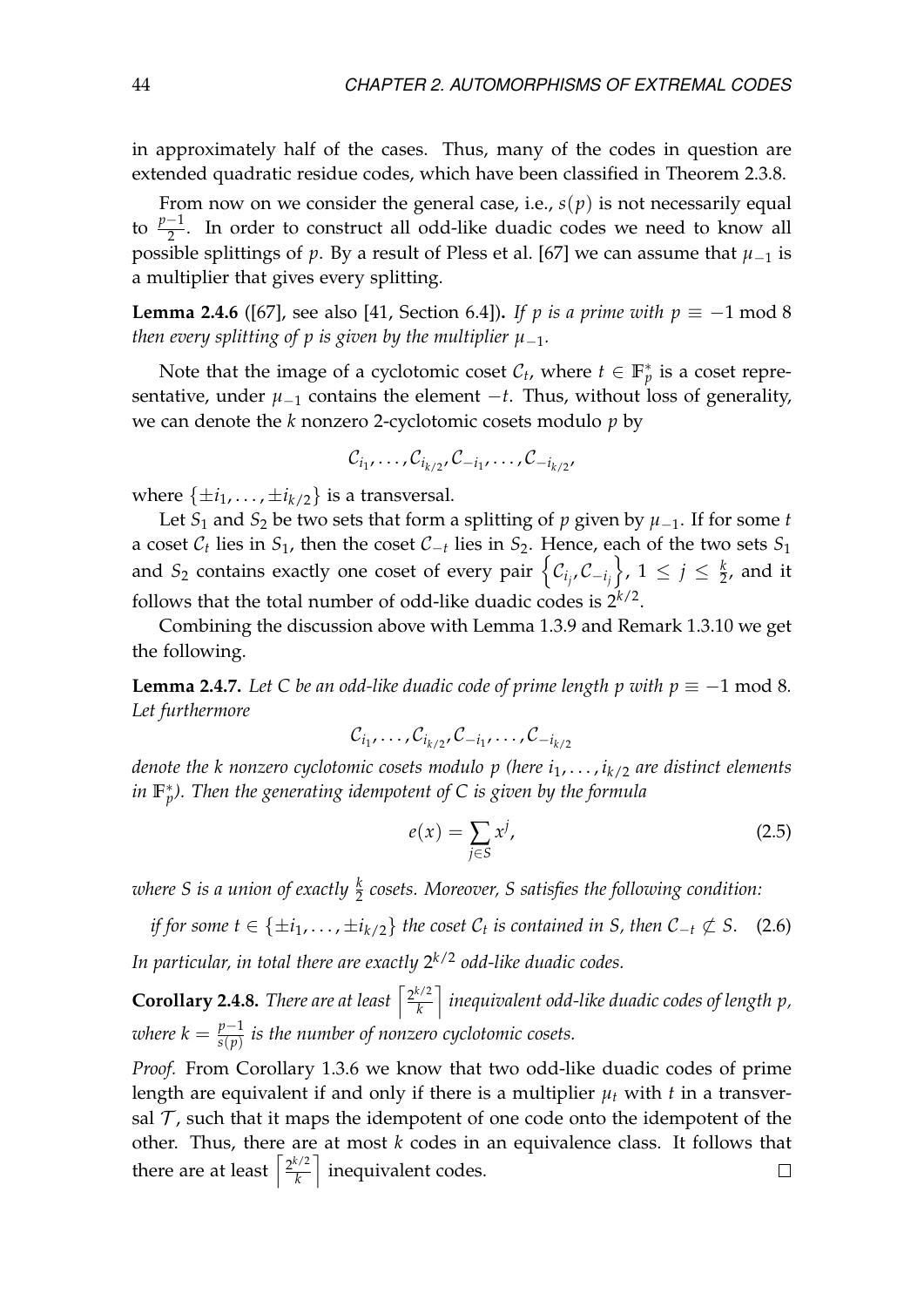As we know from Lemma [2.4.4,](#page-44-0) the two quadratic residue codes are the only odd-like duadic codes if  $s(p) = \frac{p-1}{2}$ . As a matter of fact, quadratic residue codes always appear among duadic codes of prime lengths. It is readily seen that there are no other codes in their equivalence class.

<span id="page-46-1"></span>**Proposition 2.4.9.** *The equivalence class of the two quadratic residue codes of length p contains no other cyclic codes.*

*Proof.* Let Q and N denote the sets of squares and nonsquares in  $\mathbb{F}_p^*$ . For every  $r \in Q$  the multiplier  $\mu_r$  leaves the two sets invariant; for every  $n \in N$ ,  $\mu_n$  interchages *Q* and *N*. The statement follows from Lemma [1.3.5](#page-23-1) and the form of the generating idempotents of quadratic residue codes (see Definition [2.3.1\)](#page-38-1).  $\Box$ 

Below we describe how to compute the number of inequivalent odd-like duadic codes, using only elementary group theory.

**Proposition 2.4.10.** *The*  $k = \frac{p-1}{s(n)}$ *s*(*p*) *nonzero cyclotomic cosets modulo a prime p form the*  $f$  *cyclic group*  $\mathcal{G} = \mathbb{F}_p^*/\mathcal{C}_1$ *, where*  $\mathcal{C}_1$  *is the cyclotomic coset containing the unity*  $1 \in \mathbb{F}_p^*.$ 

*Proof.* It follows from Definition [1.3.3](#page-22-2) that  $C_1$  is a cyclic group of order  $s(p)$  and the other cyclotomic cosets are the left cosets of  $C_1$  in the group  $\mathbb{F}_p^*$ . Indeed, for any *t* in a transversal we can write  $C_t = tC_1$ . Hence, the *k* nonzero cyclotomic cosets form the quotient group  $\mathcal{G} = \mathbb{F}_p^*/\mathcal{C}_1$ . Finally  $\mathcal{G}$  is cyclic, since both  $\mathbb{F}_p^*$ and  $C_1$  are cyclic.  $\Box$ 

<span id="page-46-0"></span>**Lemma 2.4.11.** Let p be a prime of the form  $p \equiv -1 \mod 8$ . Further, let G denote the *group of k nonzero cyclotomic cosets modulo p. Then the equivalence classes of odd-like duadic codes of length p correspond to the orbits in the action of G on subsets S*  $\subset$  *G of cardinality <sup>k</sup>* 2 *that satisfy condition* [\(2.6\)](#page-45-0)*. In particular, the number of inequivalent codes depends only on the number k of nonzero cyclotomic cosets.*

*Proof.* Let  $\mathcal T$  denote a transversal. Without loss of generality we may assume that  $1 \in \mathcal{T}$ . From Lemma [2.4.6](#page-45-1) it follows that  $-1 \in \mathcal{T}$ .

Note that we can write

$$
\mathcal{G} = \{ \mathcal{C}_t \, | \, t \in \mathcal{T} \},
$$

and that the multiplication in  $\mathcal G$  may be considered as the action of a multiplier, since

$$
\mathcal{C}_t \cdot \mathcal{C}_s = (t\mathcal{C}_1) \cdot (s\mathcal{C}_1) = (ts)\mathcal{C}_1 = \mathcal{C}_{ts} = \mathcal{C}_{t\mu_s} = \mathcal{C}_t\mu_s
$$

for  $t, s \in \mathcal{T}$ .

Recall from Lemma [2.4.7](#page-45-2) that the idempotents of odd-like duadic codes are given by the formula

$$
e(x) = \sum_{j \in S} x^j,
$$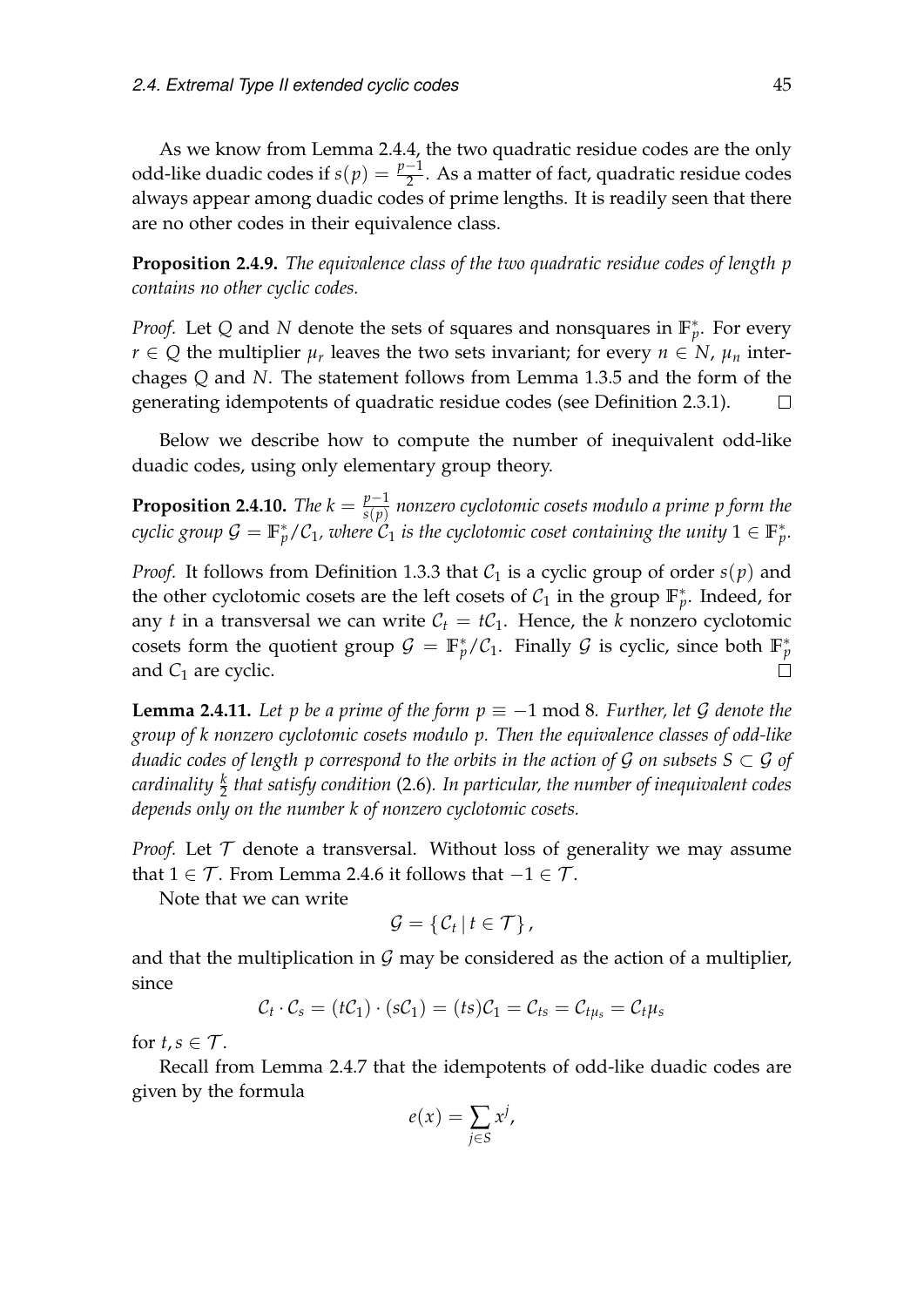where *S* is a union of exactly  $\frac{k}{2}$  cosets that satisfies condition [\(2.6\)](#page-45-0). Note that  $\mathcal G$ acts on the idempotents via

<span id="page-47-0"></span>
$$
e(x)\mathcal{C}_t := e(x)\mu_t = \sum_{j \in S} x^{jt} \pmod{x^p - 1} = \sum_{j \in S\mu_t} x^j \tag{2.7}
$$

for  $t \in \mathcal{T}$  (see Definition [1.3.4\)](#page-23-2).

From [\(2.7\)](#page-47-0) and Corollary [1.3.6](#page-23-0) it follows that the equivalence classes of oddlike duadic codes of length  $p$  correspond to the orbits in the action of  $G$  on subsets  $S \subset \mathcal{G}$  of cardinality  $\frac{k}{2}$  that satisfy condition [\(2.6\)](#page-45-0).  $\Box$ 

<span id="page-47-1"></span>*Remark* 2.4.12*.* Instead of the group  $G$  of nonzero cyclotomic cosets modulo  $p$ in Lemma [2.4.11](#page-46-0) we can use any cyclic group *G* of order  $k = \frac{p-1}{s(p)}$  $\frac{p-1}{s(p)}$ . In this case condition [\(2.6\)](#page-45-0) has to be replaced by the following condition:

<span id="page-47-2"></span>if some 
$$
g \in \mathcal{G}
$$
 lies in  $S$  then  $gh \notin S$ , 
$$
(2.8)
$$

where *h* is a unique element of order 2 in *G*. This is justified, because

$$
\mathcal{C}_{-t} = \mathcal{C}_t \cdot \mathcal{C}_{-1}
$$

in the group  $\mathcal G$ , and  $\mathcal C_{-1}$  is a unique element of order 2 in  $\mathcal G$ .

Notice that Lemma [2.4.4](#page-44-0) can be obtained as a corollary of Lemma [2.4.11.](#page-46-0) Below we apply Lemma [2.4.11](#page-46-0) and Remark [2.4.12](#page-47-1) in case of  $k = 6$  cosets.

<span id="page-47-3"></span>**Corollary 2.4.13.** If  $s(p) = \frac{p-1}{6}$  for a prime  $p \equiv -1 \mod 8$ , then there are two equi*valence classes of odd-like duadic codes of length p.*

*Proof.* If  $s(p) = \frac{p-1}{6}$  then there are  $k = 6$  nonzero cyclotomic cosets modulo  $p$ and the group  $G$  is of order 6. By Remark [2.4.12](#page-47-1) we can consider any cyclic group of order 6, e.g.,

$$
G = \left\{ 1, g, g^2, g^3, g^4, g^5 \right\}.
$$

Here  $g^3$  is a unique element of order 2. Then the 8 subsets of *G* of cardinality  $\frac{k}{2}$ that satisfy condition [\(2.8\)](#page-47-2) are as follows:

$$
S_1 = \{1, g, g^2\},
$$
  
\n
$$
S_2 = \{1, g, g^5\},
$$
  
\n
$$
S_3 = \{1, g^2, g^4\},
$$
  
\n
$$
S_4 = \{1, g^4, g^5\},
$$
  
\n
$$
S_5 = \{g, g^2, g^3\},
$$
  
\n
$$
S_6 = \{g, g^3, g^5\},
$$
  
\n
$$
S_7 = \{g^2, g^3, g^4\},
$$
  
\n
$$
S_8 = \{g^3, g^4, g^5\}.
$$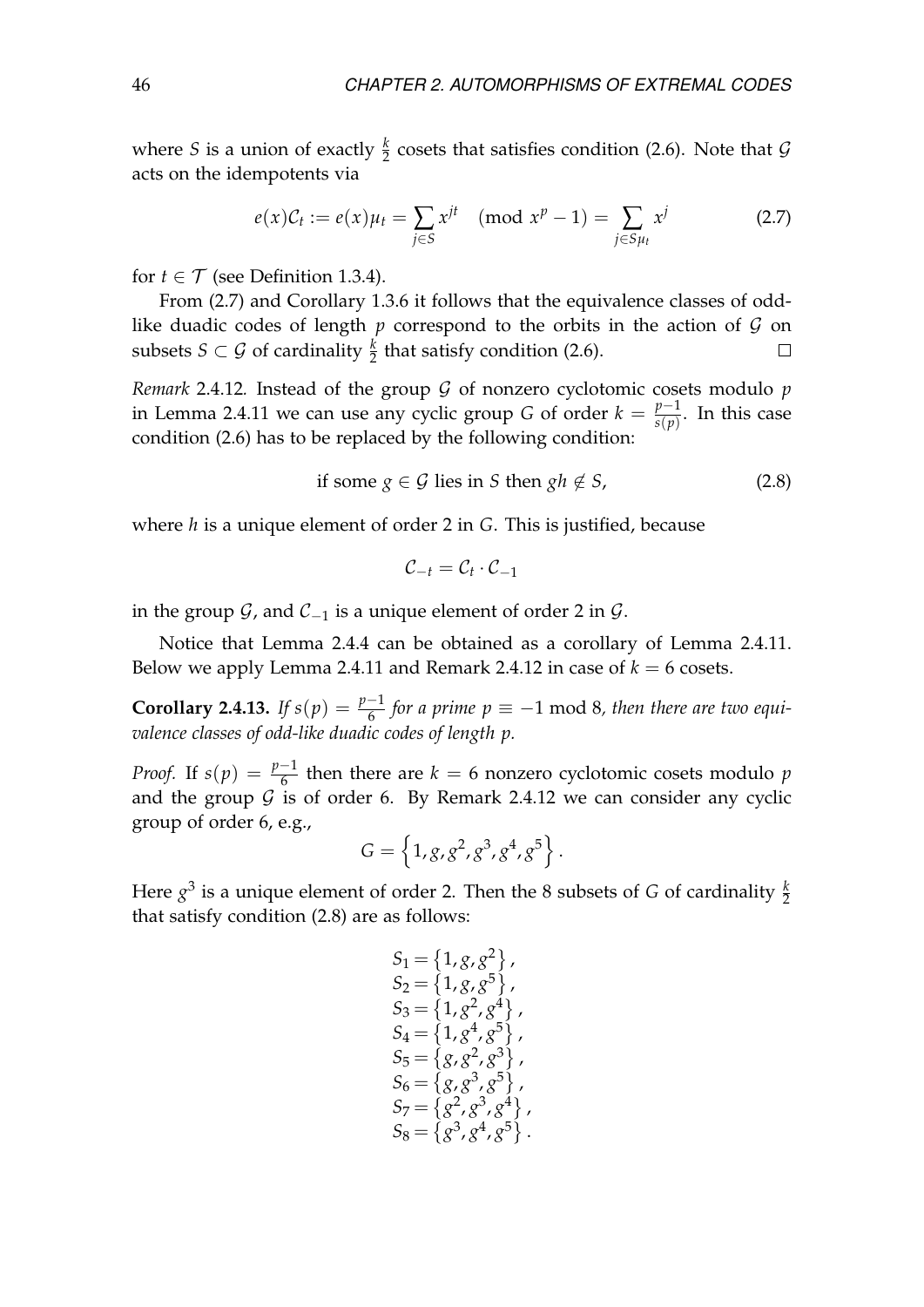It is an easy verification that there are indeed two orbits in the action of *G* on these subsets, namely,

$$
S_1G = \{S_1, S_5, S_7, S_8, S_4, S_2\} \text{ and } S_3G = \{S_3, S_6\}.
$$

The statement follows now from Lemma [2.4.11](#page-46-0) and Remark [2.4.12.](#page-47-1)

We have everything we need to start the classification of extremal Type II extended cyclic codes. First recall that if  $s(p) = \frac{p-1}{2}$  then it follows from Lemma [2.4.4](#page-44-0) that the only codes are extended quadratic residue codes and they are already classified by Theorem [2.3.8.](#page-40-1)

Let  $s(p) < \frac{p-1}{2}$  $\frac{-1}{2}$  and thus  $k > 2$ . By Corollary [2.4.8](#page-45-3) we have to consider at least  $\left\lceil \frac{2^{k/2}}{k} \right\rceil$ *k* m inequivalent odd-like duadic codes. As in Section [2.3](#page-38-2) we search for small weight codewords in each of the codes to show their non-extremality. From Lemma [1.3.7](#page-24-0) we know that a duadic code of length *p* is invariant under a group  $G < S_p$  of order  $p \cdot s(p)$ . Clearly, the same group *G* acts on the extended code and leaves it invariant. We only have to embed *G* in  $S_{p+1}$  in such a way that the added coordinate is a fixed point for all permutations in *G*. With this information at hand we can apply Algorithm [2.3.5.](#page-40-0) We want to remark that in Section [2.5](#page-50-0) we discuss when the automorphism group of an extended odd-like duadic code can be bigger than *G*.

Note that there is much less information about the automorphism group, compared to the case of quadratic residue codes. Because of that we are not able to classify extremal extended cyclic codes completely. However we do classify all codes of lengths up to one thousand, and there are only two open cases for lengths between 1000 and 2000. More precisely, we have the following result.

<span id="page-48-4"></span>**Theorem 2.4.14.** *Extremal Type II extended cyclic codes of length*  $n = p + 1$ *, where p is a prime, can exist only in one of the following cases:*

- <span id="page-48-0"></span>*(i) for*  $p = 7$ *, 23, 47, 79 and 103 there is exactly one such code up to equivalence;*
- <span id="page-48-1"></span>*(ii) for*  $p = 31$  *there are exactly two inequivalent codes;*
- <span id="page-48-2"></span>*(iii) for p* = 1399*,* 2383*,* 2767*,* 3343*,* 3463*, or* 3607 *there might exist only one code up to equivalence;*
- <span id="page-48-3"></span>*(iv)* for  $p = 1103$ , 2351, 2687, 3191, or 3391 there might exist several inequivalent *extremal codes.*

*Proof.* For the five lengths in [\(i\)](#page-48-0) we have  $s(p) = \frac{p-1}{2}$ , and it follows from Lemma [2.4.4](#page-44-0) that there are no other duadic codes apart from quadratic residue codes. Extended quadratic residue codes of length  $p + 1$  for p in [\(i\)](#page-48-0) are extremal by Theorem [2.3.8.](#page-40-1)

 $\Box$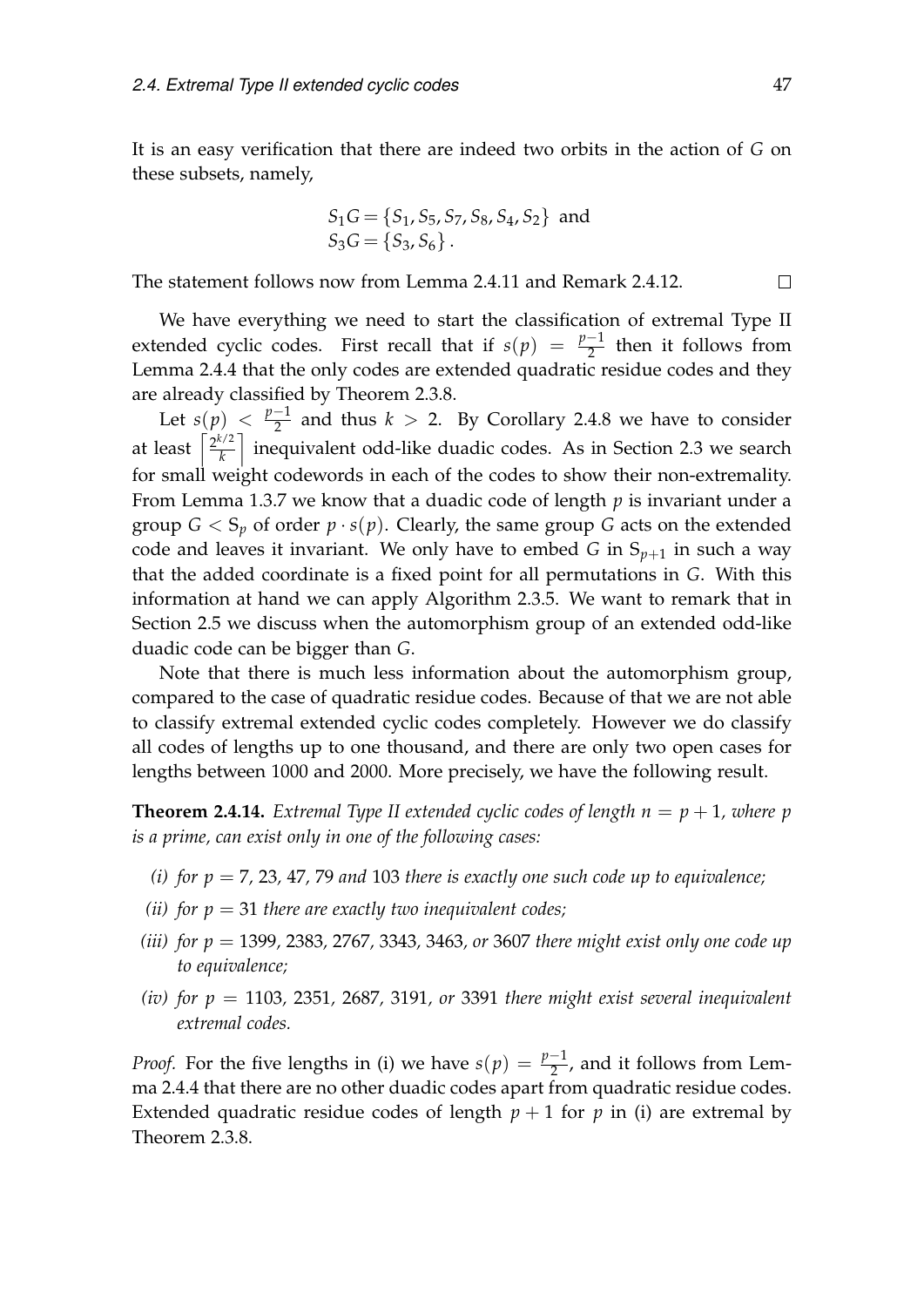It is known (see Section [2.1\)](#page-32-0) that there are five extremal codes of length 32. Two of them, namely, the quadratic residue code and the second order Reed-Muller code, are extended cyclic. Thus [\(ii\)](#page-48-1) follows.

For all lengths in [\(iii\)](#page-48-2) we have  $s(p) = \frac{p-1}{6}$ . Therefore, by Corollary [2.4.13](#page-47-3) there are two inequivalent odd-like duadic codes. By Proposition [2.4.9](#page-46-1) one of them is the quadratic residue code, and the extended code is not extremal by Theorem [2.3.8.](#page-40-1) Hence, only one possible code remains.

For all of the cases in [\(iv\)](#page-48-3) we have  $k = \frac{p-1}{s(p)} \geq 30$  and it follows from Corollary [2.4.8](#page-45-3) that the number of inequivalent codes is greater than one.

Let *p* be one of the primes of the form  $p = 24m + 8\ell - 1 \leq 3827$ , where  $\ell \in \{0, 1\}$  and  $s(p) > \frac{p-1}{2}$  $\frac{-1}{2}$ , that are not listed in cases [\(i\)–](#page-48-0)[\(iv\).](#page-48-3) (Recall from Theorem [1.1.10](#page-18-0) [\(a\)](#page-18-1) that extremal Type II codes do not exist for lengths greater than 3928.) Using Lemma [2.4.7](#page-45-2) we construct all self-dual extended cyclic codes of length  $n = p + 1$ . In each of the codes we find a word of weight less than 4*m* + 4 (either by a direct search or using Algorithm [2.3.5\)](#page-40-0), thus showing that none of them is extremal.

All computations are carried out with Magma.

*Remark* 2.4.15*.* For all primes *p* in Theorem [2.4.14](#page-48-4) [\(iii\)](#page-48-2) *s*(*p*) is also a prime. Hence, the group *G* of order  $p \cdot s(p)$  has only two nontrivial subgroups, namely,  $H_1$  of order  $p$  and  $H_2$  of order  $s(p)$ . Algorithm [2.3.5](#page-40-0) fails to find codewords of small weight when using either one of the subgroups  $H_1$  or  $H_2$ , since the dimensions of the subcodes  $C^{H_1}$  and  $C^{H_2}$  are too small.

For the primes  $p = 1103$ , 2687, and 3391 in Theorem [2.4.14](#page-48-4) [\(iv\)](#page-48-3) we have  $s(p) = 29$ , 79, and 113, respectively, which are all primes. We applied Algo-rithm [2.3.5](#page-40-0) to all extended cyclic codes of length  $p + 1$  with a subgroup *H* of order  $s(p)$ . However, for some of the codes of this lengths the algorithm failed to return a codeword of small weight.

If  $p = 2351$ , we have  $s(p) = 47$ , also a prime. From Corollary [2.4.8](#page-45-3) it follows that there are at least 671 089 inequivalent duadic codes of this length. The estimated running time of Algorithm [2.3.5](#page-40-0) for this number of codes on our computer (2.80 GHz) is approximately one and a half years. We suppose that, similar to the cases in the previous paragraph, the algorithm is likely not to find small-weight codewords for all codes in question.

Finally, for  $p = 3191$  there at least 9256396 inequivalent codes by Corollary [2.4.8.](#page-45-3) We are not able to find a way to construct all of them in a reasonable amount of time.

**Example 2.4.16.** We want to construct all extended cyclic codes of length  $n = 912$ , and show that all of them are not extremal.

For  $p = 911$  we have  $s(p) = 91 = 7 \cdot 13$ . As a subgroup *H* in Algorithm [2.3.5](#page-40-0) we use the cyclic group of order 13.

 $\Box$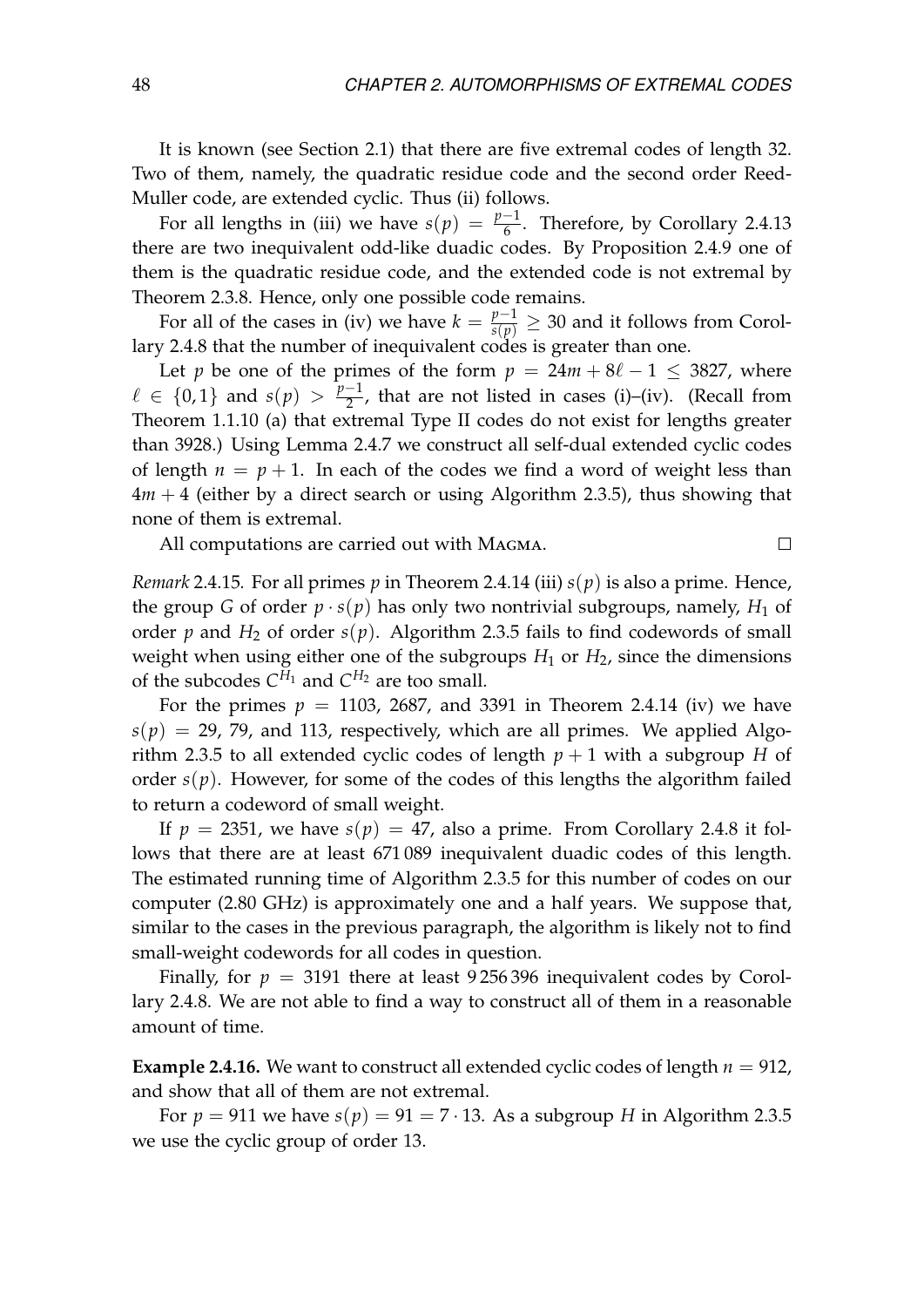We begin by computing the  $k = \frac{p-1}{s(p)} = 10$  nonzero cyclotomic cosets modulo *p* and choosing a transversal. After that, we construct all sets *S* of cardinality  $\frac{k}{2} = 5$  that satisfy condition [\(2.6\)](#page-45-0) (see Lemma [2.4.7\)](#page-45-2). For each of such sets *S* we do the following.

First, we construct an idempotent, which is given by [\(2.5\)](#page-45-4). Then, with a builtin Magma function CyclicCode from the idempotent we construct a code *C*. Finally, we find a codeword of weight smaller than  $d = 156$  in the subcode  $C^H$ , thus showing that *C* is not extremal.

The Magma code for this example may be found in Listing [A.4](#page-75-1) in Appendix [A.](#page-74-2)

Recall from Lemma [2.4.1](#page-43-0) that an extremal Type II code, which is invariant under an automorphism of large prime order (that is, *p* is bigger than half of code's length), is equivalent to an extended cyclic code. Thus, Theorem [2.4.14](#page-48-4) provides some strong evidence that the following conjecture might hold true.

**Conjecture 2.4.17.** *Let C be an extremal Type II code of length n with an automorphism of prime order*  $p > \frac{n}{2}$ *. Then*  $n = 8$ *, 24, 32, 48, 80, or 104.* 

## <span id="page-50-0"></span>**2.5 Automorphism groups of binary extended duadic codes**

In this section we consider when the automorphism group of an extended oddlike duadic code can be bigger than the group of the original, nonextended code. We only consider binary codes in this section.

**Proposition 2.5.1.** Let C be a cyclic code with extension  $\widehat{C}$ . If  $\widehat{C}$  has an automorphism *that does not fix the new coordinate, then*  $Aut(\widehat{C})$  *is* 2-transitive.

*Proof.* First, observe that by definition, a cyclic code *C* of length *n* is invariant under a cyclic shift  $\sigma$  of order  $n$ , hence Aut(C) is transitive. Now, denote the coordinates of  $\widehat{C}$  by  $0, 1, \ldots, n-1$ ,  $\infty$  and let  $\tau \in Aut(\widehat{C})$  be such that  $\tau(\infty) \neq \infty$ . Note that we consider  $\sigma$  acting on the coordinates of  $\hat{C}$  in such a way that  $\infty$ is a fixed point of  $\sigma$ . It follows that the group  $G \leq Aut(\widehat{C})$ , generated by  $\sigma$ and  $\tau$ , is transitive on the set of coordinates  $\{0, 1, \ldots, n-1, \infty\}$ . Moreover, the stabilizer  $G_{\infty}$  of the new coordinate contains  $\langle \sigma \rangle$ . Consequently, the group *G*, and hence  $Aut(\widehat{C})$ , is 2-transitive.  $\Box$ 

Some families of extended cyclic codes with 2-transitive groups were known for a very long time, e.g., Reed-Muller codes or quadratic residue codes. Recall from Section [2.1](#page-32-0) that both of these families provide examples of extremal Type II codes.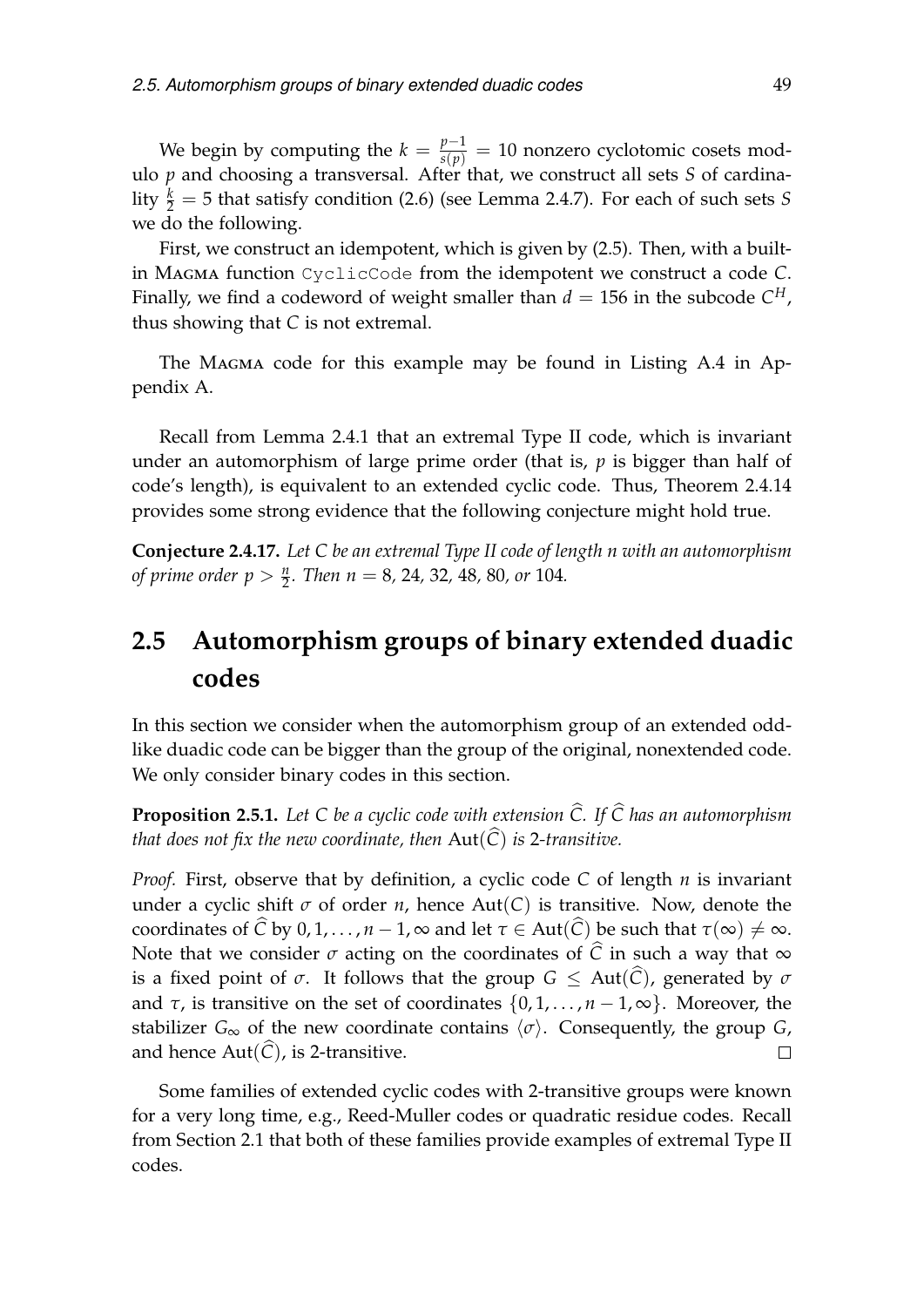Among extended cyclic codes of particular interest are self-dual codes. From Lemma [1.3.11](#page-25-1) we know that a cyclic code with a self-dual extension is necessarily a duadic code. An attempt to classify extended duadic codes with 2-transitive groups was already made in [\[53\]](#page-83-5) in a special case. However, due to an error in the proof, this classification was not complete. Later Ito [\[48\]](#page-83-6) extended the classification to the general case, still without addressing the error in [\[53\]](#page-83-5).

We state what was proved as the following result.

<span id="page-51-0"></span>**Lemma 2.5.2** ([\[48\]](#page-83-6) and [\[53\]](#page-83-5)). Let C be an extended duadic code of length n. If  $Aut(C)$ *is* 2*-transitive then one of the following holds*

- *(i)*  $n = 2^m$  *for some m and*  $Aut(C) \leq AGL(m, 2)$  *or*
- *(ii)*  $n = p + 1$ *, where p is a prime, and*  $PSL(2, p) \le Aut(C)$ *.*

In [\[53\]](#page-83-5) the authors claimed that part (ii) of Lemma [2.5.2](#page-51-0) leads to a unique code, namely, the extended quadratic residue code. Although their proof of this fact was incorrect, the claim is actually true by an older result of Knapp and Schmid [\[51\]](#page-83-7).

<span id="page-51-1"></span>**Lemma 2.5.3** ([\[51\]](#page-83-7)). Let C be a binary code of length  $p + 1$ , where p is an odd prime. *Moreover, let C be invariant under the group*  $PSL(2, p)$ *. Then*  $p \equiv \pm 1 \text{ mod } 8$  *and C is an extended quadratic residue code.*

Combining Lemma [2.5.2](#page-51-0) and Lemma [2.5.3](#page-51-1) we get the following.

<span id="page-51-2"></span>**Corollary 2.5.4.** *Let C be an extended duadic code of length n. If* Aut(*C*) *is* 2*-transitive then one of the following holds*

<span id="page-51-3"></span>*(i)*  $n = 2^m$  *for some m and*  $Aut(C) \leq AGL(m, 2)$  *or* 

*(ii) C is an extended quadratic residue code.*

Recall that extremal extended quadratic residue codes are classified in Theorem [2.3.8.](#page-40-1) In the next section we finish the classification of extremal extended cyclic codes with 2-transitive groups. We will consider the case when the automorphism group is a subgroup of AGL(*m*, 2).

### **2.6 Extremal binary affine-invariant codes**

From Corollary [2.5.4](#page-51-2) we know that there are two classes of binary extended duadic codes with 2-transitive automorphism groups. In this section we consider case (i) of Corollary [2.5.4,](#page-51-2) namely, codes of length a power of 2 that are invariant under a 2-transitive subgroup of  $AGL(m, 2)$ . Below we show that these are exactly the so-called *affine-invariant* codes.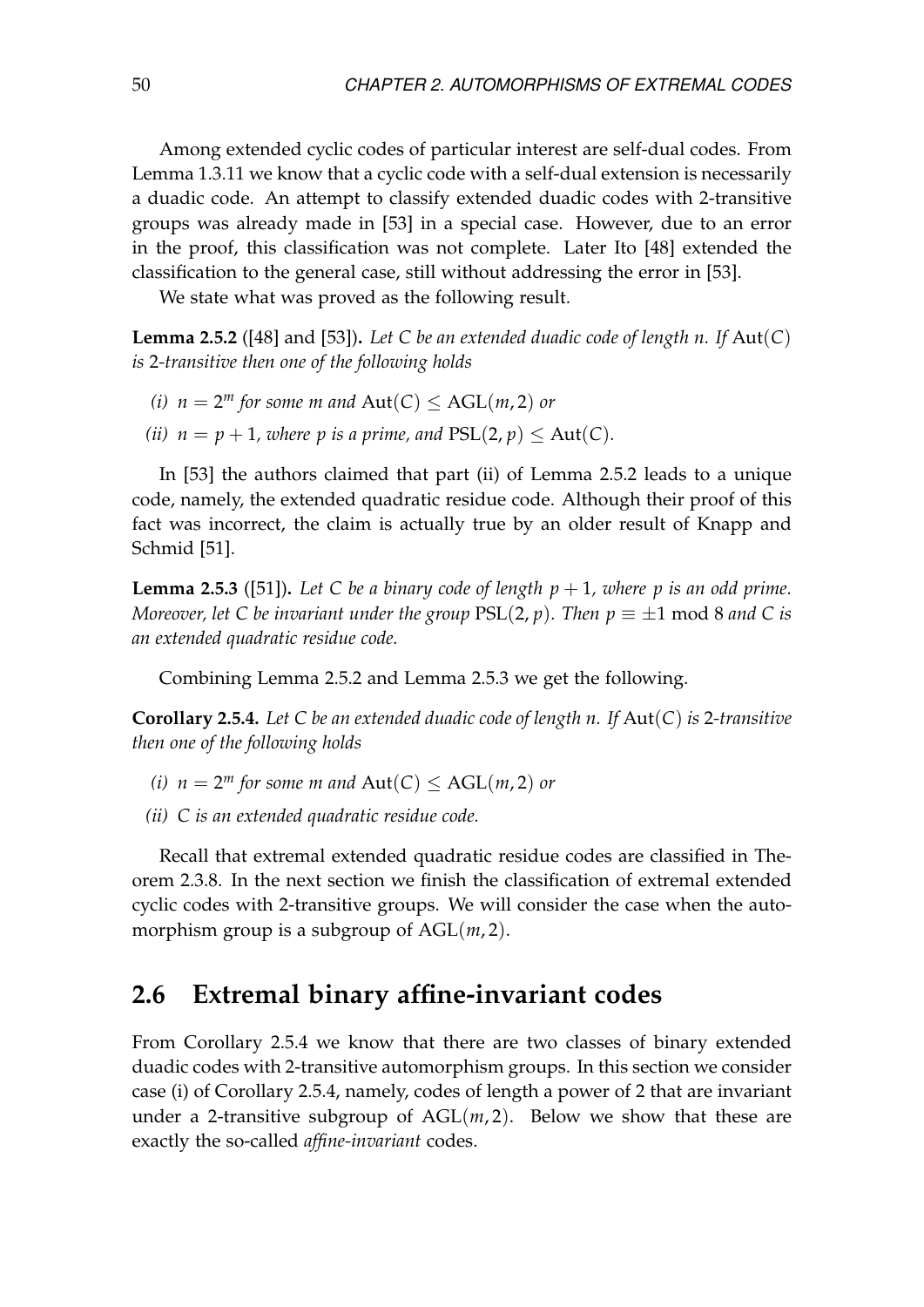<span id="page-52-2"></span>**Definition 2.6.1.** A self-dual extended cyclic code of length  $2^m$ , where  $m > 3$ , that is invariant under the group  $AGL(1, 2^m) = \{v \mapsto av + b \mid v, a, b \in \mathbb{F}_{2^m}, a \neq 0\}$  is called *affine-invariant*.

<span id="page-52-0"></span>*Remark* 2.6.2. Denote by *T* a group of translations  $v \mapsto v + a$ , where  $v, a \in \mathbb{F}_2^m$  $\frac{m}{2}$ . Then the group AGL(1,2<sup>*m*</sup>) is isomorhic to  $T \rtimes \langle \sigma \rangle$ , where  $\sigma$  is a cyclic shift of order  $2^m - 1$  with  $\sigma : i \mapsto i + 1$  mod  $2^m - 1$ .

**Lemma 2.6.3.** Let C be a self-dual extended duadic code of length  $n = 2^m$  for  $m \geq 3$  and *let*  $Aut(C) \leq AGL(m,2)$  *be* 2-transitive. Then C is equivalent to an affine-invariant *code.*

*Proof.* Let  $T \leq AGL(m,2)$  denote the group of translations of order  $2^m$ . From Lemma [1.2.1](#page-20-0) [\(iii\)](#page-20-1) we know that  $Aut(C)$  is an extension  $T \times H$  of  $T$  by a subgroup *H*  $\le$  GL(*m*, 2), where *H* acts transitively on  $2^m - 1$  points. Let  $\sigma \in S_n$  denote a cyclic shift of order  $n - 1$  with  $\sigma : i \mapsto i + 1$  mod  $n - 1$ . Since *C* is an extended cyclic code we have  $\sigma \in Aut(C)$ . As  $Aut(C) = T \rtimes H$  and all elements of *T* have order 2, we obtain that *σ* lies in a conjugate of *H*. In particular, a conjugate of *T*  $\propto \langle \sigma \rangle$  is a subgroup of Aut(*C*). By Remark [2.6.2,](#page-52-0) *T*  $\propto \langle \sigma \rangle = AGL(1, 2^m)$ , and hence *C* is equivalent to an affine-invariant code. П

The aim of this section is to classify all extremal affine-invariant codes. Since affine-invariant codes exist for lengths  $n = 2^m$ , it follows from Lemma [1.3.11](#page-25-1) that they are always of Type II. Note that we only have to consider the cases, where  $m \leq 11$ , since by Theorem [1.1.10](#page-18-0) [\(a\)](#page-18-1) extremal Type II codes do not exist for lengths greater than 3928. Moreover, for even *m* affine-invariant codes do not exist by the following well-known fact.

<span id="page-52-1"></span>**Lemma 2.6.4.** Self-dual extended cyclic codes do not exist for lengths  $2^{2k}$  with  $k > 1$ .

*Proof.* Note that the lemma is folklore. We provide one of the possible elementary proofs.

Let *C* be a cyclic code of length *n* with a self-dual extension. It follows from Lemma [1.3.11](#page-25-1) that *C* is a duadic code. From Section [1.3](#page-22-1) we know that all primes  $p_i$  in the factorization  $n = p_1^{a_1}$  $n_1^{a_1} \cdots p_r^{a_r}$  are of the form  $p_i \equiv \pm 1 \mod 8$ .

Suppose that  $n = 2^{2k} - 1$ . Then  $n \equiv (-1)^{2k} - 1 \equiv 0 \mod 3$ . Hence *n* is divisible by 3, a contradiction.  $\Box$ 

Therefore, in order to classify extremal affine-invariant codes we need to construct all such codes of lengths 8, 32, 128, 512, and 2048 and check, which of them have minimum distance 4, 8, 24, 88, and 388, respectively.

A way to construct all affine-invariant codes was suggested by Charpin and Levy-dit-Vehel [\[17\]](#page-81-2). More precisely, they give a combinatorial method to construct defining sets of all cyclic codes with affine-invariant extensions. For reader's convenience and since it is essential in our classification we repeat their construction here.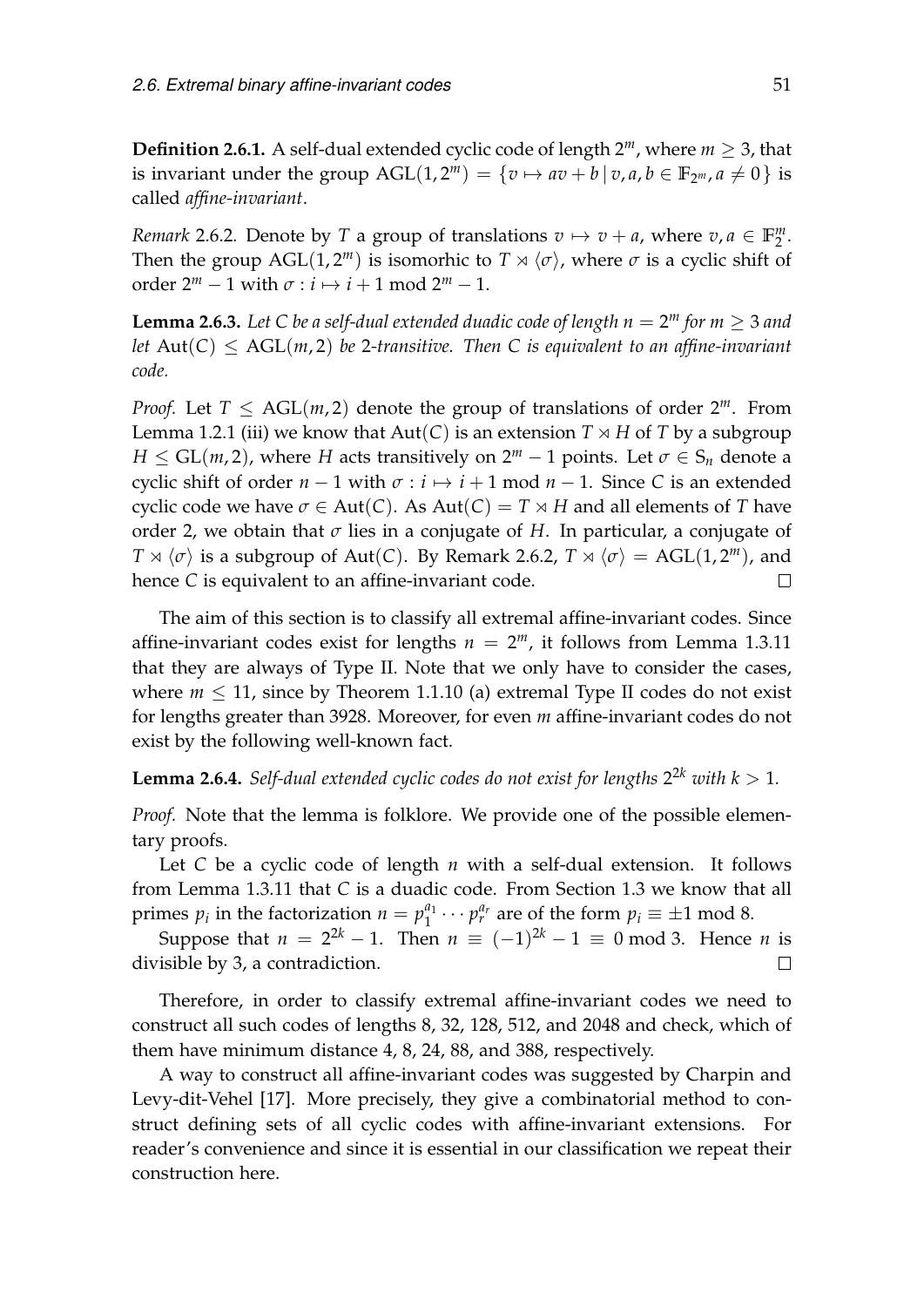Let  $n = 2^m - 1$  for odd  $m \ge 3$  and let  $\alpha$  be an *n*-th root of unity. For an element  $s \in \mathbb{Z}_n$  we define the 2-weight of *s* as a number of nonzero coefficients in the binary expansion of *s*. This means that if we write

$$
s = \sum_{i=0}^{m-1} s_i 2^i,
$$
 (2.9)

where each of the  $s_i$  is either 0 or 1, then

$$
wt_2(s) = |\{i \,|\, 0 \le i \le m-1 \text{ and } s_i \neq 0\}|.
$$

Notice that the 2-weight is constant on cyclotomic cosets modulo *n*, hence we may speak of the 2-weight of a coset.

We know from Lemma [1.3.14](#page-26-0) that for an odd  $m \geq 3$  the Reed-Muller code  $\mathcal{R}(\frac{m-1}{2})$  $\frac{-1}{2}$ , *m*) is equivalent to an extended cyclic code. The defining set of this cyclic code can be found using the 2-weight.

<span id="page-53-2"></span>**Lemma 2.6.5** (see [\[57,](#page-84-0) Chapter 13]). Let  $m > 3$  be odd and let C be a cyclic code *of length n* = 2<sup>*m*</sup> − 1 *such that the extended code*  $\hat{C}$  *is equivalent to the Reed-Muller code* R( *m*−1  $\frac{-1}{2}$ , m). Then the defining set T of the code C is given by the formula

$$
T=\left\{s\in\mathbb{Z}_n\,\bigg|\,\text{wt}_2(s)\leq\frac{m-1}{2}\right\}.
$$

Let  $\leq$  denote the partial order, which we define on  $\mathbb{Z}_n$  in the following way: *s*  $\le$  *t* if and only if *s*<sup>*i*</sup>  $\le$  *t*<sub>*i*</sub> for all  $0 \le$  *i*  $\le$  *m* − 1, where *s*<sup>*i*</sup> and *t*<sub>*i*</sub> are the coefficients of the binary expansions of *s* and *t*, respectively. Denote the set of predecessors of an element *t* ∈  $\mathbb{Z}_n$  with respect to the partial order  $\leq$  by  $\Delta(t)$ , i.e.,

$$
\Delta(t) = \{ s \in \mathbb{Z}_n \, | \, s \lessdot t \} \, .
$$

For a subset  $I \subseteq \mathbb{Z}_n$  we set

$$
\Delta(I) = \bigcup_{t \in I} \Delta(t).
$$

The following description of the defining sets of affine-invariant codes is due to Kasami et al. [\[50\]](#page-83-8).

<span id="page-53-0"></span>**Lemma 2.6.6** ([\[50\]](#page-83-8))**.** *Let C be an extended cyclic code with defining set T. Then C is affine-invariant if and only if*  $\Delta(T) = T$ .

Unfortunately, it is a difficult task to find all sets that satisfy the condition in Lemma [2.6.6.](#page-53-0) Below we present a more computer-friendly method to construct all defining sets. The method is due to Charpin and Levy-dit-Vehel [\[17\]](#page-81-2).

<span id="page-53-3"></span>**Lemma 2.6.7** ([\[17\]](#page-81-2))**.** *Let m be odd and let R be the number of cyclotomic cosets* C *modulo* 2 *<sup>m</sup>* − 1 *of* 2*-weight <sup>m</sup>*−<sup>1</sup> 2 *that satisfy the following condition:*

<span id="page-53-1"></span>
$$
if s, s' \in \mathcal{C} then s' \notin \Delta(-s).
$$
 (2.10)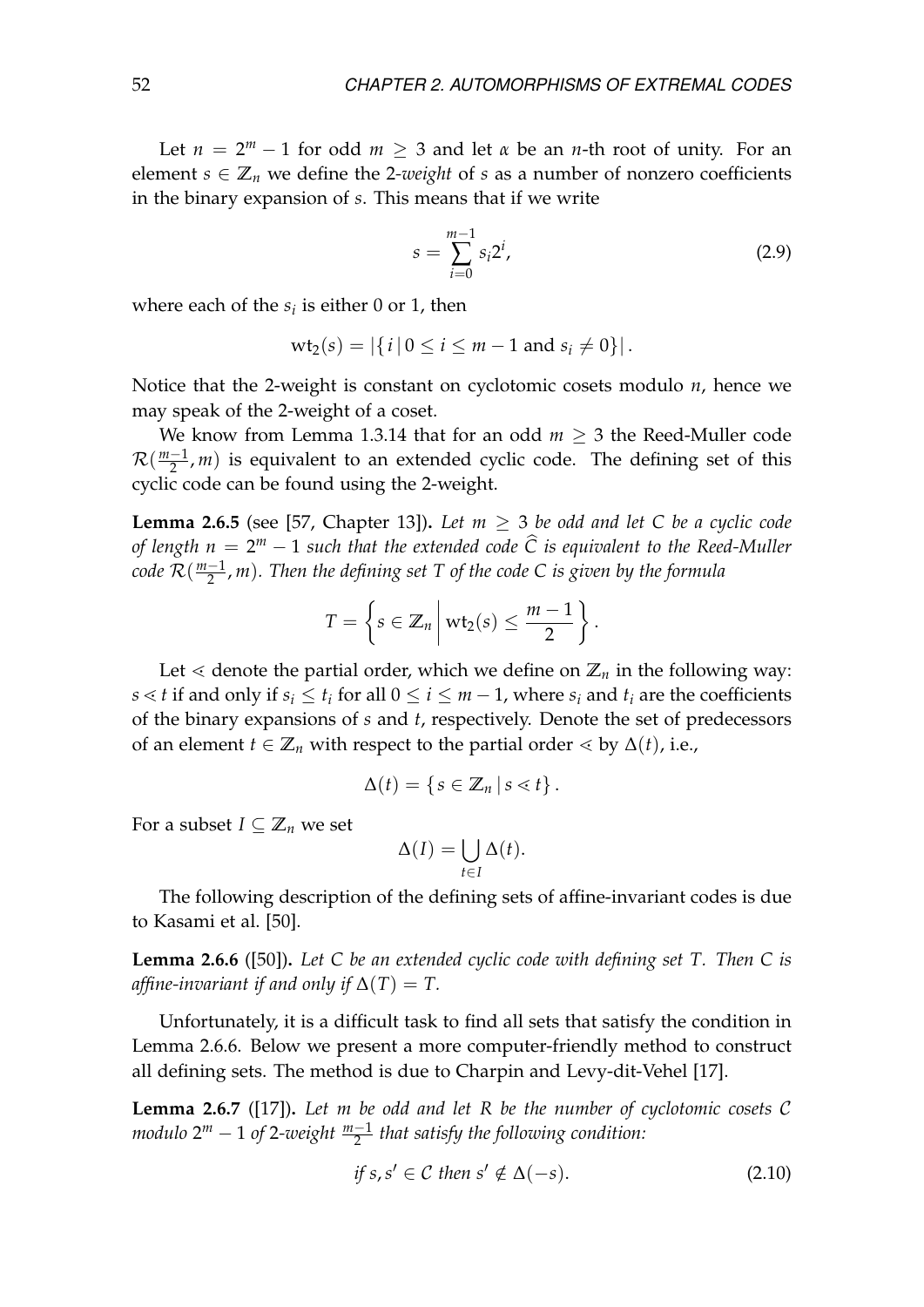*Furthermore, let S<sup>k</sup> denote a union of all cyclotomic cosets of* 2*-weight k. Then an extended cyclic code of length* 2 *<sup>m</sup> is affine-invariant if and only if its defining set T is of the form*

<span id="page-54-0"></span>
$$
T = S_1 \cup \cdots \cup S_{\frac{m-3}{2}} \cup S_{\frac{m-1}{2}} \setminus \left( \bigcup_{i=1}^r C_{s_i} \right) \cup \left( \bigcup_{i=1}^r C_{-s_i} \right), \tag{2.11}
$$

 $\omega$  *where*  $0 \le r \le R$ ,  $\text{wt}_2(\mathcal{C}_{s_i}) = \frac{m-1}{2}$  and the union  $\bigcup_{i \le r} \mathcal{C}_{s_i}$  satisfies condition [\(2.10\)](#page-53-1).

*Remark* 2.6.8. Note that the defining set *T* of the Reed-Muller code  $\mathcal{R}(\frac{m-1}{2})$  $\frac{-1}{2}$ , *m*) (see Lemma [2.6.5\)](#page-53-2) is also given by  $(2.11)$ , where  $r = 0$ , i.e.,

$$
T = \bigcup_{k \leq \frac{m-1}{2}} S_k.
$$

<span id="page-54-1"></span>*Remark* 2.6.9*.* As a matter of fact, in order to construct all defining sets of the form [\(2.11\)](#page-54-0) one does not need to verify condition [\(2.10\)](#page-53-1) for all possible unions of cyclotomic cosets of 2-weight  $\frac{m-1}{2}$ . Instead, this can be done recursively along the following lines (see [\[17\]](#page-81-2)).

Denote by  $\mathcal{I}_1$  the set of representatives of the cyclotomic cosets of 2-weight  $\frac{m-1}{2}$ that satisfy condition [\(2.10\)](#page-53-1), i.e.,

$$
\mathcal{I}_1 = \left\{ s \mid \text{wt}_2(s) = \frac{m-1}{2} \text{ and } C_s \text{ satisfies (2.10)} \right\}.
$$

Next, construct the set of pairs

$$
\mathcal{I}_2 = \{\{s,t\} \mid s,t \in \mathcal{I}_1 \text{ and } \mathcal{C}_s \cup \mathcal{C}_t \text{ satisfies (2.10)} \}.
$$

Notice that to construct the set  $\mathcal{I}_3$  of triples one only requires information from  $\mathcal{I}_2$ , not  $\mathcal{I}_1$ . More precisely, if for some triple  $\{s, t, r\}$  the union  $\mathcal{C}_s \cup \mathcal{C}_t \cup \mathcal{C}_r$  satis-fies condition [\(2.10\)](#page-53-1) then all three unions  $C_s \cup C_t$ ,  $C_t \cup C_r$ , and  $C_s \cup C_r$  also satisfy [\(2.10\)](#page-53-1). In other words, we have

$$
\mathcal{I}_3 = \left\{ \{s, t, r\} \middle| s, t, r \in \bigcup \mathcal{I}_2 \text{ and } \mathcal{C}_s \cup \mathcal{C}_t \cup \mathcal{C}_r \text{ satisfies (2.10)} \right\},\
$$

where  $\bigcup \mathcal{I}_2 = \bigcup_{I \in \mathcal{I}_2} I$  is the set of distinct representatives that can occur in elements of  $\mathcal{I}_2$ . Furthermore, we can recursively define

$$
\mathcal{I}_k = \left\{ \left\{ s_1, \ldots, s_k \right\} \middle| s_1, \ldots, s_k \in \bigcup \mathcal{I}_{k-1} \text{ and } \bigcup_{i=1}^k \mathcal{C}_{s_i} \text{ satisfies (2.10)} \right\}.
$$

Note that we need to construct the sets  $\mathcal{I}_k$  only for  $k \leq r \leq |\mathcal{I}_1|$ , such that the set  $\mathcal{I}_{r+1}$  is empty. This means that the unions of more than  $r$  cyclotomic cosets of 2-weight  $\frac{m-1}{2}$  do not satisfy condition [\(2.10\)](#page-53-1).

Finally let  $\mathcal I$  be the union of all constructed sets  $\mathcal I_i$ ,  $i \leq r$ . For uniformity we put

$$
\mathcal{I} = \{\emptyset\} \cup \{\{s\} \mid s \in \mathcal{I}_1\} \cup \mathcal{I}_2 \cup \cdots \cup \mathcal{I}_r.
$$

Observe that there is one-to-one correspondence between the elements of  $\mathcal I$  and different defining sets of the form [\(2.11\)](#page-54-0). (By the previous remark, the empty set corresponds to the defining set of the Reed-Muller code).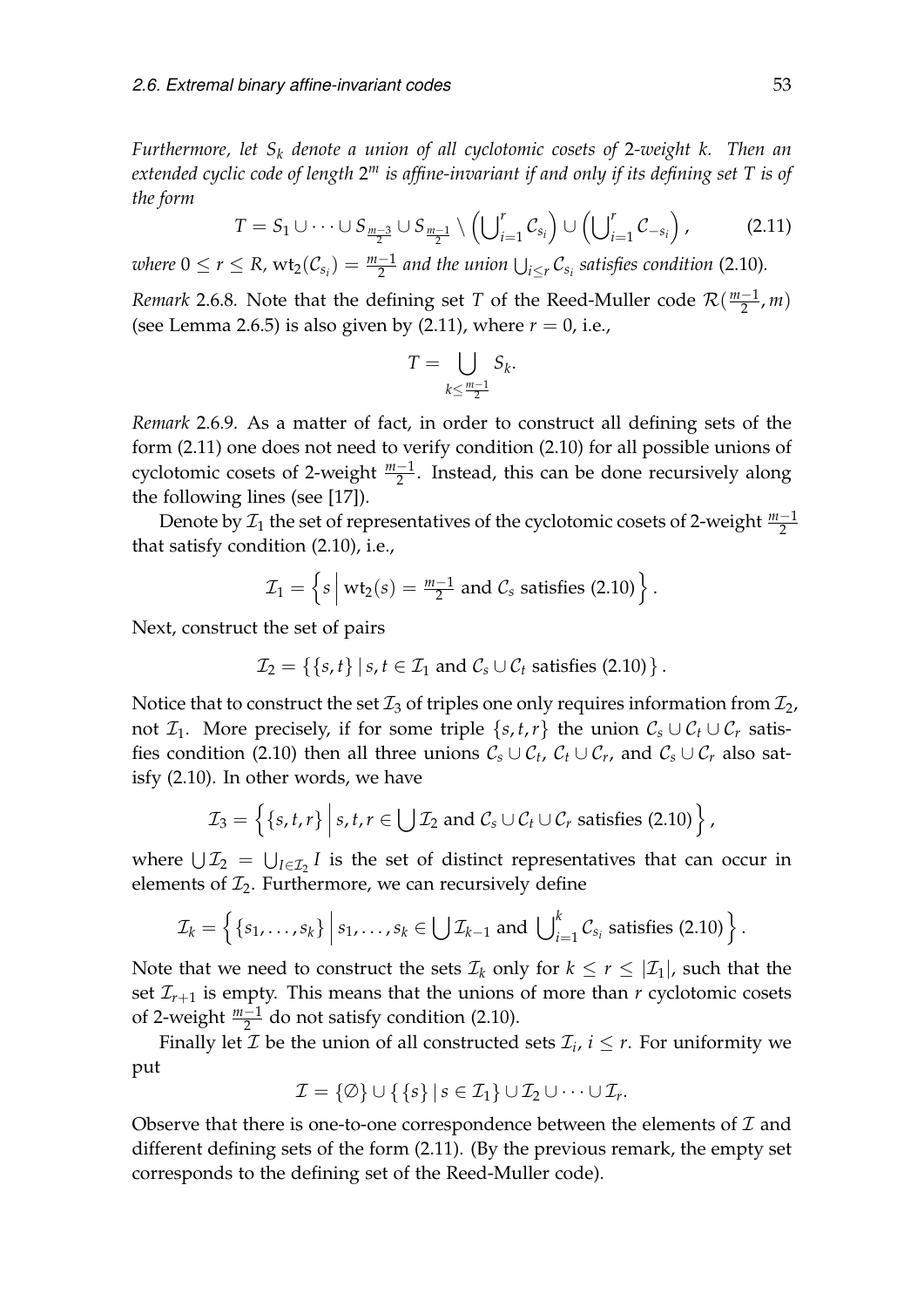We provide our implementation of the algorithm described in Remark [2.6.9](#page-54-1) in Listing [A.5](#page-76-0) in [A](#page-74-2)ppendix A for the case  $n = 512$ . Note that for  $n = 512$  the set  $\mathcal{I}_4$  from Remark [2.6.9](#page-54-1) will be empty (see also [\[17\]](#page-81-2)). Therefore, we only need to construct the sets  $\mathcal{I}_1$ ,  $\mathcal{I}_2$ , and  $\mathcal{I}_3$ .

With Lemma [2.6.7](#page-53-3) and Remark [2.6.9](#page-54-1) we are ready to classify extremal affineinvariant codes.

<span id="page-55-1"></span>**Theorem 2.6.10.** *Let C be an extremal affine-invariant code. Then C is either the* [8, 4, 4] *Hamming code or the* [32, 16, 8] *second order Reed-Muller code.*

*Proof.* It follows from Theorem [1.1.10](#page-18-0) [\(a\)](#page-18-1) and Lemma [2.6.4](#page-52-1) that we only need to consider codes of length  $2^m$  with  $m = 3, 5, 7, 9$ , and 11. From Section [2.1](#page-32-0) we know all extremal codes of lengths 8 and 32. Only two codes among them, namely, the Hamming code of length 8 and the second order Reed-Muller code of length 32, are affine-invariant. In the case  $m = 7$  we can use Theorem [2.4.14,](#page-48-4) since  $2^m - 1 = 127$  is a prime and affine-invariant codes are extended cyclic. Therefore, there are no extremal affine-invariant codes of length 128.

As 511 and 2043 are not primes, we can not use Theorem [2.4.14](#page-48-4) for the cases  $m = 9$  and 11. Nevertheless, we can construct all affine-invariant codes of lengths 512 and 2048 with Lemma [2.6.7](#page-53-3) and Remark [2.6.9.](#page-54-1) We find that there are 70 codes of length 512, which agrees with [\[17\]](#page-81-2), and 515 617 codes of length 2048. Then to each of the constructed codes we can apply Algorithm [2.3.5](#page-40-0) to search for codewords of small weights. It appeared that none of the affineinvariant codes of these lengths is extremal.

The computations are carried out with Magma.

#### $\Box$

# <span id="page-55-2"></span>**2.7 Extremal Type II codes invariant under 2-transitive extensions of elementary abelian groups**

In this section we continue to study extremal Type II codes with 2-transitive automorphism groups. However, we will be no longer restricted to the case of extended cyclic codes.

Let *C* be an extremal Type II code invariant under a 2-transitive group *G* and let *T* denote the socle of *G*. From Lemma [1.2.1](#page-20-0) [\(i\)](#page-20-2) we know that *T* is either elementary abelian or simple. In this section we consider the first possibility, i.e., *T* is elementary abelian, and prove the following result.

<span id="page-55-0"></span>**Theorem 2.7.1.** *Let C be an extremal Type II code of length n. Then C is invariant under a* 2*-transitive group with elementary abelian socle if and only if one of the following holds*

- *(i) n* = 8 *and C is equivalent to the Hamming code,*
- *(ii) n* = 32 *and C is equivalent to the second order Reed-Muller code,*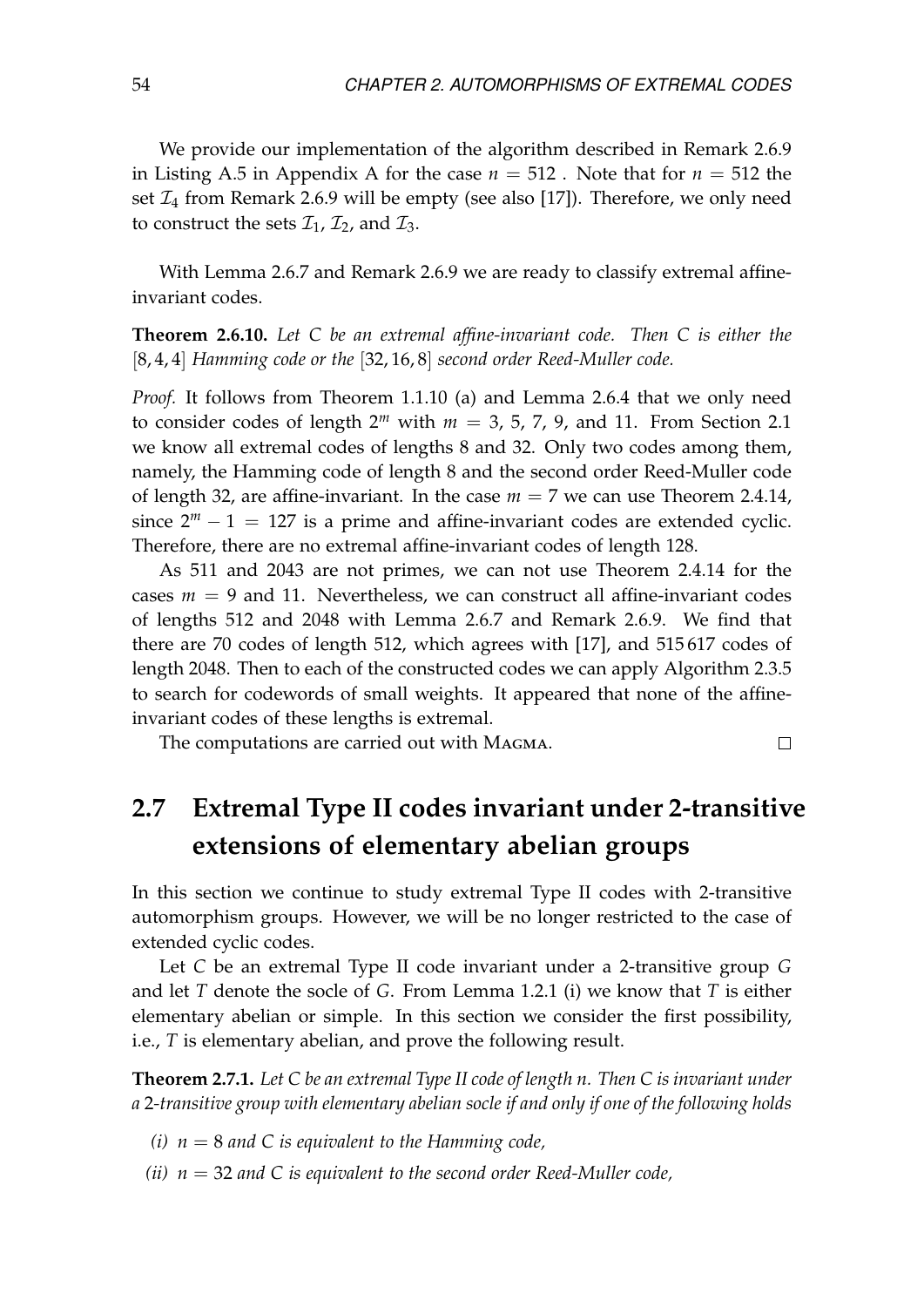*(iii)* possibly  $n = 1024$  and C is invariant under the group  $T \rtimes SL(2, 2^5)$ , where T is *the group of translations of the vector space* **F** 10  $\frac{10}{2}$ .

To prove Theorem [2.7.1](#page-55-0) we first need to gather some information about the group *G*.

<span id="page-56-0"></span>**Proposition 2.7.2.** *Let C be an extremal Type II code of length n invariant under a* 2 *transitive group G with the elementary abelian socle T. Then*  $n = 2^m$  *for some*  $m \leq 11$ and  $G = T \rtimes H$ , where H is a subgroup of  $\text{GL}(2, m)$  that acts transitively on  $2^m - 1$ *points. Moreover, T is a group of translations of the vector space* **F** *m* 2 *.*

*Proof.* Recall from Section [1.2](#page-19-0) that the degree of *G* equals the length of the code *C*. From Corollary [1.4.2](#page-28-0) it follows that the degree *n* of *G* is divisible by 8. Since the socle *T* of *G* is elementary abelian, we have that *n* is a prime power. Hence  $n = 2^m$  for some integer  $m \geq 3$ , and  $m \leq 11$  by Theorem [1.1.10](#page-18-0) (i). From Lemma [1.2.1](#page-20-0) [\(ii\)](#page-20-3) it follows that  $G \leq AGL(m, 2)$  and *T* is the group of translations of the vector space **F** *m* m<br>2 ·

Furthermore, by Lemma [1.2.1](#page-20-0) [\(iii\)](#page-20-1) every 2-transitive subgroup *G* of AGL(*m*, 2) is an extension of *T* by a suitable transitive subgroup of the general linear group  $GL(m, 2)$ . Therefore, we may write  $G = T \rtimes H$ , where  $H \le GL(m, 2)$ acts transitively on  $2^m - 1$  points.  $\Box$ 

Information on transitive subgroups of the general linear group can be found in [\[44,](#page-83-9) Chapter XII, 7.5]. For reader's convenience we repeat this result here.

<span id="page-56-1"></span>**Lemma 2.7.3** ([\[44,](#page-83-9) Chapter XII, 7.5]). Let  $H \le GL(m, 2)$  act transitively on  $2^m - 1$ *points. If m is a prime then H contains a cycle of order*  $(2^m - 1)$ *. If*  $m = kr$  *for k*  $> 1$ and  $r > 1$ , then one of the following possibilities holds for H:

- (*i*) *H* contains a cycle of order  $(2^m 1)$  for all m;
- (*ii*)  $SL(k, 2^r) \leq H$  for all k and r;
- (*iii*)  $\text{Sp}(k, 2^r) \leq H$  for even k;
- *(iv)*  $G_2(2) \leq H$  *for*  $m = 6$ *;*
- *(v) H* ≅ PSU(3,3<sup>2</sup>) *for m* = 6*;*
- *(vi) H*  $\cong$  A<sub>6</sub> *for m* = 4*;*
- *(vii)*  $H \cong A_7$  *for*  $m = 4$ *.*

We are now ready to prove Theorem [2.7.1.](#page-55-0)

*Proof of Theorem* [2.7.1.](#page-55-0) Let  $G = Aut(C)$  and let *T* denote the elementary abelian socle of *G*. It follows from Proposition [2.7.2](#page-56-0) that  $n = 2^m$  for some  $m \le 11$ . Besides, *T* is a group of translations of the vector space  $\mathbb{F}_2^m$  $_2^m$  and  $G = T \rtimes H$ , where *H* is a subgroup of  $GL(m, 2)$  that acts transitively on  $2^m - 1$  points. The possibilities for *H* are listed in Lemma [2.7.3.](#page-56-1)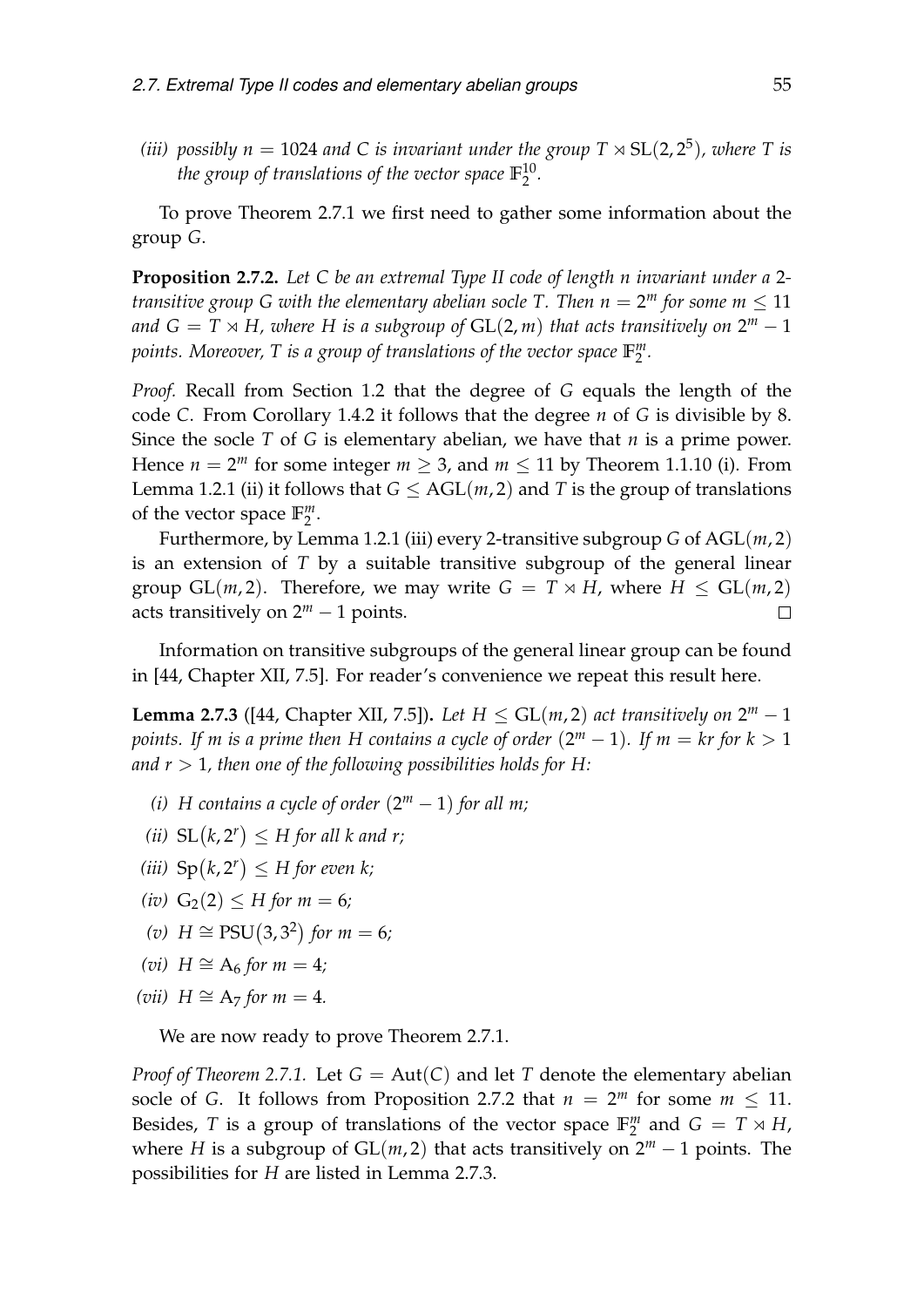First we consider the case when *H* contains a cycle of order 2*<sup>m</sup>* − 1. It follows from Lemma [2.2.3](#page-36-0) and Remark [2.2.4](#page-36-2) that *C* is equivalent to an extended cyclic code, which is affine-invariant by Definition [2.6.1.](#page-52-2) Finally, from Theorem [2.6.10](#page-55-1) it follows that up to equivalence *C* is either the Hamming code of length 8 or the second order Reed-Muller code of length 32.

Now, suppose that *H* does not contain a cyclic shift of order 2*<sup>m</sup>* − 1, i.e., *C* is not an extended cyclic code. It follows from Lemma [2.7.3](#page-56-1) that *m* is not a prime. Hence, we may write  $m = kr$  for some integers  $k, r > 1$ .

Next, we check whether a group  $G = T \rtimes H$ , where *H* is given by one of the cases (ii) to (vi) of Lemma [2.7.3,](#page-56-1) may occur as an automorphism group of a Type II code *C* of length  $n = 2<sup>m</sup>$ . In order to do this we exploit the structure of *C* and the ambient space **F** *n*  $n<sub>2</sub>$  as  $\mathbb{F}_2$ *G*-modules. In particular, from Proposi-tion [1.2.2](#page-20-4) we know that *C* is a submodule of  $\mathbb{F}_2^n$  $n/2$  of dimension  $\frac{n}{2}$ . For each *H* from Lemma [2.7.3,](#page-56-1) cases (ii) to (vi), we construct all *G*-modules of dimension  $\frac{n}{2}$ . Then, for every such module *C* we check whether it is self-dual as a code.

Recall that  $n = 2^m$  with  $m \leq 11$ . If m is even, then the only cases, for which there exist  $\frac{n}{2}$ -dimensional **F***G*-modules, are *H*  $\cong$  SL(2, 2<sup>*r*</sup>), where *r* = 4 or 5. For  $r = 4$  we get more than 50000 modules, but none of them is a self-dual code. For  $r = 5$  the number of modules is even bigger, and we are unable to find a way to construct all of them in a reasonable amount of time.

Apart from the case  $H \cong SL(2, 2^5)$ , for which we can not prove the desired result, the only group from Lemma [2.7.3,](#page-56-1) cases (ii) to (vi), that admits self-dual codes is  $H \cong SL(3, 2^3)$  for  $m = 9 = 3 \cdot 3$ . In this case there are exactly three Type II codes of length 512 invariant under  $T \rtimes SL(3, 2^3)$ . One of them is the Reed-Muller code  $\mathcal{R}(4, 9)$ . By Lemma [1.3.14](#page-26-0) the code  $\mathcal{R}(4, 9)$  has minimum distance 32 and is, therefore, not extremal. Using Algorithm [2.3.5](#page-40-0) we check that the other two codes are not extremal either.

Thus, if *H* does not contain a cycle of order 2*<sup>m</sup>* − 1 then *C* might exist only if  $H \cong SL(2, 2^5)$ . This completes the proof of Theorem [2.7.1.](#page-55-0)

All computations are carried out with Magma.

 $\Box$ 

**Example 2.7.4.** We want to find all extremal Type II codes of length  $n = 2^9 = 512$ that are invariant under a group  $G = T \rtimes SL(3, 2^3)$ , where *T* is elementary abelian of order *n*.

First, using the built-in Magma function Subgroups we construct *G* as a  $\mathrm{subgroup\,\, of\,\, AGL(9,2)\,\, of\,\, order\,\, 2^9 \cdot 16\,482\,816. \,\, With\,\, a\,\, function\,\, Submodules}$ we find all submodules *M* of the ambient space **F** *n*  $\frac{n}{2}$ , which is considered as an  $\mathbb{F}_2$ *G*-module, such that dim  $M = \frac{n}{2}$ . For each of these submodules *M* we check if it is self-dual and doubly-even as a code *C*. If this is the case then we search for a small weight codeword in the code *C*.

It appears that there are exactly three Type II codes of length 512 invariant under *G*, and none of these codes is extremal.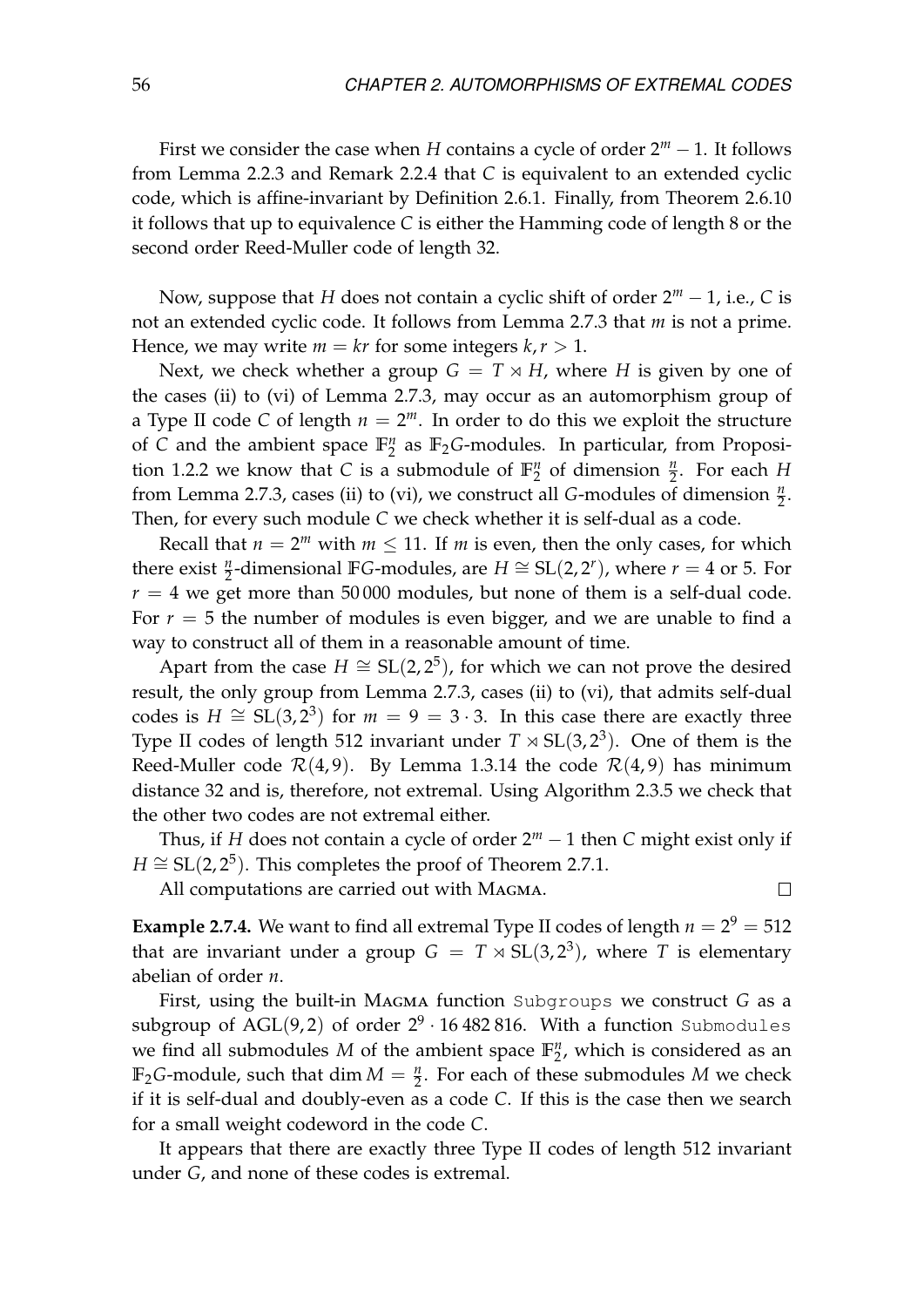The Magma code for this example may be found in Listing [A.6](#page-77-0) in Appendix [A.](#page-74-2)

Based on the results of this section we want to mention an interesting obser-vation. By Lemma [2.7.3](#page-56-1) extended cyclic self-dual codes of length  $n = 2^m$  exist only for odd *m*. But even if we drop the requirement that the code is extended cyclic, there are still no self-dual codes invariant under a 2-transitive group with elementary abelian socle for even *m* < 10. Furthermore, for odd *m*, the only transitive subgroups of  $GL(m, 2)$  apart from the cyclic groups are  $SL(k, 2<sup>r</sup>)$ , where  $m = kr$  with  $k > 1$  and  $r > 1$ .

We conclude this section with an open problem.

**Conjecture 2.7.5.** *Let C be a Type II code of length* 2 *<sup>m</sup> invariant under a* 2*-transitive automorphism group G with elementary abelian socle T. Then m is odd and one of the following holds true*

- *(i)*  $AGL(1, 2^m) \le G$ , and C is affine-invariant, or
- *(ii)*  $T \rtimes SL(k, 2^r) \le G$ , where  $m = kr$  and  $k, r > 1$ .

# <span id="page-58-2"></span>**2.8 Extremal Type II codes with 2-transitive automorphism groups**

In this section we finish the classification of extremal Type II codes with 2 transitive automorphism groups and prove one of the main results of the thesis. This result was published in [\[58\]](#page-84-3).

<span id="page-58-1"></span>**Theorem 2.8.1.** *Let C be an extremal Type II code of length n. If* Aut(*C*) *is 2-transitive, then one of the following holds.*

- *(i) n* = 8*,* 24*,* 32*,* 48*,* 80*, or* 104*, and C is equivalent to an extended quadratic residue code,*
- *(ii) n* = 32 *and up to equivalence C is the second order Reed-Muller code,*
- *(iii)* possibly  $n = 1024$  and C is invariant under the group  $T \rtimes SL(2, 2^5)$ , where T is *the group of translations of the vector space* **F** 10  $\frac{10}{2}$ .

Let *C* be an extremal Type II code of length *n* invariant under a 2-transitive automorphism group *G* with a socle *T*. Recall from Lemma [1.2.1](#page-20-0) [\(i\)](#page-20-2) that *T* is either elementary abelian or simple. We considered the case when *T* is elementary abelian in the previous section. So, let in the following *T* be simple.

First, we deal with the case that *T* is the alternating group A*n*.

<span id="page-58-0"></span>**Lemma 2.8.2.** *No Type II code of length*  $n \geq 8$  *is invariant under*  $A_n$ *.*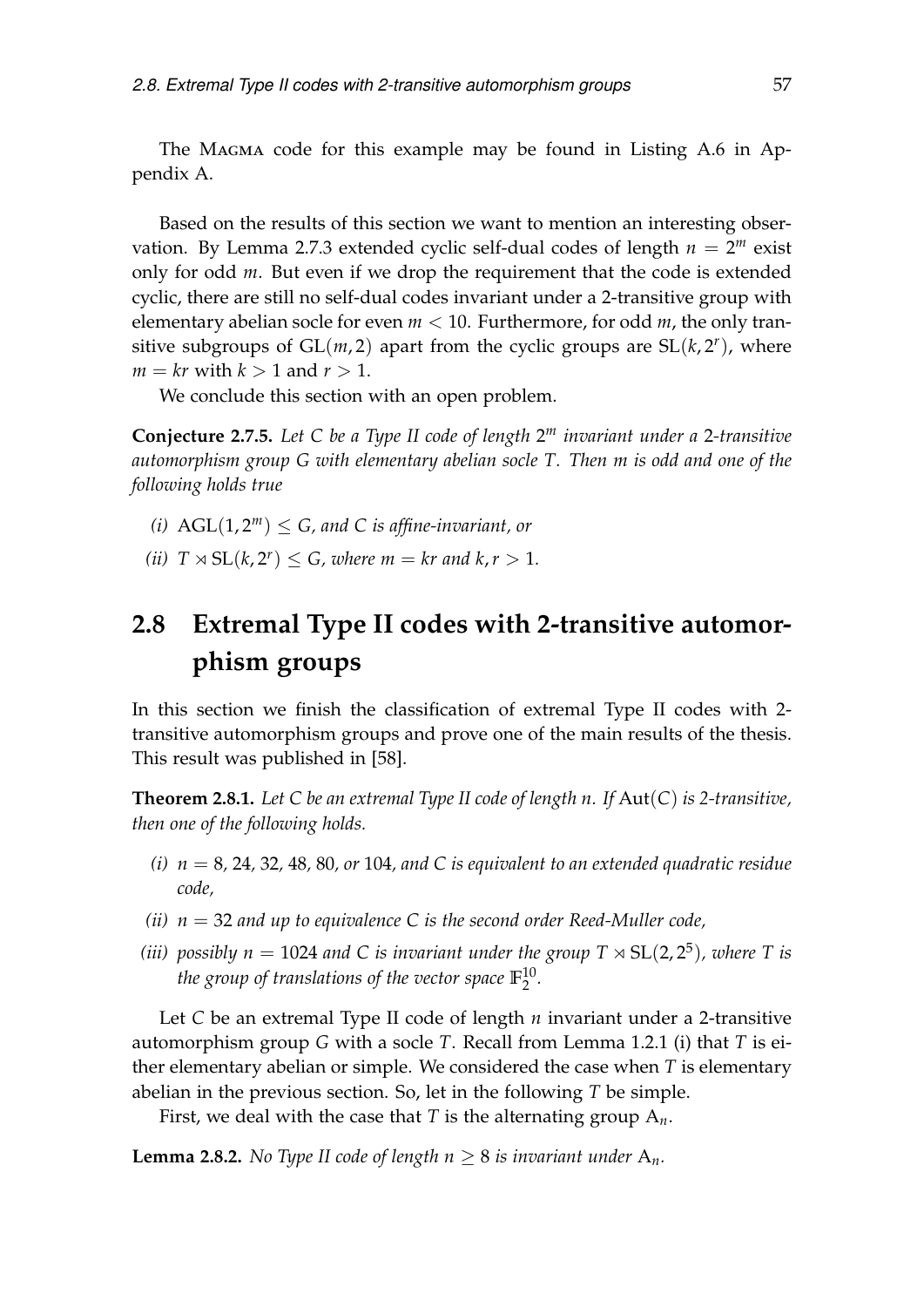A more general result was already proven in [\[51\]](#page-83-7), where the authors used advanced representation theoretical methods. Here we present a short, pure coding theoretical proof.

*Proof of Lemma* [2.8.2.](#page-58-0) Let *C* be a Type II code and assume that  $A_n \leq Aut(C)$ . Since *C* is doubly-even, the minimum distance of *C* is at least 4.

Fix a codeword  $c$  of  $C$ . Let  $i_0$  denote a coordinate position, in which  $c$  has a zero, i.e.,  $c_{i_0} = 0$ . Let  $i_1$  and  $i_2$  be positions, in which *c* has ones. The cycle  $\tau = (i_0, i_1, i_2)$  of order 3 is in A<sub>n</sub>, hence  $c\tau \in C$ . Notice that the codeword  $c + c\tau \in C$  has ones in positions  $i_0$  and  $i_1$  and zeros in all other positions. Hence  $wt(c + c\tau) = 2$ , a contradiction.  $\Box$ 

The following result is the classification of extremal Type II codes with 2 transitive groups in the case when the socle *T* is simple.

<span id="page-59-3"></span>**Theorem 2.8.3.** Let C be an extremal Type II code of length n. Further, let  $G = Aut(C)$ *be* 2-transitive and let the socle T of G be simple. Then  $n = 8$ , 24, 32, 48, 80, or 104 *and C is equivalent to an extended quadratic residue code.*

*Proof.* First, we consider the case when  $p = n - 1$  is a prime. Since the group G is 2-transitive, it contains an element of order *p*. It follows from Lemma [2.2.3](#page-36-0) that *C* is equivalent to an extended cyclic code. Moreover *C* is equivalent to an extended quadratic residue code by Corollary [2.5.4.](#page-51-2) (Note that part [\(i\)](#page-51-3) of Corollary [2.5.4](#page-51-2) can not happen, since in that case the socle of the automorphism group is elementary abelian.) Finally, from Theorem [2.3.8](#page-40-1) it follows that  $n = 8$ , 24, 32, 48, 80, or 104.

Now, let *n* − 1 be a composite number. Note that in this case *C* is not necessarily equivalent to an extended cyclic code.

All simple groups that can occur as a socle *T* of a 2-transitive group are known (see [\[15\]](#page-81-0)). For reader's convenience we list the possibilities in Table [2.2.](#page-60-0) The first column of the table contains groups names; the degree a of 2-transitive representation is in the second column. The degree of transitivity of a given group *T* is the third column. Note that the number in parentheses is the highest possible degree of transitivity for any group that contains *T* as a socle.

It follows from Lemma [2.8.2](#page-58-0) that the case  $T = A_n$  can not happen. To eliminate some other cases we use the restrictions on the length *n* of the code *C*, on which the group *T* acts. Recall from Corollary [1.4.2](#page-28-0) that *n* is a multiple of 8. This condition, together with the bound on *n* from Theorem [1.1.10](#page-18-0) [\(a\),](#page-18-1) leaves the following possibilities for *T* from Table [2.2:](#page-60-0)

- <span id="page-59-0"></span>(1) HS with  $n = 176$ ;
- <span id="page-59-1"></span>(2) PSL $(2, 7^3)$  with  $n = 344$ ;
- <span id="page-59-2"></span>(3) PSU(3,7) with  $n = 344$ ;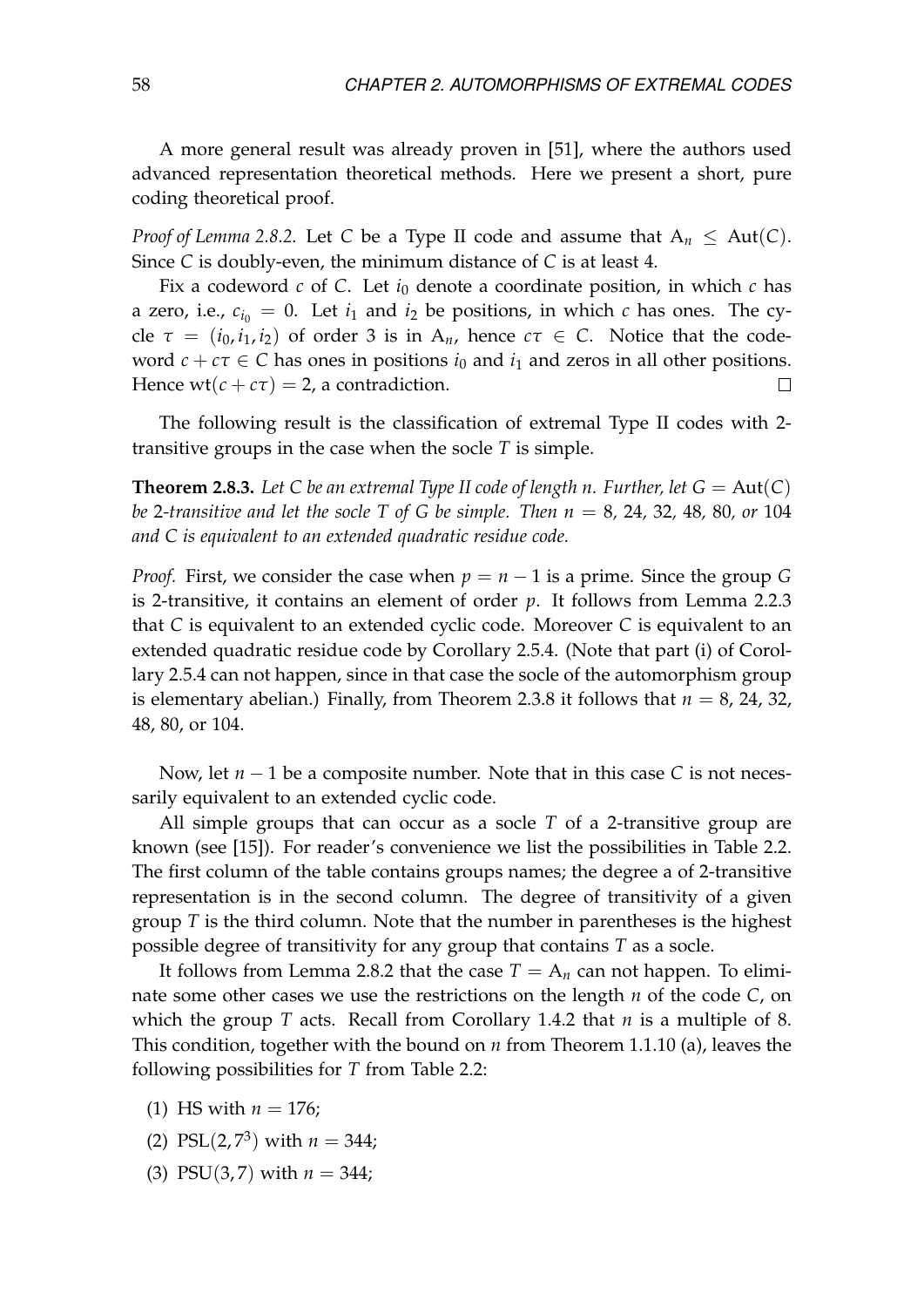| T                           | $\boldsymbol{n}$      | $\boldsymbol{k}$ | Remarks                        |
|-----------------------------|-----------------------|------------------|--------------------------------|
| A <sub>n</sub> , $n \geq 5$ | $\boldsymbol{n}$      | $n-2(n)$         | Two representations if $n = 6$ |
| PSL(2,q)                    | $q+1$                 | 2(3)             | $q \neq 2, 3$ a prime power    |
| PSL(d,q), d > 2             | $(q^{d} - 1)/(q - 1)$ | $\overline{2}$   | Two representations            |
| PSU(3,q)                    | $q^3 + 1$             | $\overline{2}$   | q > 2                          |
| ${}^{2}B_{2}(q)$ (Suzuki)   | $q^2+1$               | $\overline{2}$   | $q = 2^{2a+1} > 2$             |
| ${}^{2}G_{2}(q)$ (Ree)      | $q^3 + 1$             | $\overline{2}$   | $q = 3^{2a+1} > 3$             |
| PSp(2d,2)                   | $2^{2d-1}+2^{d-1}$    | $\overline{2}$   | d > 2                          |
| PSp(2d,2)                   | $2^{2d-1} - 2^{d-1}$  | $\overline{2}$   | d > 2                          |
| PSL(2, 11)                  | 11                    | $\overline{2}$   | Two representations            |
| PSL(2,8)                    | 28                    | 1(2)             |                                |
| A <sub>7</sub>              | 15                    | $\overline{2}$   | Two representations            |
| $M_{11}$ (Mathieu)          | 11                    | $\overline{4}$   |                                |
| $M_{11}$ (Mathieu)          | 12                    | 3                |                                |
| $M_{12}$ (Mathieu)          | 12                    | 5                | Two representations            |
| $M_{22}$ (Mathieu)          | 22                    | 3                |                                |
| $M23$ (Mathieu)             | 23                    | $\overline{4}$   |                                |
| $M_{24}$ (Mathieu)          | 24                    | 5                |                                |
| HS (Higman–Sims)            | 176                   | 2                | Two representations            |
| $Co3$ (Conway)              | 276                   | 2                |                                |

<span id="page-60-0"></span>Table 2.2: Simple groups that can occur as a socle of a 2-transitive group

- <span id="page-60-2"></span>(4) PSL(8,3) with  $n = 3280$ ;
- <span id="page-60-3"></span>(5) PSL(4, *p*) for *p* = 3, 7, 11, *n* = 40, 400, 1464;
- <span id="page-60-4"></span>(6) PSp $(2d, 2)^{-}$  for  $d = 4, 5, 6, n = 120, 496, 2016;$
- <span id="page-60-1"></span>(7)  $PSp(2d, 2)^+$  for  $d = 4, 5, 6, n = 136, 528, 2080$ .

For each of these groups *T* we need to find all extremal Type II codes that are invariant under *T*. In order to do this we use Proposition [1.2.2.](#page-20-4)

Let *T* be a group in one of cases [\(1\)](#page-59-0) to [\(7\).](#page-60-1) We are looking for submodules *C* of the ambient space **F** *n*  $n/2$ , such that dim  $C = \frac{n}{2}$ . If such submodule *C* is found, we check if it is self-dual and doubly-even as a code. Then, for Type II codes *C* we use Algorithm [2.3.5](#page-40-0) to find codewords of small weight in *C*.

For the Higman–Sims group HS one can take representation data from the Atlas of Finite Group Representations [\[79\]](#page-85-3). For the groups in cases [\(2\),](#page-59-1) [\(3\),](#page-59-2) [\(4\)](#page-60-2) and [\(5\)](#page-60-3) the default Magma representations may be used. However, obtaining representations for the groups PSp (cases [\(6\)](#page-60-4) and [\(7\)\)](#page-60-1) is not straightforward. The Atlas only provides information about smaller groups and the representations of  $PSp(2 \cdot 6, 2)$  are not included. Information about maximal subgroups (the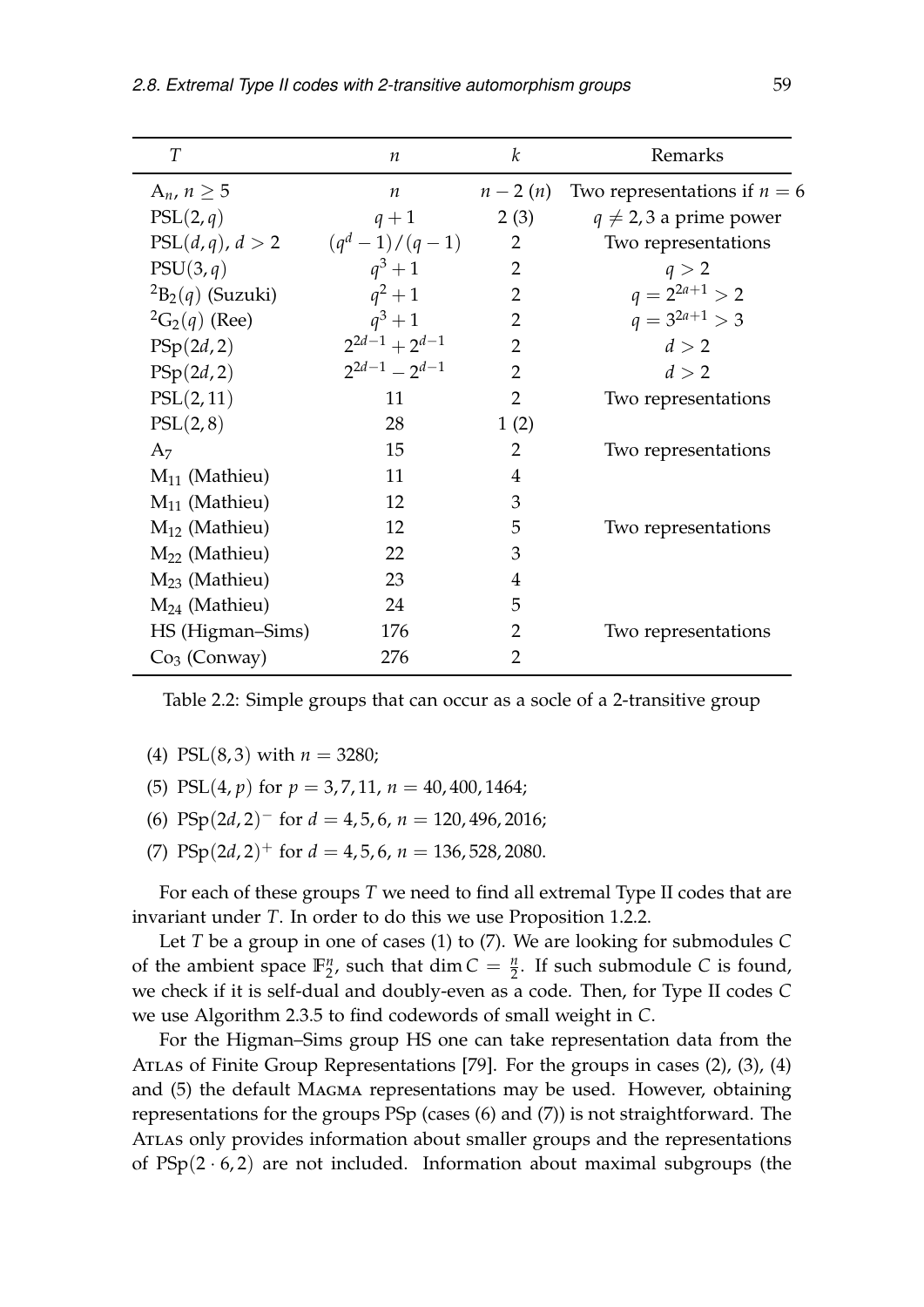action on their cosets yield possible permutation representations) of PSp(2*d*, 2) may be found, for instance, in [\[54,](#page-84-4) Section 3]. Considering the orders of the subgroups we find that

$$
|PSp(2d,2):O^-(2d,2)|=2^{2d-1}-2^{d-1}
$$

and

$$
|PSp(2d,2): O^{+}(2d,2)| = 2^{2d-1} + 2^{d-1},
$$

where  $O^+$  and  $O^-$  are orthogonal groups Hence, the representations in case [\(6\)](#page-60-4) are given by the action of  $PSp(2d, 2)$  on the cosets of  $O^-(2d, 2)$  and the ones in  $(7)$  — of  $O^+(2d, 2)$ .

A computation with Magma shows that for all cases, apart from case [\(2\),](#page-59-1) there are no submodules of  $\mathbb{F}_2^n$  $n/2$  of dimension  $\frac{n}{2}$ . In the case  $T = \text{PSL}(2, 7^3)$  there are exactly two such submodules. It follows from Lemma [2.3.12](#page-42-0) that these are exactly the extended generalized quadratic residue codes. By Theorem [2.3.13](#page-42-1) these codes are not extremal.

Thus, the case *n* − 1 does not lead to extremal codes and the proof is complete.  $\Box$ 

**Example 2.8.4.** We want to construct all self-dual codes of length  $n = 2016$  that are invariant under the group  $G = \text{PSp}(2 \cdot 6, 2)$  of degree *n*.

First we obtain the required permutation representation of *G* as the image of the action of *G* on the cosets of the maximal subgroup O−(2 · 6, 2) ≤ *G*. For that purpose we use the built-in Magma function CosetImage. Then we find all submodules of the ambient space  $\mathbb{F}_2^n$  $n_2$ , which we consider as an  $\mathbb{F}_2$ *G*-module. None of these submodules is of dimension  $\frac{n}{2}$ . Therefore, there are no self-dual dual codes of length *n* invariant under *G*.

The Magma code for this example may be found in Listing [A.7](#page-77-1) in Appendix [A.](#page-74-2)

*Proof of Theorem [2.8.1.](#page-58-1)* The proof follows from Lemma [1.2.1](#page-20-0) [\(i\)](#page-20-2) and Theorems [2.7.1](#page-55-0) and [2.8.3.](#page-59-3)  $\Box$ 

# **2.9 Extremal Type III codes with 2-transitive automorphism groups**

In this section we apply the methods from the previous sections to classify extremal Type III codes with 2-transitive permutation automorphism groups.

**Theorem 2.9.1.** *Let C be an extremal Type III code of length n with a* 2*-transitive permutation automorphism group. Then n* = 12 *and C is the ternary Golay code.*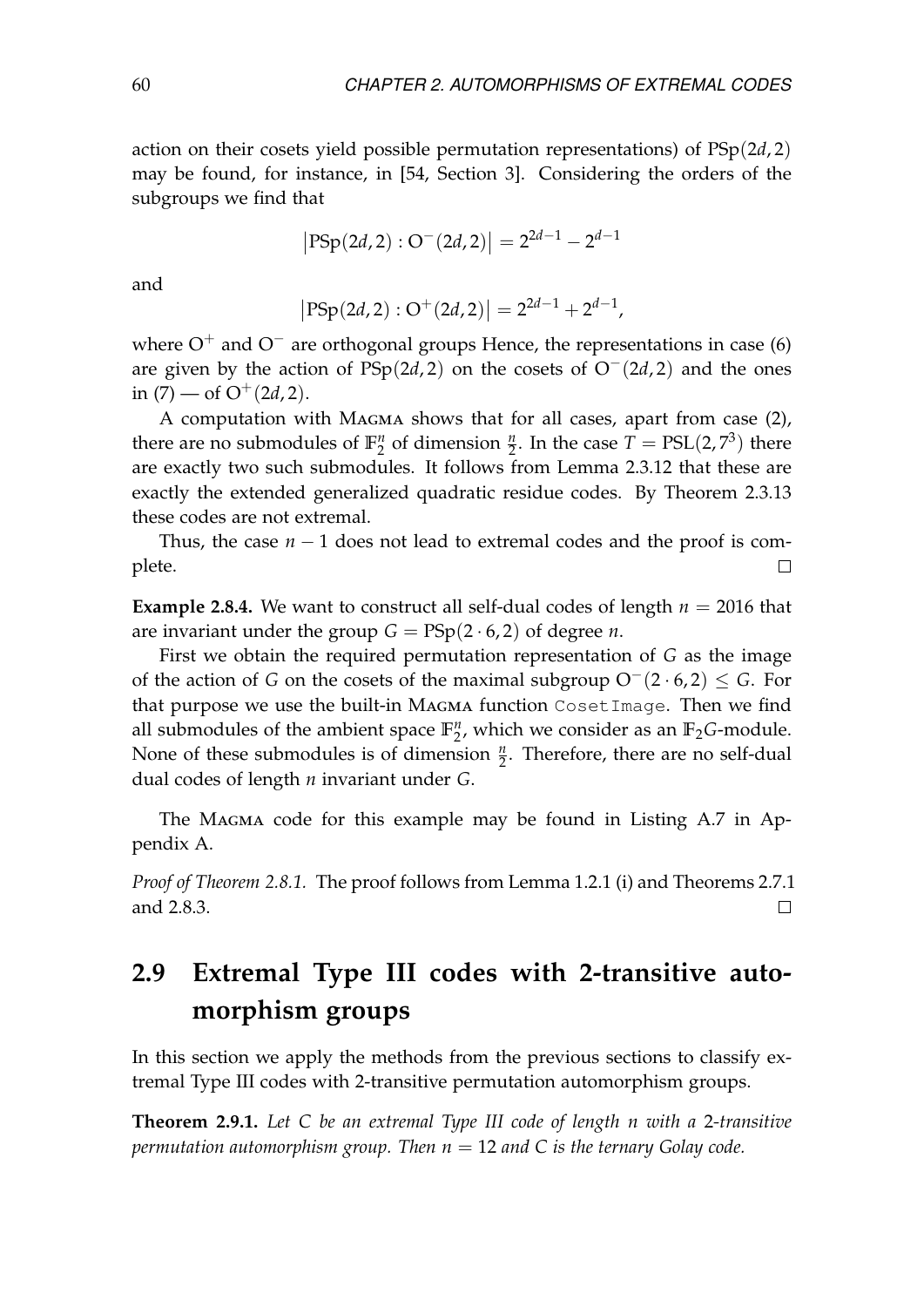*Proof.* Let *G* denote the permutation automorphism group of *C*. Since *G* is 2 transitive, it follows from Lemma [1.2.1](#page-20-0) [\(i\)](#page-20-2) that the socle *T* of *G* is either elementary abelian or simple.

Consider the case that *T* is elementary abelian. From Corollary [1.4.2](#page-28-0) we know that  $4 \mid n$ . Hence  $n = 2^m$  and  $m \le 7$  by Theorem [1.1.11.](#page-18-2) By Lemma [1.2.1](#page-20-0) [\(iii\)](#page-20-1) and [\(ii\)](#page-20-3) we can write  $G = T \rtimes H$ , where  $H \le GL(m, 2)$  acts transitively on  $2^m - 1$ points. Note that the possibilities for *H* are given in Lemma [2.7.3.](#page-56-1) With Magma we find that for all  $m \leq 7$  and all posssible groups *H* there are no  $\frac{n}{2}$ -dimensional **F**3*G*-modules and, therefore, no Type III codes.

Now, let *T* be simple. Then *T* is one of the groups from Table [2.2](#page-60-0) with  $4 \mid n \neq 72, 96, 120$  and  $n < 144$  (by Corollary [1.4.2](#page-28-0) and Theorem [1.1.11\)](#page-18-2). The possibilities are as follows:

$$
(1) A_n;
$$

- (2) PSL(2, *p*) with  $n = p + 1$ ;
- (3)  $M_{11}$  with  $n = 12$ ;
- (4)  $M_{12}$  with  $n = 12$ ;
- (5)  $M_{24}$  with  $n = 24$ ;
- (6) PSL $(2, 8)$  with  $n = 28$ ;
- (7)  $PSp(2.3, 2)^{-}$  with  $n = 28$ ;
- (8) PSL $(4, 3)$  with  $n = 40$ ;
- (9) PSp $(2d, 2)^+$  for  $d = 3, 4, n = 36, 136$ .

Note that the first two cases, namely,  $T = A_n$  and  $T = PSL(2, p)$ , can be eliminated using results of Knapp and Schmid [\[51\]](#page-83-7). With Magma we see that the only possible group, which has an  $\frac{n}{2}$ -dimensional  $\mathbb{F}_3$ *T*-module is the Mathieu group  $M_{11}$  of degree 12. The module is in fact the famous  $|12, 6, 6|$ <sub>3</sub> Golay code, which is a unique Type III code of this length (see [\[65\]](#page-84-5)). Note that the full (monomial) automorphism group of this code is a non-split extension of  $\mathbb{Z}_2$ by *M*<sup>12</sup> (see [\[41,](#page-83-4) Section 10.4.2]).  $\Box$ 

**Example 2.9.2.** We want to prove that there are no Type III codes of length  $n = 64 = 2^6$  that are invariant under a 2-transitive subgroup of AGL(6,2).

We need construct all 2-transitive subgroups of  $AGL(6, 2)$ . We know from Lemma [1.2.1](#page-20-0) [\(iii\)](#page-20-1) that these are the extensions of an elementary abelian group *T* of order 2<sup>6</sup> by a subgroup of GL(6, 2), which is transitive on  $2^6 - 1$  points. So, as a first step we find all transitive subgroups *H* of GL(6, 2) with a built-in Magma function Subgroups. Then for every such *H* we find 2-transitive subgroups *G* of AGL $(6, 2)$  of order  $2<sup>6</sup> \cdot |H|$ . Finally, for every group *G*, found in the previous step, we verify that the ambient space **F** *n*  $\frac{n}{3}$ , considered as an  $\mathbb{F}_3$ *G*-module, does not have any  $\frac{n}{2}$ -dimensional submodules. In particular, there are no ternary self-dual codes of length *n* for every *G*.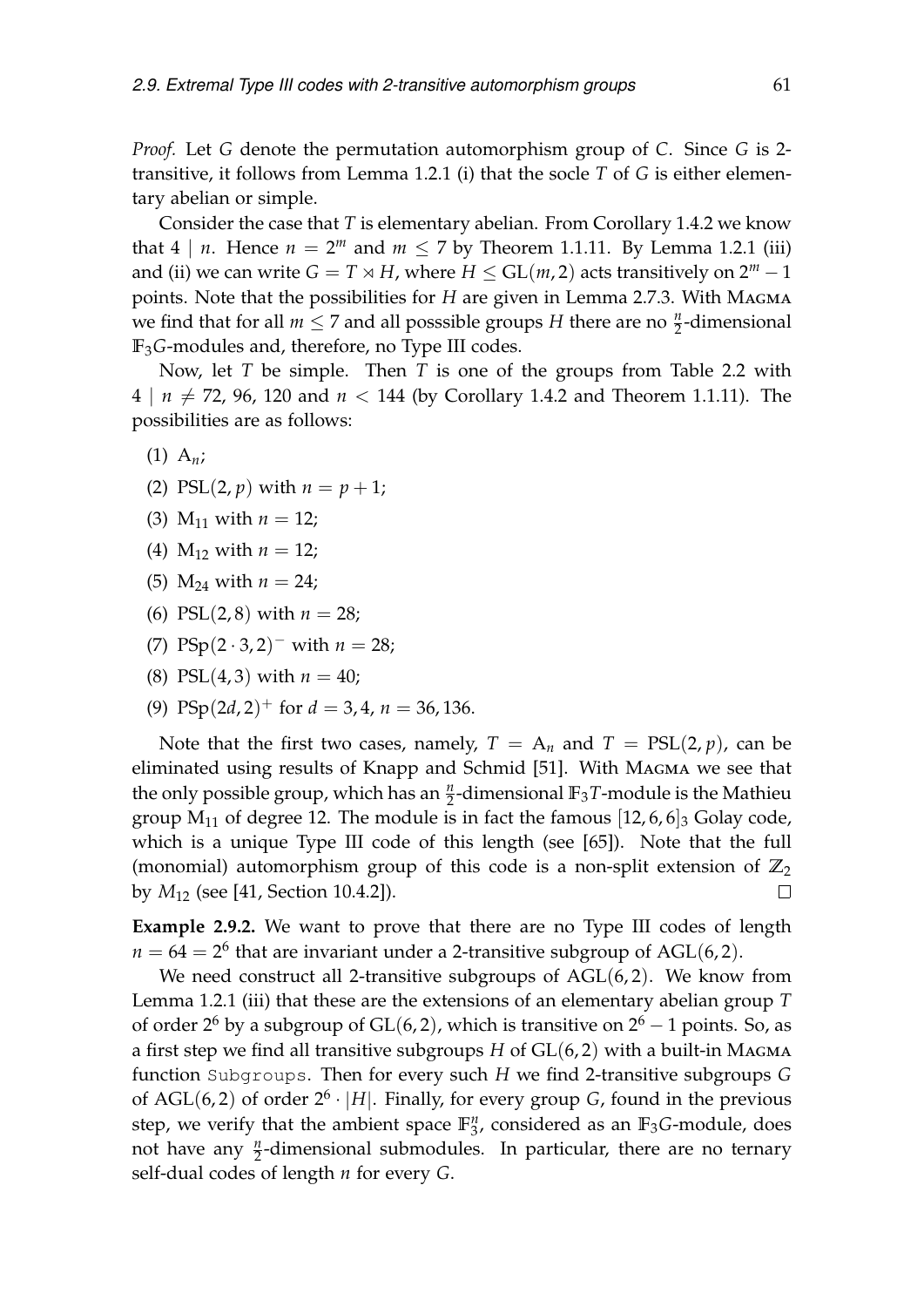The MAGMA code for this example may be found in Listing [A.8](#page-78-0) in Appendix [A.](#page-74-2)

# **2.10 Extremal Type IV codes with 2-transitive automorphism groups**

This section is devoted to the classification of extremal Type IV codes with 2 transitive permutation automorphism groups. Once again we use the same methods as in the binary case (see Sections [2.7](#page-55-2) and [2.8\)](#page-58-2).

**Theorem 2.10.1.** *Let C be an extremal Type IV code of length n* > 2 *with a* 2*-transitive permutation automorphism group. Then one of the following holds true*

- *(i) n* = 6*,* 8*,* 14*, or* 30 *and C is equivalent to an extended generalized quadratic residue code,*
- *(ii)*  $n = 22$  *and C is unique up to equivalence.*

*Proof.* Let *G* denote the permutation part of Aut(*C*). Furthermore, let *T* denote the socle of *G*, which by Lemma [1.2.1](#page-20-0) [\(i\)](#page-20-2) is either elementary abelian or simple.

If *T* is elementary abelian then  $n = 2^m$ . Moreover, by Theorem [1.1.10](#page-18-0) (b) we have  $m \leq 6$ . We check with MAGMA that for even m there are no Hermitian selfdual codes for all possible groups *G*. If  $m = 3$  or 5 then we find with MAGMA that the only Type IV codes that are invariant under a 2-transitive permutation group are generalized Reed-Muller codes (see [\[41,](#page-83-4) Section 13.2.3]). Only one generalized Reed-Muller code is extremal, namely, if  $n = 8$ . In this case it is also equivalent to an extended generalized quadratic residue code (see [\[74\]](#page-85-2) for a definition over **F**4).

Now, let *T* be simple. Then *T* is one of the groups in Table [2.2,](#page-60-0) where *n* is even by Corollary [1.4.2](#page-28-0) and satisfies the bounds in Theorem [1.1.10](#page-18-0) [\(b\).](#page-18-3) Thus, the possibilities for *T* are as follows:

(1) A*n*;

(2) 
$$
PSL(2, p)
$$
 with  $n = p + 1$ ;

- (3)  $M_{11}$  with  $n = 12$ ;
- (4)  $M_{12}$  with  $n = 12$ ;
- (5)  $M_{22}$  with  $n = 22$ ;
- (6)  $M_{24}$  with  $n = 24$ ;
- (7) PSL(2,8) with  $n = 28$ ;
- (8) PSp $(2 \cdot 3, 2)^+$  with  $n = 36$ ;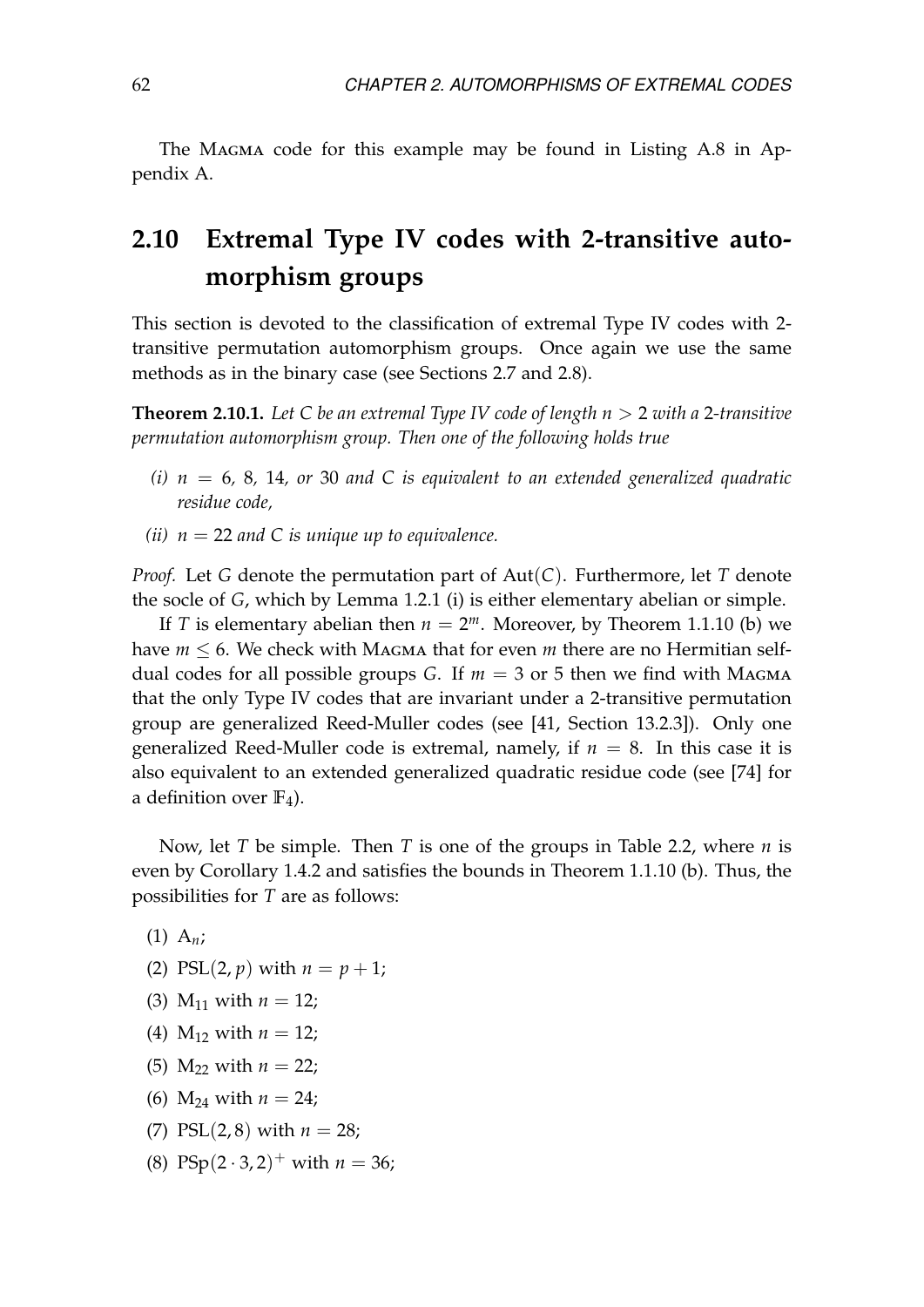- (9) PSL $(4, 3)$  with  $n = 40$ ;
- $(10)$  PSp $(2d, 2)^{-}$  for  $d = 3, 4, n = 28, 120;$

With Magma we find that the only groups that have  $\frac{n}{2}$ -dimensional  $\mathbb{F}_4$ *T*-modules are the Mathieu groups  $M_{22}$  and  $M_{24}$  and  $PSL(2, p)$ , in which case p is a prime.

For  $T = M_{22}$  there are three Type IV codes, two of which are extremal. However, we check with MAGMA that the two extremal codes are equivalent.

For  $T = M_{24}$  we get only one Type IV code, namely, the  $\mathbb{F}_4$  extension of the binary Golay code, which is also an extended generalized quadratic residue code. The minimum distance is 8 and, therefore, the code is not extremal.

From [\[51\]](#page-83-7) we know that extended generalized quadratic residue codes are the only codes over  $\mathbb{F}_4$  of length  $n = p + 1$  that are invariant under  $PSL(2, p)$ . Note that by a result of Martínez-Pérez and Willems [\[60\]](#page-84-6) these codes are Hermitian self-dual if and only if  $-2$  is a nonsquare in  $\mathbb{F}_p^*$ .

Among Type IV extended generalized quadratic residue codes only those of length  $n = 6, 8, 14,$  and 30 are extremal.

All computations are carried out with Magma.

**Example 2.10.2.** We want to find all extremal Type IV codes of length  $n = 22$ that are invariant under the group  $G = M_{22}$  of degree *n*.

We construct *G* using the generators taken from the ATLAS of Finite Group Representations [\[79\]](#page-85-3). Then we find all  $\mathbb{F}_4$ *G*-modules *M* of dimension  $\frac{n}{2}$  as submodules of the ambient space **F** *n*  $_{4}^{n}$ , which we consider as an  $\mathbb{F}_{4}$ *G*-module. For every such submodule *M* we check, if it is Hermitian self-dual as a code *C* and if all its weights are even. After that we check the minimum distance of the found Type IV codes and see that exactly two codes are extremal. Finally, we verify that the two extremal codes are indeed equivalent.

The MAGMA code for this example may be found in Listing [A.9](#page-79-0) in Appendix [A.](#page-74-2)

 $\Box$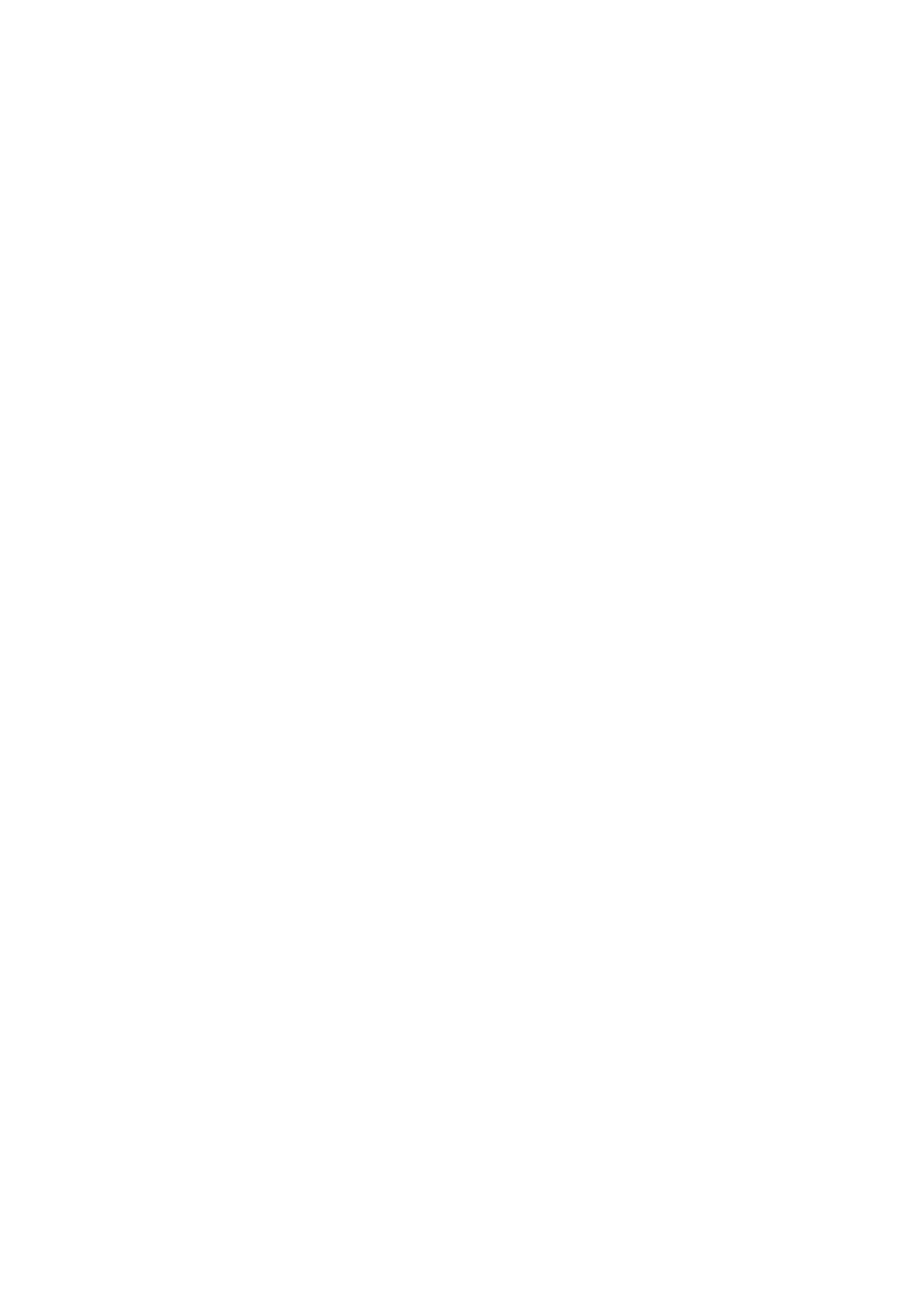# **Chapter 3**

# **Performance of self-dual codes**

The previous chapter is devoted almost entirely to extremal doubly-even selfdual codes. The main reasons that make dealing with extremal Type II codes easier, as opposed to Type I codes, are the uniqueness of their weight enumerator and the bound of Theorem [1.1.10](#page-18-0) (a) on their length.

We can not use the classification methods from the previous chapter for Type I codes. Nevertheless, we may wonder whether binary extremal self-dual codes of one type are better than the codes of the other type. Clearly, the codes that have "better" parameters (i.e., smaller length or larger minimum distance) are better. Thus, we may want to compare codes that have the same parameters. On the one hand, Type II codes exist only at lengths a multiple of 8 (see Corollary [1.4.2\)](#page-28-0). On the other hand, Type I codes can not be extremal if their length divides 24 (see Theorem [1.4.6\)](#page-29-0). Therefore, in this chapter we will just consider codes of length  $n = 24m + 8\ell$ , where  $\ell = 1$  or 2.

In this chapter we investigate how good codes of different types perform if used for error correction in data transmission. This information allows to compare the codes. To measure performance we will consider the probability of erroneous decoding. That is, the code is said to perform better if the decoding error probability is smaller.

The chapter is structured as follows. First, we introduce a way to measure performance, which is based on comparing the weight enumerators of codes. Then, we consider how known extremal self-dual codes perform. After that, we find the best performing representatives (weight enumerator-wise) among Type I codes and compare those to Type II codes for lengths, for which the latter codes might exist. The chapter is mainly based on [\[10\]](#page-80-3).

#### **3.1 A way to measure performance of codes**

The question of decoding error probabilities was studied by Faldum et. al. [\[28\]](#page-82-5) for bounded distance decoding. For reader's convenience we repeat their result,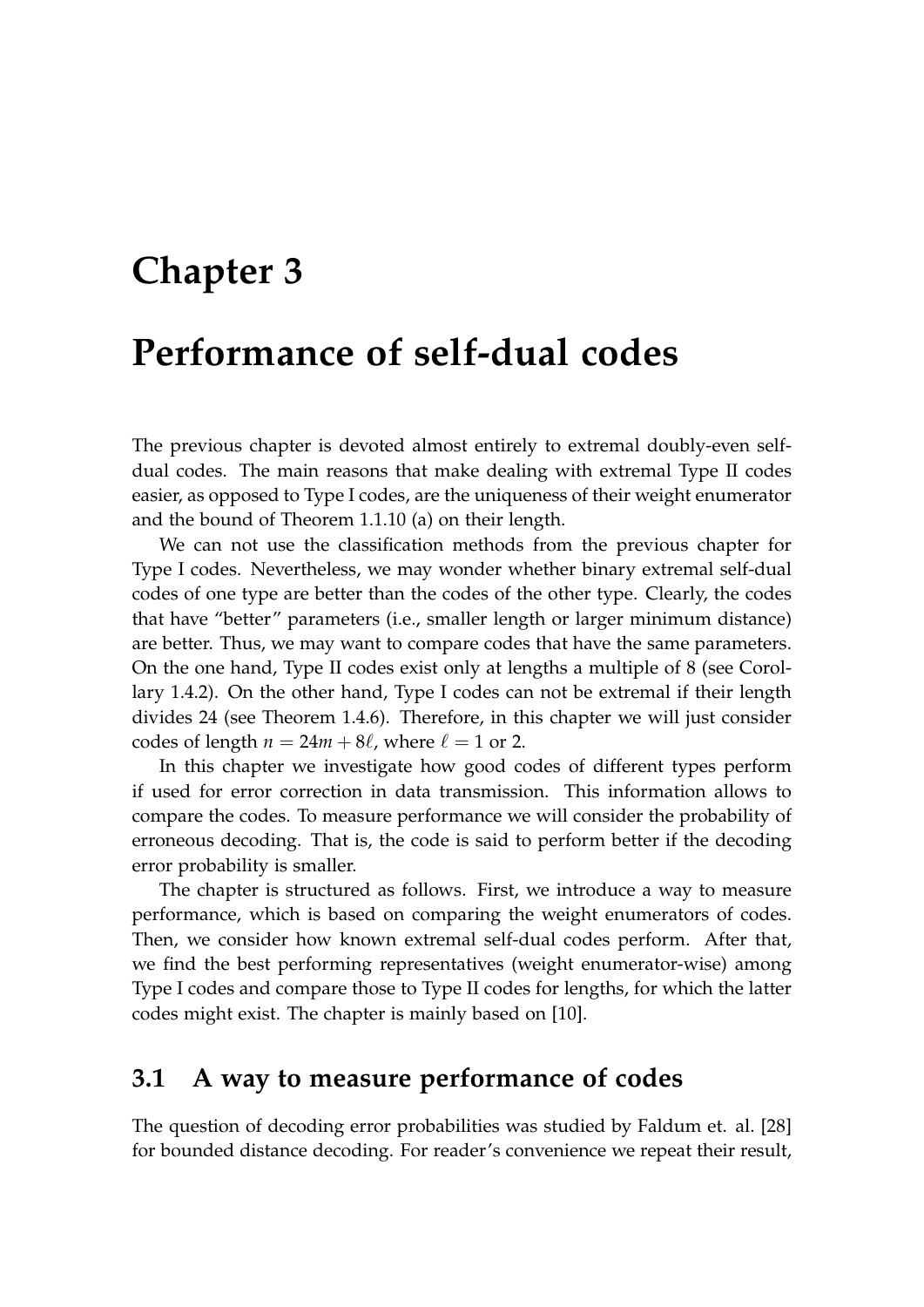which we shall apply below to measure the quality of performance.

Assume that a linear  $[n, k, d]_q$  code C is used for error correction in data transmission over a non-reliable channel with symbol error probability *p*. In addition, we assume that *bounded distance decoding* is used, i.e., we decode only up to  $t \leq \frac{d-1}{2}$  errors. Finally, for  $x \in \mathbb{F}_q^n$  and  $r \in \mathbb{N}_0$  the set

$$
\mathrm{B}_r(x)=\left\{y\mid y\in\mathbb{F}_q^n\text{, }\mathrm{dist}(x,y)\leq r\right\}
$$

describes the ball around *x* of radius *r*. Recall from Section [1.1](#page-14-0) that dist(*x*, *y*) stands for the Hamming distance between the vectors *x* and *y*. A received vector *y* is decoded to a codeword *x* if and only if  $y \in B_t(x)$ .

Clearly, a decoding error occurs exactly when the receiver gets a vector  $y \in B_t(c)$  for some codeword  $c \in C$  that was not transmitted. Thus, the probability of a decoding error is the conditioned probability

$$
P(C, t, p) = P(X \in C \setminus \{c\} \mid Y \in B_t(c)),
$$

where the random variable *X* stands for the transmitted codeword and *Y* — for the received vector. The main result of [\[28\]](#page-82-5) shows the correspondence between the decoding error probability and the weight distribution of the code *C* for small symbol error probability.

**Definition 3.1.1.** Let  $u = (u_0, u_1, \ldots, u_n)$  and  $v = (v_0, v_1, \ldots, v_n)$  be two vectors in **Z***n*+<sup>1</sup> . We say that *u* is *lexicographically smaller* than *v* if there is an index  $j \in \{0, 1, \ldots, n\}$ , such that  $u_i = v_i$  for all  $0 \leq i < j$  and  $u_j < v_j$ .

<span id="page-67-0"></span>**Theorem 3.1.2** ([\[28\]](#page-82-5)). Let C and C' be two  $[n, k, d]_q$  codes with weight distributions  $(A_i)_{0 \leq i \leq n}$  and  $(A'_i)$ *i* 0≤*i*≤*n respectively. If the symbol error probability p is small enough* then for all  $t \leq \frac{d-1}{2}$  the following two conditions are equivalent:

- (*i*)  $P(C, t, p) < P(C', t, p)$ .
- *(ii)*  $(A_0, \ldots, A_n)$  *is lexicographically smaller than*  $(A_0, \ldots, A_n)$  $'_{0}, \ldots, A'_{n}$ ).

*Remark* 3.1.3. The function  $f(p) = P(C', t, p) - P(C, t, p)$  is a polynomial in *p* with coefficients in Q. More precisely,  $f(p)$  is of the form

$$
f(p) = (A'_l - A_l) {l \choose t} \left(\frac{1}{q-1}\right)^{l-t} p^{l-t} + \text{ terms in } p^r \text{ with } r > l-t,
$$

where *l* is the smallest position, in which the weight distributions of *C* and *C* 0 differ. Hence, if *p* is small enough we get  $f(p) > 0$  if and only if  $A_l < A_l'$ *l* .

For more details see [\[28\]](#page-82-5).

Thus, for small *p* the quality of performance can be read off from the weight distribution. We define performance of codes in the spirit of Theorem [3.1.2.](#page-67-0)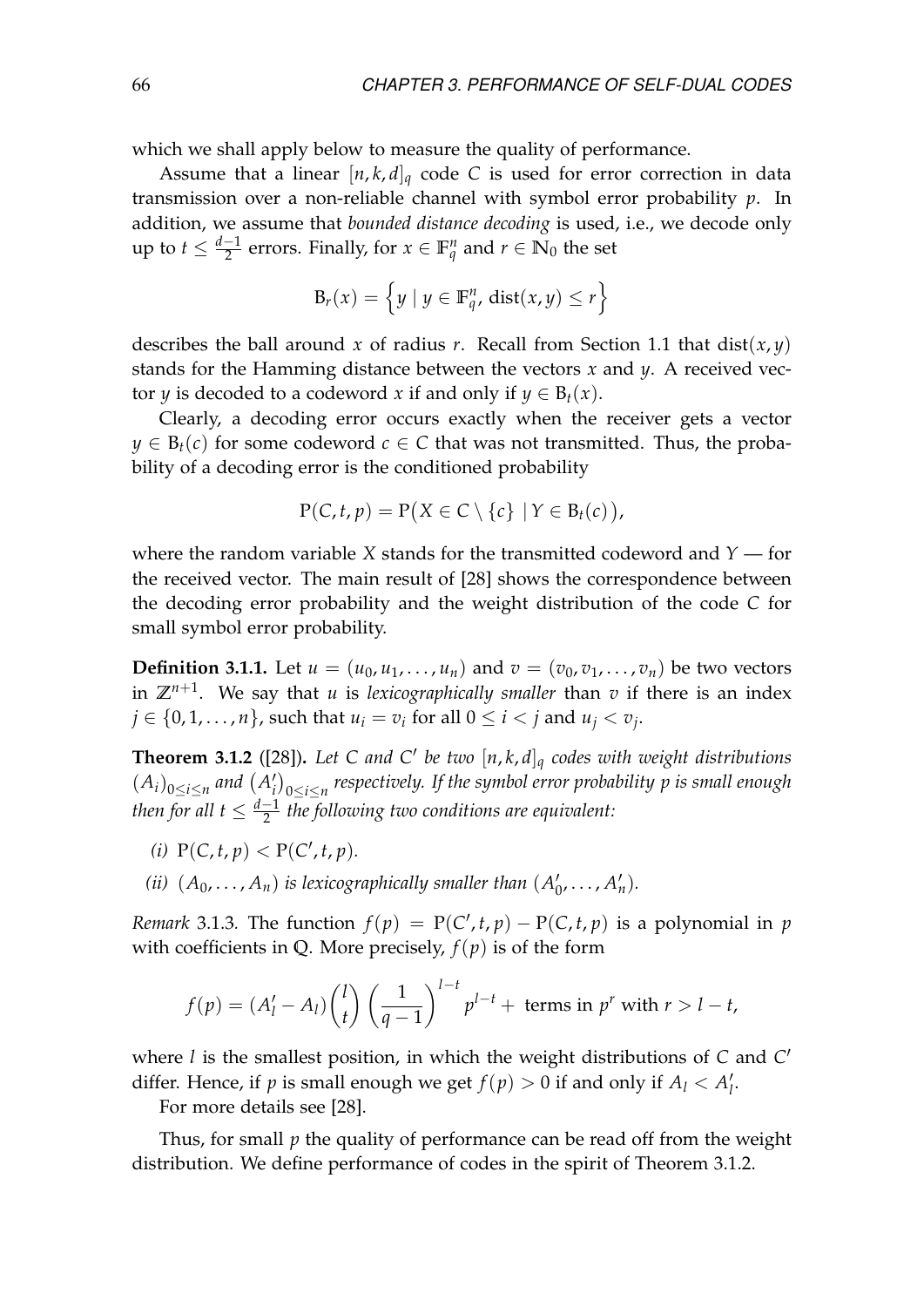<span id="page-68-0"></span>**Definition 3.1.4.** Let *C* and *C'* be two  $[n, k, d]$  codes with weight distributions  $(A_0, ..., A_n)$  and  $(A_0, ...)$  $\mathcal{A}'_0, \ldots, \mathcal{A}'_n$ ), respectively. We say that *C performs better* than *C'*, if  $(A_0, \ldots, A_n)$  is lexicographically smaller than  $(A_0, \ldots, A_n)$  $'_{0}, \ldots, A'_{n}$ ).

Our goal is to compare two different types of binary self-dual codes in the sense of the definition given above. However, before moving to that we investigate how self-dual codes compare to non-self-dual ones as far as their performance is concerned.

#### **3.2 Performance of known extremal binary codes**

Let *C* be a Type II code of length *n* and minimum distance *d* with weight distribution  $(A_0, \ldots, A_n)$ . Suppose that  $C'$  is any non-self-dual code with the same parameters as *C* and that the weight distribution of  $C'$  is  $(A'_{(i)})$  $\lambda'_0$ , ...,  $A'_n$ ). Since *C* is doubly-even, we have  $A_k = 0$  for all  $k \neq 0$  mod 4. Thus, the weight function takes generically less values on *C* than on *C'*; in other words, the codewords of *C* are concentrated in fewer weight values. Therefore, we may expect that  $A_d' < A_d$ and, in particular, that *C'* performs better than *C*.

The following example shows that this is not true in general.

**Example 3.2.1.** Let *C* be any extremal Type II [32, 16, 8] code, for instance, the extended quadratic residue code. From Theorem [1.4.3](#page-28-1) it follows that  $A_8 = 620$ . In [\[18\]](#page-81-3), Cheng and Sloane contructed a [32, 17, 8] code. If we delete the last row in the generator matrix of the aforementioned [32, 17, 8] code, we obtain a [32, 16, 8] code C', which is not self-dual. With a MAGMA computation we find that  $A'_8 = 681$ . Since  $A_8 < A'_8$  $'_{8'}$ , it follows from Definition [3.1.4](#page-68-0) that the Type II code *C* performs better than the non-self-dual code *C'*.

Same arguments as above may be applied when comparing binary self-dual codes of different types. Indeed, for doubly-even codes only a quarter of all weight coefficients may be nonzero, whereas for singly-even codes as many as half of them may be positive. Thus, Type I codes might be expected to perform better than Type II. However, before making any assumptions based on this observation alone, we consider lengths, for which extremal self-dual codes of both types are constructed.

Let *C* and *C'* be extremal self-dual codes of length *n* of Types II and I, respectively. From Theorem [1.4.6](#page-29-0) we know that an extremal self-dual code of length  $n = 24m$  is always doubly-even. Thus, we assume that  $n = 24m + 8$  or  $n = 24m + 16$ , since we want the codes *C* and *C*<sup> $\prime$ </sup> to have the same parameters. Recall from Section [1.1](#page-14-0) that the minimum distance of *C* and *C'* is  $d = 4m + 4$ . Let  $A_d$  and  $A_d'$  $d_d$  denote the number of codewords of weight *d* in *C* and *C*<sup> $\prime$ </sup>, respectively. Information that we found by checking examples of known extremal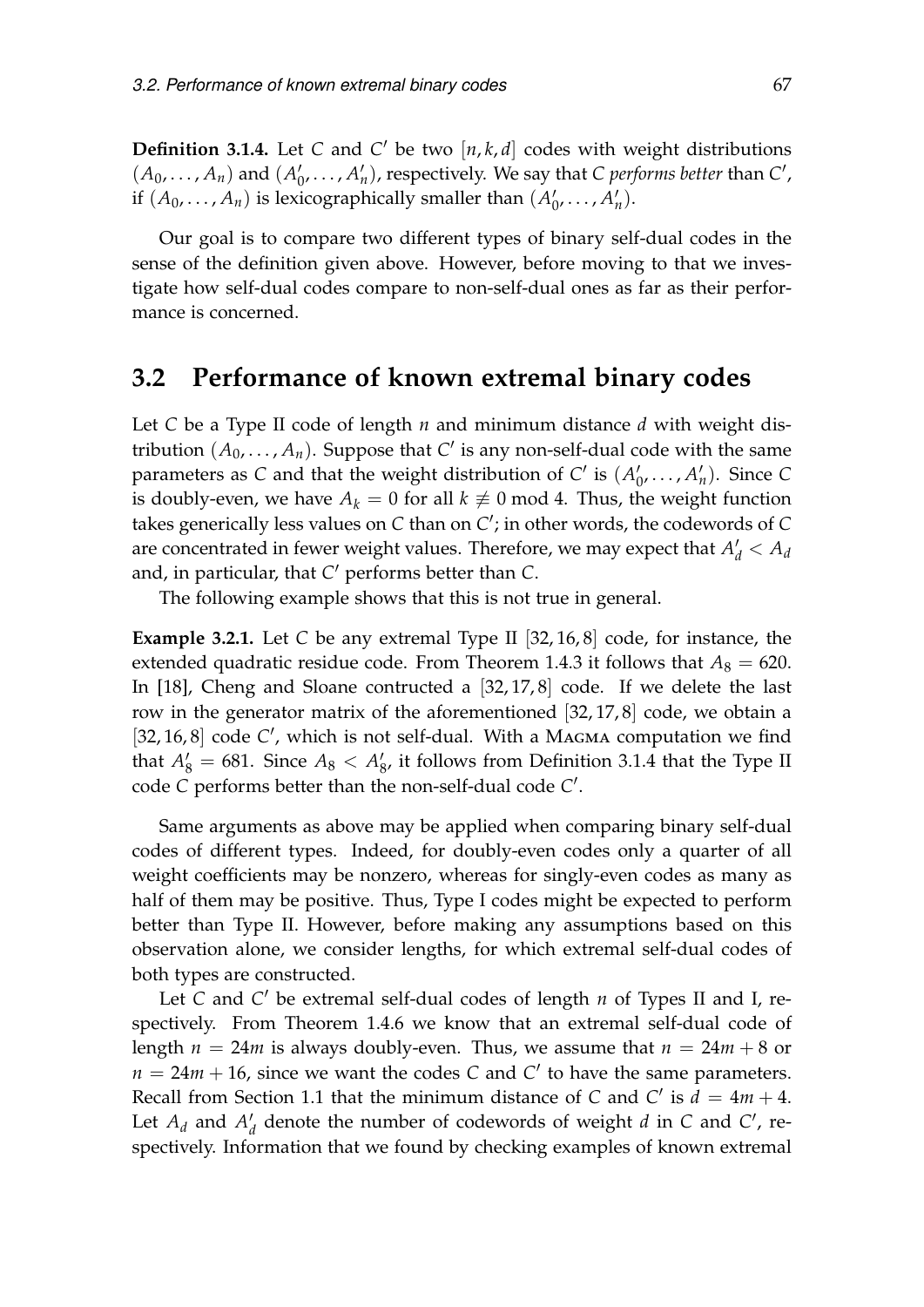| $\boldsymbol{n}$ |                 | d $A_d$ (Type II) | $A'_d$ (Type I)                                                                                         |
|------------------|-----------------|-------------------|---------------------------------------------------------------------------------------------------------|
| 32               | 8               | 620               | 364                                                                                                     |
| 40               | 8               | 285               | $125 + 16\beta$ $(0 \le \beta \le 26)$<br>(two codes are known with $A'_d = 285$ , i.e. $\beta = 10$ )  |
| 56               | $\overline{12}$ | 8 1 9 0           | $<$ 4862                                                                                                |
| 64               | - 12            | 2976              | $1312 + 16\beta$ $(0 \le \beta \le 284)$<br>(in all known examples $A'_d \le 2336$ and $\beta \le 64$ ) |
| 80               | 16              | 97.565            | < 66845                                                                                                 |
| 104              | 20              | 1 1 3 6 1 5 0     | < 739046                                                                                                |

<span id="page-69-0"></span>Table 3.1: Number of codewords of minimum weight in binary extremal selfdual codes

codes is presented in Table [3.1.](#page-69-0) For the existence of particular codes we refer the reader to [\[13\]](#page-81-4), [\[25\]](#page-81-5), and [\[20\]](#page-81-6).

From the table we see that Type I codes always perform better than Type II codes, provided  $n = 24m + 8 \ge 32$ . The parameter  $\beta$  in the last column of Table [3.1](#page-69-0) takes care of the fact that the weight distribution of a Type I code is not unique in general. For  $n = 56$ , 80, and 104 we have computed  $a'$  $d$ <sub>d</sub> for all possible weight distributions and the bounds are given in the fourth column. Finally note that for  $n = 40$  the two known Type I codes that satisfy  $A_d' = 285$  perform worse than any extremal Type II code since  $A'$  $d'_{d+2} \neq 0$ , but  $A_{d+2} = 0$ .

### **3.3 Best performing extremal Type I codes**

Let *C* be an extremal Type I code of length  $n = 24m + 8\ell$  ( $\ell = 1$  or 2) with the weight enumerator

$$
W_C(x,y) = \sum_{i=0}^n A_i x^{n-i} y^i.
$$

Since  $A_i = 0$  for odd *i*, we can set  $a_{i/2} = A_i$  for even *i* and use the homogeneous polynomial  $A(x, y)$  with coefficients  $a_j$ ,  $0 \le j \le \frac{n}{2}$ , instead of  $W_C(x, y)$ . With Theorem [1.4.1](#page-27-0) we obtain

<span id="page-69-1"></span>
$$
A(x,y) = \sum_{j=0}^{n/2} a_j x^{n-2j} y^{2j} = \sum_{i=0}^{n/8} c_i (x^2 + y^2)^{\frac{n}{2} - 4i} \left\{ x^2 y^2 (x^2 - y^2)^2 \right\}^i \tag{3.1}
$$

with  $a_i \in \mathbb{N}_0$  and  $c_i \in \mathbb{Q}$ .

Let *S* denote the shadow of the code *C*. Further let

$$
W_S(x,y) = \sum_{j=0}^n B_j x^{n-j} y^j
$$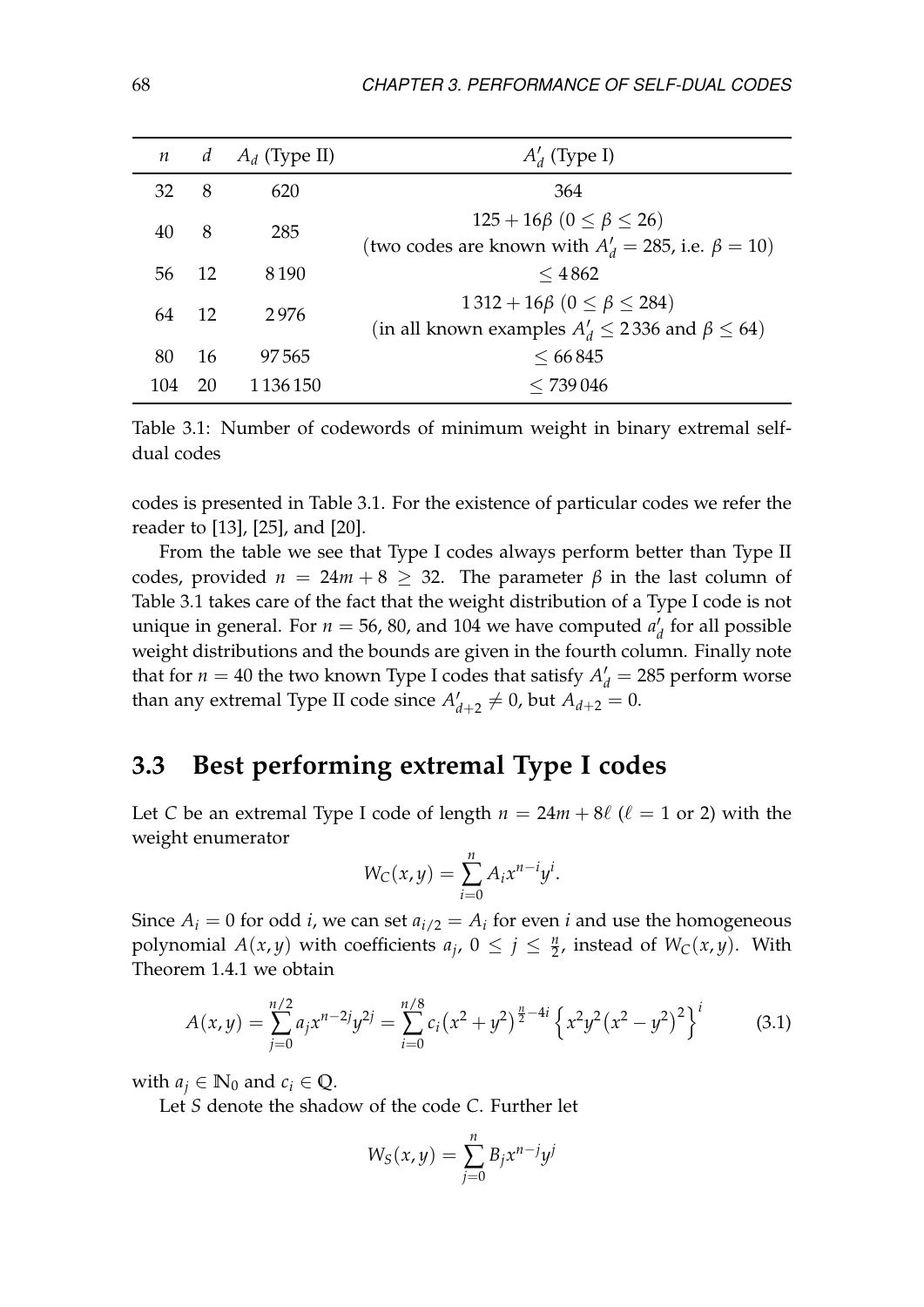be the weight enumerator of the shadow. Since *n* is a multiple of 8, from Theo-rem [1.4.5](#page-29-1) we know that  $B_j = 0$  if  $j \not\equiv 0 \mod 4$ . Setting  $b_j = B_{4j}$ ,  $0 \le j \le \frac{n}{4}$  and using Theorem [1.4.5](#page-29-1) we can write

<span id="page-70-0"></span>
$$
S(x,y) = \sum_{j=0}^{n/4} b_j x^{n-4j} y^{4j} = \sum_{i=0}^{n/8} (-1)^i c_i 2^{\frac{n}{2} - 6i} (xy)^{\frac{n}{2} - 4i} (x^4 - y^4)^{2i},
$$
 (3.2)

where  $b_i \in \mathbb{N}_0$  and  $c_i \in \mathbb{Q}$  are the same as in [\(3.1\)](#page-69-1). In what follows we use  $S(x, y)$  in place of the shadow weight enumerator  $W_S(x, y)$ .

In the remaining part of this section we prove that *s*-extremal codes are the best performing extremal Type I codes. In particular, we show that the number *a*2*m*+<sup>2</sup> of codewords of minimum weight is smallest in case of *s*-extremal codes.

**Theorem 3.3.1.** In the set of self-dual extremal codes of Type I and length  $n = 24m + 8$ *or*  $n = 24m + 16$  *the s-extremal codes perform best of all.* 

*Proof.* Here we only consider the case  $n = 24m + 8$ . For the other case the proof runs similarly with only some minor changes in the formulas.

Let *C* be an arbitrary extremal Type I code of length *n* = 24*m* + 8 and let *S* denote its shadow. Since all weights of the shadow are divisible by 4 the minimum weight of the shadow can be written as 4*s* with  $s \geq 1$ . We express the dependency on *s* in the formulas for the weight enumerators.

Setting  $x = 1$  in [\(3.1\)](#page-69-1) and [\(3.2\)](#page-70-0) we obtain

$$
A^{(s)}(y) = \sum_{j=0}^{12m+4} a_j^{(s)} y^{2j} = \sum_{i=0}^{3m+1} c_i^{(s)} (1+y^2)^{12m+4-4i} \left\{ y^2 (1-y^2)^2 \right\}^i,
$$
  

$$
S^{(s)}(y) = \sum_{j=0}^{6m+2} b_j^{(s)} y^{4j} = \sum_{i=0}^{3m+1} (-1)^i c_i^{(s)} 2^{12m+4-6i} y^{12m+4-4i} (1-y^4)^{2i}.
$$

Recall that  $a_i^{(s)}$  $\hat{b}_j^{(s)}$ ,  $b_j^{(s)}$  $j^{(s)}$   $\in$  **N**<sub>0</sub> and  $c_j^{(s)}$  $j_j^{(s)}$  ∈ **Q**. As in [\[70\]](#page-85-4) we express  $c_i^{(s)}$  $i^{(s)}$  as a linear combination of the  $a_i^{(s)}$  $j^{(s)}$  for  $0 \leq j \leq i$  and as a linear combination of the  $b_j^{(s)}$  $\int_{j}^{(5)}$  for  $0 \le j \le \frac{n}{8} - i$ .

$$
c_i^{(s)} = \sum_{j=0}^i \alpha_{ij} a_j^{(s)} = \sum_{j=0}^{3m+1-i} \beta_{ij} b_j^{(s)}
$$

with  $\alpha_{ij}, \beta_{ij} \in \mathbb{Q}$ . We want to remark that  $\alpha_{ij}$  and  $\beta_{ij}$  do not depend on the parameter *s*. From [\[70\]](#page-85-4) for  $\beta_{ij}$ ,  $i > 0$ , we have

<span id="page-70-1"></span>
$$
\beta_{ij} = (-1)^{i} 2^{-12m-4+6i} \cdot \frac{3m+1-j}{i} \binom{3m+i-j}{3m+1-i-j}, \tag{3.3}
$$

One can see that the *αij* do not depend on *s* using the Bürmann-Lagrange Theorem (see, for instance, [\[72,](#page-85-5) Theorem 32]).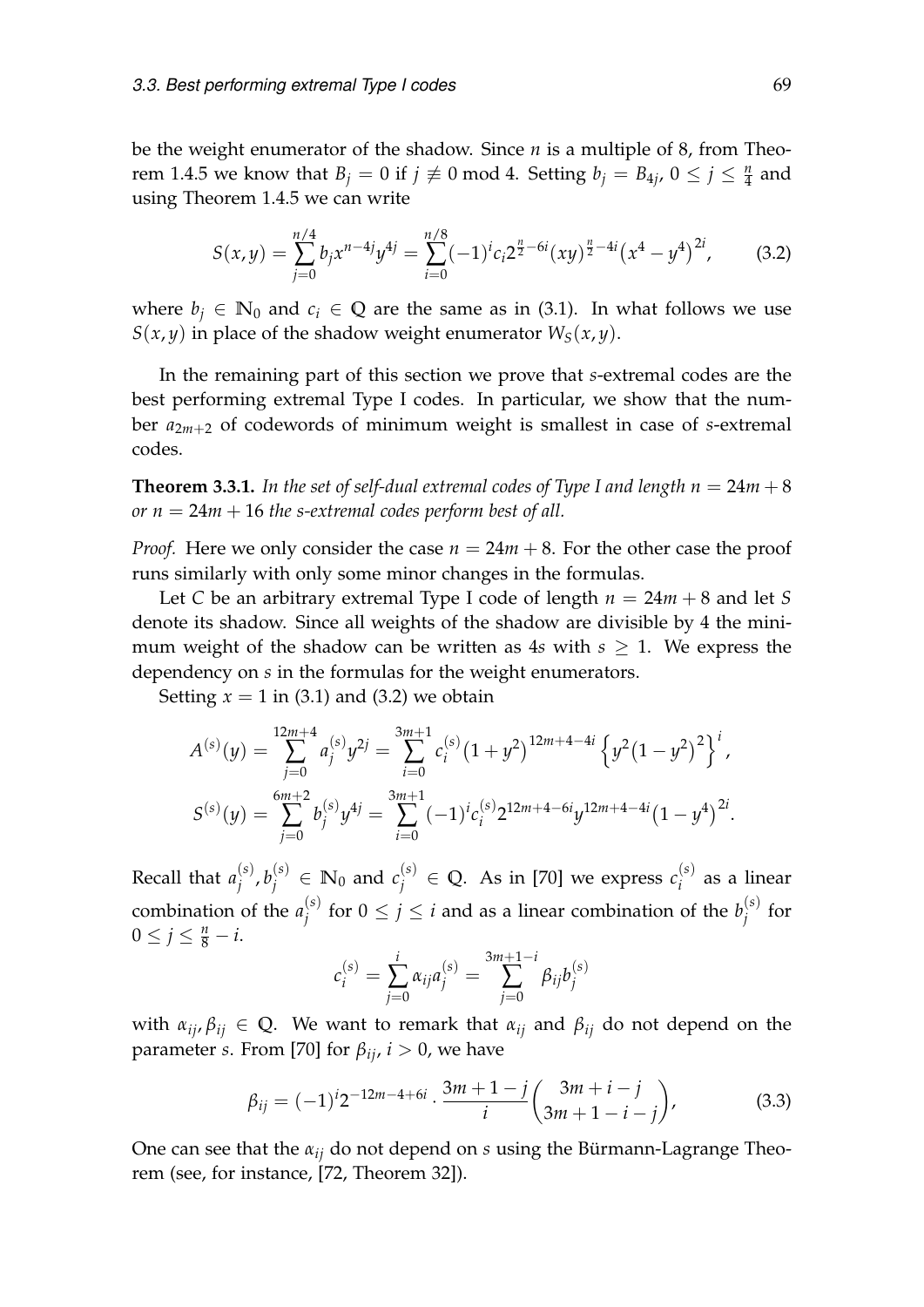Furthermore, notice that  $a_0^{(s)} = 1$ ,  $a_j^{(s)} = 0$  for  $j \in \{1, \ldots, 2m+1\}$ , since C is extremal, and  $b_j^{(s)} = 0$  for  $j \in \{1, \ldots, s-1\}$ , since 4*s* is the minimum weight of *S*. Consequently, we have  $c_i^{(s)} = \alpha_{i,0}$  for  $i \in \{1, \ldots, 2m+1\}$ . Thus, for the coefficient  $c_{2m+2}^{(s)}$  we obtain the following equation:

<span id="page-71-0"></span>
$$
c_{2m+2}^{(s)} = \alpha_{2m+2,0} + \alpha_{2m+2,2m+2} a_{2m+2}^{(s)} = \sum_{j=0}^{m-1} \beta_{2m+2,j} b_j^{(s)}.
$$
 (3.4)

One the other hand, [\(3.3\)](#page-70-1) yields

$$
\beta_{2m+2,j} = 2^8 \cdot \frac{3m+1-j}{2m+2} \binom{5m+2-j}{m-1-j},
$$
\n(3.5)

in particular  $\beta_{2m+2,j} > 0$  for  $j = 1, 2, ..., m-1$ . Therefore, it follows from [\(3.4\)](#page-71-0) that  $c_{2m+2}^{(s)} \geq 0$ , since  $b_j^{(s)} \geq 0$ . Moreover,  $c_{2m+2}^{(s)} = 0$  if and only if  $b_i^{(s)} = 0$  for all *i* = 0, 1, . . . , *m* − 1. By Lemma [1.4.7](#page-29-2) we get 4*s* ≤ 4*m* since *d* = 4*m* + 4, and in the case  $s = m$  the code C is *s*-extremal. This shows that  $c_{2m+2}^{(s)} = 0$  if and only if C is *s*-extremal. In this case we have

$$
a_{2m+2}^{(m)} = -\frac{\alpha_{2m+2,0}}{\alpha_{2m+2,2m+2}}.\t(3.6)
$$

We go back to the general case, i.e., we do not assume that *C* is *s*-extremal. Now, from [\(3.4\)](#page-71-0) we obtain

$$
a_{2m+2}^{(s)} = \frac{c_{2m+2}^{(s)} - \alpha_{2m+2,0}}{\alpha_{2m+2,2m+2}} = \frac{c_{2m+2}^{(s)}}{\alpha_{2m+2,2m+2}} + a_{2m+2}^{(m)}.
$$
 (3.7)

To prove the theorem, we only have to show that

$$
a_{2m+2}^{(s)} > a_{2m+2}^{(m)} \quad \text{for } 1 \le s \le m-1.
$$

This is obviously equivalent to proving that  $\alpha_{2m+2,2m+2}$  is positive, since we have  $c_{2m+2}^{(s)} > 0$  for  $s < m$ .

From [\[70\]](#page-85-4) we know that

$$
\alpha_{i,0} = -\frac{n}{2i} \left[ \text{coeff. of } y^{i-1} \text{ in } (1+y)^{-n/2-1+4i} (1-y)^{-2i} \right]
$$
  
= 
$$
-\frac{12m+4}{i} \left[ \text{coeff. of } y^{i-1} \text{ in } (1+y)^{-12m-5+4i} (1-y)^{-2i} \right].
$$

For  $i = 2m + 2$  we compute

$$
\alpha_{2m+2,0} = -\frac{12m+4}{2m+2} \left[ \text{coeff. of } y^{2m+1} \text{ in } (1+y)^{-12m-5+8m+8} (1-y)^{-4m-4} \right]
$$
  
= 
$$
-\frac{6m+2}{m+1} \left[ \text{coeff. of } y^{2m+1} \text{ in } (1+y)^{-4m+3} (1-y)^{-4m-4} \right]
$$
(3.8)  
= 
$$
-\frac{6m+2}{m+1} \left[ \text{coeff. of } y^{2m+1} \text{ in } (1+y)^{7} (1-y^2)^{-4m-4} \right]
$$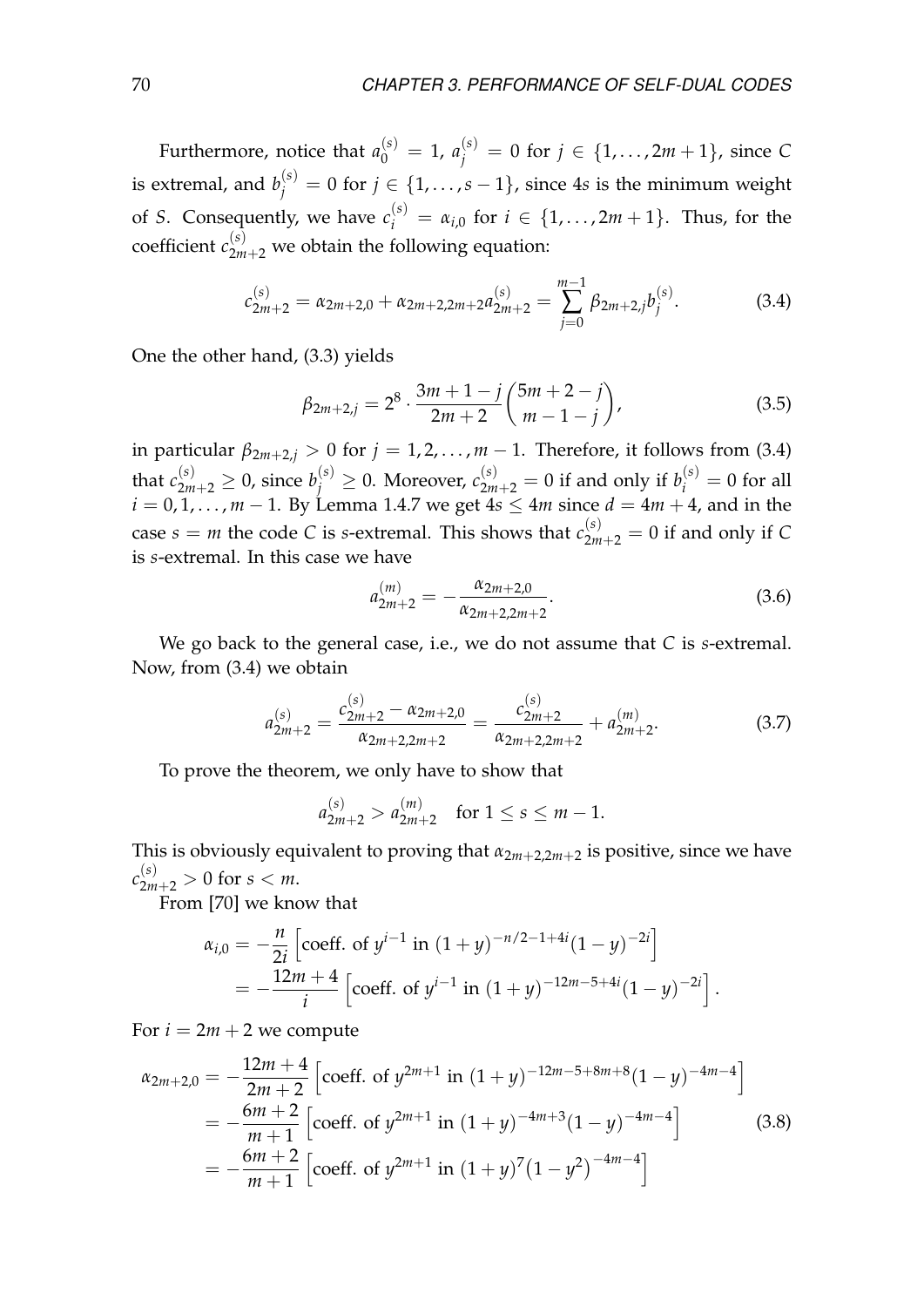and it follows that *α*2*m*+2,0 is negative. Since *a* (*m*)  $\binom{m}{2m+2}$  is positive, we obtain from [\(3.6\)](#page-71-0) that  $\alpha_{2m+2,2m+2}$  is also positive, which completes the proof.  $\Box$ 

*Remark* 3.3.2. We would like to mention that we do not have  $a_{2m+2}^{(s-1)} \ge a_{2m}^{(s)}$  $\sum_{2m+2}^{(3)}$  in general. In particular, it may happen that  $a_{2m+2}^{(1)} < a_{2m}^{(s)}$  $2m+2$  for some  $s > 1$ . For example, if  $n = 80$  then  $a_{2m+2}^{(1)} = 58\,653$  while  $a_{2m}^{(2)}$  $\frac{1}{2m+2}$  can be as large as 66 845.

### **3.4 Performance comparison of extemal Type I and Type II codes**

In this section we prove the following result.

#### **Theorem 3.4.1.**

- *(i) Extremal Type I codes with minimal shadow perform better than extremal Type II codes for lengths*  $n = 24m + 8$ *. In particular, s-extremal codes perform better than extremal Type II codes.*
- *(ii) s-extremal Type I codes perform better than extremal Type II codes for lengths*  $n = 24m + 16$ .

*Proof.* Keeping notation of the previous section we first consider an extremal Type I code *C* with minimal shadow *S* of length  $n = 24m + 8$ . It follows from Definition [1.4.9](#page-30-0) that the minimum weight 4*s* of the shadow *S* equals 4. Clearly *S* contains at least one vector, say *v*, of weight 4. Suppose that *S* contains another vector  $w \neq v$  with wt( $w$ ) = *i* for some  $i \in \{4, 8, 12, \ldots, 4m - 4\}$ . Recall from Setion [1.4](#page-26-0) that a sum of any two vectors in *S* is a codeword in *C*. Hence, we have  $v + w \in C$  with  $0 \neq wt(v + w) \leq 4m$ , a contradiction to the extremality of *C*. This shows that

$$
b_1^{(1)} = 1, b_2^{(1)} = \cdots = b_{m-1}^{(1)} = 0.
$$

Rewriting equation [\(3.4\)](#page-71-1) we get

$$
c_{2m+2}^{(1)} = \alpha_{2m+2,0} + \alpha_{2m+2,2m+2} a_{2m+2}^{(1)} = \beta_{2m+2,1}.
$$

<span id="page-72-0"></span>Using equations [\(3.7\)](#page-71-2) and [\(3.6\)](#page-71-0) we see that

$$
a_{2m+2}^{(1)} = \frac{c_{2m+2}^{(1)} - \alpha_{2m+2,0}}{\alpha_{2m+2,2m+2}} = \frac{\beta_{2m+2,1}}{\alpha_{2m+2,2m+2}} + a_{2m+2}^{(m)}
$$
  
= 
$$
-\frac{\beta_{2m+2,1}}{\alpha_{2m+2,0}} a_{2m+2}^{(m)} + a_{2m+2}^{(m)} = a_{2m+2}^{(m)} \left(1 - \frac{\beta_{2m+2,1}}{\alpha_{2m+2,0}}\right).
$$
 (3.9)

Note that all terms of [\(3.9\)](#page-72-0) are computable. The number  $a_{2m}^{(m)}$  $\binom{m}{2m+2}$  of minimum weight vectors of the *s*-extremal code is given by Lemma [1.4.8.](#page-30-1) We have

$$
a_{2m+2}^{(m)} = \frac{6m+2}{m+1} \sum_{\substack{j,k \in \mathbb{N} \\ j+k=2m+1}} (-1)^j {4m-4+j \choose j} {4m+k+3 \choose k}.
$$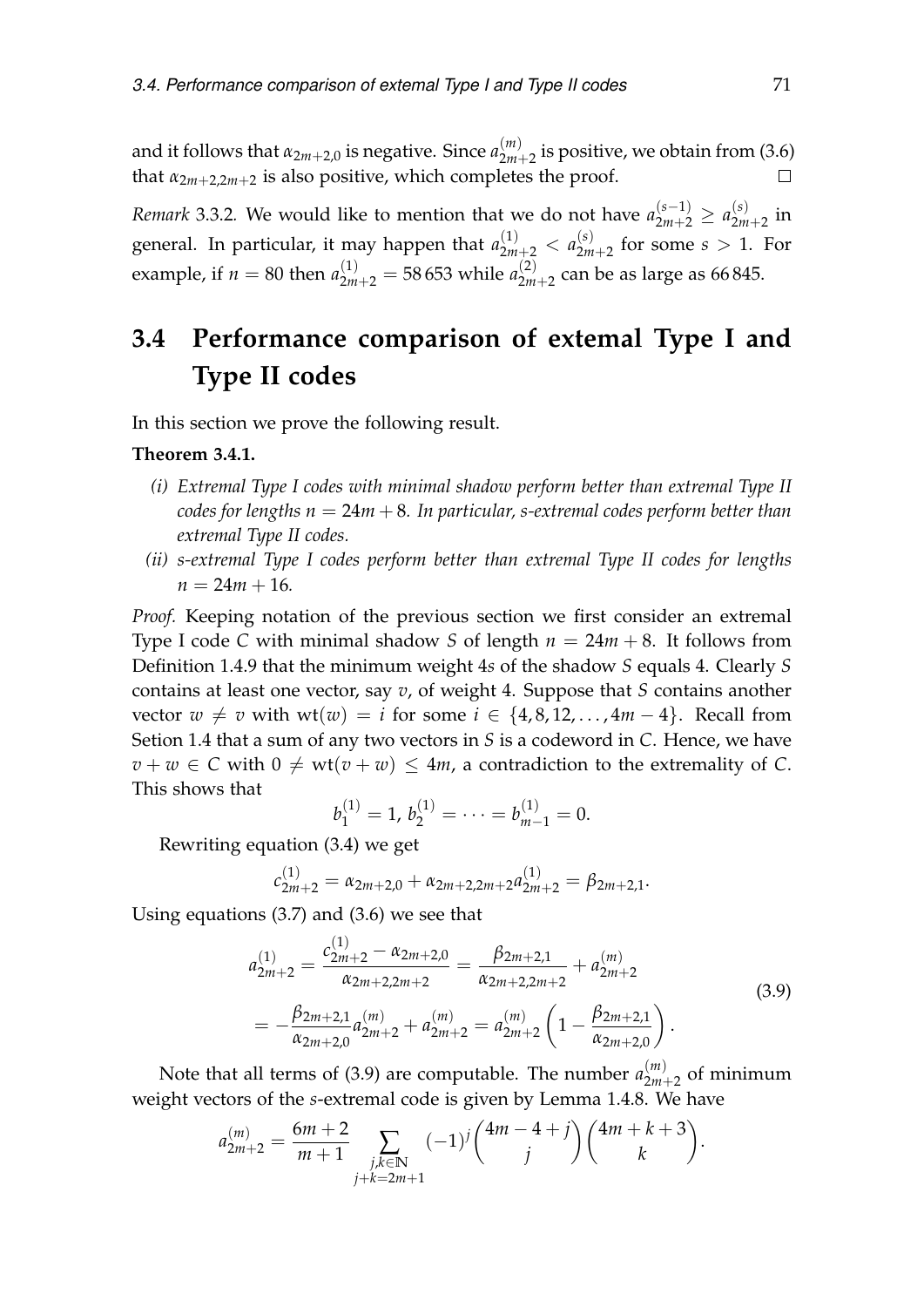Furthermore, from [\(3.5\)](#page-71-3) we know that

$$
\beta_{2m+2,1}=2^8\cdot\frac{3m}{2m+2}\binom{5m+1}{m-2}.
$$

Finally, from [\(3.8\)](#page-71-4) we obtain

$$
\alpha_{2m+2,0} = -\frac{6m+2}{m+1} \left[ 7 \binom{5m+3}{m} + \binom{7}{3} \binom{5m+2}{m-1} + \binom{7}{5} \binom{5m+1}{m-2} + \binom{5m}{m-3} \right].
$$
  
Thus we can compute  $a^{(1)}$  -multiplicity

Thus we can compute  $a_{2m}^{(1)}$  $\sum_{2m+2}^{(1)}$  explicitely.

Let *C*<sup> $\prime$ </sup> be an extremal Type II code of length  $n = 24m + 8$  with  $A\prime$  $l'_{4m+4}$  codewords of weight  $4m + 4$ . From Theorem [1.4.3](#page-28-0) we know that

$$
A'_{4m+4} = \frac{1}{4}(24m+8)(24m+7)(24m+6)(24m+4)\frac{(5m)!}{m!(4m+4)!}.
$$

Furthermore, from Theorem [1.1.10](#page-18-0) (a) it follows that *m* < 159. Using a computer one easily verifies that

$$
a_{2m+2}^{(1)} < A_{4m+4}'
$$

for  $m = 1, 2, \ldots, 158$ . Thus, we may conclude that in the case  $n = 24m + 8$  extremal Type I codes with minimal shadow always perform better than extremal Type II codes. Finally, with Theorem [3.3.1](#page-70-0) we have

$$
a_{2m+2}^{(m)} < a_{2m+2}^{(1)} < A'_{4m+4},
$$

which shows that *s*-extremal codes perform better than extremal Type II codes. Thus, part (i) of the theorem is proven.

Now, let *C* be an *s*-extremal code of length  $24m + 16$  and let *C*<sup> $\prime$ </sup> be an extremal Type II code of the same length. In this case the minimum weight of the shadow *S* of *C* is  $4m + 4$  (see Lemma [1.4.7\)](#page-29-0). The number  $a_{2m+2}^{(m+1)}$  $2m+2$  of codewords of minimum weight of an *s*-extremal code is given by Lemma [1.4.8](#page-30-1)

$$
a_{2m+2}^{(m+1)} = \frac{6m+4}{m+1} \sum_{\substack{j,k \in \mathbb{N} \\ j+k=2m+1}} (-1)^j {4m+j \choose j} {4m+k-3 \choose k}.
$$

From Theorem [1.4.3](#page-28-0) we have

$$
A'_{4m+4} = \frac{3}{2}(24m+16)(24m+14)\frac{(5m+2)!}{m!(4m+4)!}
$$

for the number of codewords of minimum weight in C<sup>'</sup>. According to Theo-rem [1.1.10](#page-18-0) (a) we need to compare  $a_{2m}^{(m)}$  $\binom{m}{2m+2}$  and  $A_4'$  $\frac{7}{4m+4}$  only for  $m < 164$ . This can be easily done with a computer. We get

$$
a_{2m+2}^{(m+1)} < A'_{4m+4}
$$

for all codes of length  $n = 24m + 16$  with  $m = 1, 2, \ldots, 163$ . This completes the proof of the theorem. $\Box$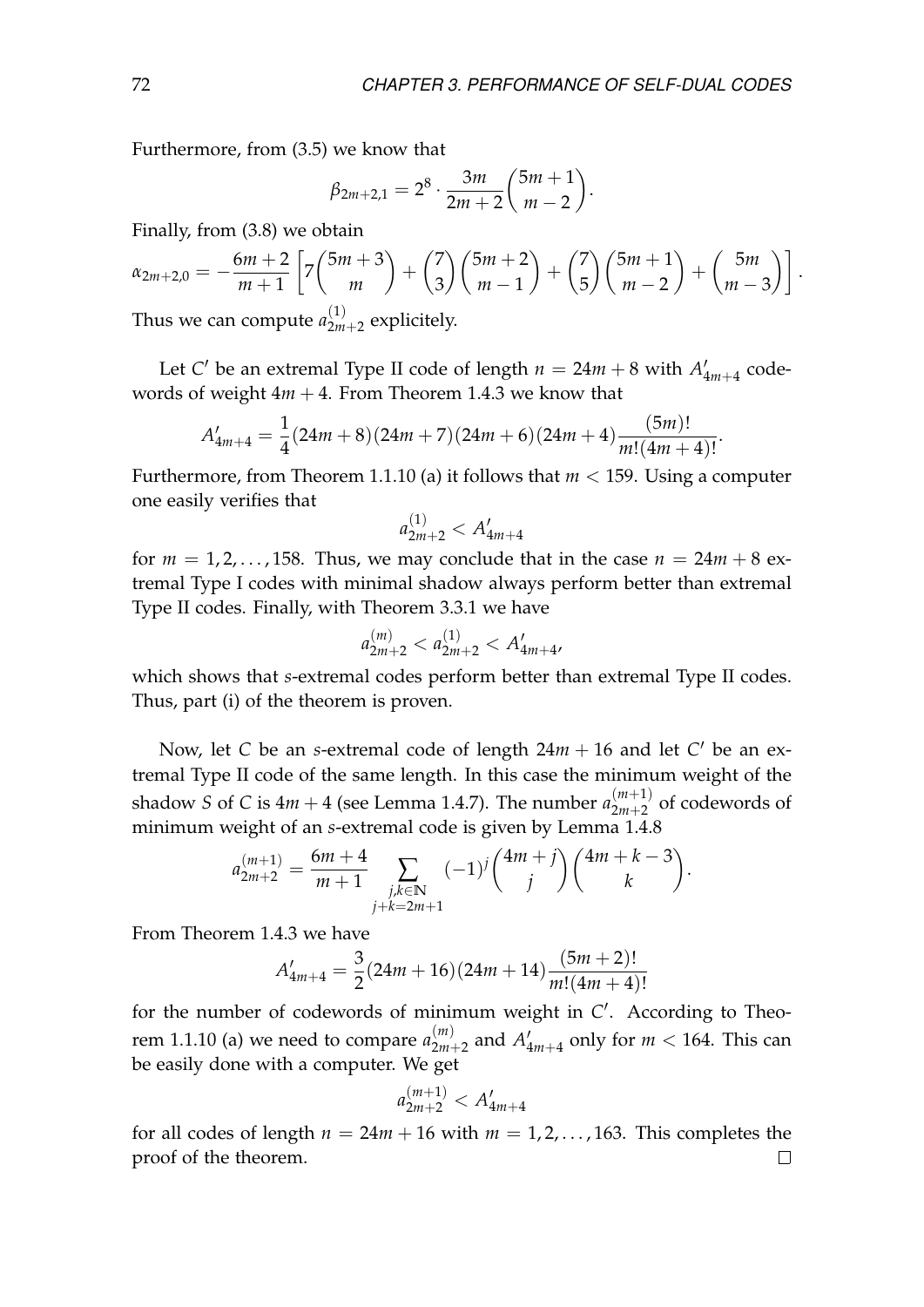# **Appendix A Code of Magma programs**

In the appendix we list the source code of Magma programs for the examples in Chapters [2](#page-32-0) and [3.](#page-66-0) We refer the reader to [\[5\]](#page-80-0) for the introduction to Magma.

We distinguish the built-in Magma functions and keywords with **bold** font in the listings. Note that we do not provide the code for all user-defined functions. Instead, we briefly explain what each of them does. We will be happy to send the full source code by e-mail at reader's first request.

In the two following programs (Listings [A.1](#page-74-0) and [A.2\)](#page-74-1) we use the user-defined functions ExtendedBinaryQRCode(p) and  $PSL2p(p)$ . The first one returns an extended quadratic residue code of length  $p + 1$ . The second generates the representation of the group  $PSL(2, p)$  that acts on an extended quadratic residue code of length  $p + 1$ .

Listing A.1: Program for Example [2.3.9](#page-41-0)

```
p := 1871;
C := ExtendedBinaryQRCode(p);
G := PSL2p(p);
_ := exists(g){p : p in G | Order(p) eq 6};
H := sub< G | g >;
S := Fix(C, H);
d := 4 \times \text{Floor} (p+1)/24 ) + 4;
WordsOfBoundedWeight( S, d-60, d-4: NumWords := 1 );
```

```
Listing A.2: Program for Example 2.3.10
```

```
p := 3823;
C := ExtendedBinaryQRCode(p);
G := PSL2p(p);
H := SylowSubgroup(G, 2);
S := Fix(C, H);
d := 4 \times \text{Floor} (p+1)/24 ) + 4;
WordsOfBoundedWeight( S, d-60, d-4: NumWords := 1 );
```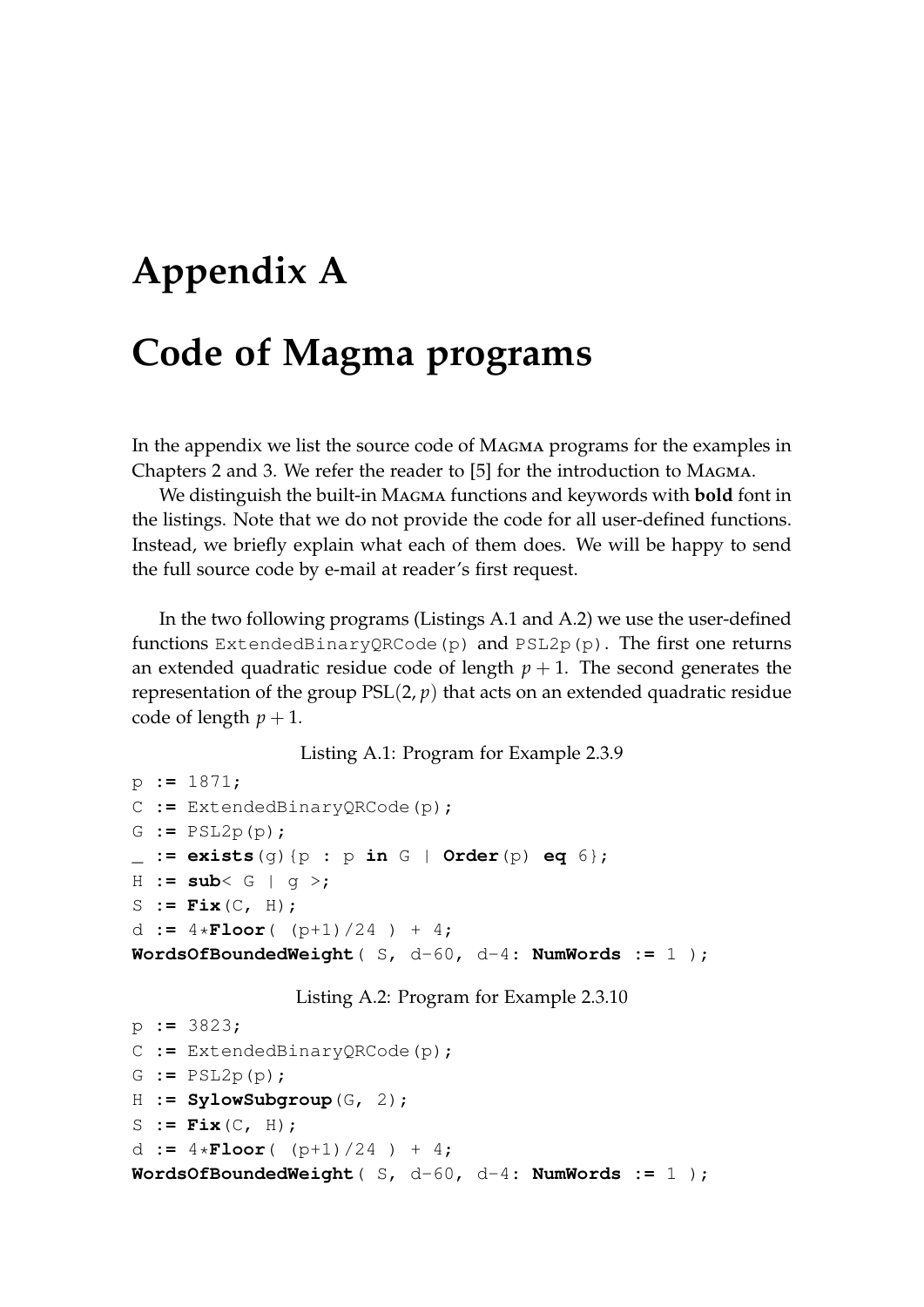In the following program the user-defined function QDCCode(p) generates the quadratic double circulant code of length  $2p + 2$ . The function PSLxC(p) generates the representation of the group  $PSL(2, p) \times \mathbb{Z}_2$  that acts on a quadratic double circulant code of length  $2p + 2$  and leaves it invariant.

#### Listing A.3: Program for Example [2.3.16](#page-43-0)

```
p := 1867;
C := QDCCode(p);
G := PSLxC(p);
H := SylowSubgroup(G,2);
S := Fix(C, H);d := 4*Floor( (2*p+2)/24 ) + 4;
WordsOfBoundedWeight( S, d-60, d-4: NumWords := 1 );
```
In the next program the following user-defined functions are used. The function Cycls (p) generates the  $k = \frac{p-1}{s(p)}$  $\frac{p-1}{s(p)}$  nonzero cyclotomic cosets modulo  $p$ . For a prime *p* and a transversal *T* the function CosetCollections(p, T) returns a collection of all sets *S* of cardinality  $\frac{k}{2}$  that satisfy condition [\(2.6\)](#page-45-0) of Lemma [2.4.7.](#page-45-1) The function KnownCyclicAut (p) is used to generate the representation of the group  $G = \langle \sigma \rangle \rtimes \langle \mu_2 \rangle$  (see Lemma [1.3.7\)](#page-24-0) that acts on an extended cyclic code of length  $p + 1$ . Finally, GeneratingIdempotent(p, S) returns the idempotent of length *p* that corresponds to a set *S* (see equation [\(2.5\)](#page-45-2) of Lemma [2.4.7\)](#page-45-1).

Listing A.4: Program for Example [2.4.16](#page-49-0)

```
p := 911;
d := 4*Floor( (p+1)/24 ) + 4;
T := [Min(c) : c in Cycles(p)]db := CosetCollections(p, T);
G := KnownCyclicAut(p);
_ := exists(g){p: p in G | Order(p) eq 13};
H := sub< G | g >;
for S in db do
  Idem := GeneratingIdempotent(p, S);
  C := LengthenCode( CyclicCode( Idem ) );
  D := Fix(C, H);
  WordsOfBoundedWeight( D, d-60, d-4: NumWords := 1 );
end for;
```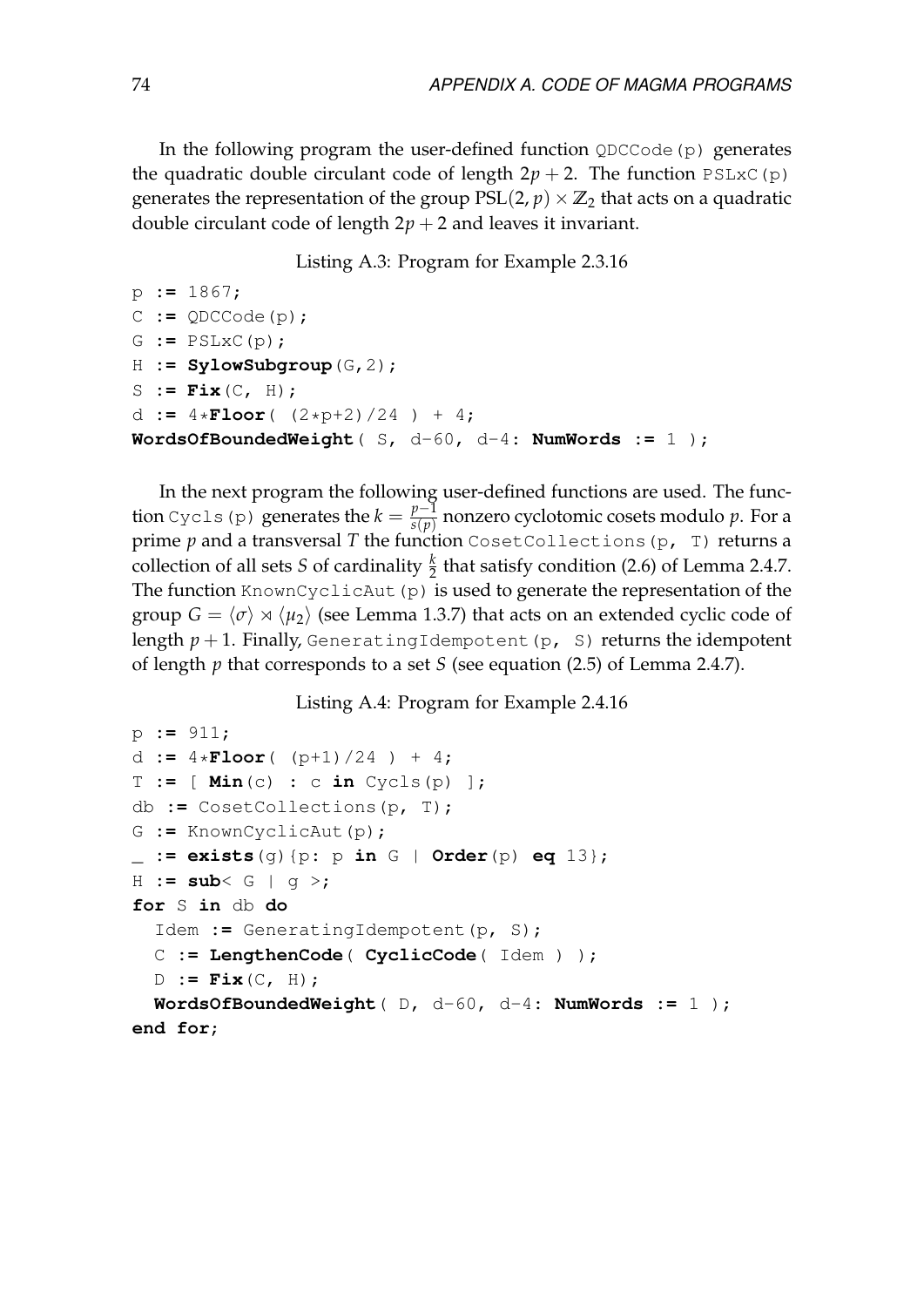The function Cycls, which is decribed above, is also used in the following program. The other user-defined function that we use is ConditionAI. It takes a set *S* (which is a union of cyclotomic cosets) as an argument and returns **true** if condition [\(2.10\)](#page-53-0) of Lemma [2.6.7](#page-53-1) holds for *S*.

```
2.6.9. Case n = 512m := 9; n := 2^m;
Cosets := [ PowerSequence(Integers())!c :
        c in Cycls(n-1) ];
ts := [ Min(c) : c in Cosets ];
seq := [ PadRight(Intseq(t,2), m) : t in ts ];
db := [ <ts[i], seq[i], &+ seq[i]> : i in [1..#ts] ];
WtHalf := [ e : e in db | e[3] eq (m-1) div 2 ];
I1 := [ e[1] : e in WtHalf |
        ConditionAI( Cosets[ Index(ts,e[1]) ] ) ];
I2 := [];
for i in [1..#I1] do
  s := I1[i];
  for j in [i+1..#I1] do
    t := I1[j];
    temp := &cat Cosets[ [Index(ts, s), Index(ts,t)] ];
    if ConditionAI(temp) then
      Append( ~I2, [s,t]);
    end if;
  end for;
end for;
I3 := [];
for pair in I2 do
  s,t := Explode(pair);
  cur := {e[2] : e in I2 | e[1] eq s}
        meet {e[2] : e in I2 | e[1] eq t};
  for r in cur do
    temp := &cat Cosets[
        [Index(ts, s), Index(ts,t), Index(ts,r)] ];
    if ConditionAI(temp) then
      Append( ~I3, [s,t,r]);
    end if;
  end for;
end for;
```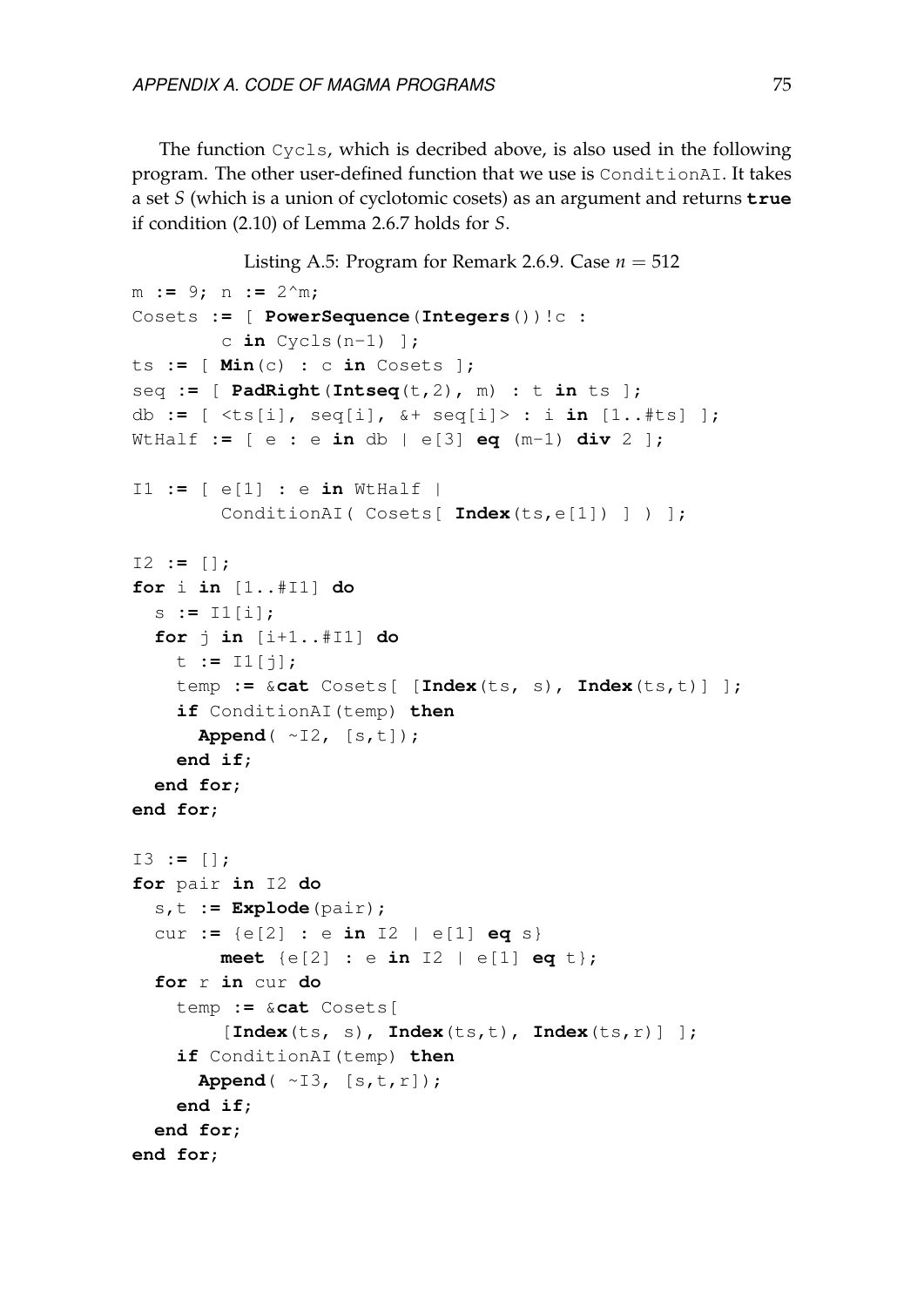The built-in function **AGL**(m, 2) that we use in the next program returns AGL(*m*, 2) as a permutation group of degree  $2^m$ . The group  $G = T \rtimes SL(3, 2^3)$ is constructed as a subgroup of AGL(9,2). To obtain the vector space  $V = \mathbb{F}_2^n$  $\frac{n}{2}$  as an  $\mathbb{F}_2$ *G*-module *W* we use the command  $W = \text{PermutationModule}(G, V)$ . We convert a module M to a subspace  $U \leq \mathbb{F}_2^n$  $\frac{n}{2}$  using the built-in function **Morphism**(M, W), which returns the embedding of *M* into *W*, and the constructor **sub** of subspaces. A subspace *U* is converted to a code *C* using the function **LinearCode**.

Listing A.6: Program for Example [2.7.4](#page-57-0)

```
m := 9; n := 2^m;
d := 4*Floor(n/24) + 4;
G0 := AGL(m, 2);
Subs := Subgroups( G0 : IsTransitive := true,
        OrderEqual := (2^m)*16482816 );
G := Subs[1]'subgroup;
V := VectorSpace(GF(2), n);
W := PermutationModule(G, V);
VS := Submodules(W);
VSK := [ m : m in VS | Dimension(m) eq n div 2];
for M in VSK do
 phi := Morphism(M, W);
 U := sub< V | [ V!phi(x) : x in Basis(M) ] >;
 C := LinearCode(U);
  if IsSelfDual(C) then
    if IsDoublyEven(C) then
      WordsOfBoundedWeight( C, d-30, d-4: NumWords := 1 );
    end if;
  end if;
end for;
```
The built-in function  $PSp(2*d, 2)$  that is uses in the following program returns the permutation representation of PSp(2 ∗ *d*, 2) of degree 4095.

Listing A.7: Program for Example [2.8.4](#page-61-0)

```
G0 := PSp(2*6, 2);
Hm := PSOMinus(2*6,2);
n := Index(G0,Hm);
G := CosetImage(G0, Hm);
V := VectorSpace(GF(2), n);
PV := PermutationModule(G, V);
[Dimension( m ) : m in Submodules(PV)];
```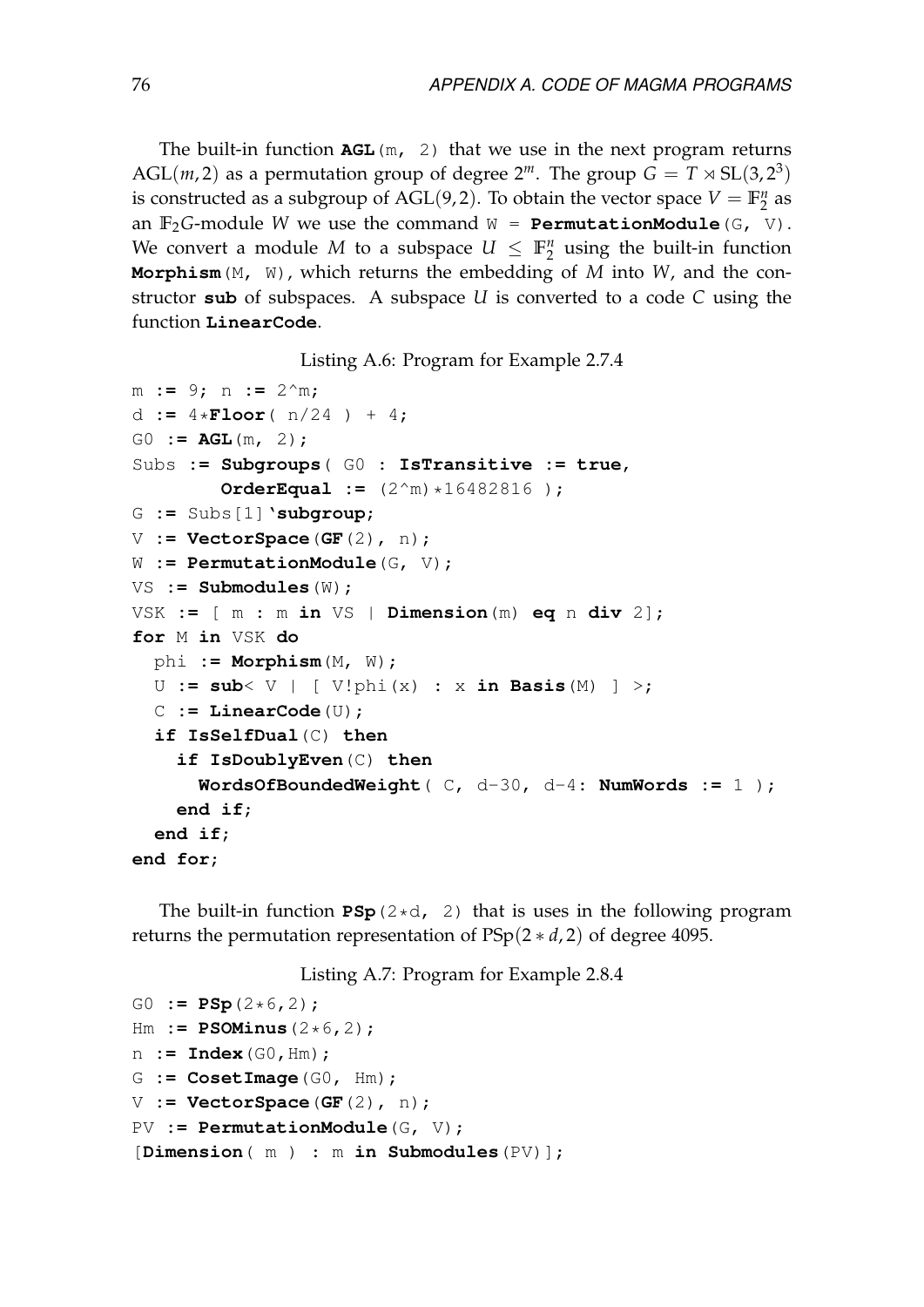In the following program we use a built-in function **PGL**(m, 2) to generate the group  $GL(m, 2) = PGL(m, 2)$  as a permutation group of degree  $2^m - 1$ .

```
Listing A.8: Program for Example 2.9.2
```

```
m := 6; n := 2^m;
K := GF(3);
Subs := Subgroups( PGL(m,2) : IsTransitive := true);
TTGroups := [];
for H in Subs do
  ord := H'order;
  ASubs := Subgroups( AGL(m,2) : IsTransitive := true,
        OrderEqual := (2^m)*ord;for i in [1..#ASubs] do
    A := ASubs[i];
    if IsTransitive(A'subgroup, 2) then
      Append(~TTGroups, A'subgroup);
    end if;
  end for;
end for;
for G in TTGroups do
 V := VectorSpace(K,n);
  PV := PermutationModule(G, V);
 VS := Submodules(PV);
  [ m : m in VS | Dimension(m) eq n div 2];
end for;
```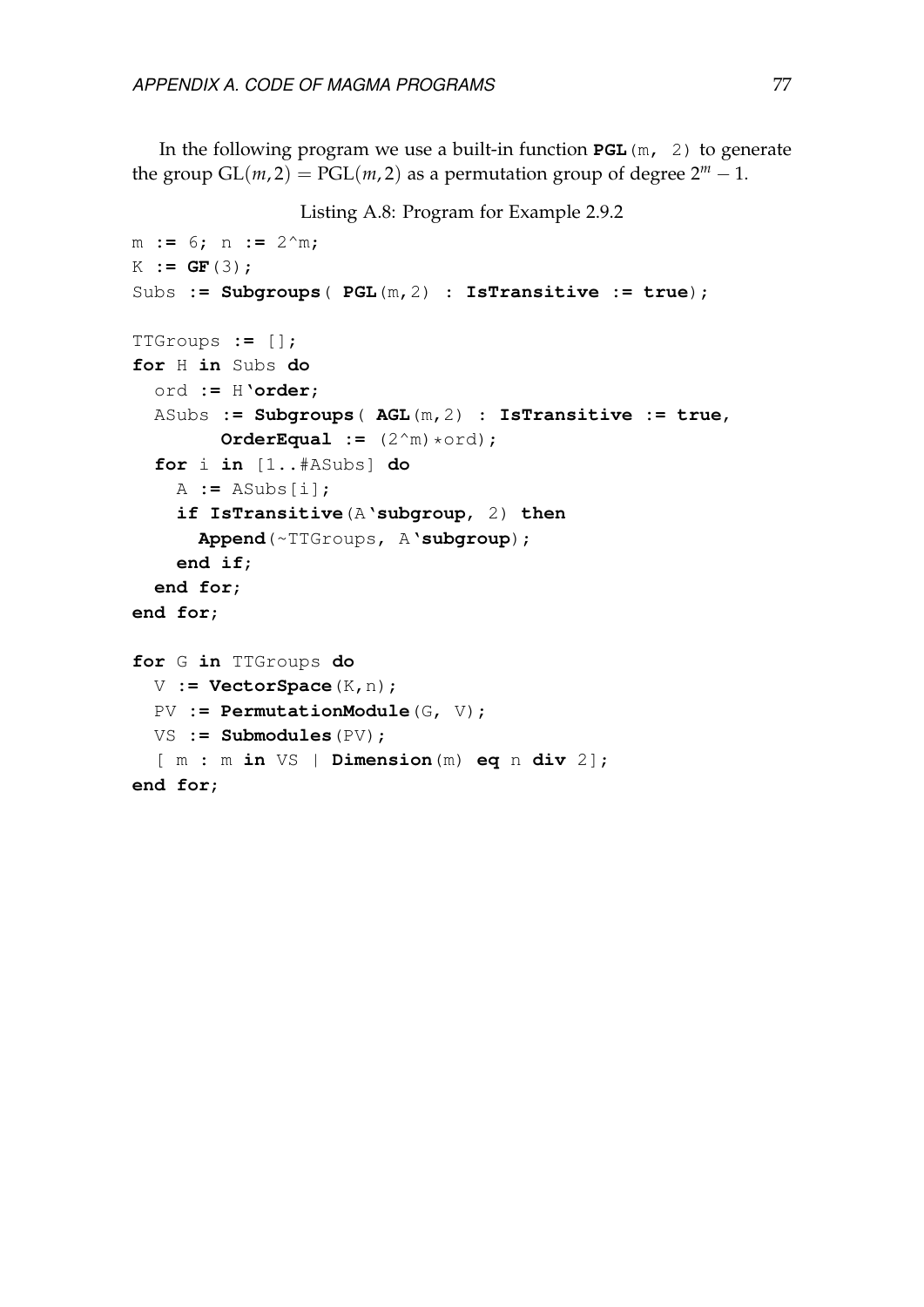In the next program we construct the permutation representation of the group  $G = M_{22}$  of degree 22 using the constructor **PermutationGroup**. The generators for the representation are taken from the Atlas of Finite Group Representations [\[79\]](#page-85-0).

#### Listing A.9: Program for Example [2.10.2](#page-64-0)

```
G := PermutationGroup< 22 |
[13,8,16,12,5,22,17,2,10,9,14,4,1,11,15,3,7,18,19,20,21,6],
[22,18,21,13,12,11,15,14,9,8,7,5,2,20,6,16,19,4,17,10,1,3]
>;
n := 22;
K := GF(4);
V := VectorSpace(K,n);
PV := PermutationModule(G, V);
VS := Submodules(PV);
Mods := [ M : M in VS | Dimension(M) eq (n div 2) ];
Codes := [];
for M in Mods do;
  phi := Morphism(M, PV);
  U := sub< V | [ V!phi(x) : x in Basis(M)] >;
  C := LinearCode(U);
  if IsHermitianOrthogonal(C) then
    if IsEven(C) then
      Append(~Codes, C);
    end if;
  end if;
end for;
Extremal := [];
for C in Codes do
  d := MinimumDistance(C);
  if d eq (2 \star \textbf{Floor} (n \textbf{div } 6) + 2) then
    Append(~Extremal, C);
  end if;
end for;
IsEquivalent(Extremal[1], Extremal[2]);
```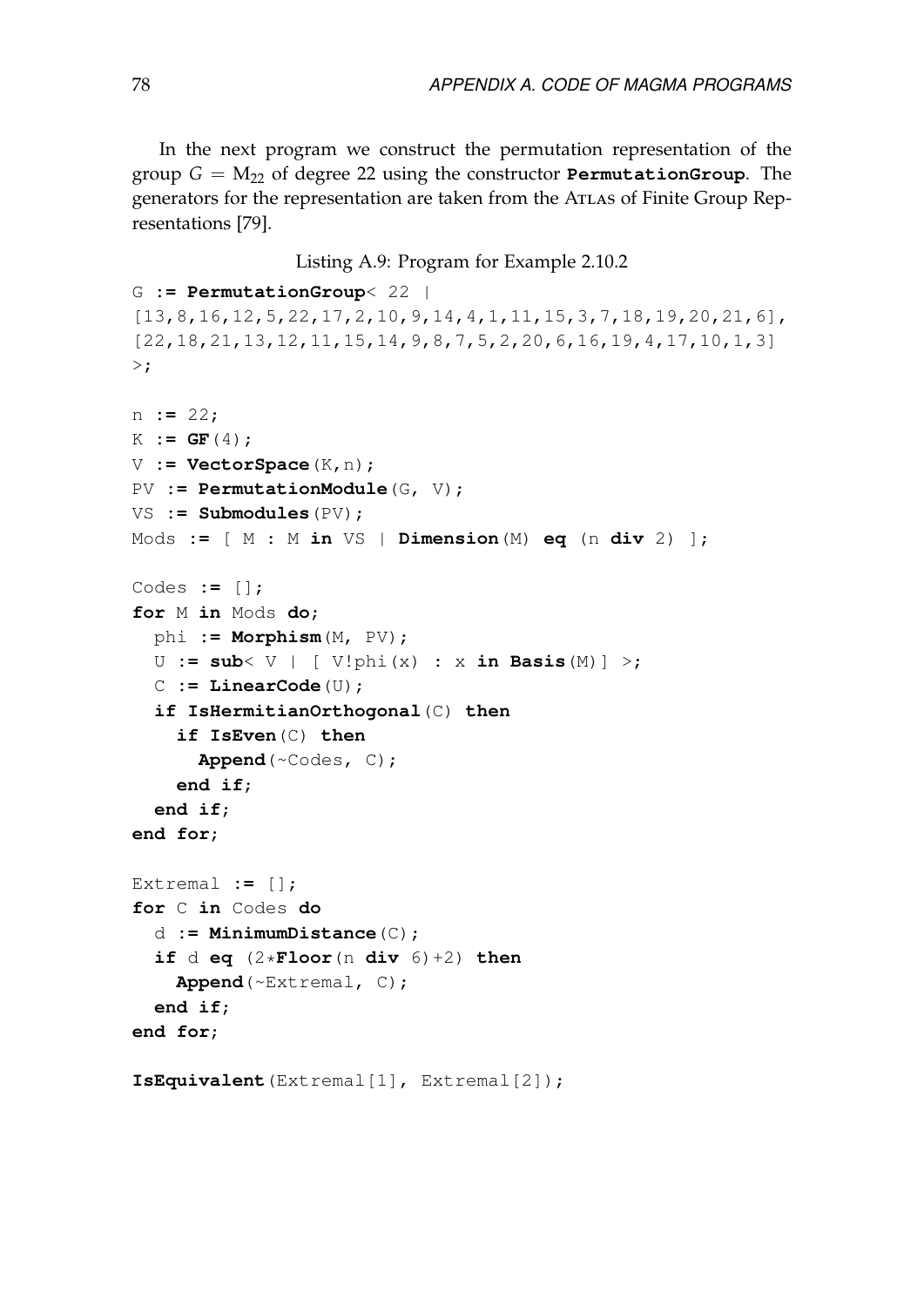## **Bibliography**

- [1] E. F. Assmus, Jr. and H. F. Mattson, Jr. New 5-designs. *J. Combinatorial Theory*, 6:122–151, 1969.
- [2] E. F. Assmus, Jr. and H. F. Mattson, Jr. On weights in quadratic-residue codes. *Discrete Math.*, 3:1–20, 1972.
- [3] C. Bachoc and P. Gaborit. Designs and self-dual codes with long shadows. *J. Combin. Theory Ser. A*, 105(1):15–34, 2004.
- [4] M. Borello. The automorphism group of an extremal [72, 36, 16] code does not contain elements of order 6. Preprint available at http://arxiv.org/abs/1203.3321v1.
- <span id="page-80-0"></span>[5] W. Bosma, J. Cannon, and C. Playoust. The Magma algebra system. I. The user language. *J. Symbolic Comput.*, 24(3-4):235–265, 1997. Computational algebra and number theory (London, 1993).
- [6] S. Bouyuklieva. On the automorphisms of order 2 with fixed points for the extremal self-dual codes of length 24*m*. *Des. Codes Cryptogr.*, 25(1):5–13, 2002.
- [7] S. Bouyuklieva. On the automorphism group of a doubly-even (72, 36, 16) code. *IEEE Trans. Inform. Theory*, 50(3):544–547, 2004.
- [8] S. Bouyuklieva. Some optimal self-orthogonal and self-dual codes. *Discrete Math.*, 287(1-3):1–10, 2004.
- [9] S. Bouyuklieva, A. Malevich, and W. Willems. Automorphisms of extremal self-dual codes. *IEEE Trans. Inform. Theory*, 56(5):2091–2096, 2010.
- [10] S. Bouyuklieva, A. Malevich, and W. Willems. On the performance of binary extremal self-dual codes. *Adv. Math. Commun.*, 5(2):267–274, 2011.
- [11] S. Bouyuklieva, E. A. O'Brien, and W. Willems. The automorphism group of a binary self-dual doubly even [72, 36, 16] code is solvable. *IEEE Trans. Inform. Theory*, 52(9):4244–4248, 2006.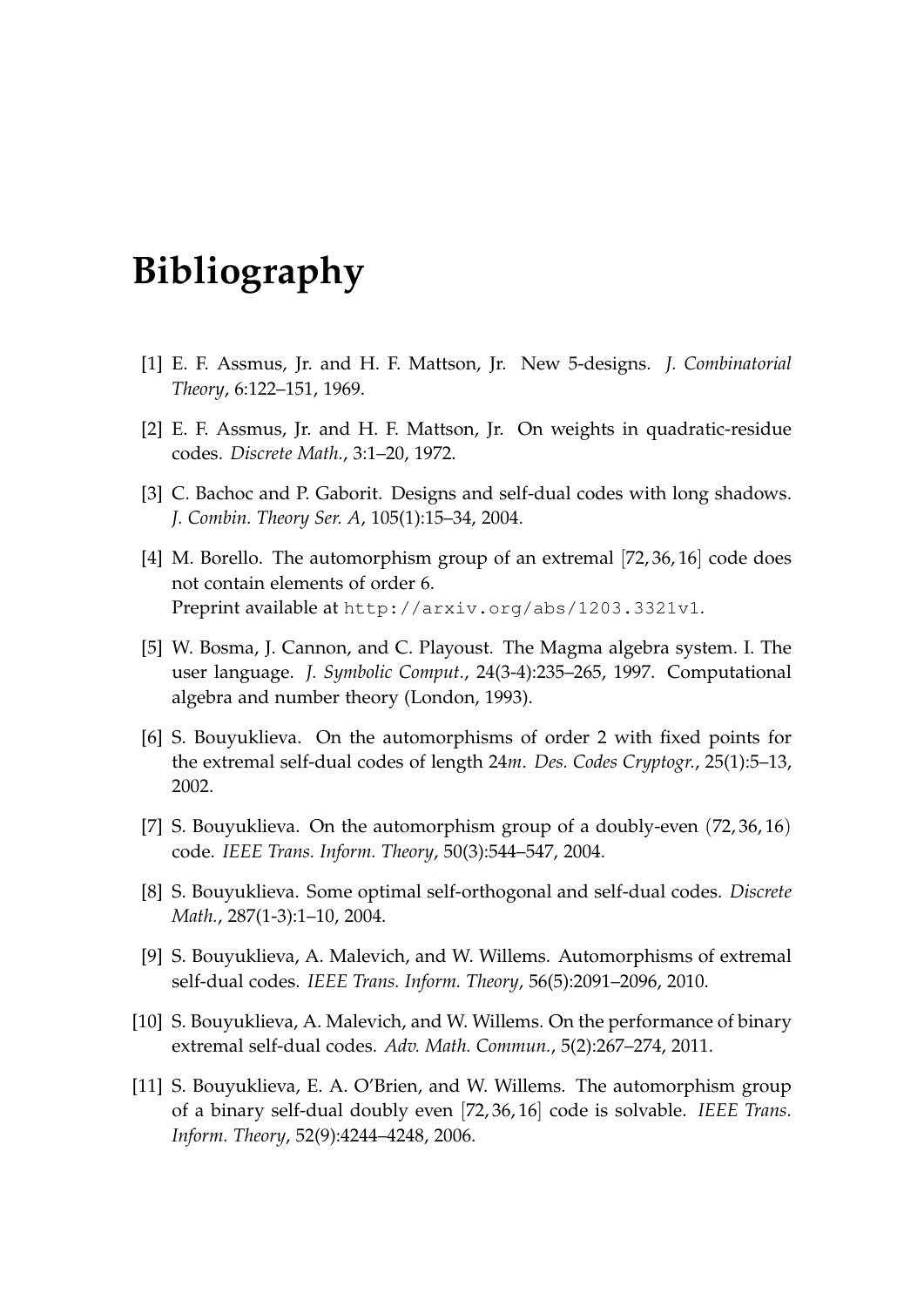- [12] S. Bouyuklieva and W. Willems. Singly-even self-dual codes with minimal shadow. Preprint available at http://arxiv.org/abs/1106.5936v2.
- [13] S. Bouyuklieva and V. Yorgov. Singly-even self-dual codes of length 40. *Des. Codes Cryptogr.*, 9(2):131–141, 1996.
- [14] F. C. Bussemaker and V. D. Tonchev. Extremal doubly-even codes of length 40 derived from Hadamard matrices of order 20. *Discrete Math.*, 82(3):317– 321, 1990.
- [15] P. J. Cameron. Finite permutation groups and finite simple groups. *Bull. London Math. Soc.*, 13(1):1–22, 1981.
- [16] P. Camion. Codes quadratiques abéliens et plans inversifs miquéliens. *C. R. Acad. Sci. Paris Sér. A-B*, 284(21):A1401–A1404, 1977.
- [17] P. Charpin and F. Levy-dit-Vehel. On self-dual affine-invariant codes. *J. Combin. Theory Ser. A*, 67(2):223–244, 1994.
- [18] Y. Cheng and N. J. A. Sloane. Codes from symmetry groups, and a [32, 17, 8] code. *SIAM J. Discrete Math.*, 2(1):28–37, 1989.
- [19] J. H. Conway and V. Pless. On primes dividing the group order of a doublyeven (72, 36, 16) code and the group order of a quaternary (24, 12, 10) code. *Discrete Math.*, 38(2-3):143–156, 1982.
- [20] J. H. Conway and N. J. A. Sloane. A new upper bound on the minimal distance of self-dual codes. *IEEE Trans. Inform. Theory*, 36(6):1319–1333, 1990.
- [21] J. de la Cruz. *Über die Automorphismengruppe extremaler Codes der Längen* 96 *und* 120. PhD thesis, Otto-von-Guericke University Magdeburg.
- [22] J. D. Dixon and B. Mortimer. *Permutation groups*, volume 163 of *Graduate Texts in Mathematics*. Springer-Verlag, New York, 1996.
- [23] R. Dontcheva. On the doubly-even self-dual codes of length 96. *IEEE Trans. Inform. Theory*, 48(2):557–561, 2002.
- [24] R. Dontcheva and M. Harada. Extremal doubly-even [80,40,16] codes with an automorphism of order 19. *Finite Fields Appl.*, 9(2):157–167, 2003.
- [25] R. Dontcheva and M. Harada. Some extremal self-dual codes with an automorphism of order 7. *Appl. Algebra Engrg. Comm. Comput.*, 14(2):75–79, 2003.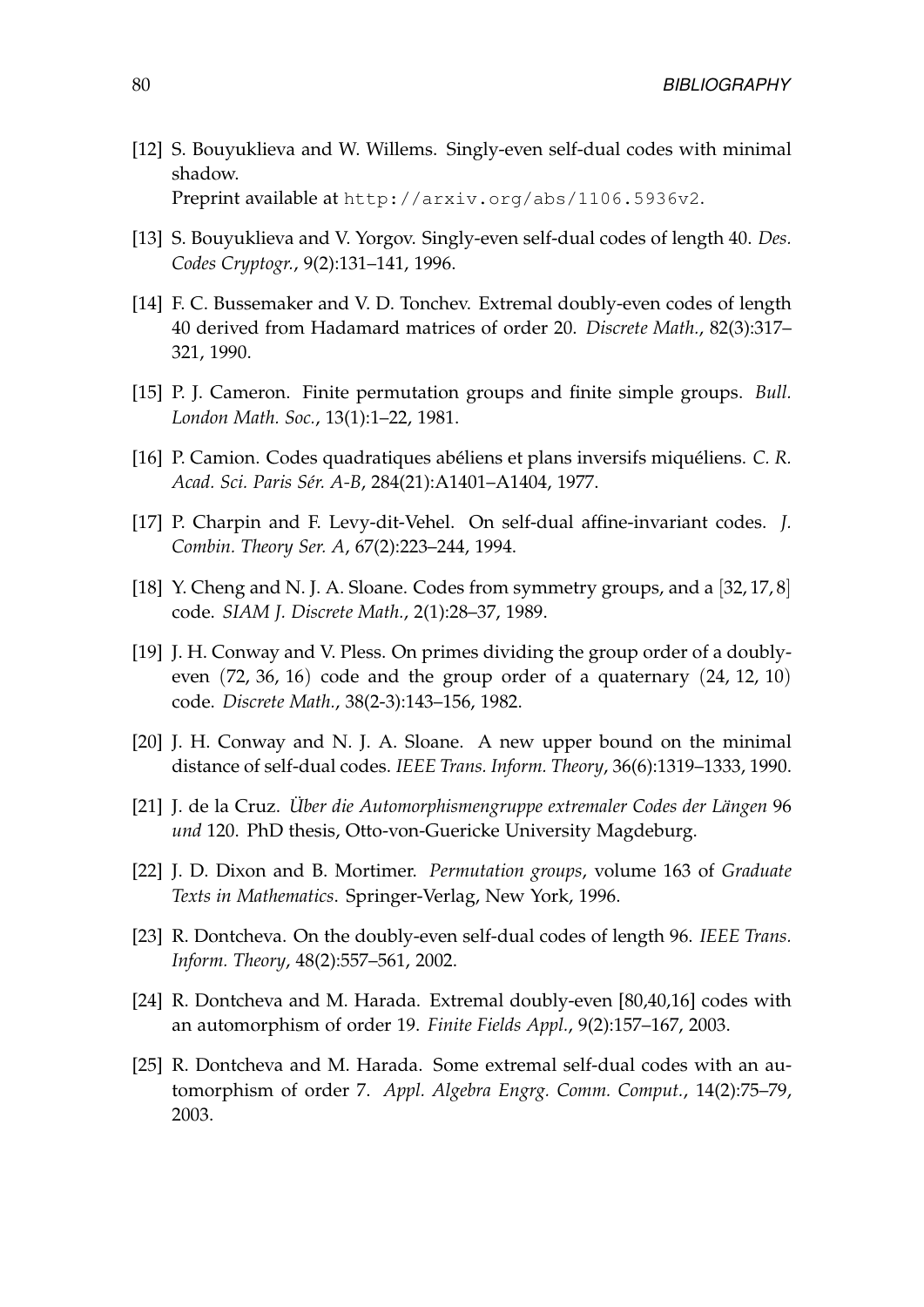- [26] R. A. Dontcheva, A. J. van Zanten, and S. M. Dodunekov. Binary self-dual codes with automorphisms of composite order. *IEEE Trans. Inform. Theory*, 50(2):311–318, 2004.
- [27] I. Duursma. Extremal weight enumerators and ultraspherical polynomials. *Discrete Math.*, 268(1-3):103–127, 2003.
- [28] A. Faldum, J. Lafuente, G. Ochoa, and W. Willems. Error probabilities for bounded distance decoding. *Des. Codes Cryptogr.*, 40(2):237–252, 2006.
- [29] T. Feulner and G. Nebe. The automorphism group of a self-dual binary [72, 36, 16] code does not contain  $Z_7$ ,  $Z_3 \times Z_3$ , or  $D_{10}$ . Preprint available at http://arxiv.org/abs/1110.6012.
- [30] A. M. Gleason. Weight polynomials of self-dual codes and the MacWilliams identities. In *Actes du Congrès International des Mathématiciens (Nice, 1970), Tome 3*, pages 211–215. Gauthier-Villars, Paris, 1971.
- [31] M. J. E. Golay. Notes on digital coding. In *Proceedings of the I.R.E., volume 37*, page 657. 1949.
- [32] T. A. Gulliver and M. Harada. Classification of extremal double circulant self-dual codes of lengths 64 to 72. *Des. Codes Cryptogr.*, 13(3):257–269, 1998.
- [33] T. A. Gulliver and M. Harada. Classification of extremal double circulant self-dual codes of lengths 74–88. *Discrete Math.*, 306(17):2064–2072, 2006.
- [34] R. W. Hamming. Error detecting and error correcting codes. *Bell System Tech. J.*, 29:147–160, 1950.
- [35] M. Harada. An extremal doubly even self-dual code of length 112. *Electron. J. Combin.*, 15(1):Note 33, 5, 2008.
- [36] M. Harada, T. A. Gulliver, and H. Kaneta. Classification of extremal doublecirculant self-dual codes of length up to 62. *Discrete Math.*, 188(1-3):127–136, 1998.
- [37] S. K. Houghten, C. W. H. Lam, L. H. Thiel, and J. A. Parker. The extended quadratic residue code is the only (48, 24, 12) self-dual doubly-even code. *IEEE Trans. Inform. Theory*, 49(1):53–59, 2003.
- [38] W. C. Huffman. The automorphism groups of the generalized quadratic residue codes. *IEEE Trans. Inform. Theory*, 41(2):378–386, 1995.
- [39] W. C. Huffman. On the classification and enumeration of self-dual codes. *Finite Fields Appl.*, 11(3):451–490, 2005.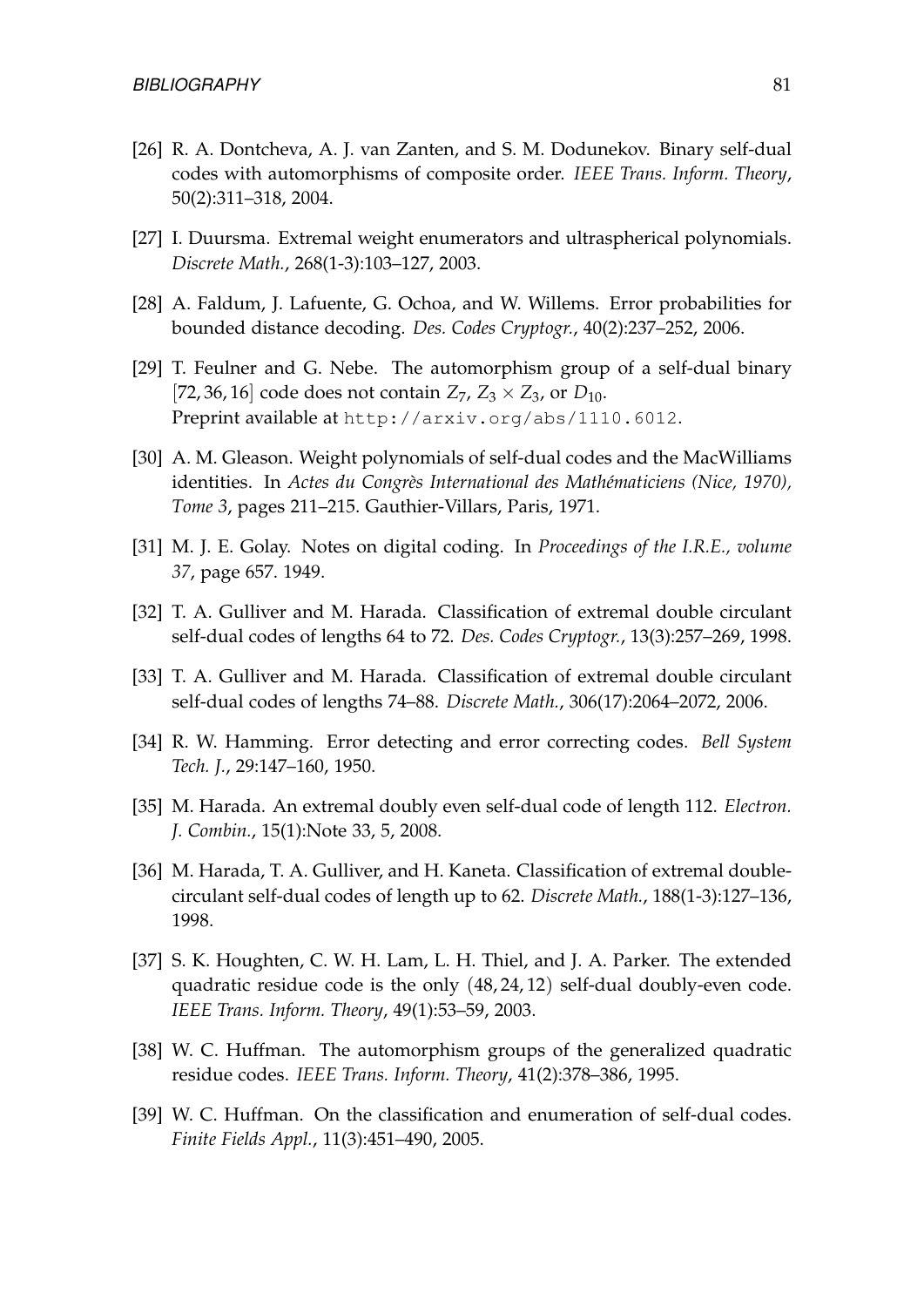- [40] W. C. Huffman, V. Job, and V. Pless. Multipliers and generalized multipliers of cyclic objects and cyclic codes. *J. Combin. Theory Ser. A*, 62(2):183–215, 1993.
- [41] W. C. Huffman and V. Pless. *Fundamentals of error-correcting codes*. Cambridge University Press, Cambridge, 2003.
- [42] W. C. Huffman and V. Y. Yorgov. A [72, 36, 16] doubly even code does not have an automorphism of order 11. *IEEE Trans. Inform. Theory*, 33(5):749– 752, 1987.
- [43] B. Huppert. *Endliche Gruppen. I*. Die Grundlehren der Mathematischen Wissenschaften, Band 134. Springer-Verlag, Berlin, 1967.
- [44] B. Huppert and N. Blackburn. *Finite groups. III*, volume 243 of *Grundlehren der Mathematischen Wissenschaften [Fundamental Principles of Mathematical Sciences]*. Springer-Verlag, Berlin, 1982.
- [45] V. I. Iorgov. Binary self-dual codes with automorphisms of odd order. *Problemy Peredachi Informatsii*, 19(4):11–24, 1983.
- [46] V. I. Iorgov and R. Ruseva. Two extremal codes of length 42 and 44. *Problemy Peredachi Informatsii*, 29(4):99–103, 1993.
- [47] I. M. Isaacs. *Finite group theory*, volume 92 of *Graduate Studies in Mathematics*. American Mathematical Society, Providence, RI, 2008.
- [48] N. Ito. A characterization of quadratic residue codes. *Math. J. Okayama Univ.*, 28:1–5 (1987), 1986.
- [49] M. Karlin and F. J. MacWilliams. On finding low weight vectors in quadratic residue codes for *p* = 8*m* − 1. *SIAM J. Appl. Math.*, 25:95–104, 1973.
- [50] T. Kasami, S. Lin, and W. W. Peterson. Some results on cyclic codes which are invariant under the affine group and their applications. *Information and Control*, 11:475–496, 1967.
- [51] W. Knapp and P. Schmid. Codes with prescribed permutation group. *J. Algebra*, 67(2):415–435, 1980.
- [52] J. S. Leon. A probabilistic algorithm for computing minimum weights of large error-correcting codes. *IEEE Trans. Inform. Theory*, 34(5, part 2):1354– 1359, 1988. Coding techniques and coding theory.
- [53] J. S. Leon, J. M. Masley, and V. Pless. Duadic codes. *IEEE Trans. Inform. Theory*, 30(5):709–714, 1984.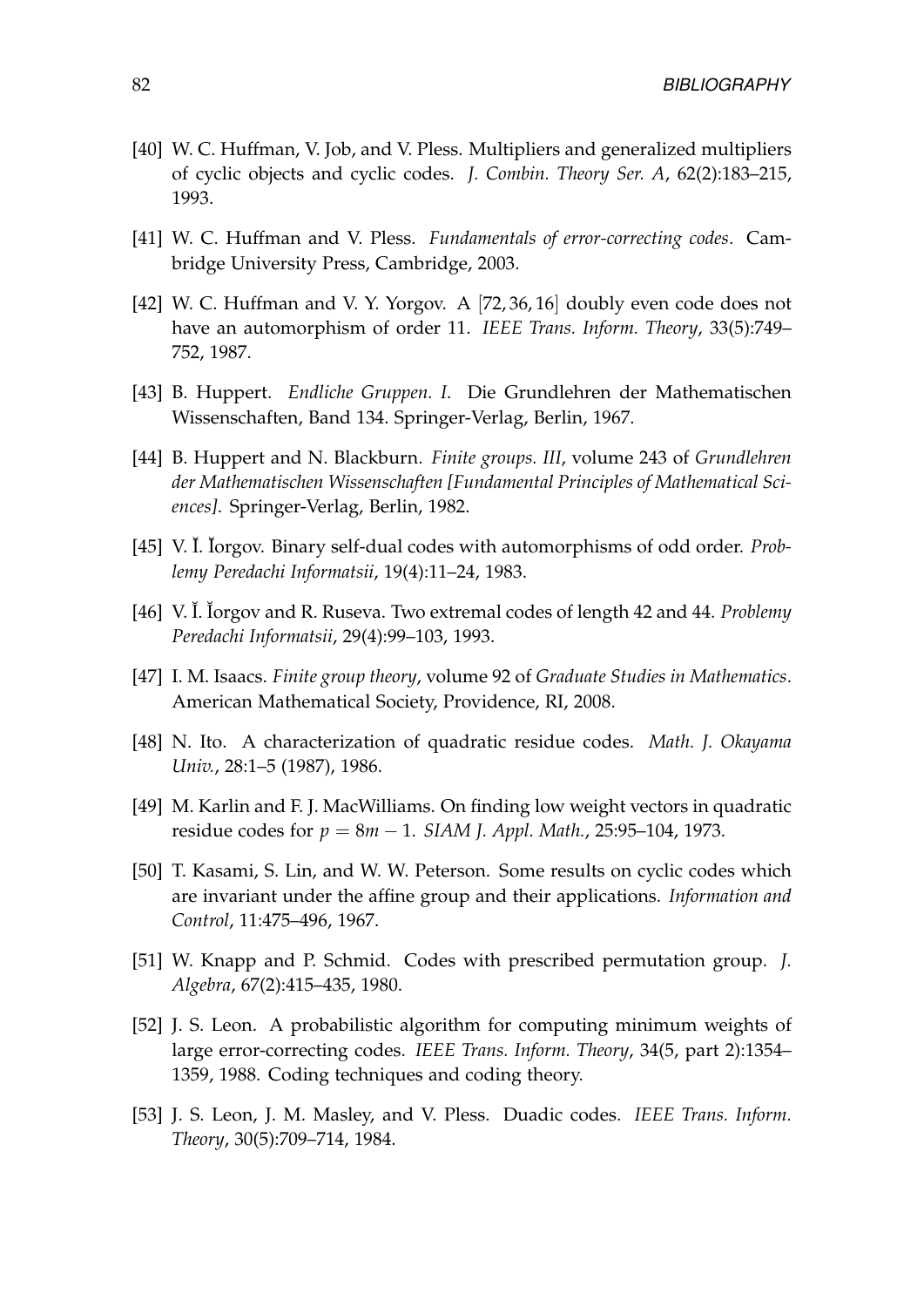- [54] M. W. Liebeck. On the orders of maximal subgroups of the finite classical groups. *Proc. London Math. Soc. (3)*, 50(3):426–446, 1985.
- [55] F. J. MacWilliams, C. L. Mallows, and N. J. A. Sloane. Generalizations of Gleason's theorem on weight enumerators of self-dual codes. *IEEE Trans. Information Theory*, IT-18:794–805, 1972.
- [56] F. J. MacWilliams, A. M. Odlyzko, N. J. A. Sloane, and H. N. Ward. Self-dual codes over GF(4). *J. Combin. Theory Ser. A*, 25(3):288–318, 1978.
- [57] F. J. MacWilliams and N. J. A. Sloane. *The theory of error-correcting codes. II*. North-Holland Publishing Co., Amsterdam, 1977. North-Holland Mathematical Library, Vol. 16.
- [58] A. Malevich and W. Willems. On the classification of the extremal self-dual codes over small fields with 2-transitive automorphism groups. *Designs, Codes and Cryptography*. Available online at http://dx.doi.org/10.1007/s10623-012-9655-9.
- [59] C. L. Mallows and N. J. A. Sloane. An upper bound for self-dual codes. *Information and Control*, 22:188–200, 1973.
- [60] C. Martínez-Pérez and W. Willems. Self-dual extended cyclic codes. *Appl. Algebra Engrg. Comm. Comput.*, 17(1):1–16, 2006.
- [61] J. Mykkeltveit, C. Lam, and R. J. McEliece. On the weight enumerators of quadratic residue codes. *JPL Technical Report 32-1526*, XII:161–166, 1972.
- [62] G. Nebe. An extremal [72, 36, 16] binary code has no automorphism group containing  $Z_2 \times Z_4$ ,  $Q_8$ , or  $Z_{10}$ . Preprint available at http://arxiv.org/abs/1109.1680.
- [63] E. A. O'Brien and W. Willems. On the automorphism group of a binary selfdual doubly even [72, 36, 16] code. *IEEE Trans. Inform. Theory*, 57(7):4445– 4451, 2011.
- [64] P. P. Pálfy. Isomorphism problem for relational structures with a cyclic automorphism. *European J. Combin.*, 8(1):35–43, 1987.
- [65] V. Pless. On the uniqueness of the Golay codes. *J. Combinatorial Theory*, 5:215–228, 1968.
- [66] V. Pless. 23 does not divide the order of the group of a (72, 36, 16) doubly even code. *IEEE Trans. Inform. Theory*, 28(1):113–117, 1982.
- [67] V. Pless, J. M. Masley, and J. S. Leon. On weights in duadic codes. *J. Combin. Theory Ser. A*, 44(1):6–21, 1987.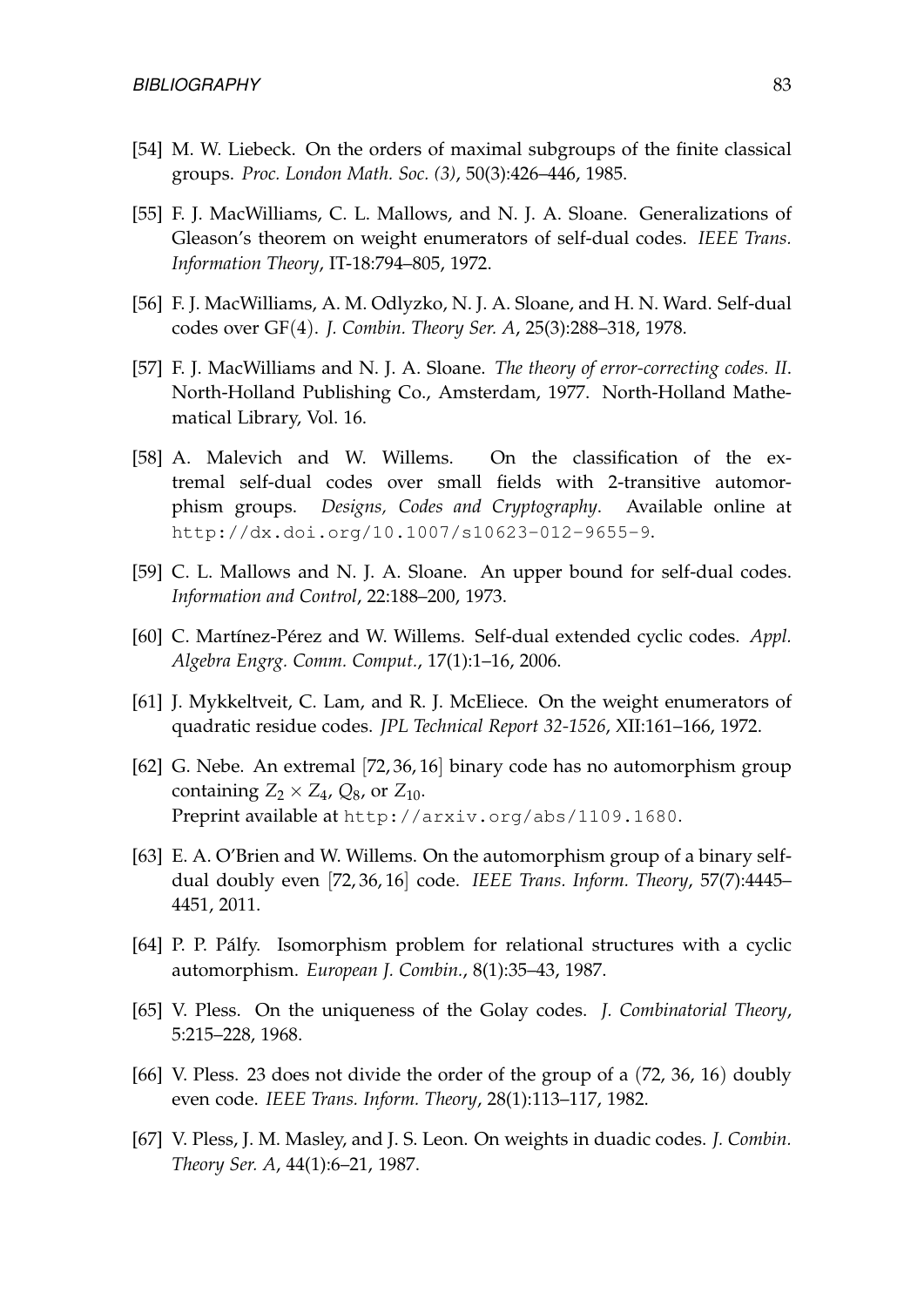- [68] V. Pless and J. G. Thompson. 17 does not divide the order of the group of a (72, 36, 16) doubly even code. *IEEE Trans. Inform. Theory*, 28(3):537–541, 1982.
- [69] V. S. Pless, W. C. Huffman, and R. A. Brualdi, editors. *Handbook of coding theory. Vol. I, II*. North-Holland, Amsterdam, 1998.
- [70] E. M. Rains. Shadow bounds for self-dual codes. *IEEE Trans. Inform. Theory*, 44(1):134–139, 1998.
- [71] E. M. Rains. New asymptotic bounds for self-dual codes and lattices. *IEEE Trans. Inform. Theory*, 49(5):1261–1274, 2003.
- [72] E. M. Rains and N. J. A. Sloane. Self-dual codes. In *Handbook of coding theory, Vol. I, II*, pages 177–294. North-Holland, Amsterdam, 1998.
- [73] N. J. A. Sloane. Is there a  $(72, 36)$   $d = 16$  self-dual code? *IEEE Trans. Information Theory*, IT-19(2):251, 1973.
- [74] J. H. van Lint and F. J. MacWilliams. Generalized quadratic residue codes. *IEEE Trans. Inform. Theory*, 24(6):730–737, 1978.
- [75] H. N. Ward. Quadratic residue codes and symplectic groups. *J. Algebra*, 29:150–171, 1974.
- [76] H. N. Ward. A restriction on the weight enumerator of a self-dual code. *J. Combinatorial Theory Ser. A*, 21(2):253–255, 1976.
- [77] H. N. Ward. Quadratic residue codes and divisibility. In *Handbook of coding theory, Vol. I, II*, pages 827–870. North-Holland, Amsterdam, 1998.
- [78] W. Willems. A note on self-dual group codes. *IEEE Trans. Inform. Theory*, 48(12):3107–3109, 2002.
- <span id="page-85-0"></span>[79] R. Wilson, P. Walsh, J. Tripp, and I. Suleiman. Atlas of finite group representations. Available at http://brauer.maths.qmul.ac.uk/Atlas/v3/.
- [80] N. Yankov. A putative doubly even [72,36,16] code does not have an automorphism of order 9. *IEEE Trans. Inform. Theory*, 58(1):159 –163, jan. 2012.
- [81] V. Y. Yorgov. Doubly-even extremal codes of length 64. *Problemy Peredachi Informatsii*, 22(4):35–42, 1986.
- [82] V. Y. Yorgov. A method for constructing inequivalent self-dual codes with applications to length 56. *IEEE Trans. Inform. Theory*, 33(1):77–82, 1987.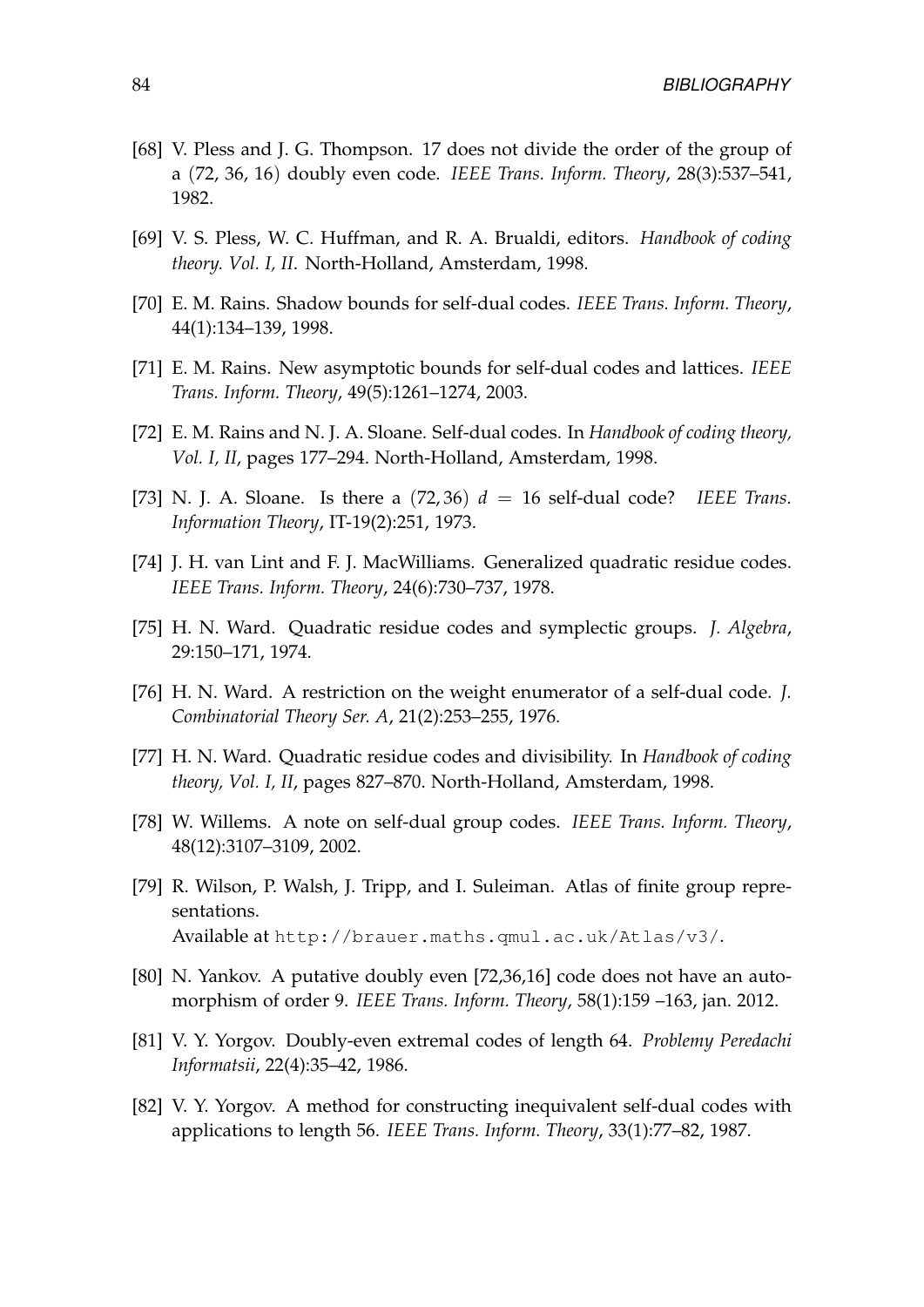- [83] V. Y. Yorgov. On the minimal weight of some singly-even codes. *IEEE Trans. Inform. Theory*, 45(7):2539–2541, 1999.
- [84] R. A. Yorgova. On binary self-dual codes with automorphisms. *IEEE Trans. Inform. Theory*, 54(7):3345–3351, 2008.
- [85] S. Zhang. On the nonexistence of extremal self-dual codes. *Discrete Appl. Math.*, 91(1-3):277–286, 1999.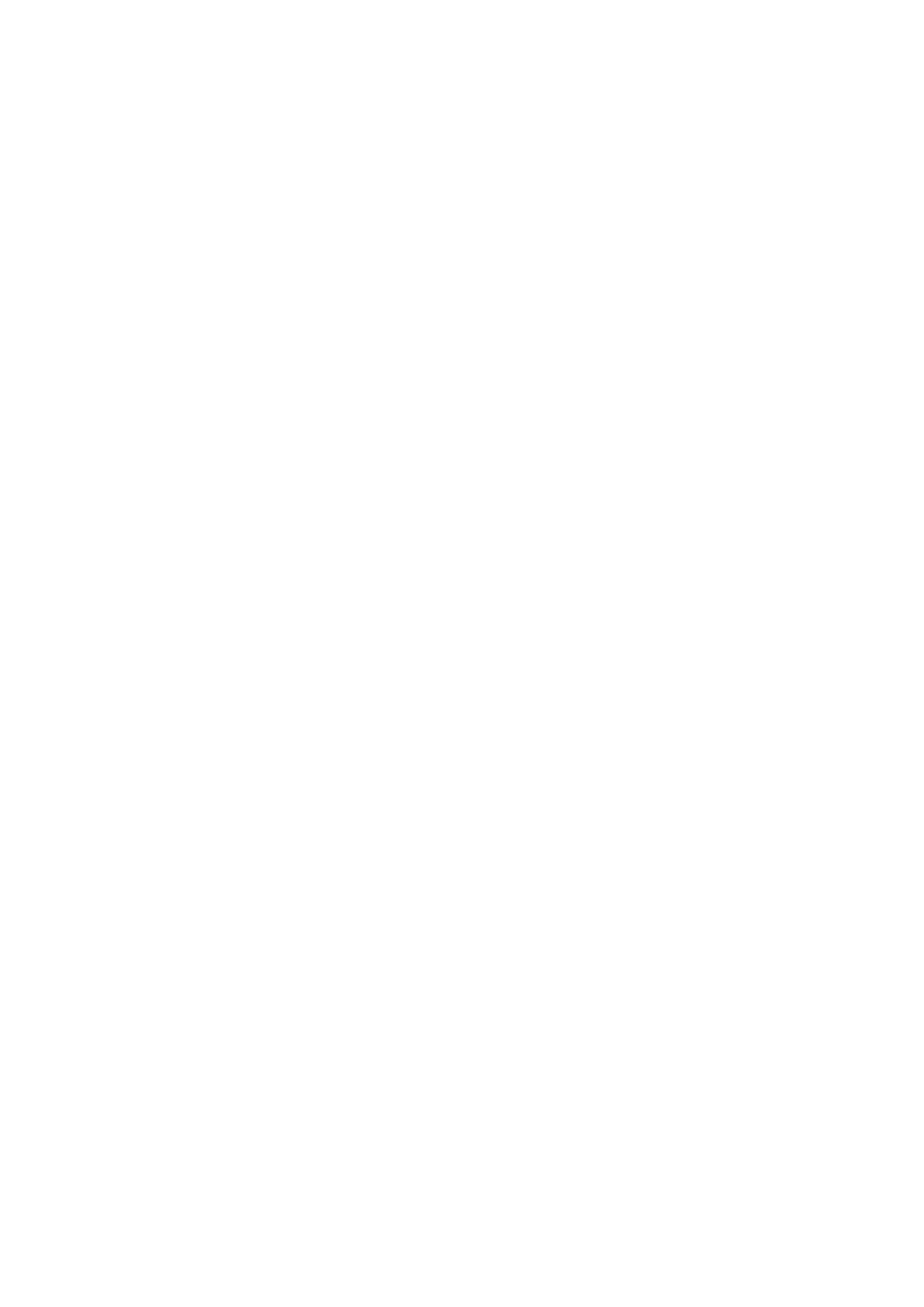### **Index**

affine-invariant code, [51](#page-52-0) all-one vector  $\mathbf{1} \in \mathbb{F}^n$ , [14](#page-15-0) automorphism, [18](#page-19-0) group, [18](#page-19-0) type of, [35](#page-36-0) Yorgov's theorem, [36](#page-37-0) bounded distance decoding, [66](#page-67-0) ciculant matrix, [34](#page-35-0) code, [13](#page-14-0) augmented, [14](#page-15-0) dual, [15](#page-16-0) equivalent, [18](#page-19-0) even-like, [14](#page-15-0) extended, [14](#page-15-0) lengthened, [14](#page-15-0) odd-like, [14](#page-15-0) punctured, [14](#page-15-0) self-orthogonal, [15](#page-16-0) shortened, [14](#page-15-0) codeword, [13](#page-14-0) even-like, [14](#page-15-0) cyclic code, [21](#page-22-0) generator polynomial, [21](#page-22-0) automorphism group, [23](#page-24-1) defining set, [22](#page-23-0) idempotent, [22](#page-23-0) nonzeros, [22](#page-23-0) with self-dual extension, [24,](#page-25-0) [35](#page-36-0) zeros, [22](#page-23-0) cyclotomic coset, [21](#page-22-0) *t*-design, [16](#page-17-0) divisible code, [15](#page-16-0) divisor, [15](#page-16-0) Gleason–Pierce theorem, [15](#page-16-0)

Gleason–Pierce–Ward theorem, [16](#page-17-0) double circulant code bordered, [34](#page-35-0) quadratic, [34,](#page-35-0) [41](#page-42-0) duadic code, [23](#page-24-1) defining set of, [23](#page-24-1) even-like, [23](#page-24-1) idempotent of, [24](#page-25-0) odd-like, [23](#page-24-1) splitting for, [24](#page-25-0) with self-dual extension, [24](#page-25-0) elementary abelian group, [19](#page-20-0) Frobenius automorphism, [15](#page-16-0) global conjugation, [15](#page-16-0) lexicographical ordering, [66](#page-67-0) monomial transformation, [18](#page-19-0) multiplier *µa*, [22](#page-23-0) orbit, [18](#page-19-0) performance of codes, [67](#page-68-0) quadratic residue, [25](#page-26-1) quadratic residue code, [25,](#page-26-1) [38](#page-39-0) generalized, [40–](#page-41-2)[41](#page-42-0) scalar product Hermitian, [14](#page-15-0) standard (Euclidean), [14](#page-15-0) self-dual code, [15](#page-16-0) extremal, [16](#page-17-0) bounds on length, [17–](#page-18-1)[18](#page-19-0) of Type I-IV, [16](#page-17-0) shadow, [27](#page-28-1)[–28](#page-29-1)